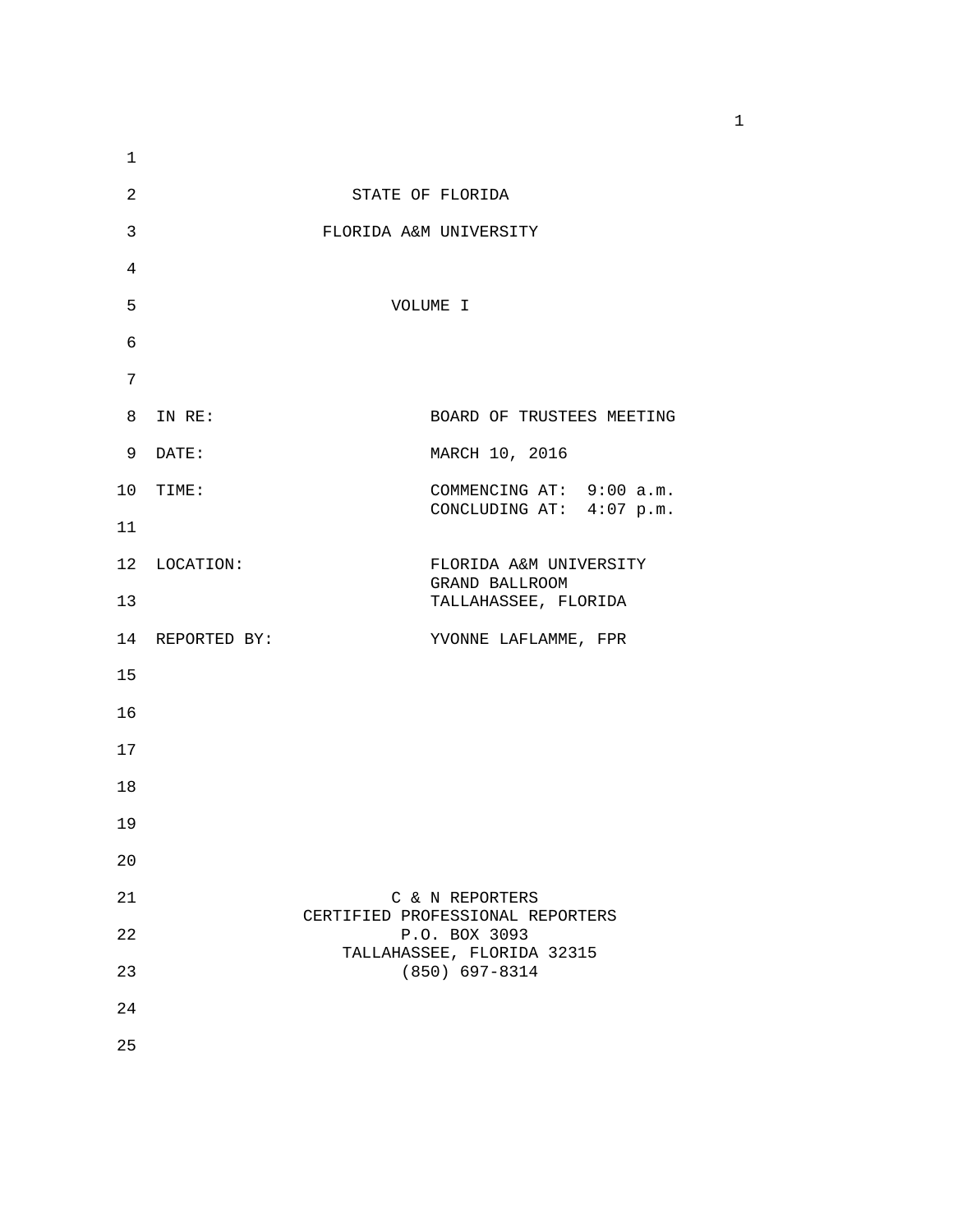| $\mathbf 1$    | BOARD MEMBERS                    |
|----------------|----------------------------------|
| 2              | CHAIR CLEVE WARREN               |
| 3              | NICOLE WASHINGTON                |
| $\overline{4}$ | KELVIN LAWSON                    |
| 5              | ROBERT WOODY                     |
| 6              | CRAIG REED                       |
| 7              | MATTHEW CARTER                   |
| 8              | BETTYE GRABLE                    |
| 9              | GARY McCOY                       |
| 10             | TONNETTE GRAHAM                  |
| 11             | THOMAS DORTCH                    |
| 12             | BELINDA SHANNON (TELEPHONICALLY) |
| 13             |                                  |
| 14             |                                  |
| 15             |                                  |
| 16             |                                  |
| 17             |                                  |
| 18             |                                  |
| 19             |                                  |
| 20             |                                  |
| 21             |                                  |
| 22             |                                  |
| 23             |                                  |
| 24             |                                  |
|                |                                  |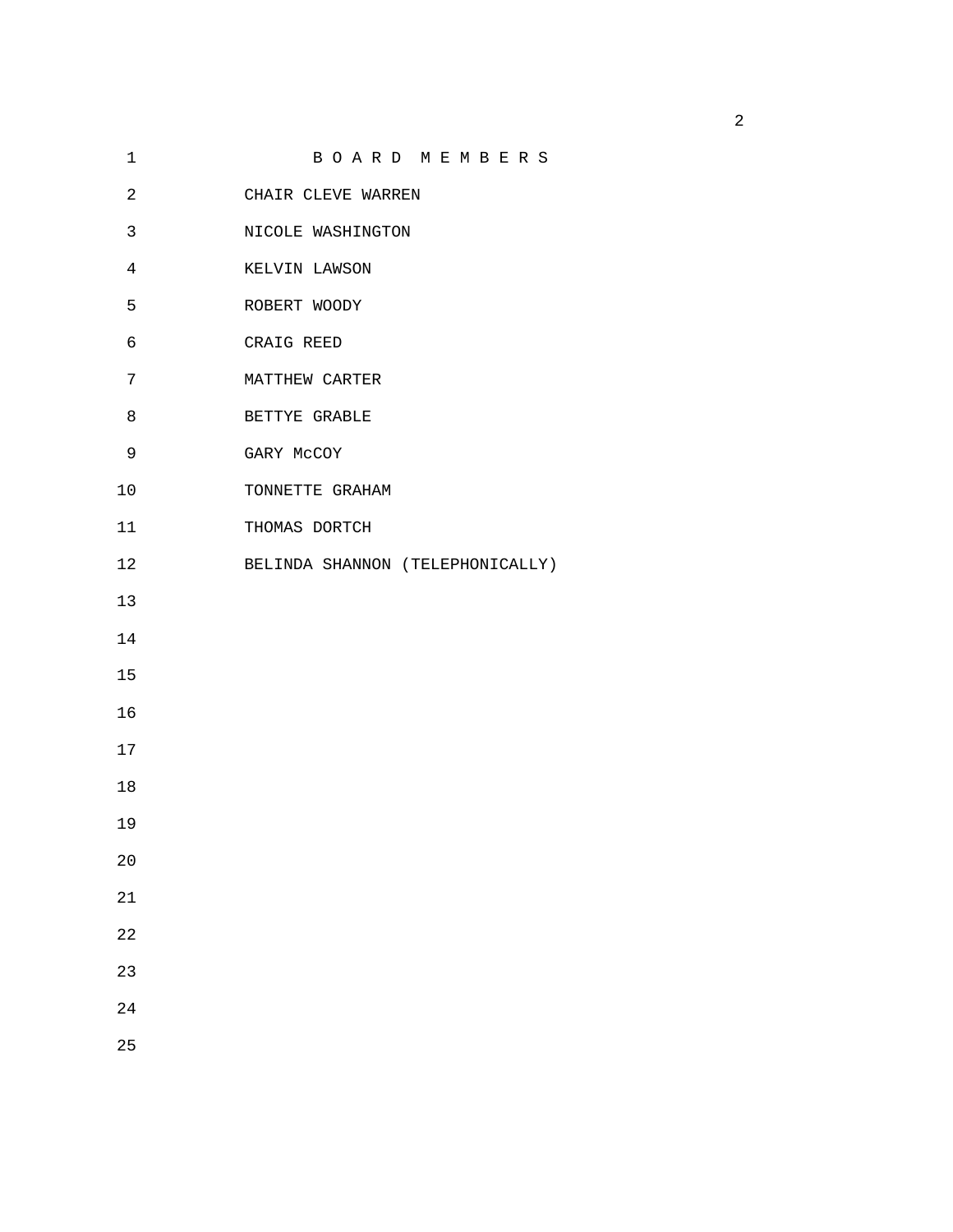1 \*\*\*\*\*\*\*\*\*\*\*\*\*\*\*\*\*\*\*\*\*\*\*\*\*\*\*\*\*\*\*\*\*\*\*\*\*\*\*\*\*\*\*\*\*\*\*\*\*\*\*\*\*\*\*\*\*\* CHAIRMAN WARREN: Good morning, again. I think 2 every time I put on this green and orange tie, I just 3 go crazy.

4

11

 In case you woke up a little disoriented, 5 particularly if you're a new board member and arrived 6 here on the campus. The word for "disoriented" might 7 be demented, but you have landed on a campus of 8 Florida A&M University, the HBCU much to be proud of 9 here. I'm certainly proud to be a part of this board 10 and to be serving at this time as chair of the board.

 I want to welcome all of you to our March 12 meeting. We have a fairly long agenda today, and 13 we're going to try and be efficient in the conduct of 14 the Board's business today, and the Board's business 15 is the University's business, so we'll proceed. 16 There's much detail; there's much to talk about. 17 There will be a break sometime in the middle of the 18 morning for lunch, and we'll reconvene, and try to be 19 done in the early afternoon somewhere so folks can 20 make their way back to home or catch flights and that 21 sort of thing. 22

 But again, this is Florida A&M University Board 23 of Directors March meeting: Home of the Rattlers, if 24 you will. So with that, we'll start the meeting out 25 this morning with a confirmation of a quorum.

 $\sim$  3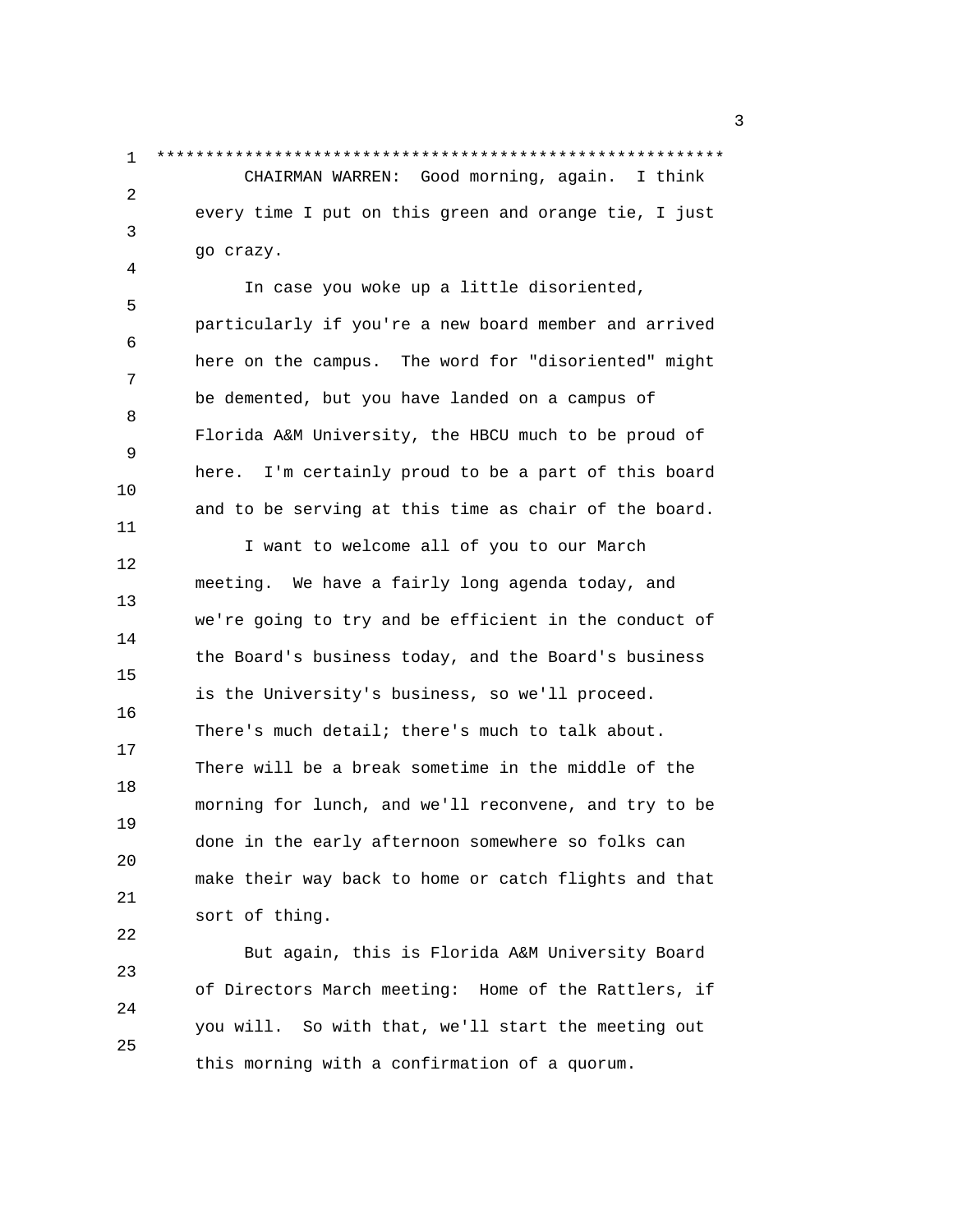- 1 DR. STARLING: Trustee Carter?
- 2 TRUSTEE CARTER: Here.
- 3 DR. STARLING: Trustee Dortch? Trustee Dortch?
- 4 Trustee Grable?
- 5 TRUSTEE GRABLE: Here.
- 6 DR. STARLING: Trustee Graham?
- 7 Trustee Lawrence?
- 8 Trustee Lawson?
- 9 TRUSTEE LAWSON: Here.
- 10 DR. STARLING: Trustee McCoy?
- 11 TRUSTEE McCOY: Here.
- 12 DR. STARLING: Trustee Moore?
- 13 Trustee Reed?
- 14 TRUSTEE REED: Here.
- 15 DR. STARLING: Trustee Shannon?
- 16 TRUSTEE SHANNON: Here.
- 17 DR. STARLING: Trustee Warren?
- 18 CHAIRMAN WARREN: Here.
- 19 DR. STARLING: Trustee Washington?
- 20 TRUSTEE WASHINGTON: Here.
- 21 DR. STARLING: Trustee Woody?
- 22 TRUSTEE WOODY: Here.
- 23 DR. STARLING: Mr. Chairman, we have a quorum.
- 24 CHAIRMAN WARREN: Thank you. I see Trustee
- 25 Dortch walking in the door.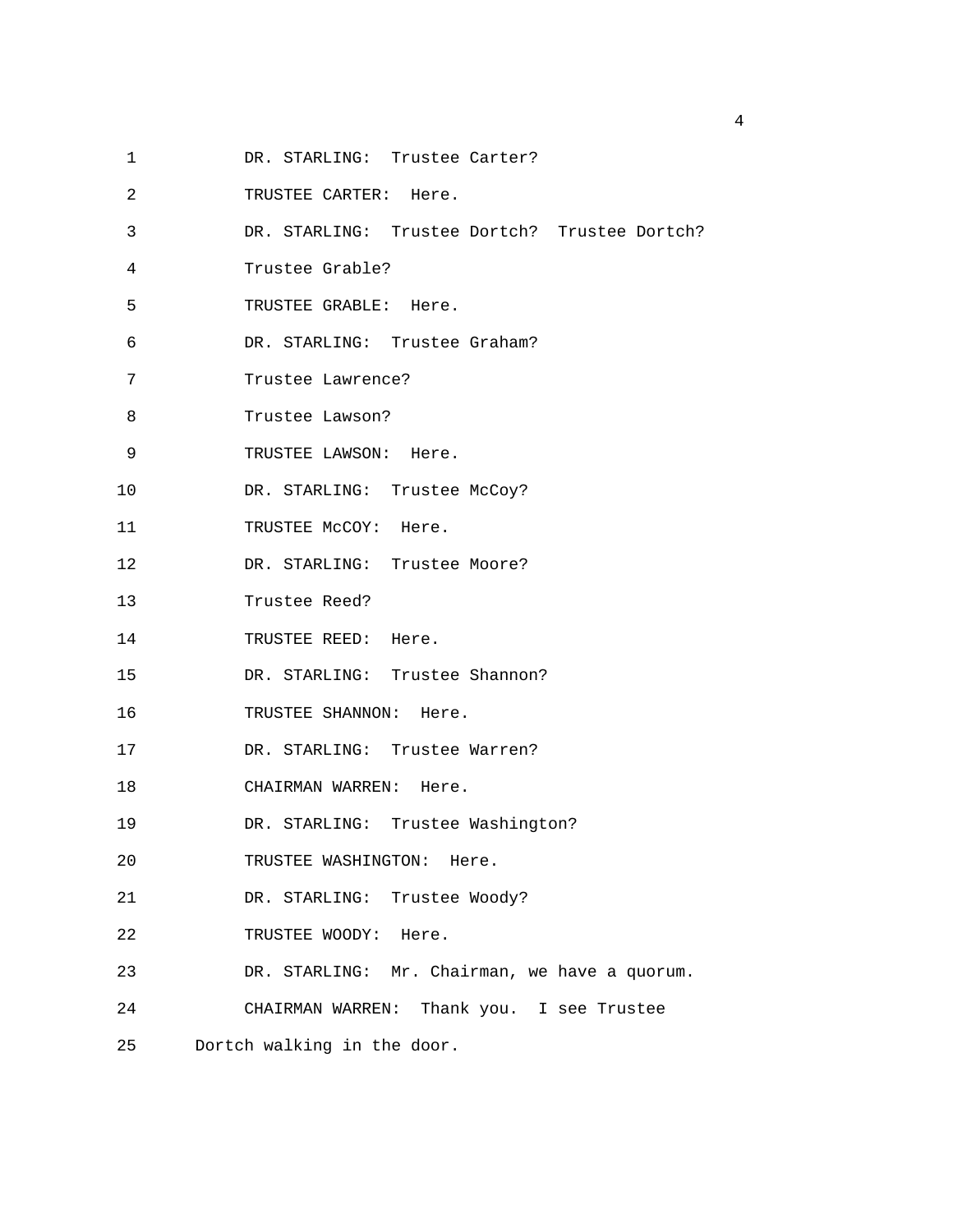1 DR. STARLING: Trustee Dortch, we're calling the 2 roll. Thank you.

3 CHAIRMAN WARREN: Thank you very much. The 4 President's report, President Mangum. 5 PRESIDENT MANGUM: Good morning, everyone. 6 CHAIRMAN WARREN: Good morning, President. 7 PRESIDENT MANGUM: It's always good and exciting 8 to wake up to and listen to the Marching 100. It's an 9 exciting and very energizing performance whenever you 10 see it, so I always want to thank our music department 11 and our college, our seesaw, if you will, for 12 providing us such a great activity and source of 13 pride.

14 This morning, though, I would like to take the 15 opportunity to provide you with several key University 16 updates and also respond to the request made last 17 meeting for a six-month report on activity at the 18 University. We will have this material available to 19 you later today in form, in written form, if you would 20 like to take a copy of it with you, because it is 21 lengthy because we've been doing a lot over the past 22 six months and since when we started this fiscal year. 23 I do have a bit of exciting news to share, 24 regarding our forward movement in our achievements 25 towards our goals and objectives, so I'm going to just

 $\sim$  5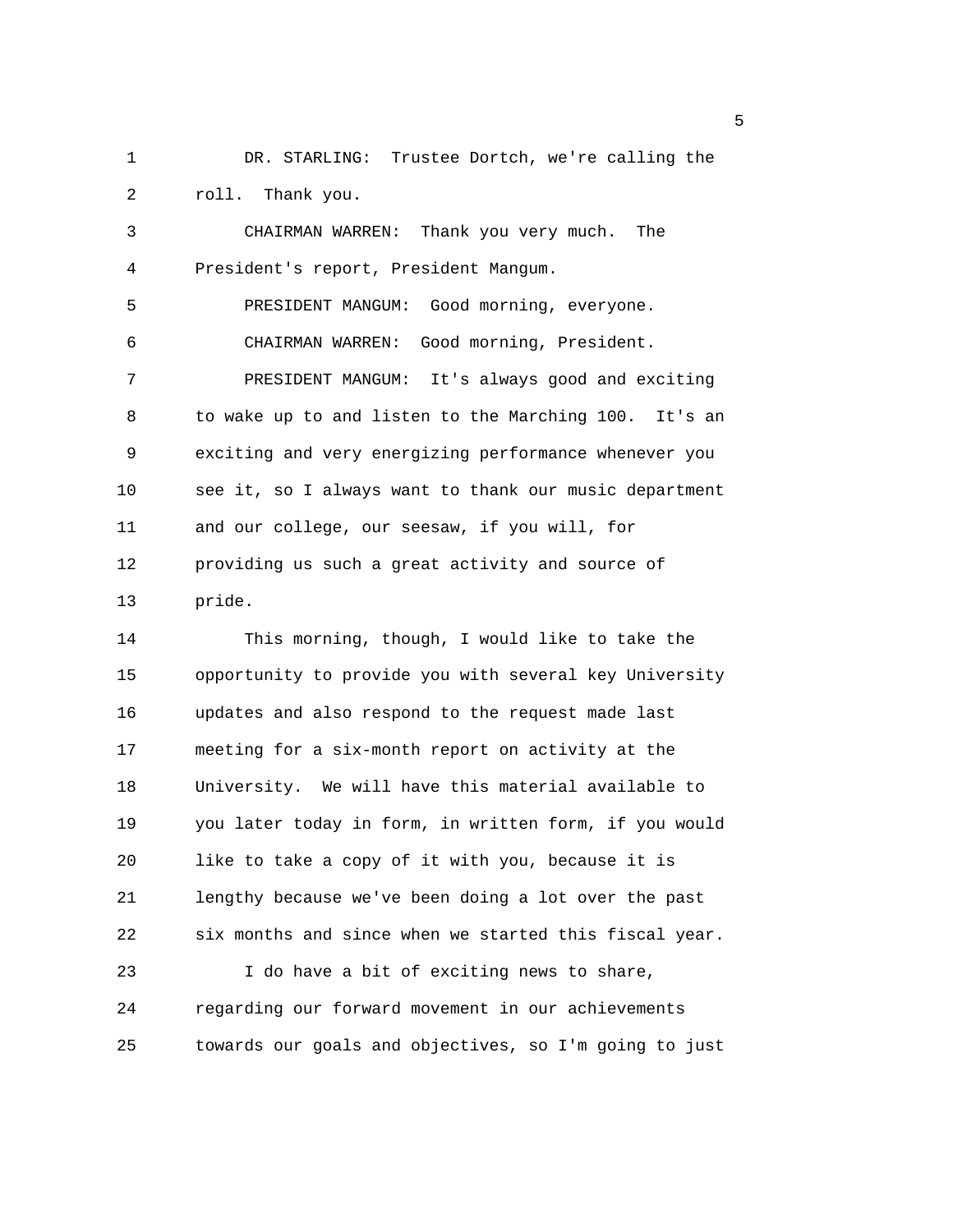1 delve right in, over the interest of time.

2 Over the last year or so, you've heard me say we 3 are pushing "FAMU Forward," and frequently on campus 4 you will hear this phrase and see it: FAMU Forward is 5 an expression of our commitment to rise to every 6 occasion, no matter what the challenge that we face. 7 It's also an expression of our holistic dedication to 8 the success of our students, faculty, staff, and 9 meeting the expectations that are set before us by 10 Board of Trustees, as well as by the Board of 11 Governors. 12 So today, I'm proud to say that FAMU is not only 13 moving forward, but FAMU is rising. Our faculty,

14 staff, students and alumni are consistently emerging 15 as global leaders in a number of areas, and our work 16 is being recognized by national research and ranking 17 organizations. Surely, we are headed towards a 18 bright, shining and sustainable future here on The 19 Hill.

20 Some points of pride that I would like to call to 21 your attention. In February, it was officially 22 announced that FAMU was elevated to an R2 research 23 university, or an institution with high research 24 activity, which is the second highest Carnegie 25 classification ranking for institutions of higher

entration of the contract of the contract of the contract of the contract of the contract of the contract of t<br>The contract of the contract of the contract of the contract of the contract of the contract of the contract o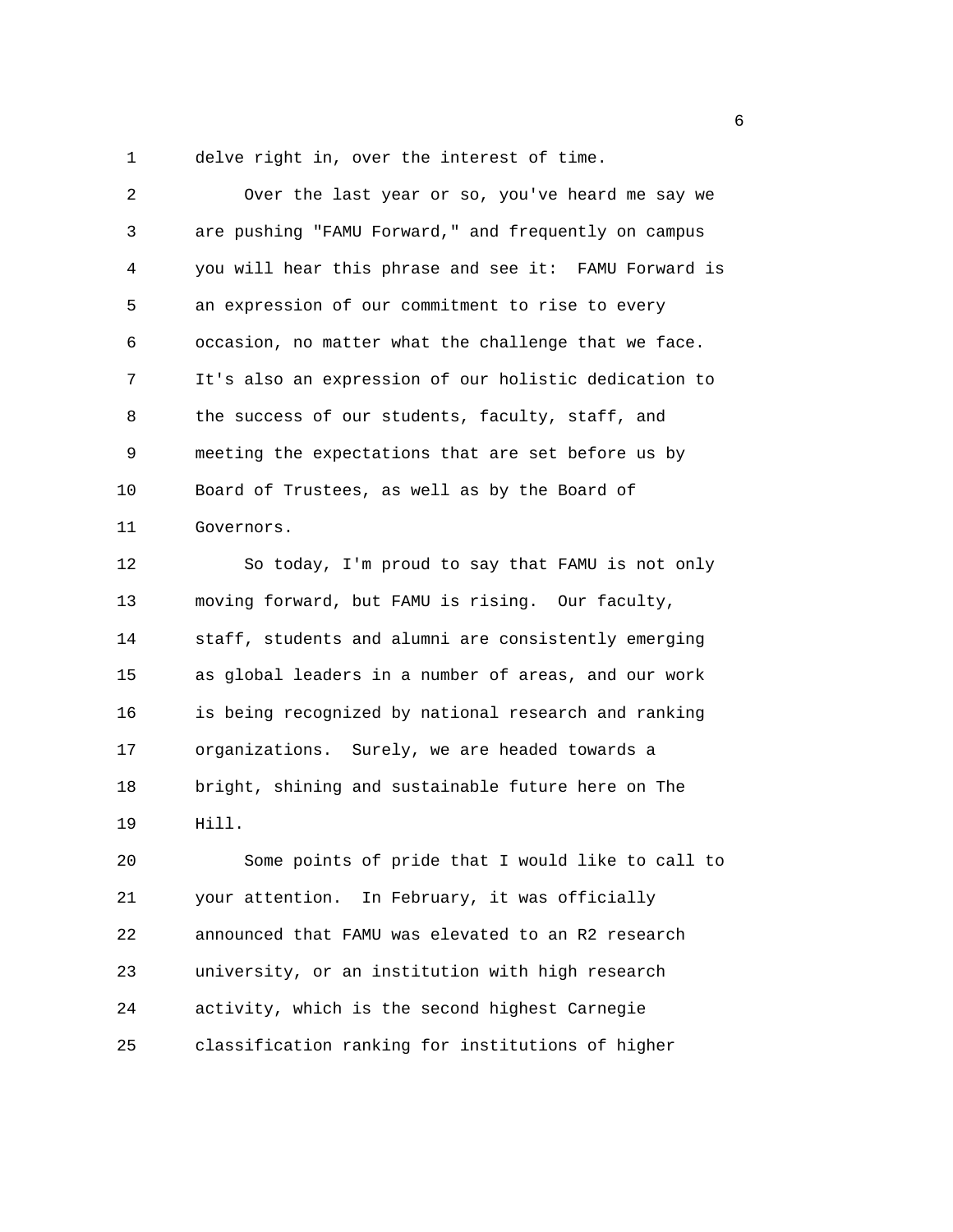1 education.

| 2  | This special classification has elevated FAMU to       |
|----|--------------------------------------------------------|
| 3  | the same research level as institutions such as Auburn |
| 4  | University and Old Dominion University, with half of   |
| 5  | the faculty. This achievement is complimented by our   |
| 6  | listing by the Blue Ridge Institute of Medical         |
| 7  | Research as the Number 12 pharmacy program in the      |
| 8  | nation for generating the most research funding.       |
| 9  | Under the leadership of Dean Michael Thompson,         |
| 10 | the American Association of Colleges of Pharmacy; also |
| 11 | this pharmacy program as the largest recipient of      |
| 12 | National Institute of Health research grants for all   |
| 13 | programs in the state of Florida, as well as the       |
| 14 | University of Georgia, Auburn and Stanford.            |
| 15 | US News and World Report has listed FAMU as among      |
| 16 | the Top 25 schools in the nation for enrolling the     |
| 17 | highest percentage of students accepted, making us     |
| 18 | Number 1 in the State of Florida and topping the       |
| 19 | national average by nearly 20 percent.                 |
| 20 | In partnership with the US News, Internet giant        |
| 21 | Yahoo News, FAMU is recognized as a Top 10 HBCU for    |
| 22 | being among the top nation's producers of doctors,     |
| 23 | scientists, and engineers, and offering opportunities  |
| 24 | to our diverse student body.                           |
| 25 | The Florida A&M Developmental Research School,         |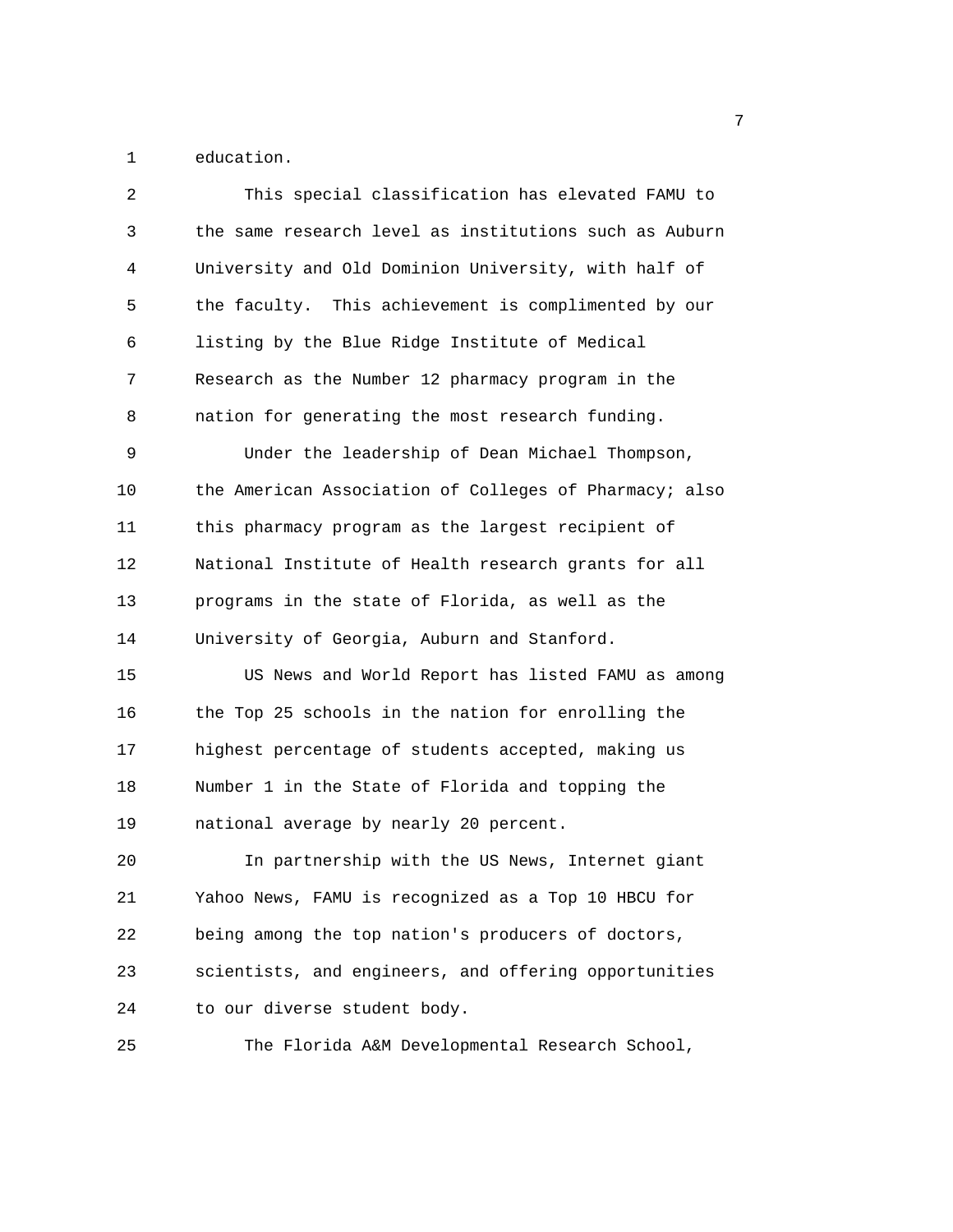1 under the leadership of Patricia Hodge, recently 2 celebrated achieving a graduation rate of 97 percent, 3 making it one of the top districts in the state in 4 this particular matrix. The University recently 5 kicked off the launch of its project GRAD Initiative. 6 GRAD stands for graduating, retaining and developing 7 tomorrow's as leaders. The goal of this campaign 8 initiates -- or this initiative is to raise \$5 million 9 annually, to support student enrollment, retention and 10 graduation.

11 The initiative is a great complement to the 12 current efforts of the National Alumni Association led 13 by our President Lieutenant Gregory Clark, who is 14 seated at the table with you this morning, to raise a 15 half-million dollars by the National Alumni 16 Association convention in May. The fundraiser will 17 also support student retention scholarships, and I 18 invite you to look at the monitor. Or communications 19 department has done a wonderful job with supporting 20 our activity.

21 During our FAMU Day at the Capitol last month, I 22 was proud to witness \$10,000 of scholarships that were 23 raised by the Alumni Association that reached our 24 students that were finishing up their degrees. And 25 thanks to our new Veteran Affairs program, under the

en de la construction de la construction de la construction de la construction de la construction de la constr<br>La construction de la construction de la construction de la construction de la construction de la construction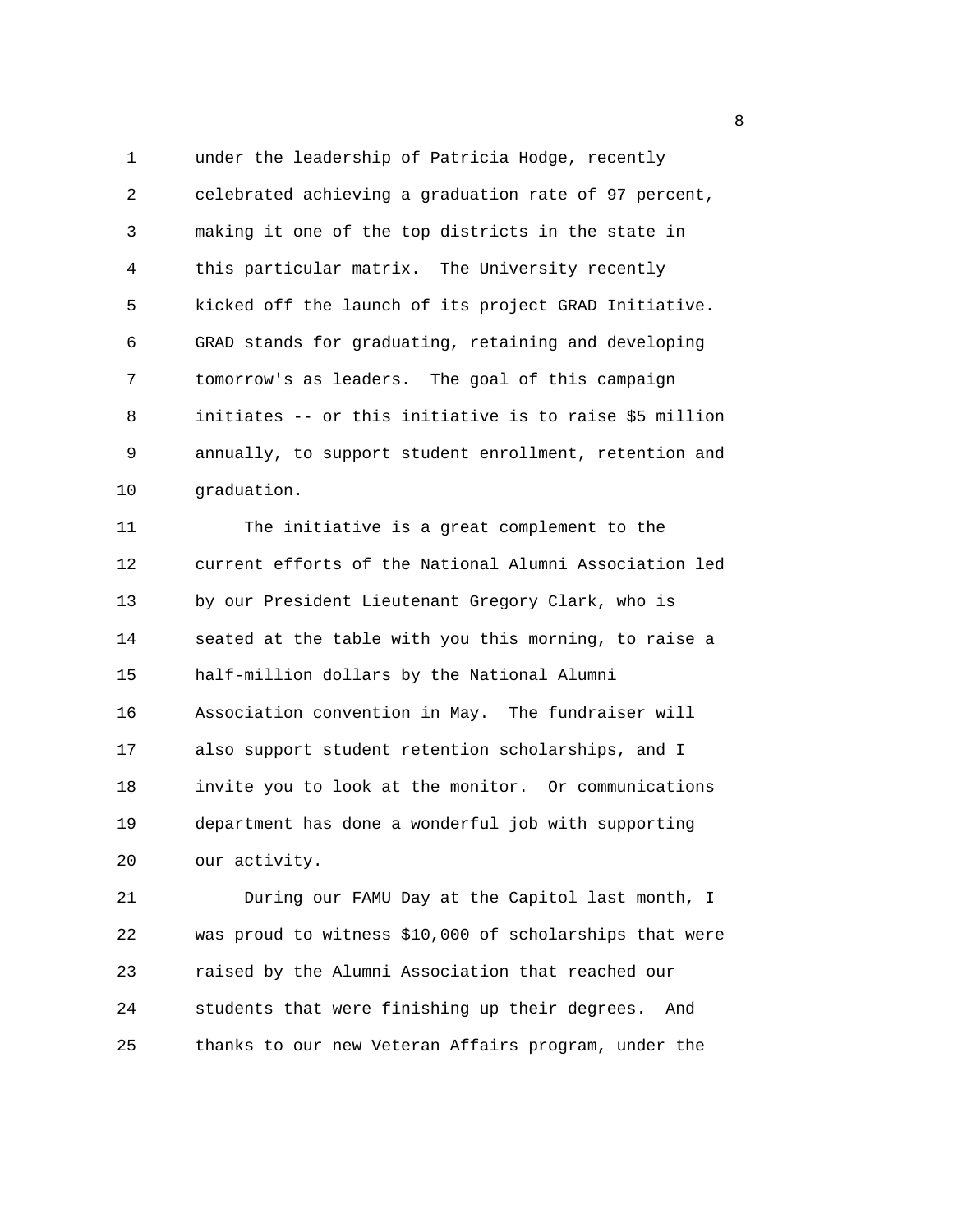1 leadership of Major Raymond Spalding, the University 2 will be spotlighted in the February issue of GI Jobs 3 Magazine as a school of superlatives, a 4 military-friendly school, and to our dedication to 5 offering Veterans a high-affordable education.

6 The University was also recently highlighted in 7 Diverse Magazine, issues in higher education for its 8 efforts under the leadership of Dean Maurice Eddington 9 in the College of Science and Technology; to implement 10 unique retention efforts, through restructuring and 11 enhancing courses and teaching methodologies in the 12 core areas of mathematics, computer science, 13 chemistry, physics and biology.

14 Under AD Milton Overton's leadership, we are 15 continuing to build champions in the classroom, on the 16 field, and in life. This month, the FAMU cheerleading 17 team, under the leadership of Brandy Tatum, also took 18 home top honors, bringing home the goal and placing 19 first in individual, Allstar, co-ed and all-around 20 categories in NBAC competition. And thanks to the 21 leadership of Coach Darlene Moore, the Lady Rattlers 22 finished as runners-up in the 2016 MEAC indoor track 23 and field championship in February.

24 We also learned last month that the NCAA lifted 25 its APR-related sanctions on the mens basketball team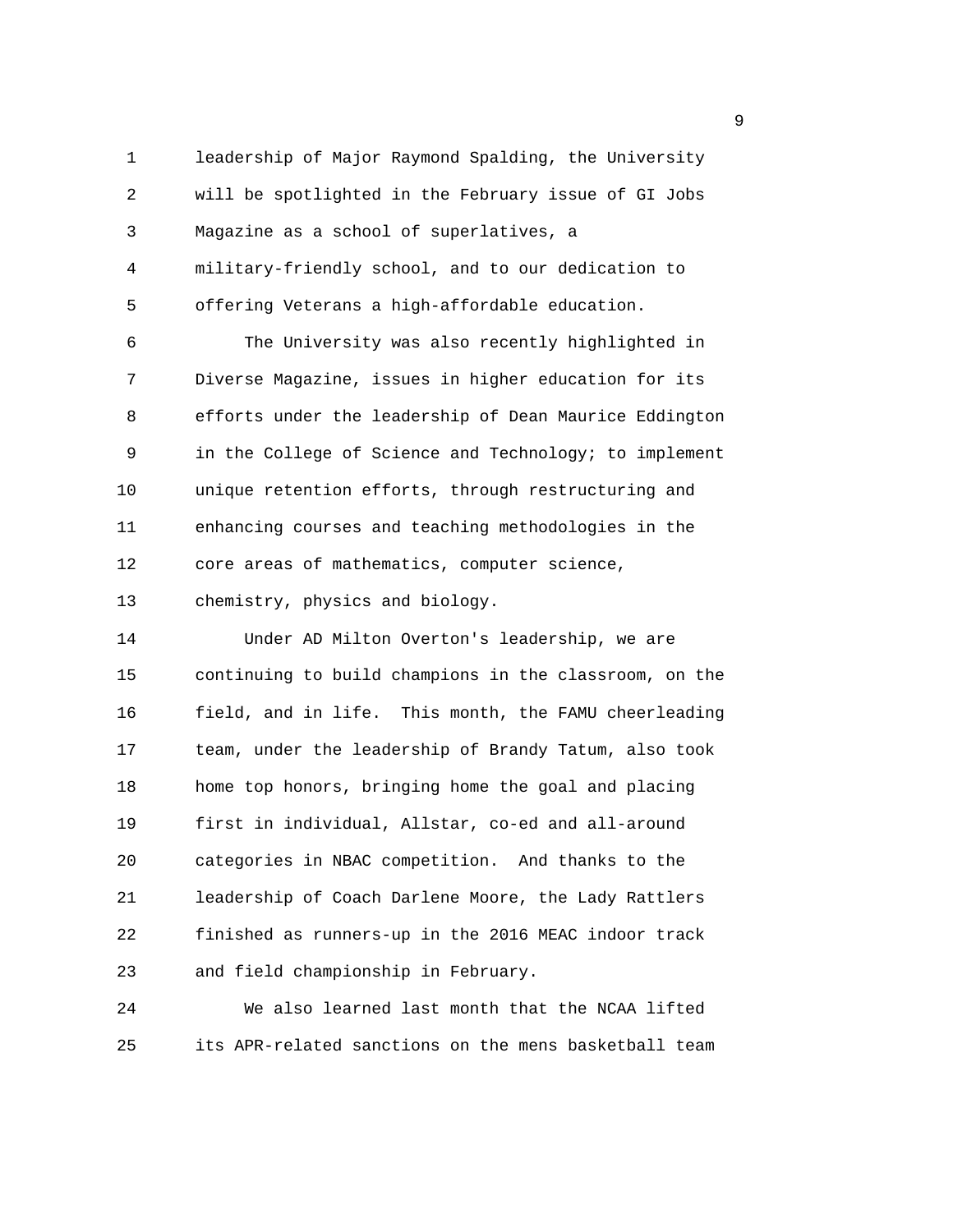1 making them eligible to compete in 2016/17 post zone. 2 The NCAA also recently announced that our football 3 program will have full spring practice again for the 4 2017 season. These changes are a result of the NCAA 5 taking note of our commitment to academic success and 6 compliance.

7 I would also like to take this time to extend 8 congratulations to our Baby Rattlers at FAMU DRS; led 9 by Coach Erica Cromartie, once again, these dynamic 10 young ladies took home the basketball state 11 championship. You can give them a round of applause. 12 Thank you.

13 Our faculty and staff continue to set the bar in 14 research, service and teaching. FAMU Pharmacy 15 Professor Seth Ablordeppey was recently notified by 16 the National Institute of General Medicine Sciences 17 that he was awarded a total of \$1.4 million, to 18 conduct research that would lead to the discovery of 19 novel third-generation antipsychotics. Is he here? 20 Okay.

21 Last month, the College of Education Professor, 22 Informed Interim Dean, Patricia Green-Powell, received 23 the Sadie M. Yancey Professional Service Award; The 24 highest honor given to members of the National 25 Association of Student Affairs Professionals.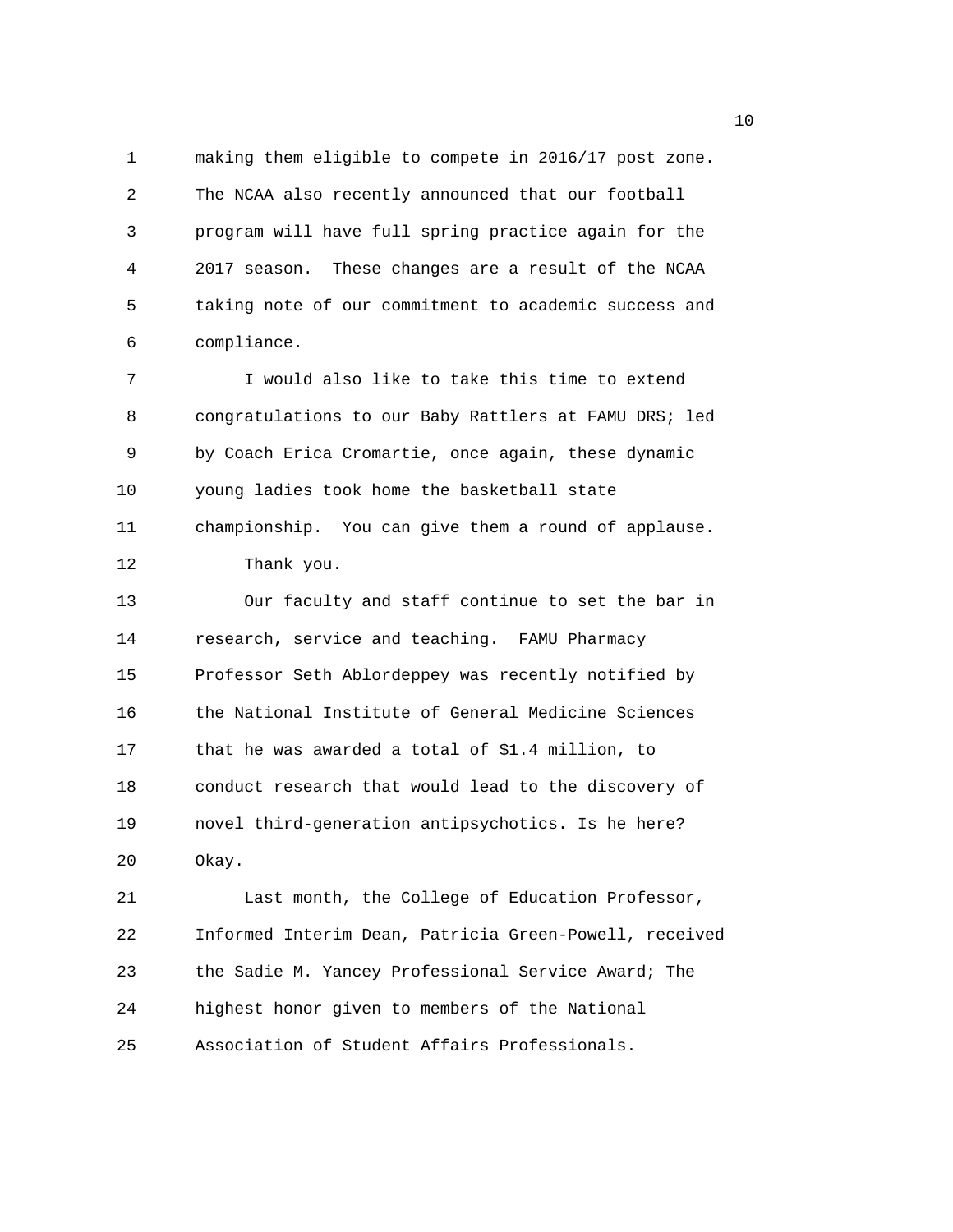1 Dr. Green-Powell also has been named as the Interim 2 Vice-President of FAMU at Brooksville.

3 The Institute of Public Health Director Cynthia 4 Harris was recently honored with a Mike and Joyce Shin 5 African-American Leaders and Innovators Award. This 6 award recognizes leaders who emerged from the 7 University of Kansas and have had a profound impact on 8 society.

9 The School of the Environment Dean Victor 10 Ibeanusi was recently featured as an expert on Voice 11 of America, the official external broadcast 12 institution of the United States federal government. 13 On the broadcast, he discussed his patented research 14 that involves the use of micro-biosystems of 15 wastewater clean-up, and discussed the global energy, 16 water, food nexus, new science enterprise launched 17 here on campus last year.

18 FAMU Professor and Sustainability Institute 19 Faculty Director Mbuya Odemari has been invited to 20 serve as the keynote speaker at the International 21 Conference of Food, Water and Energy Nexus in the 22 arena of climate change. This prestigous event will 23 be held in India in October, 2016. Dr. Mbuya recently 24 represented FAMU before the United Nations and US 25 officials at the Climate Change Convention Conference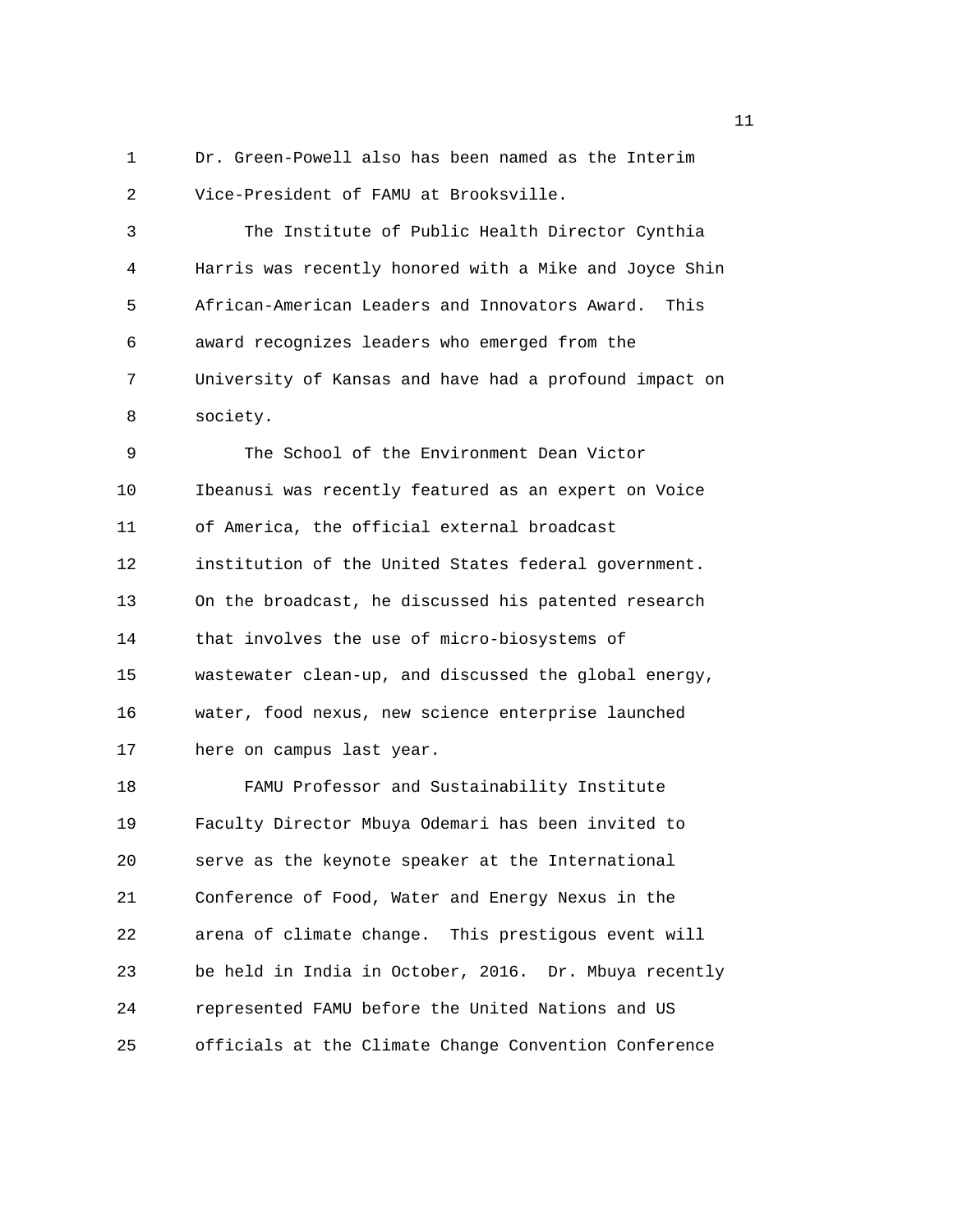1 held in Paris earlier this year or late last year. 2 And last, but not least, and certainly not at 3 all -- FAMU small business development consultant 4 Chelsea Lewis was recently highlighted on CBS 5 affiliate WCTV for spearheading a community effort 6 that has sent thousands of bottles of water to the 7 City of Flint, Michigan. 8 These accomplishments are just a few samples of 9 the remarkable things that are happening at 10 Florida A&M University every day. Truly FAMU is on 11 the rise and we're working in unison to live out the 12 mission that we've set for ourselves, to the fullest 13 extent possible, through advancing knowledge, 14 resolving complex issues that impact our society, and 15 empowering citizens and communities. 16 Now, I would like to move in to the midyear 17 report on our goals and objectives. 18 As we marched forward in fulfilling our vision to 19 become a "Best-in-Class Land Grant Doctoral Research 20 University," with a global presence, and I'm hoping 21 that you will all remember that phrase because that's 22 what we say when we introduce Florida A&M University, 23 and that is the Best-in-Class Land Grant Doctoral 24 Research University with a global presence. 25 We are also making strides in the annual goals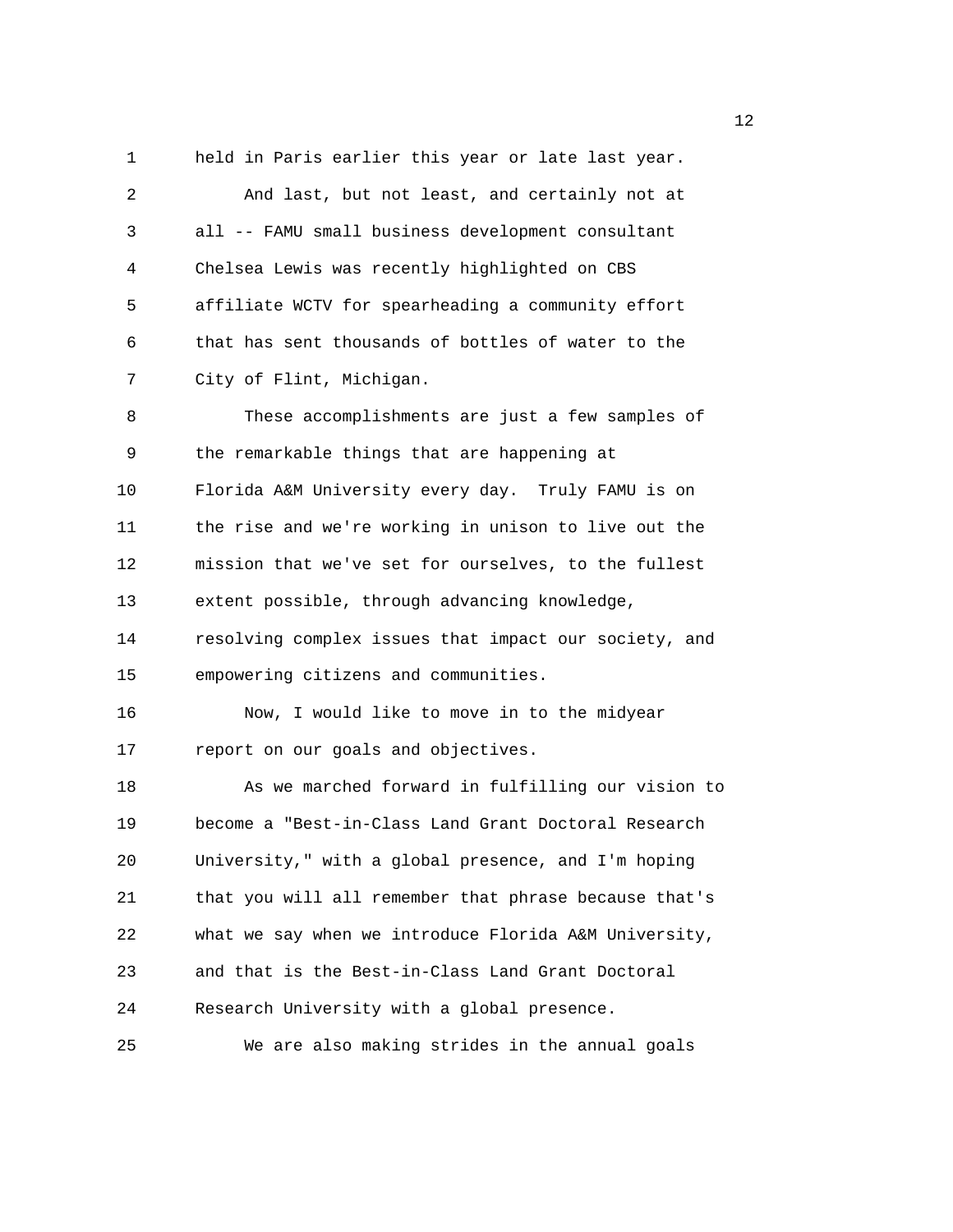1 and objectives that we set forth for our 2 administrative team, and I am pleased to announce over 3 the last six months, we've had several initiatives 4 that have reached the 100 percent completion mark and 5 make other initiatives nearing that completion mark. 6 In our role to develop and roll out a strategic 7 annual and major gift fundraising campaign, we've 8 reached the 100 percent completion mark. We have seen 9 thus far a 25 percent performance increase in 10 fundraising over the last year and implemented a new 11 end-of-year fundraising campaign and a holiday appeal. 12 We have also begun scheduling face-to-face visits 13 with high impact donors and kicked off regional 14 fundraising events and outreach programs. Under the 15 leadership of Vice-President George Cotton, we've 16 reorganized fundraising matrix levels for all 17 advancement staff and are conducting an expanded 18 review of all estate gifts and planned giving. 19 We are also finalizing the Top 500 prospects 20 lists as part of a silent phase towards our official 21 campaign launch. Our average gifts have increased to 22 \$1500, and that's up from \$767 last year. 23 In our objective to document the existing 24 financial conditions and provide a structure for 25 reporting all funds and expenditures to stakeholders,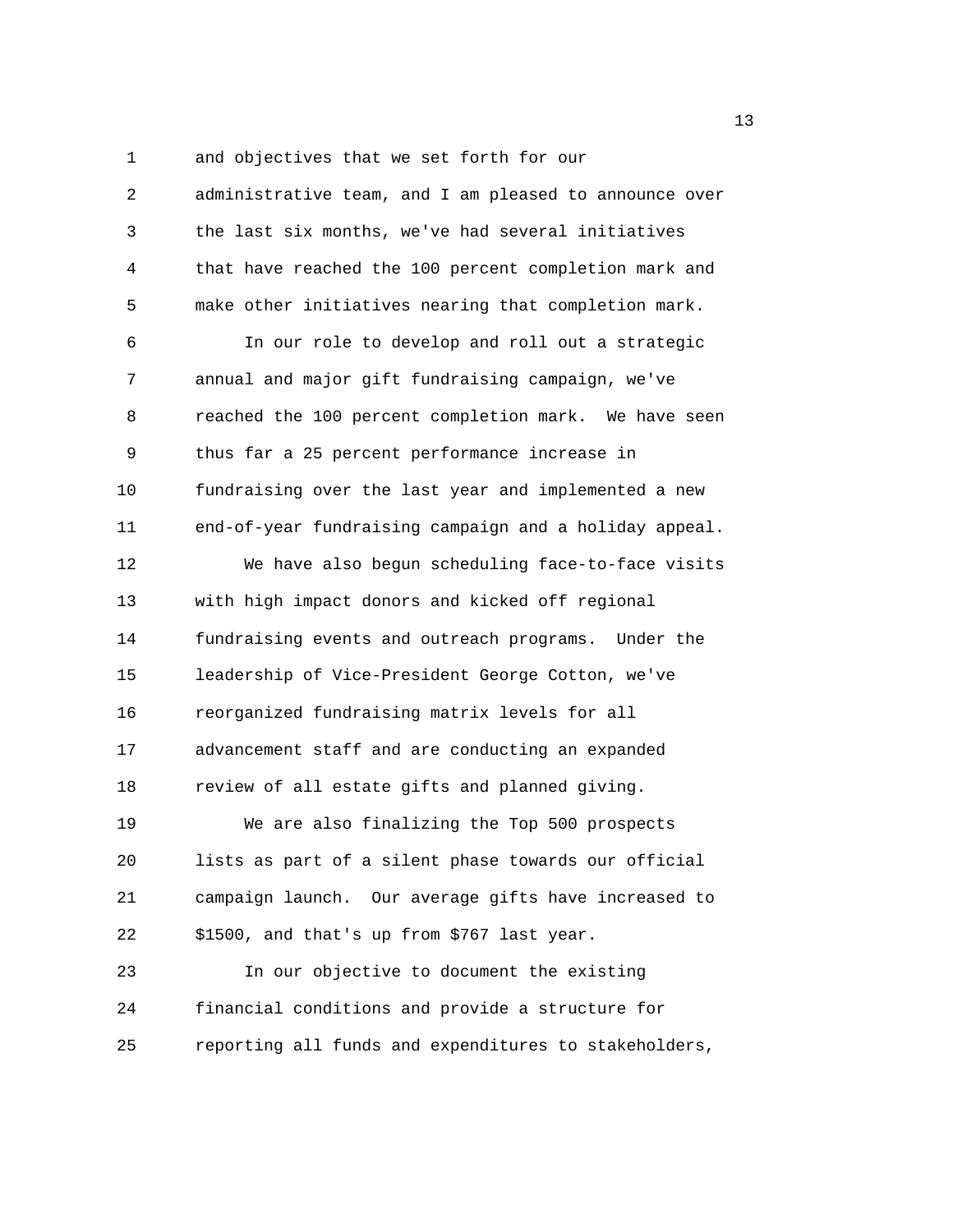1 we have reached the 100 percent completion marks and 2 recent efforts include presenting a University's 3 Foundation, structure, and processes to senior staff 4 in preparing and submitting a fund chart, outlining 5 expenditures, accounts, and Foundation fund balances.

6 Our strategic efforts to expand the use of campus 7 spaces by outside groups to expose the community to 8 our students and to raise funds to supplement 9 operating costs and facility maintenance, we've also 10 reached the 100 percent mark. This achievement is 11 highlighted by a record 115 external facility rentals 12 thus far this year. The documented three-year average 13 was eight major efforts and for the last year of event 14 rentals.

15 In our endeavor to provide professional 16 development opportunities for employees to facilitate 17 the use and best practices and creativity in program 18 delivery and design, we've also reached the 100 19 percent mark of our annual goal. This success is due 20 in part to the implementation to several new programs, 21 including a new supervisory boot camp which had its 22 first meeting in January.

23 This cohort training is designed to help new and 24 existing front line managers manage staff more 25 effectively. With approximately 15 training courses,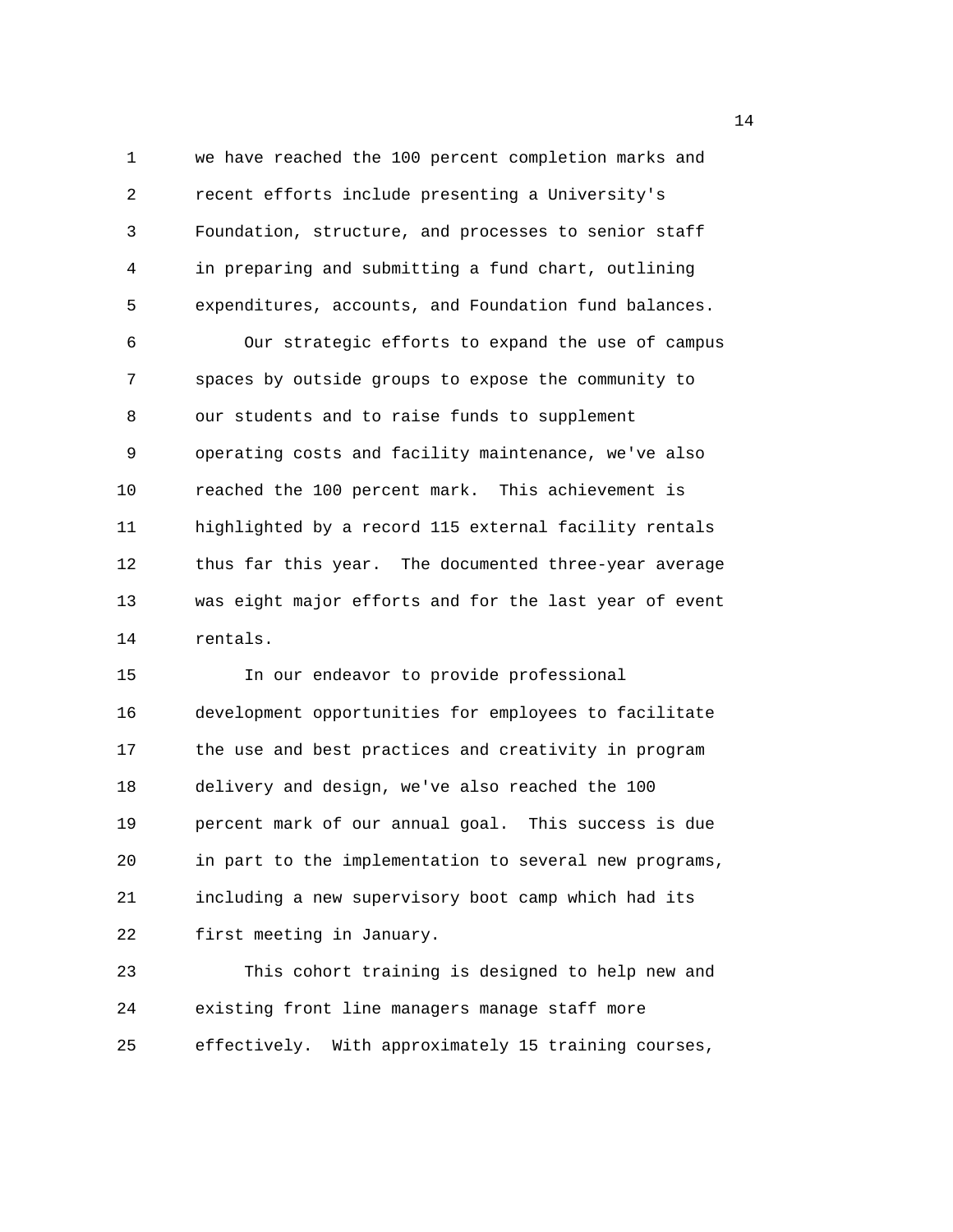1 both online and on-site, pre-test and post-tests will 2 be used to gauge knowledge transfer and improve course 3 content.

4 Additionally, earlier this year, FAMU was 5 announced as a founding pilot partner in the American 6 Council on Education and Association of College and 7 University Educators New Course on Effective Teaching 8 Practices.

9 In our efforts to improve the accuracy of job 10 descriptions and assignments of responsibility for 11 faculty and staff and continue internal organization 12 for efficiency and effectiveness, we have also reached 13 the 100 percent mark of our annual goal. Several 14 departments have reorganized and enhanced their units 15 and at least 221 A & P and other job specifications 16 have been updated with three new classifications being 17 implemented as a result of the internal review.

18 This year, we have also focused on automating 19 manual processes, where possible, and aligning then 20 with performance goals. We've reached 100 percent of 21 our goal in this area. There are currently two 22 systems on campus, arms and Gideon Taylor, being 23 approved and implemented and nine that others have 24 already been implemented.

25 Our initiative to enhance Risk Management by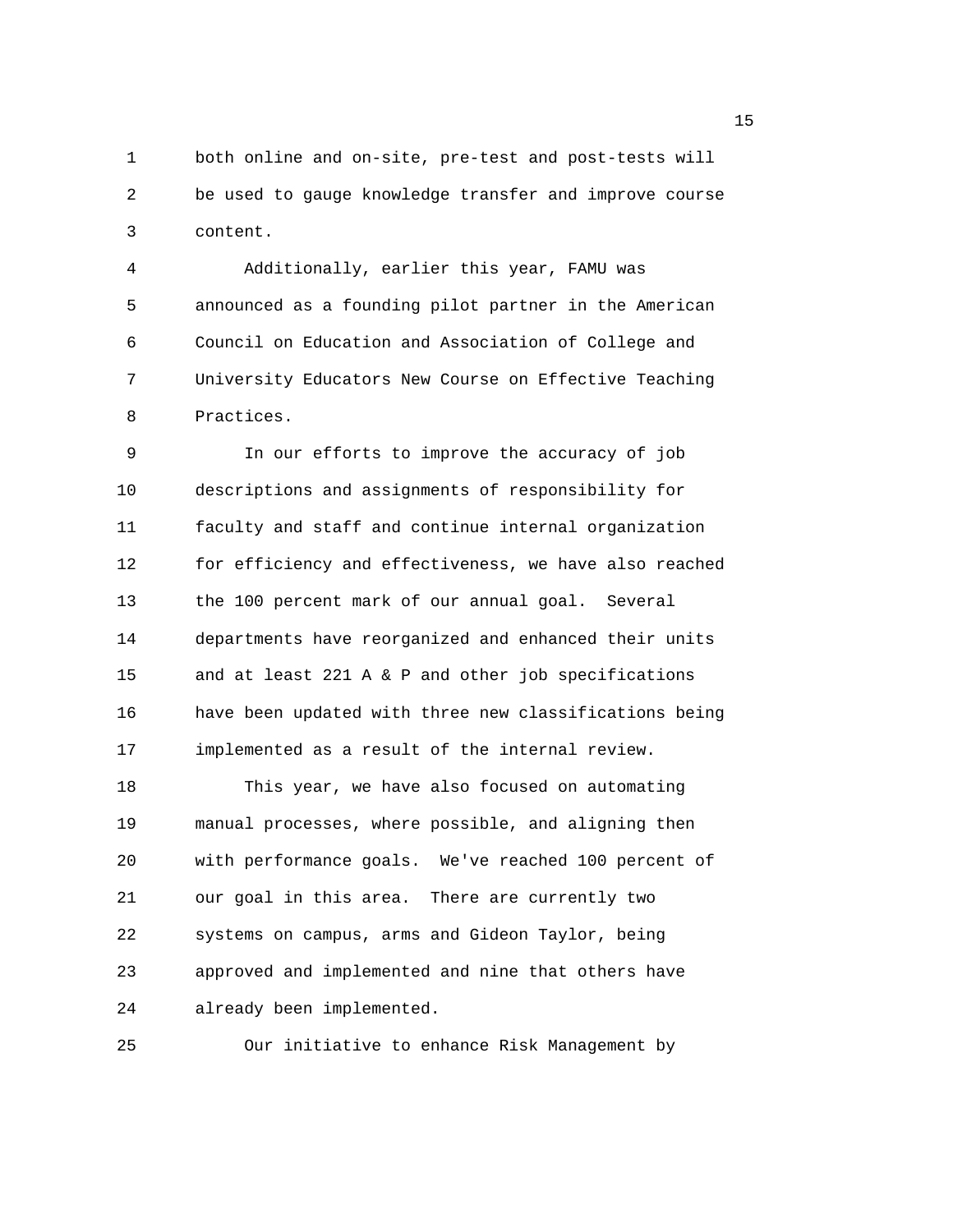1 completing annual risk assessments, therefore helping 2 us to allocate resources to higher risk areas, has 3 also reached the 100 percent completion mark.

4 The development of the Risk Management plan was 5 completed successfully.

6 Our goal to increase efforts and establish STEAM 7 housing and collaborative study spaces that complement 8 our academic programs and priorities and group work 9 has also reached the 100 percent mark. At the start 10 of our efforts we targeted 60 students; however, we 11 exceeded our goal, reaching 201 students in total in 12 the areas that allied health sciences, business, 13 journalism, science, technology, engineering and math, 14 as well as honors.

15 This academic year, we have placed a strong focus 16 on identifying campus thought leaders to contribute to 17 the national and regional dialogue about the value of 18 the access and affordability for first generation and 19 adult students. Through numerous speaking 20 engagements, editorials, public submissions, 21 presentations and participation in national and 22 international conferences, and other similar events, 23 we have reached 100 percent of our annual goal. 24 Engaging in shared governance with the faculty to

25 enhance the University's performance, under the Board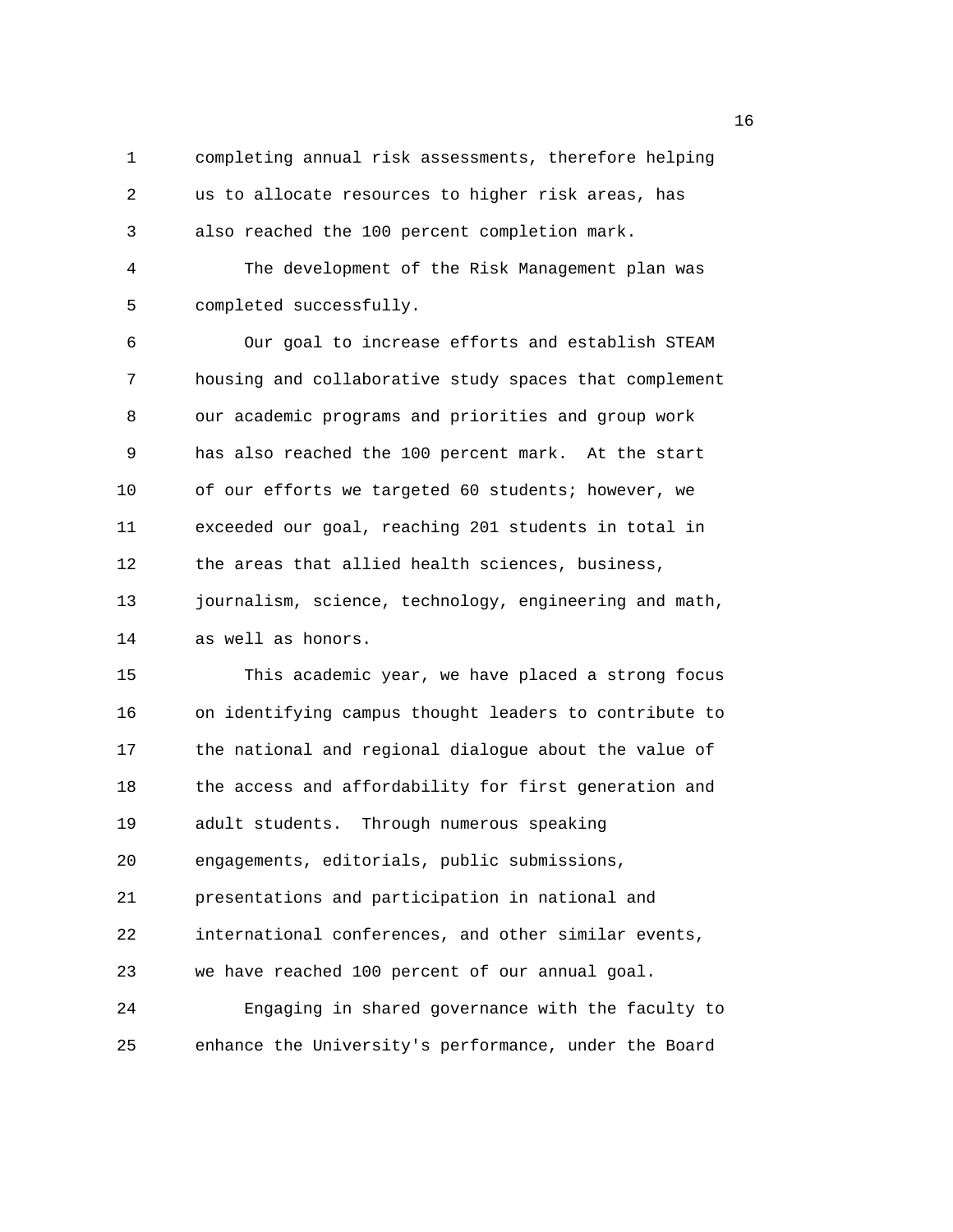1 of Governor's performance funding model, is another 2 one of our annual goals where we have reached 100 3 percent completion.

4 The Provost's office has worked with faculty 5 groups throughout the year to engage in meetings and 6 dialogue with Faculty Senate members, Executive 7 Committee members. As the office continues to make 8 its rounds, it has met with faculty in nursing, 9 agriculture, food sciences, and technology, the Deans' 10 Council and many other faculty groups.

11 I and other administrative team members have also 12 participated in multiple individual group meetings 13 with faculty, including the Faculty Senate meetings. 14 As a result of our town hall meeting on performance 15 funding and other related meetings, Deans and 16 department heads have branched out to hold their own 17 sections and trainings on how we can improve our 18 performance matrix.

19 As many of you know, we have also reached the 100 20 percent completion mark in the USDA land transfer 21 acquisition for Brooksville, which includes 22 development of a long-term strategy to generate income 23 and increase our reach, and you'll hear more about 24 that in a few minutes as I talk about my report. 25 We've also reached the 100 percent completion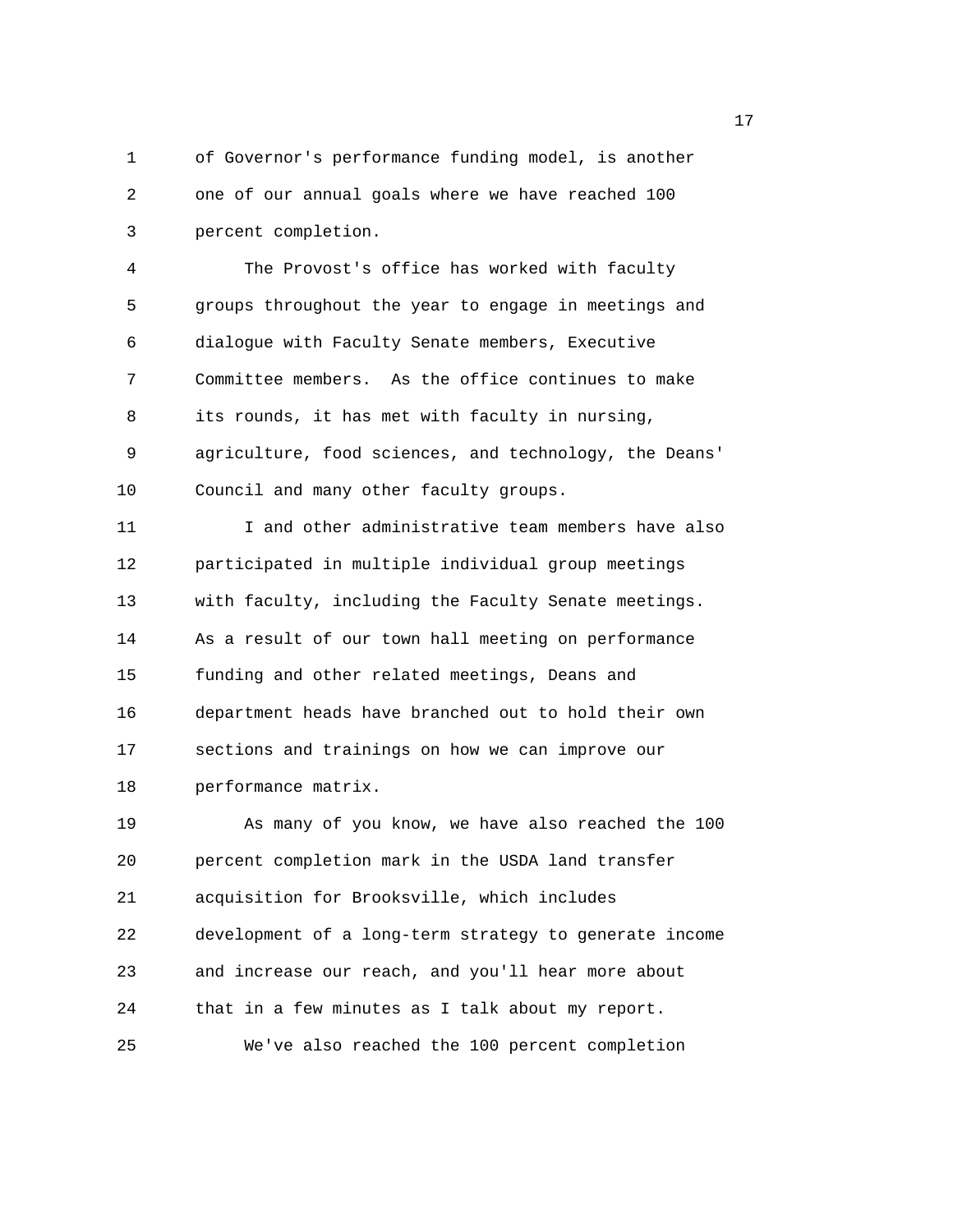1 mark in our efforts to support fundraising through 2 increased use of analytics and behavior-based 3 techniques. For instance, we have implemented the use 4 of Ad-Roll (phonetic) a behavior-based marketing for 5 recruiting, resulting in more than one million 6 impressions.

7 We also are using a website and social media 8 analytics to better target students and alumni. In 9 our objective to provide materials in print online in 10 Spanish, thus increasing our reach to worldwide 11 Spanish-speaking audience, we have also reached 100 12 percent of our goal.

13 We've completed the translation of key online 14 information from English to Spanish, French, and 15 Portuguese, and translated our marketing video from 16 English to Mandarin and Spanish. New translations 17 software powered by Google has been implemented on the 18 famu.edu website and marketing materials continue to 19 be updated.

20 Now, in the following strategic areas -- and you 21 think we might have done everything, but we haven't -- 22 we have in several areas reached the six percent or 23 more goal, and I'll highlight those for you.

24 We've reached the 95 percent completion mark in 25 our efforts to develop a comprehensive strategy, to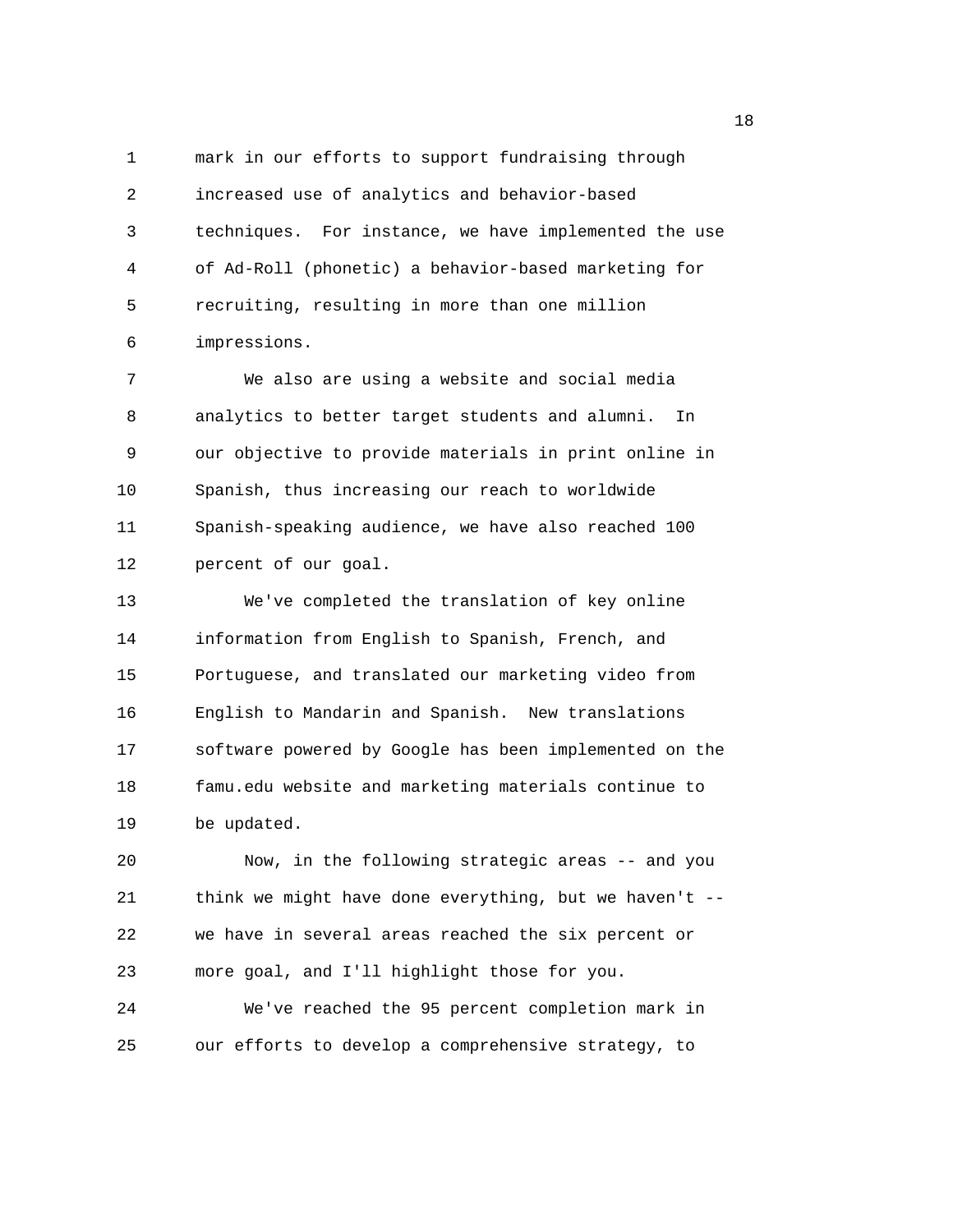1 identify processes, to promote tech transfer, with the 2 goal of moving patents and innovations to the main 3 stream, for the purpose of increasing revenues and 4 finding solutions to social, medical and technological 5 problems.

6 As mentioned at previous meeting, the Division of 7 Research has hired a permanent technology transfer 8 director. Further, we're emphasizing intellectual 9 property disclosures to capture, catalog and protect 10 our innovations. We're working with Domi Station 11 (phonetic) to accelerate the commercialization and 12 licensing of our intellectual property.

13 In our efforts to continue to increase transfer 14 and articulation agreements with high schools and 15 community colleges, we have reached the 90 percent 16 mark, including six MOUs or initiated agreements with 17 Santa Fe College, Tallahassee Community College, 18 Pasco, Hernando County State College, Gibbs High 19 School in Tampa, Lake Erie College of Osteopathic 20 Medicine and Florida Gateway College. 21 We've reached the 75 percent mark in the

22 development and implementation of strategies to 23 increase a number of degrees awarded in the BOG areas 24 of strategic emphasis, including science, technology, 25 engineering and math for undergraduate and graduate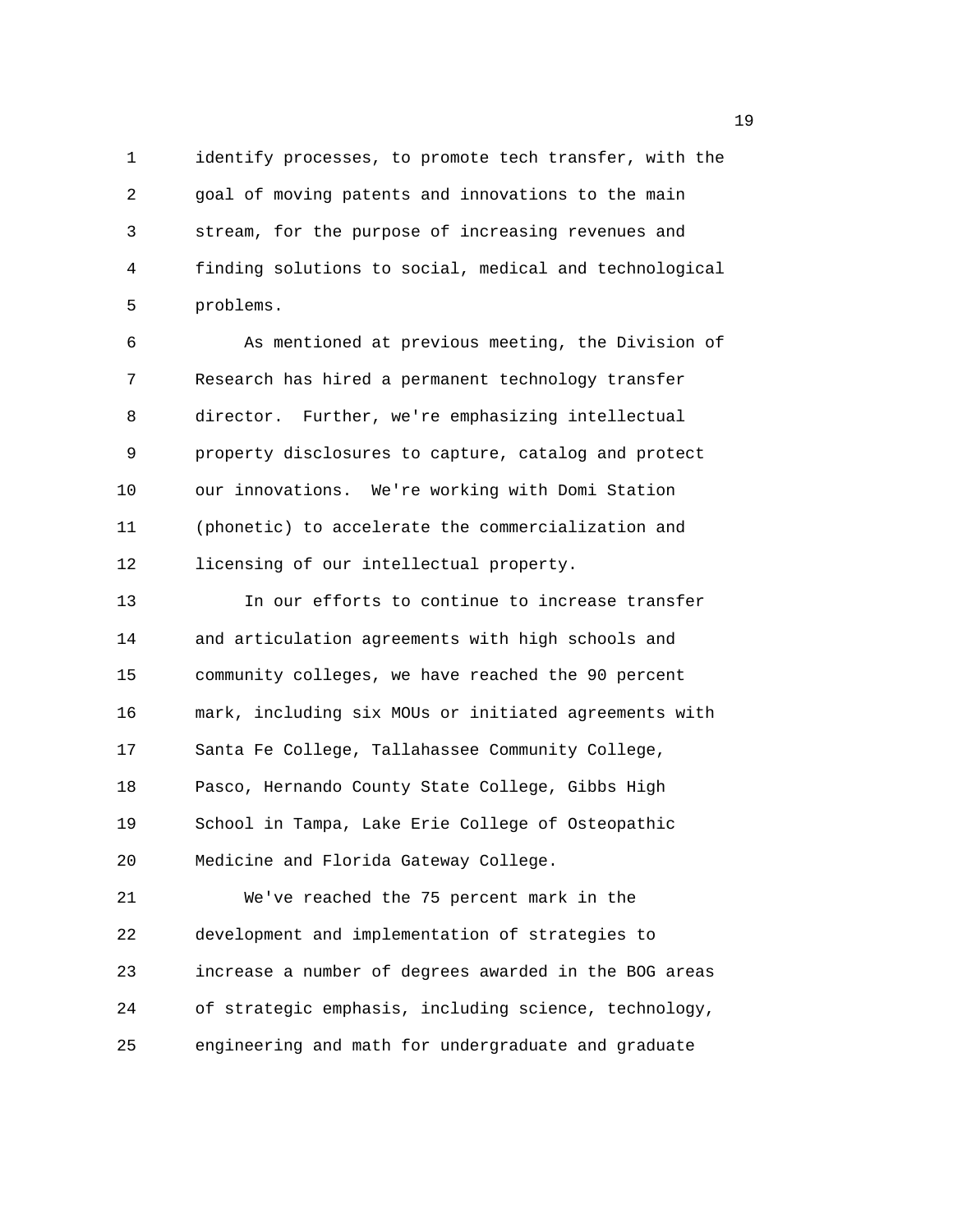1 degrees. Achievements of this area include developing 2 new collegiate admissions programs and partnerships, 3 holding ongoing dialogue with TCC with a special STEM 4 pipeline, rolling initiatives to enhance student 5 success and persistence, selecting a new Dean of the 6 Graduate College, and developing and implementing new 7 recruitment strategies.

8 In our efforts to continue the process of 9 rebranding towards the "Best-in-Class" university by 10 establishing matrix that send more efficient 11 operational results, we have reached the 85 percent 12 mark of our goal.

13 The Office of Communications has implemented 14 several programs to track the reach of our brand and 15 our efforts to communicate our vision, achievement, 16 successes and offerings and the like. Our news and 17 marketing website alone has reached over 215,000, 18 which is more than a 200 percent increase from the 19 previous year. We're succeeding and telling our story 20 beyond our local presence using today's information 21 technology. In February alone, we documented at least 22 four million impressions on social media.

23 In our efforts to eliminate the excessive use of 24 outside consultants in trades where we already have 25 the campus expertise, we have reached the 75 percent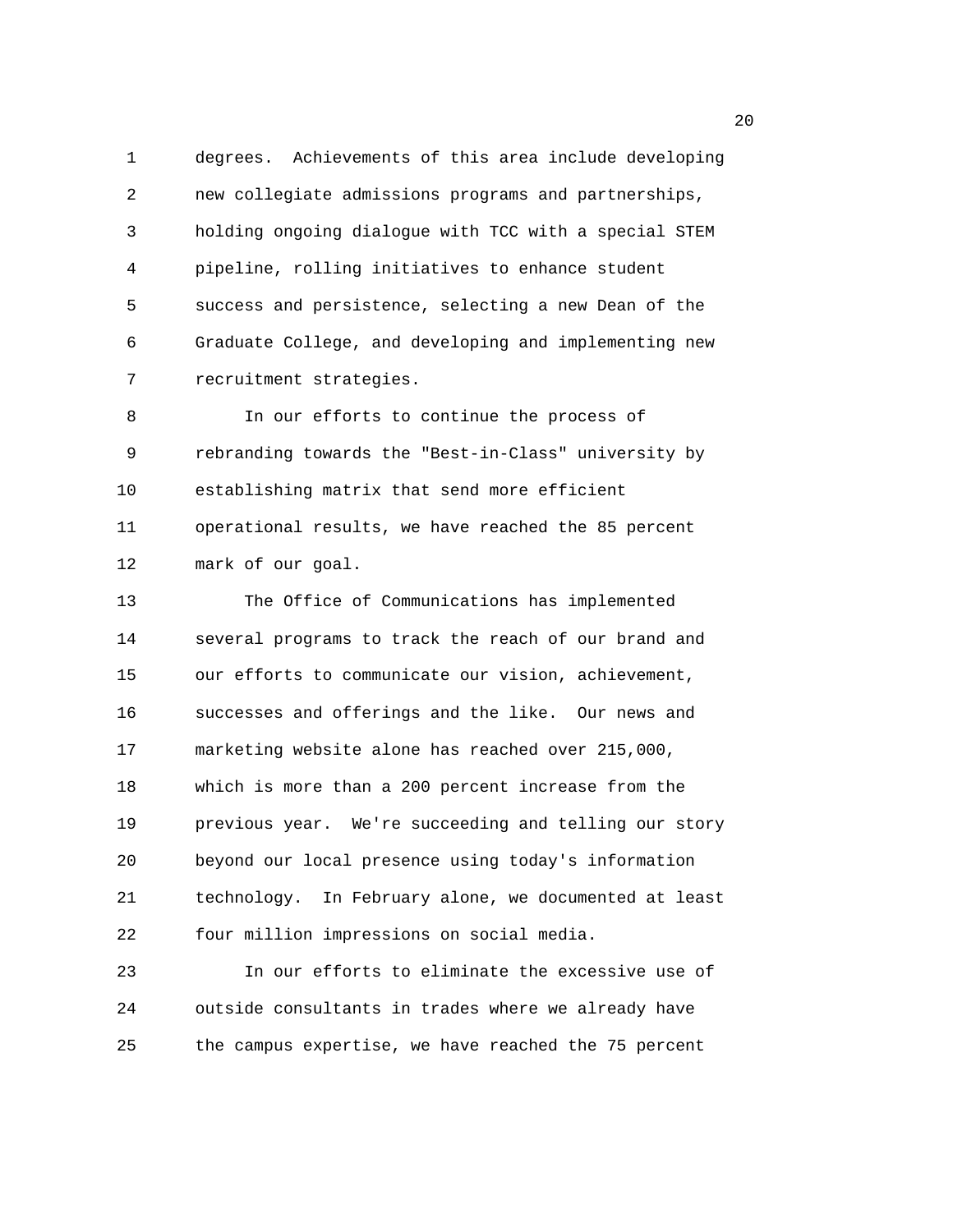1 completion mark. On average, an average of 87

2 providers were engaged over the past three years, and 3 at this six-month mark, we've only engaged 35 4 providers as consultants.

5 Individual units are insuring that full-time and 6 part-time staff are being appropriately utilized, 7 based upon their expertise and talents, in areas where 8 outsourcing is just unnecessary, so we're doing well 9 in that area.

10 We've also reached the 75 percent completion mark 11 in our goal to establish the comprehensive research 12 strategy linked to areas of critical importance to the 13 University. The Division of Research has related the 14 following research related thrusts: 1. Sustainable 15 agriculture; 2. Computer computational sciences; 3. 16 Biomedical sciences; 4. Small business development; 17 and 5. Developing a beta-sustainability institute-18 affiliated faculty program policy that will pile 19 incentives for interdisciplinary research and 20 sponsored programs.

21 We also continue to offer STEM-related student 22 act challenges and mentoring events, as well as 23 technology commercialization acceleration programs for 24 our faculty. In our efforts to increase the number of 25 research, education and extension activities between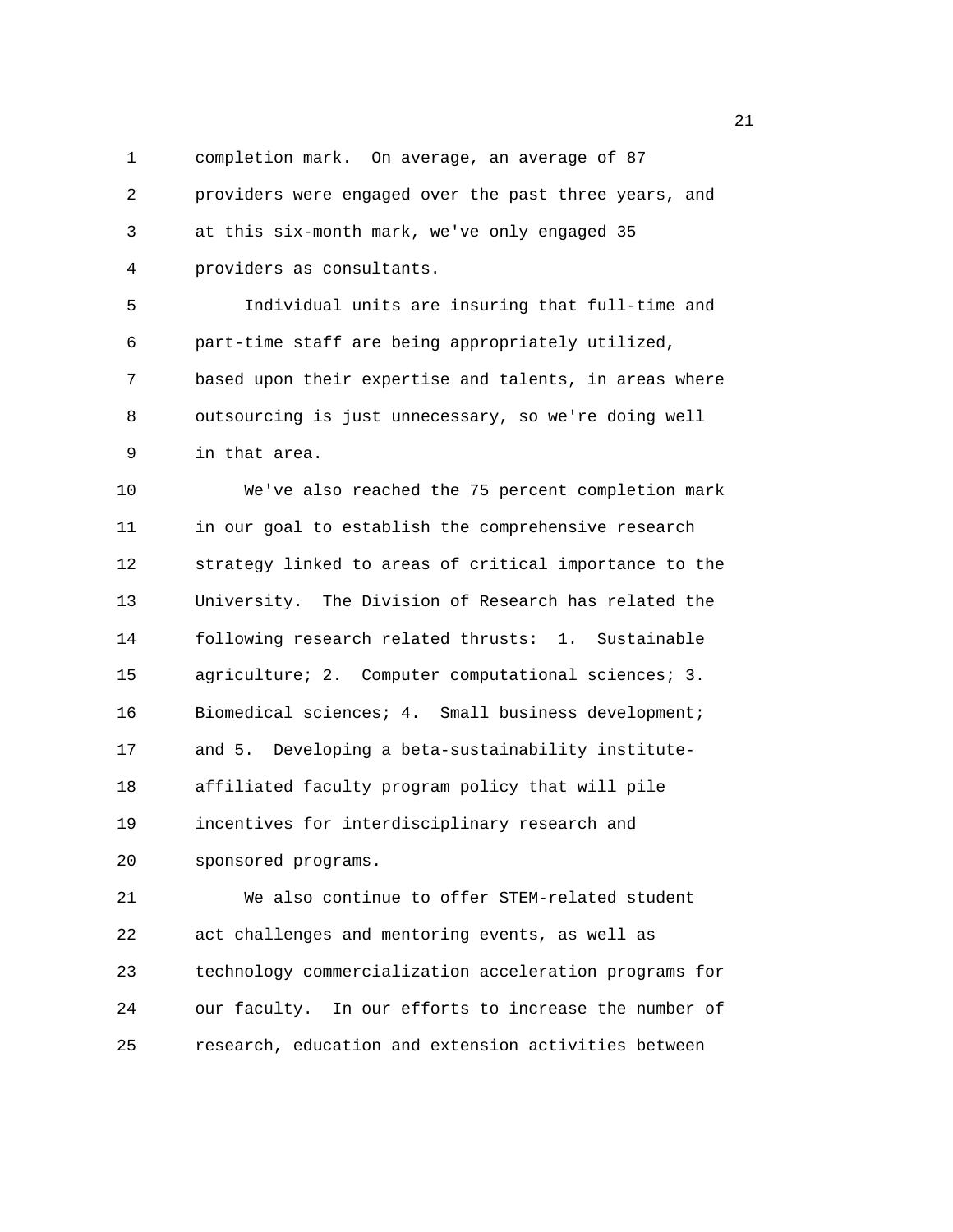1 the University and small local farmers,

2 African-American farmers, and other agricultural 3 entrepreneurs, we have reached 75 percent of that 4 goal.

5 We are currently engaging Florida Black Farmers 6 Association to partner with us in pursuit of our 7 relationship of USDA, NIFA, and with the Beginning 8 Farmer and Ranchers Program. We continue to provide 9 group learning activities for state population 10 throughout our extension efforts, and we also engage 11 populations in the Brooksville area.

12 We are making great improvements in our goal to 13 expand and enhance our relationship with Brazil 14 through the expansion of the nonsegmental program. We 15 have reached the 70 percent mark, in our efforts 16 through working with the General Counsel's Office, to 17 execute that MOU for the student exchange.

18 The University is also engaged to provide of 19 services that support students and faculty that are 20 traveling abroad. Our initiative to create and 21 implement effective means connecting FAMU to potential 22 collaborators funding opportunities, has reached the 23 65 percent completion mark.

24 Our efforts include recent individual and joint 25 visits to Washington D.C. and other SUS schools to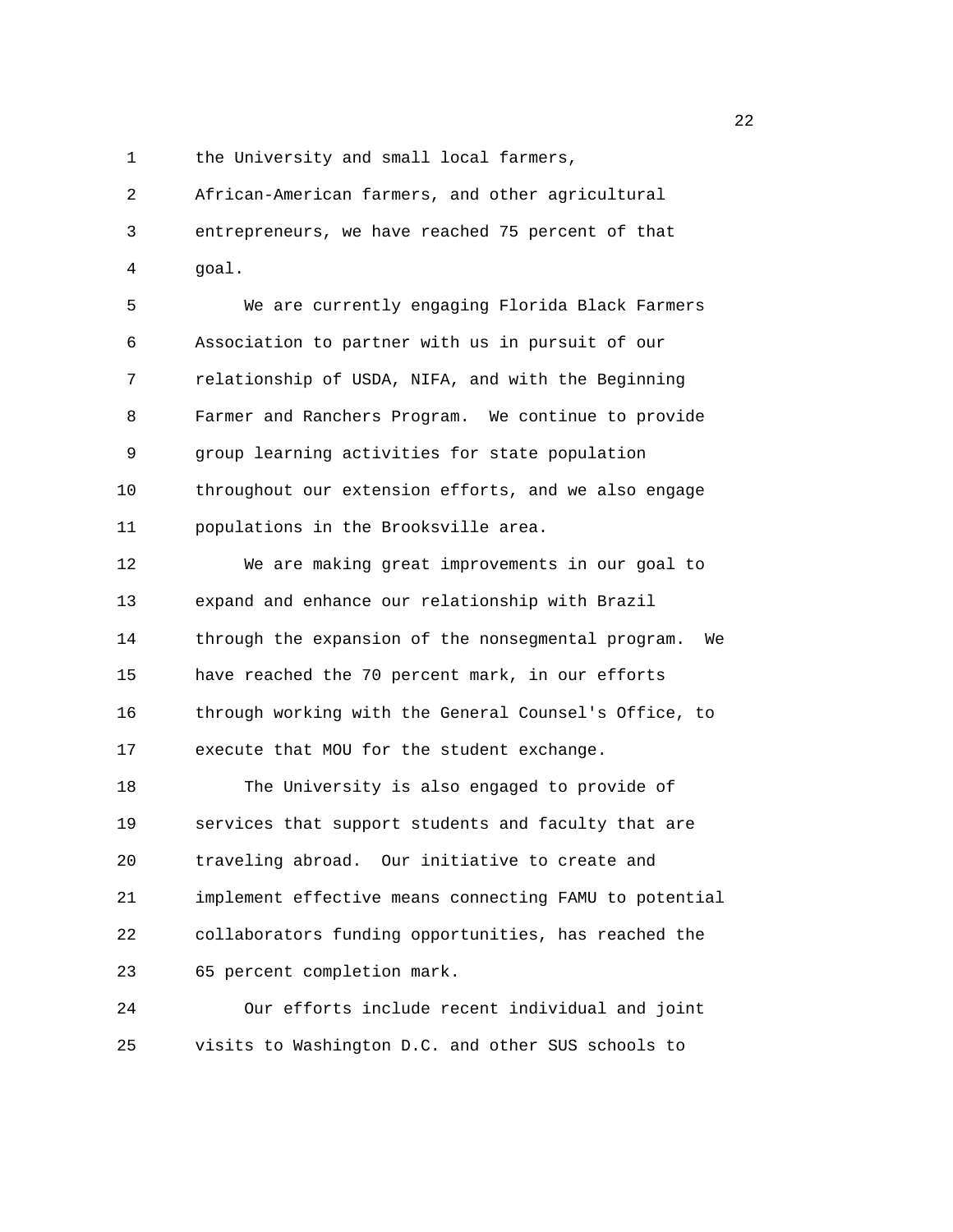1 discuss federal funding opportunities, initiating new 2 collaborative partnerships with organizations and 3 other institutions of higher learning and inviting 4 potential public and private partners and donors to 5 the campus.

6 Also, the Division of Research, under the 7 leadership of Dr. Timothy Moore, continues its efforts 8 to improve the identification of new research funding 9 opportunities. This process includes an improved 10 faculty list-serve, client calls and monitoring of 11 federal procurement websites.

12 Our goal to develop, and again, implement a 13 multi-year enhanced research capability in funding 14 across all platforms has reached the 65 percent 15 completion mark.

16 In efforts to enhance campus pride and beauty, we 17 have also reached 60 percent of our goal, hosting 18 several University-wide pride social media events, 19 town hall events, appreciation programs and community 20 events and various new alumni projects to re-ignite 21 the Rattler spirit across the FAMU community. 22 In addition, we are upgraded our campus 23 maintenance service levels and began updating the 24 iconic campus features such as Lee Hall and the

25 fountains facing in the quad. And our Facilities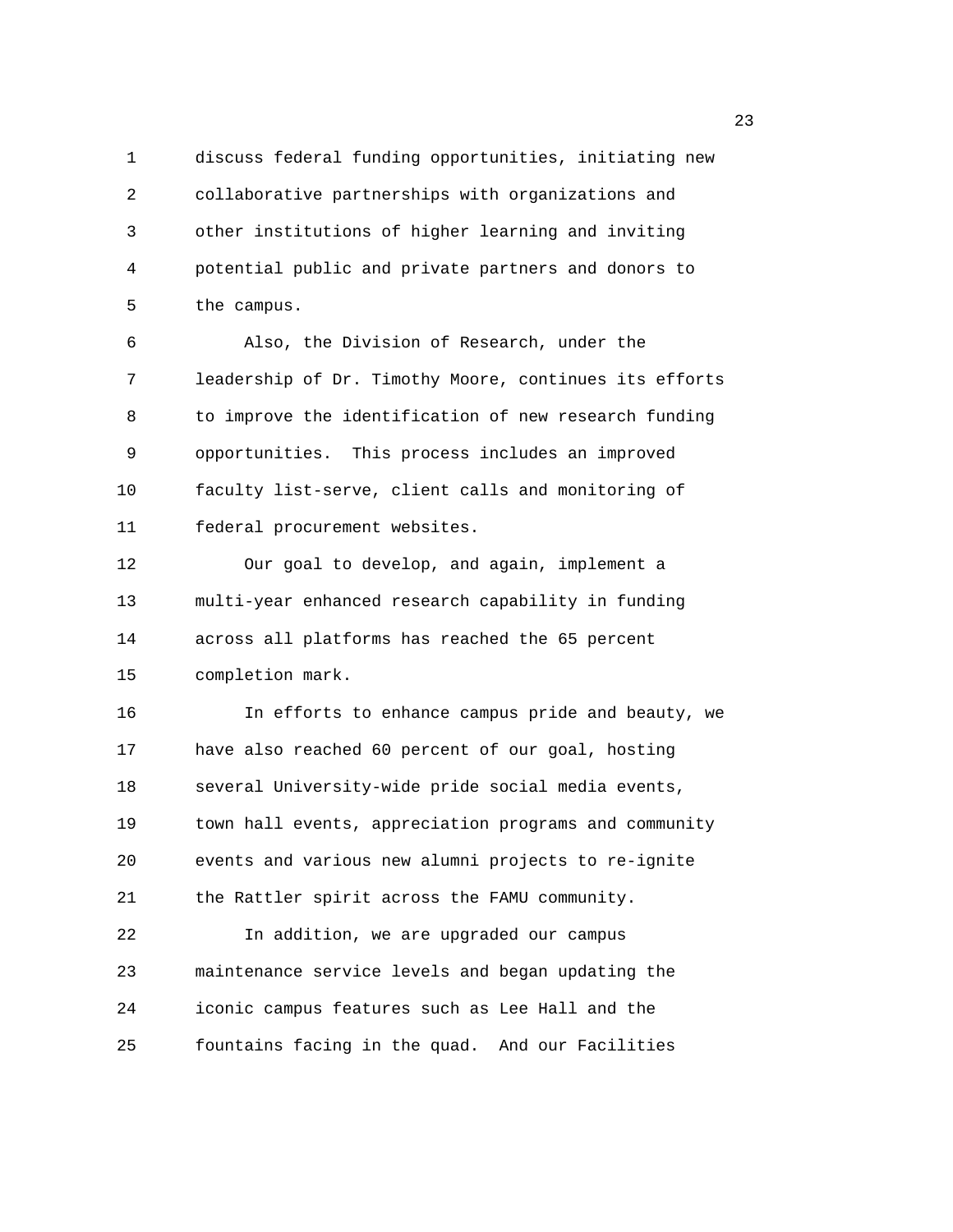1 Department continues to make improvements towards the 2 Department of Environmental Protection requirements 3 and crucial facility upgrades and repairs to our 4 classrooms, the office spaces, the living spaces, and 5 the general operational areas throughout the campus. 6 We've also requested funding from the Legislature 7 to support these efforts and we are working with the 8 US Department of Education to assist us in upgrading 9 our facilities.

10 Our annual goal to align the Direct Support 11 Organization more strategically, to support University 12 operations, is making progress. We have reached the 13 60 percent completion mark, and our efforts thus far 14 include establishing a Board of Directors' process 15 that assures membership engagement in support of the 16 university.

17 In expansion of our fundraising roles, setting 18 reporting and meeting structures with the Foundation 19 Board Chair and setting joint fundraising plans for 20 athletics and the Foundation is part of our long-term 21 strategy. The vision for the Athletics Department and 22 how we define and how we can assist Athletics is more 23 of a collaborative structure for our fundraising 24 through the FAMU Foundation.

25 Now I would just like to give you a brief update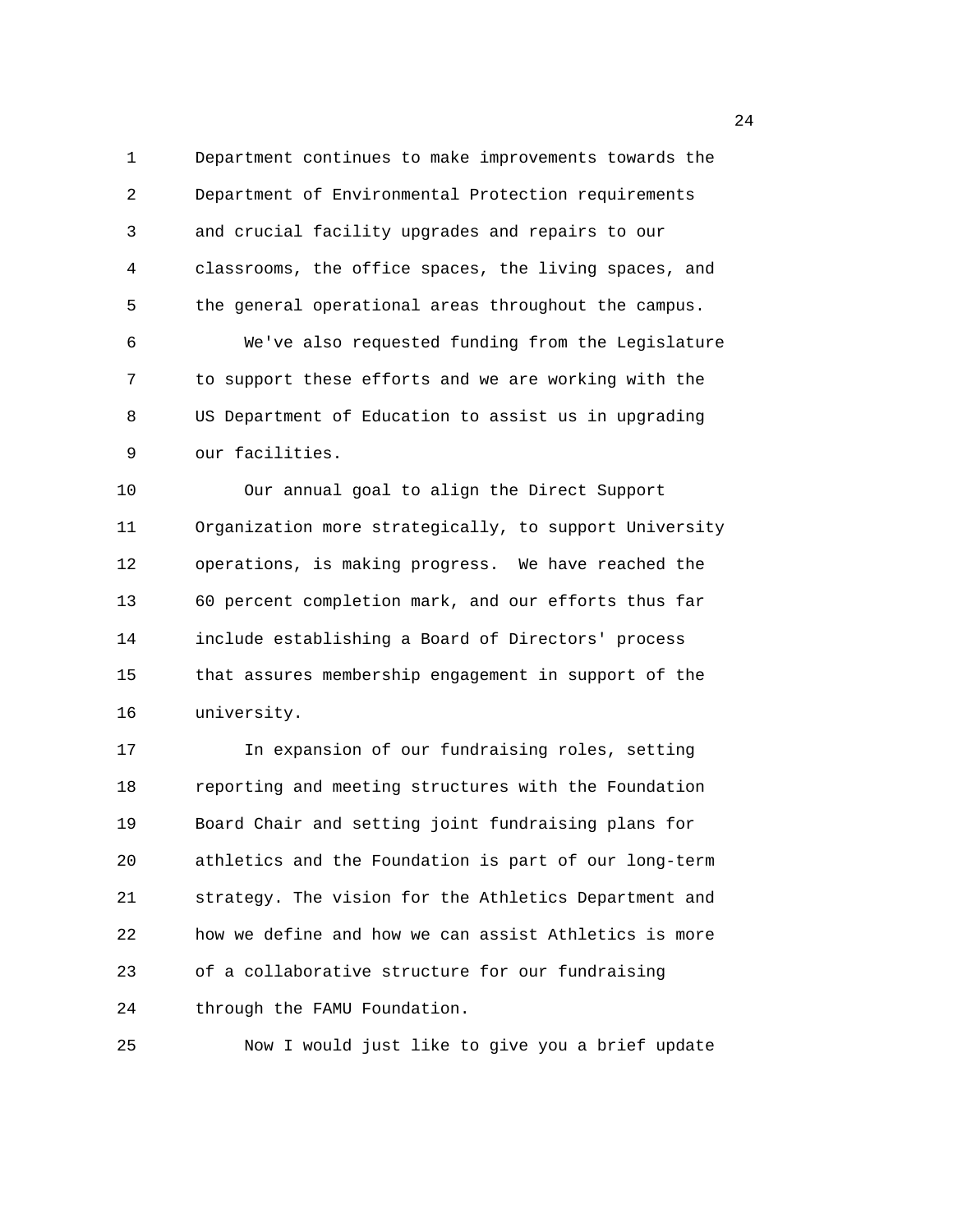1 on the strategic planning process and conclude my 2 remarks. As we move forward in completing our annual 3 goals and objectives, I want to switch the gears, as I 4 stated, and as promised we have completed the initial 5 strategic planning process, thanks to the hard work of 6 our Strategic Planning Task Force that was led by 7 Dr. Larry Robinson and Co-Chaired by Dr. Cynthia 8 Hughes-Harris.

9 What you see on this screen is just a statement 10 of the charge to the Strategic Planning Task Force. 11 Before I update you on the results, I would like to 12 thank each team member for their effort and commitment 13 to the process and express my gratitude to all of the 14 focus groups and stakeholder groups that to go the 15 time out of their schedules to be involved in the 16 process.

17 In addition to Drs. Robinson and Hughes-Harris, 18 Task Force participants included Trustee Kelvin 19 Lawson; College of Science and Technology Dean Maurice 20 Eddington; former City Manager, Anita Favors-Thompson; 21 Title 3 Director Wanda Ford; SBI Dean Shawnta Friday-22 Stroud; Mr. Mario Henderson, a student; Professor 23 Maurice Holder; Associate Vice-President and Vice 24 Provost David Jackson; former NAA President Tommy 25 Mitchell, AVP Donald Palm; and AVP Charles Weatherford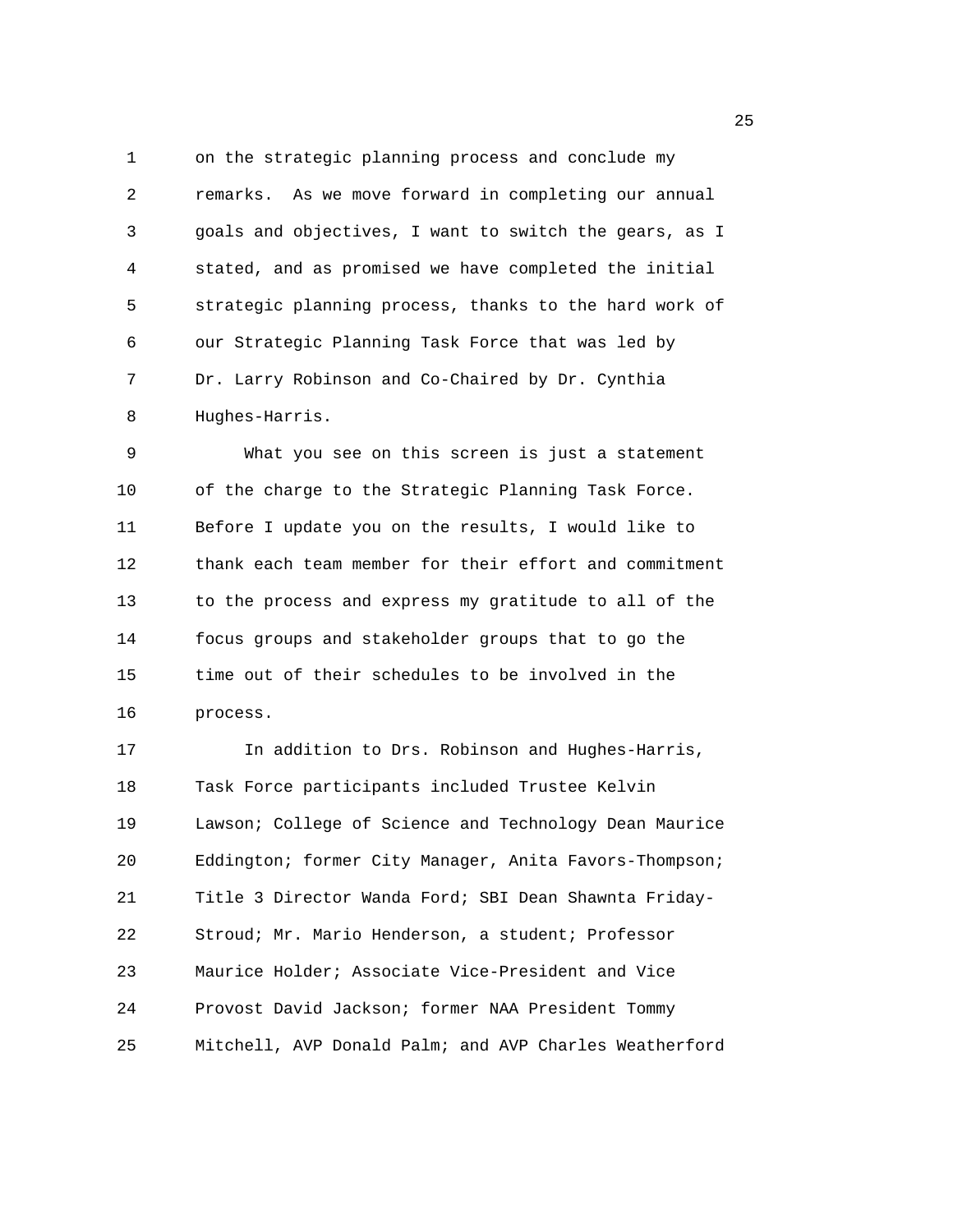1 and Ms. Beverly Barrington.

| $\overline{2}$ | My charge to the Task Force was to update and          |
|----------------|--------------------------------------------------------|
| 3              | expand upon the existing 2010-2020 strategic plan so   |
| 4              | that it responds to the changes that are occurring in  |
| 5              | higher education, including the implementation of      |
| 6              | State Universities Performance Funding Model. I also   |
| 7              | ask the Task Force to explore ways to re-energize the  |
| 8              | campus, create ideation around program enrichment and  |
| 9              | funding strategies, and rethink how FAMU will achieve  |
| 10             | its core mission.                                      |
| 11             | Now that I have received their recommendations,        |
| 12             | the next phases of the process are as follows: The     |
| 13             | senior leadership team will review the recommendations |
| 14             | and conduct an operational assessment. The report for  |
| 15             | the Task Force will be used to formulate the draft     |
| 16             | strategic plan. The strategies and recommendations     |
| 17             | brought forth from the Task Force will be aligned with |
| 18             | our 10-year enrollment rate, capital improvement plan, |
| 19             | and operating budget, in addition to the updated       |
| 20             | master plan.                                           |
| 21             | The draft of the plan will serve as a source for       |
| 22             | dialogue and feedback from the Board, during our       |
| 23             | strategic planning retreat and meeting, being held     |
| 24             | June 9th through 11th. The final draft will be         |
| 25             | submitted to the Board to begin the review and final   |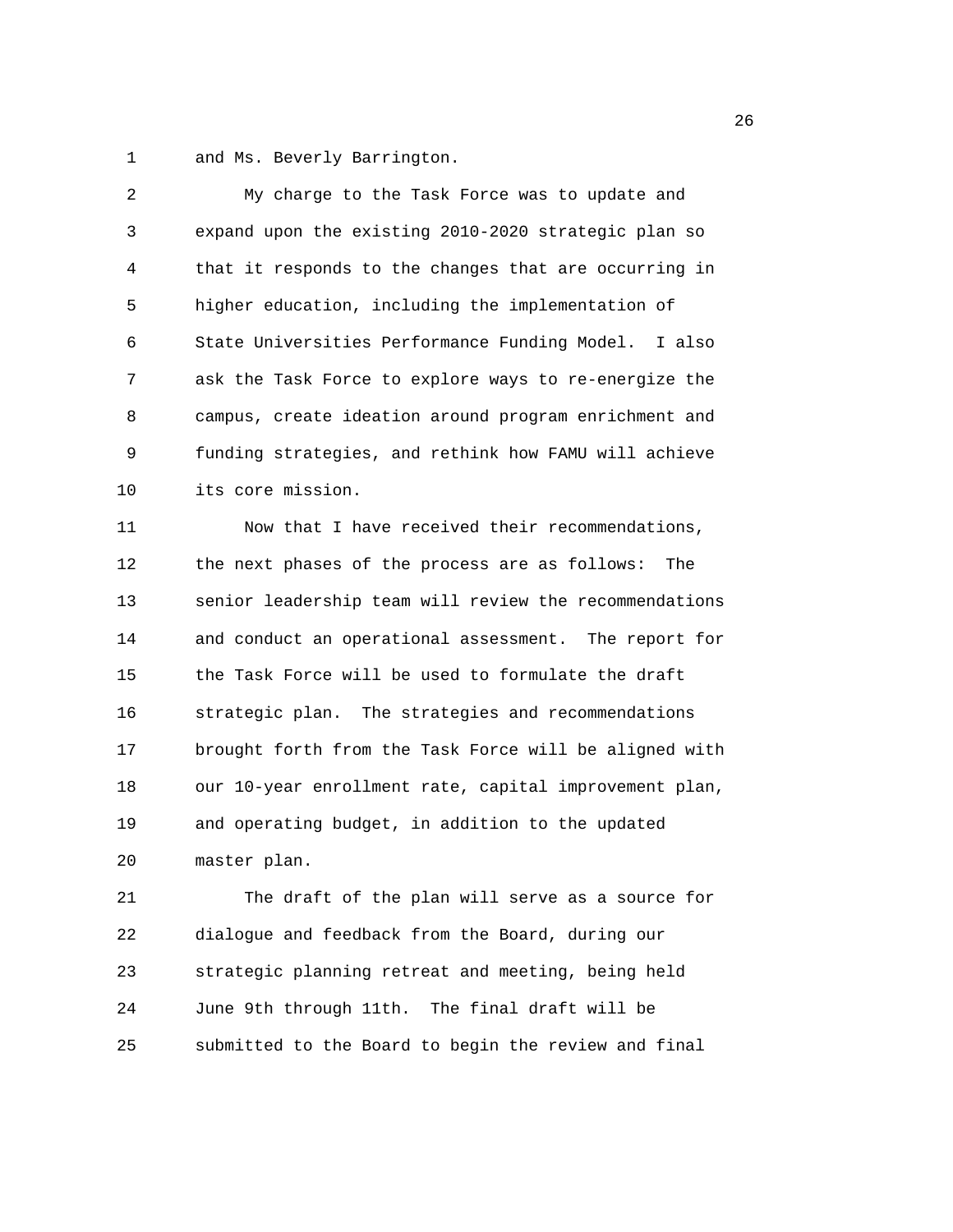1 approval process.

2 The Task Force has prepared their recommendations 3 in the form of destinations. 4 Destination 1. Exceptional student experience 5 with several objectives, including delivering on a 6 world-class, cutting-edge undergraduate, graduate and 7 professional programs; 8 2. Implementing effective support programs and 9 activities to recruit, advance and graduate a diverse 10 population, creating innovative co-curricular 11 activities, and prioritizing student success across 12 all graduate and professional programs. 13 Destination 2 was high impact of 14 commercialization and public service. There were 15 three objectives under this particular destination 16 that you can see on the screen, including 17 institutionalizing cutting-edge research, our research 18 productivity, and outstanding public service. 19 In Destination 3. Excellent and renowned 20 faculty. A wonderful objective calls for recruiting 21 and retaining a diverse faculty with a commitment to 22 community engagement, teaching and research consistent 23 with a research-intensive university; maintaining and 24 developing high quality and sustainable facilities 25 that support the academic enterprise of the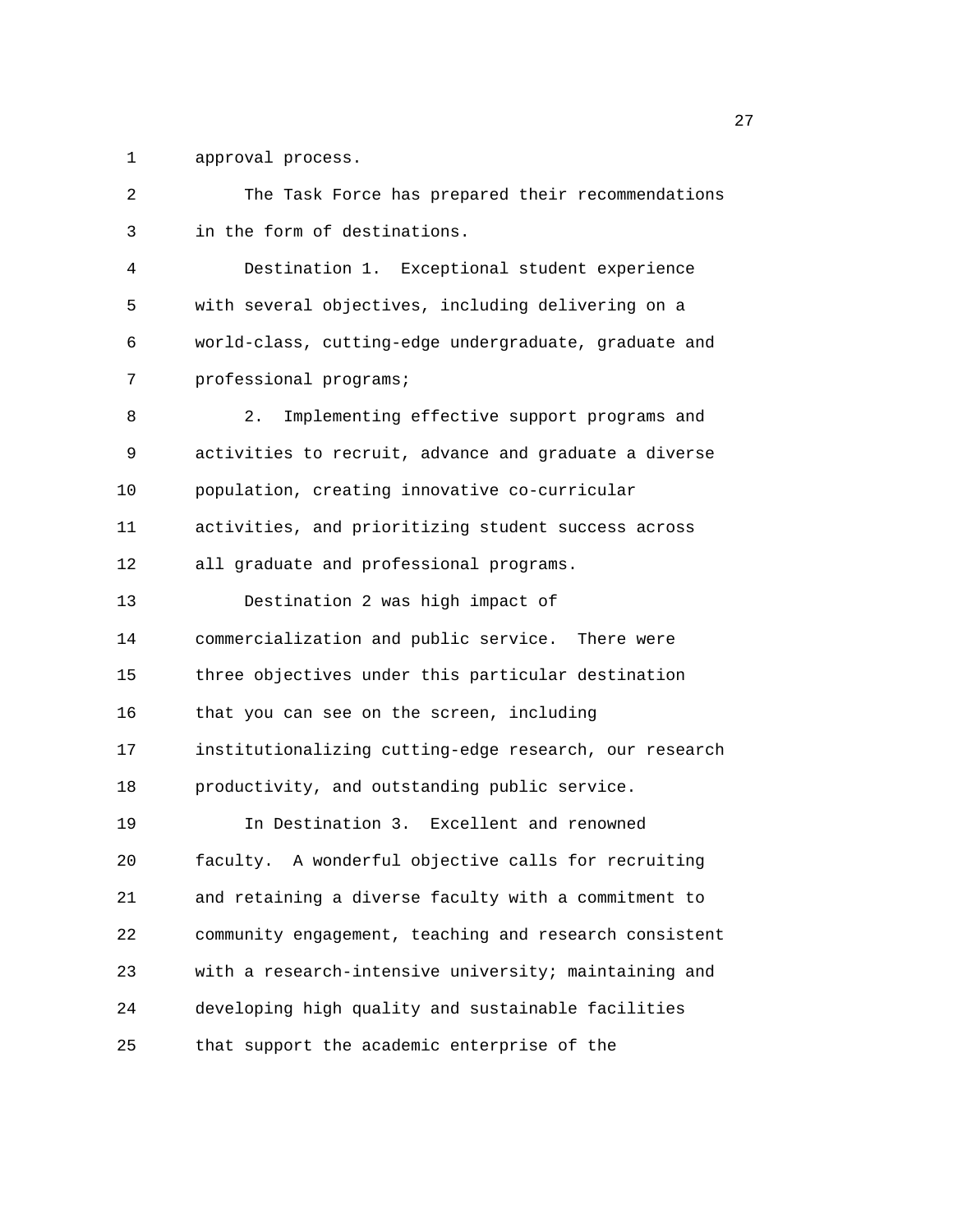1 university.

| 2  | Destination 4. Transformative alumni, community        |
|----|--------------------------------------------------------|
| 3  | and business engagements with four objectives,         |
| 4  | starting with strengthening the alumni relations of    |
| 5  | the institution, building and leading strong networks  |
| 6  | of supporters and partners, accelerating fundraising   |
| 7  | activities focused on top institutional priorities and |
| 8  | establishing a "best in class" athletic program.       |
| 9  | And Destination 5. First-class business                |
| 10 | processes and exceptional customer experiences.<br>The |
| 11 | objectives include developing and maintaining a        |
| 12 | university-wide culture of excellent customer service, |
| 13 | using state-of-the-art technology and business         |
| 14 | processes to improve transparency, compliance and      |
| 15 | efficiency.                                            |
| 16 | With these destinations and objectives in minds,       |
| 17 | the proposed themes of our strategic plan offered by   |
| 18 | the Strategic Planning Task Force are: Student         |
| 19 | success, community engagement, quality, exceptional    |
| 20 | performance, sustainability, diversity, globalization  |
| 21 | and accountability.                                    |
|    |                                                        |

22 Now, as I stated earlier, my charge to the Task 23 Force was to include the performance funding model in 24 our strategic approaches, which is an area of great 25 and necessary focus across the university community,

<u>28 and 28</u>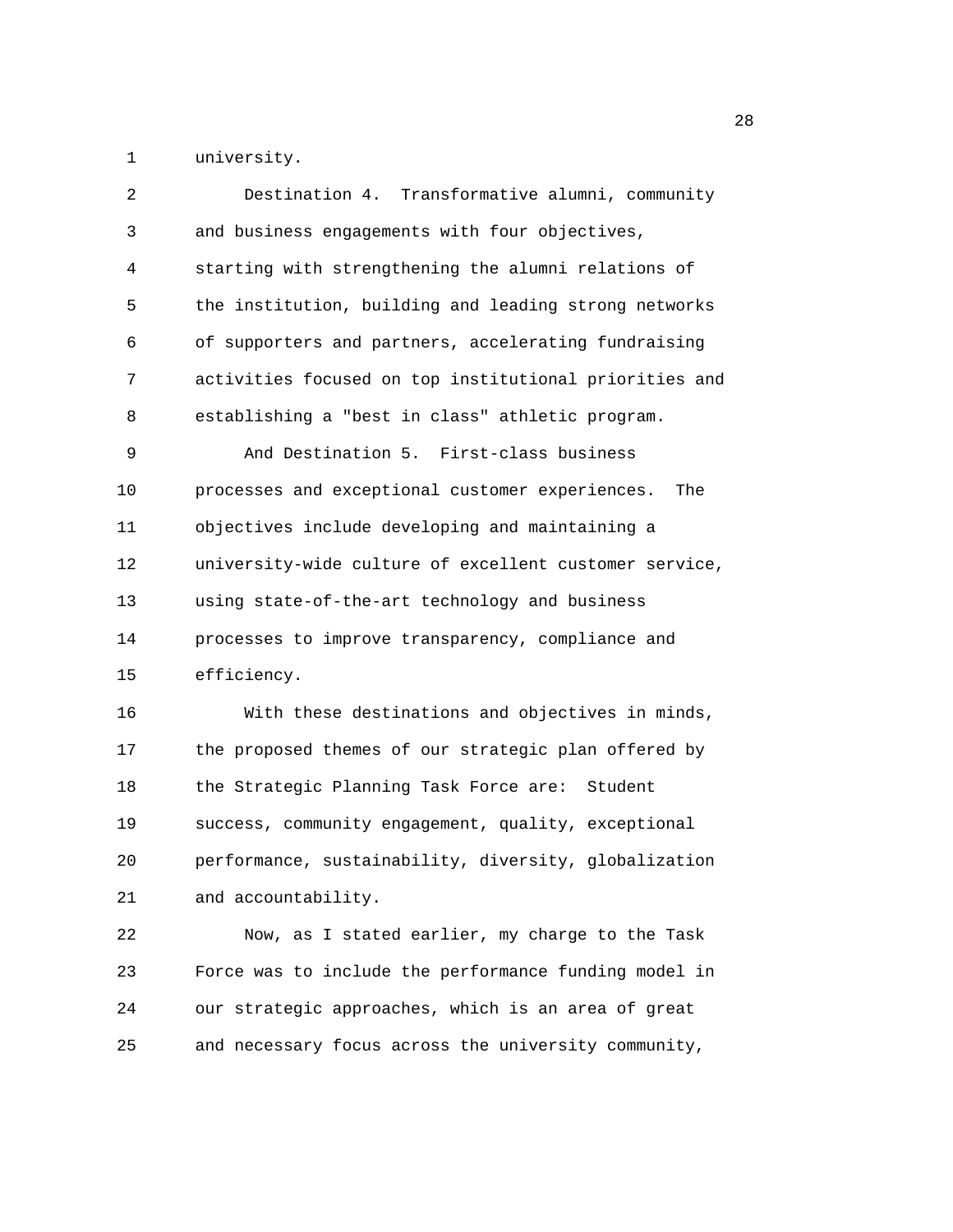1 and we're making great strides in improving our 2 matrix.

3 And the Provost will provide specific update to 4 the Academic Planning Committee, the Academic Affairs 5 Committee in their report. We have some exciting 6 news. Implementation of initiatives -- so I'm going 7 to move on to other initiatives and then close out, if 8 you will.

9 Implementation of initiatives, such as the 10 Brooksville Research Program, will further assist us 11 in supporting those goals. And on that note, I would 12 like to take a few moments to update you on our 13 progress in Brooksville. It's a beautiful land, as 14 you can see. In our efforts to maximize the success 15 of this historic acquisition, in February, I announced 16 the formation of an Advisory Planning Committee, 17 comprised of established researchers, community 18 leaders, state and local officials, higher education 19 trailblazers and distinguished alumni. 20 The committee will assist the University with the 21 preparation of a long-term strategic plan to provide a 22 road map for development of the 28-acre research

23 property. Committee members include:

24 Monica Rainge. She is State Coordinator for 25 Federal Southern Cooperatives Land Acquisition Fund;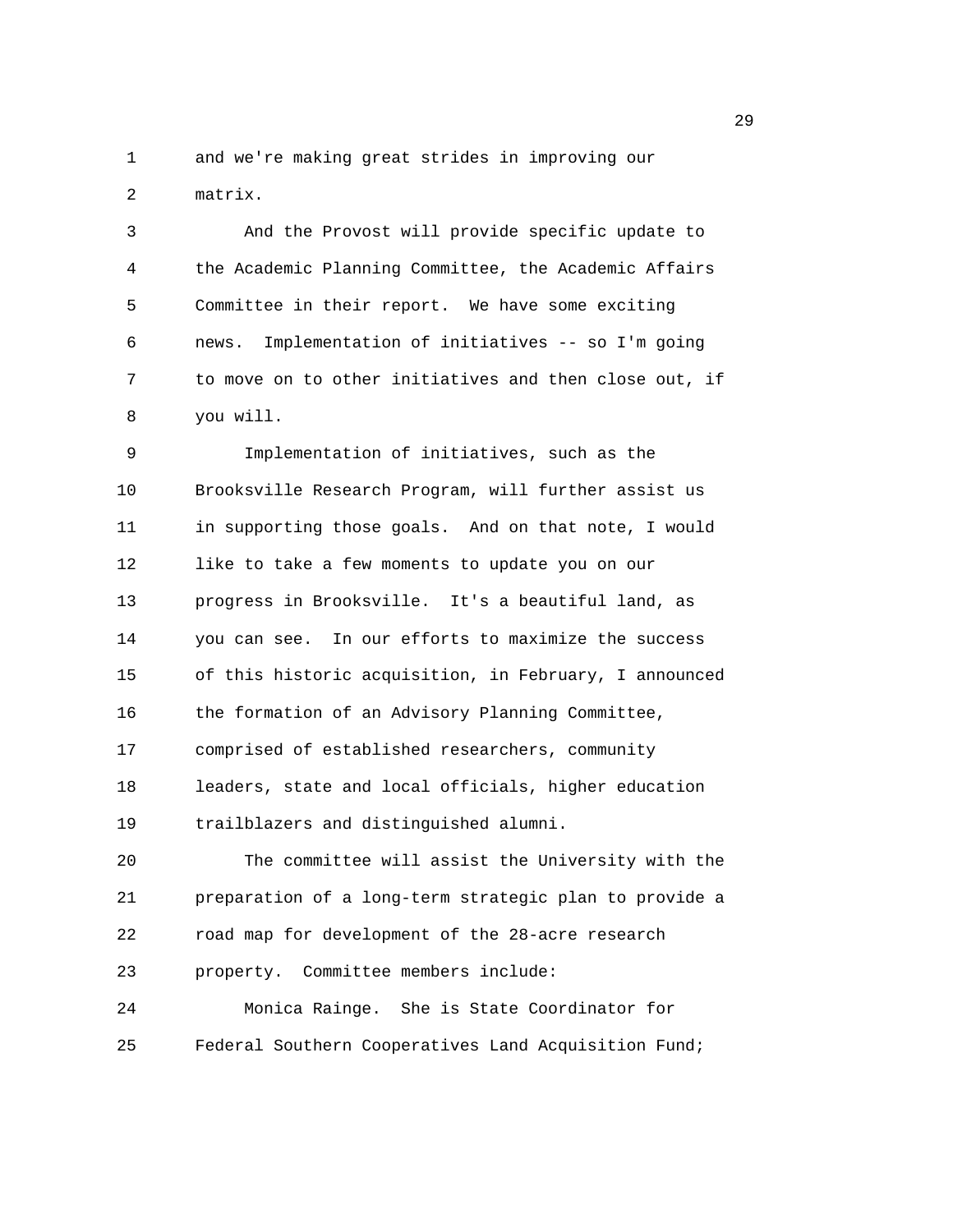1 Dr. Ray Mobley, former associate professor and 2 coordinator of animal science and research programs at 3 FAMU; Dr. Ulysses Glee, FAMU alumnus and managing 4 member of the Fenton Group; Dr. Timothy Berd, FAMU 5 alumnus and president of Pasco Hernando State College; 6 Mr. Leonard Sossamon, Hernando County Administrator; 7 T. Jennene Norman-Vacha, City Manager of Brooksville; 8 V. Eugene Brooks, former coordinator at the University 9 of Florida Institute of Food and Agricultural Science; 10 Dr. Robert Taylor, Dean of FAMU College of Agriculture 11 and Food Sciences; And Dr. Fred Gainess, former FAMU 12 president and farmer. 13 In addition to the formation of the committee, we 14 have engaged the Florida Black Farmers and 15 Agriculturalists Association for a one-year term for 16 the purpose of hay farming and maintenance of the 17 property. 18 We've also begun the planning and implementation 19 of organizational chart for the Brooksville campus. 20 This campus will house a small farmer training 21 program, a subtropical resource project and land grant 22 programs. As these positions and programs are 23 executed, we will continue to update the board on our 24 activity.

25 One of our main goals as expressed with the US

 $30<sup>2</sup>$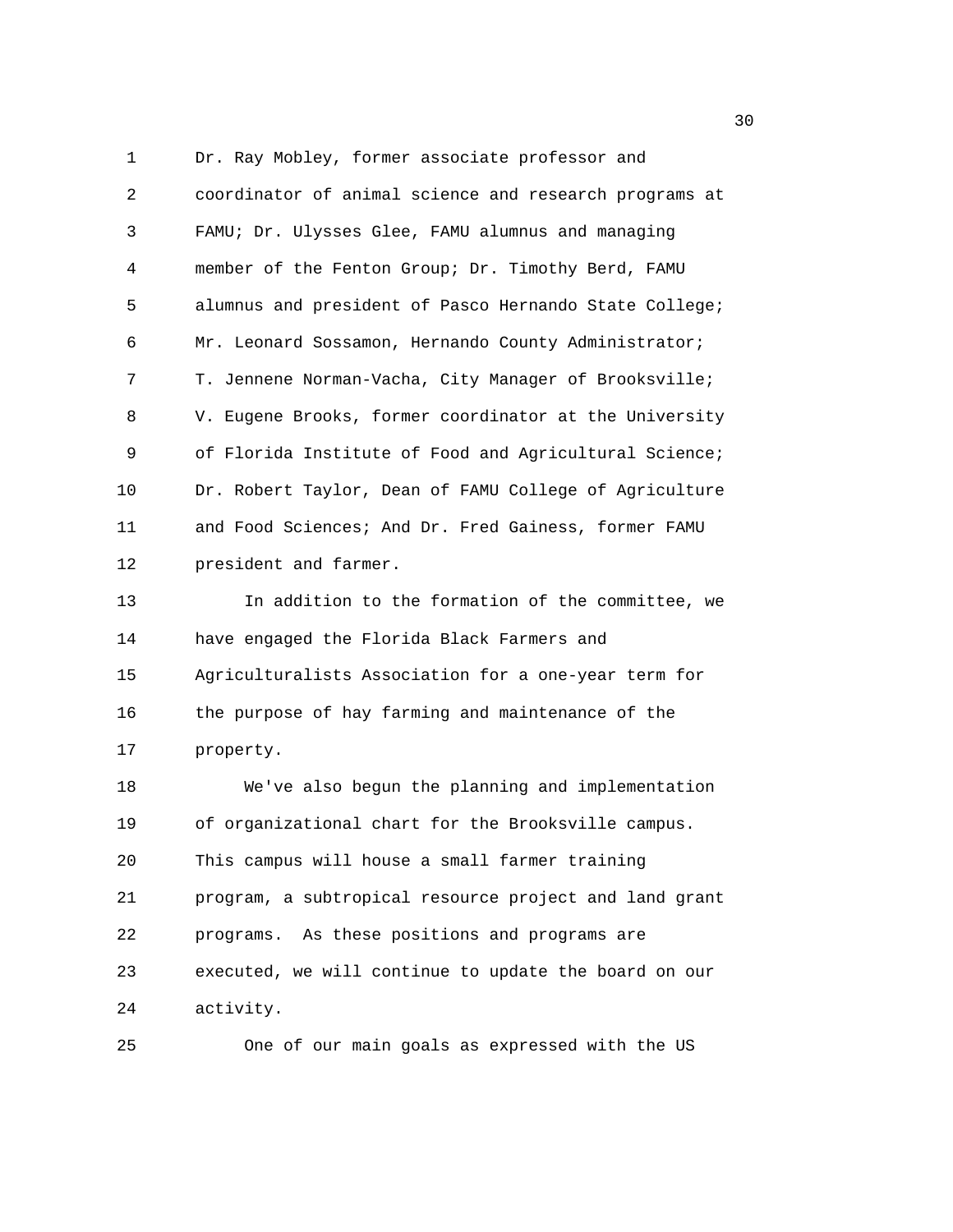1 Department of Agriculture has been to share our 2 research opportunities with fellow 1890 schools that 3 do not have the massive land as Florida A&M 4 Universities. So we are looking for a lot with the 5 cooperative relationships with the potential of 6 expanding our research opportunities and research 7 funding for this particular area. 8 As you can see from our strategic planning 9 process, performance funding and Brooksville efforts, 10 we're reaching inward and outward to insure the 11 success sustainability of our institution. As we have 12 discussed at these very meetings, connecting the 13 campus to the community, and vice-versa, through 14 strategic partnerships is vital to our success. 15 Indeed, we're making great strides in this area. 16 This semester alone, we have hosted and

17 participated in numerous events, bringing people from 18 various backgrounds and interests to out campus and 19 engaging our alumni. Arranging from hosting a service 20 to hosting the Florida Conference of Black State 21 Legislators, the third annual symposium in partnership 22 with the College of Education.

23 We've also participated in several city-wide 24 initiatives including the Jet Blue and Amtrack 25 campaigns. In January, we opened the world-renowned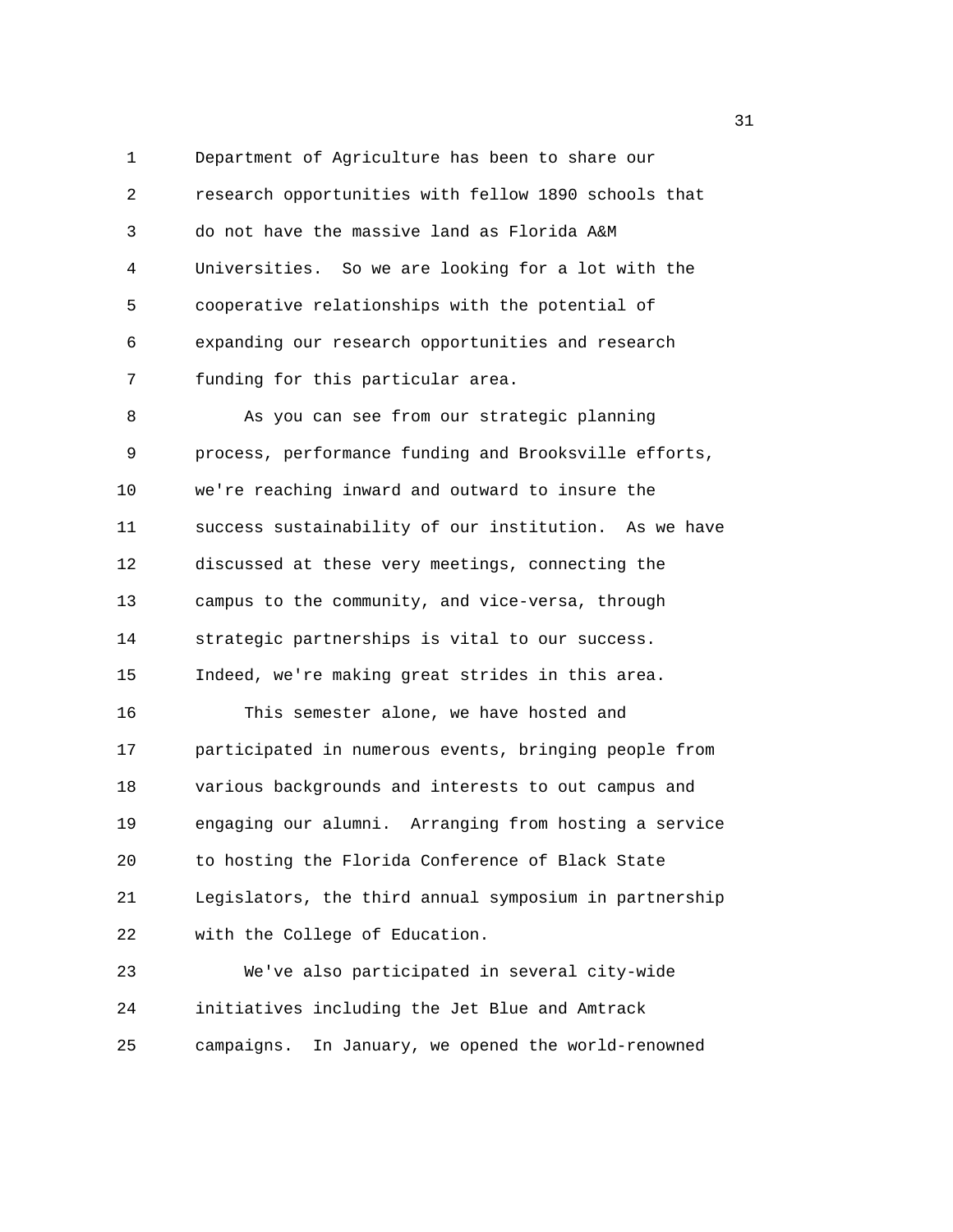1 Kinsey collection, an exhibit that has placed

2 African-American treasures, celebrates black history, 3 and is the creation of our very own alumni, Bernard 4 and Shirley Kinsey. 5 We also hosted our first ever date of service in 6 January. Alumni, students, faculty, staff, 7 administrators and supporters around the globe 8 recently commemorated the life and legacy of 9 Dr. Martin Luther King, Jr., through providing various 10 forms of community service in their local communities. 11 FAMU alumna and actress and producer, T'Keyah Crystal 12 Tamar, served as the honorary chair. 13 From serving as the less fortunate in Birmingham, 14 Alabama, to a children's book drive in Philadelphia, 15 Pennsylvania, Rattlers everywhere displayed the heart 16 of FAMU's mission. 17 In February, we hosted another esteemed alumnus, 18 Microsoft Chair John W. Thompson, who participated in 19 a special fire-side chat with students in our high 20 achievers and scholarship program, and hosted an 21 intimate conversation with not only our students, 22 faculty, and staff, but also with community members 23 and business leaders across the Big Bend area and 24 beyond.

25 Earlier this semester, we launched our revamped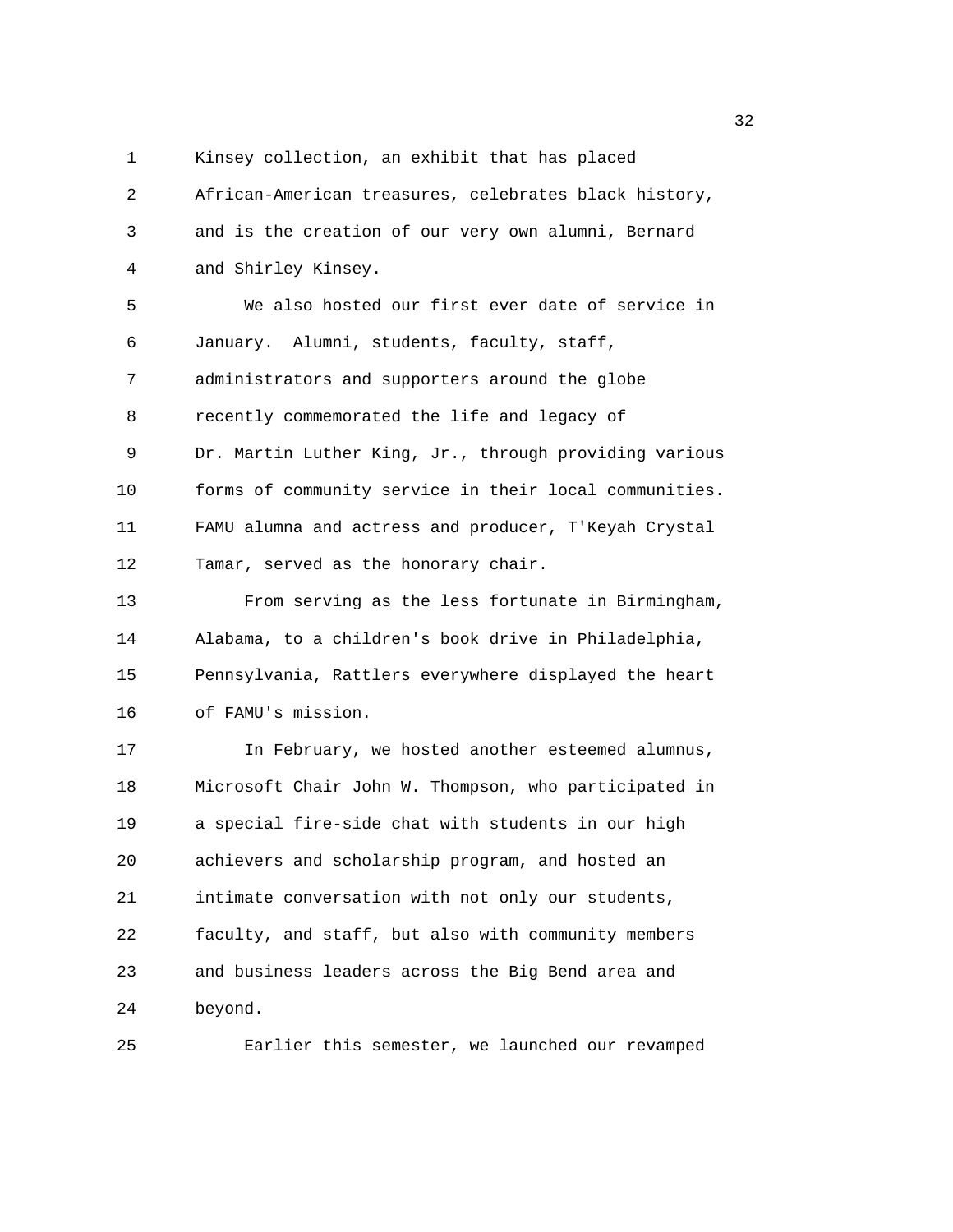1 artist in bloom festival which brought national 2 thought leaders to campus such as Nikki Feeney and

4 And on February 28, the University hosts its 5 first ever Harambe Festival at Cascades Park. The 6 event was hosted in collaboration with the City of 7 Tallahassee and drew hundreds of residents from all 8 walks of life, including new partners, business 9 sponsors and vendors.

3 Pearl Pledge. The festival runs through April.

10 Beyond the borders of North Florida, our 11 students, faculty and staff are engaging with national 12 leaders and organizations around the world through 13 various emersion, educational and professional 14 development programs. We have faculty and students 15 working with residents in Haiti to train them in 16 agriculture and entrepreneurialship. Students 17 participating in the planning and execution of the 18 Olympics in Brazil. Faculty students and alumni are 19 visiting South Africa and Dubai and participating in 20 the service learning project at Oprah's Leadership 21 Academy for Girls, and the membership of senior 22 leadership, team, and staff who recently participated 23 in the historic commemoration of the Selma marches. 24 If you would indulge me for a moment, I promise 25 I'm ending. I would like to share with you a recent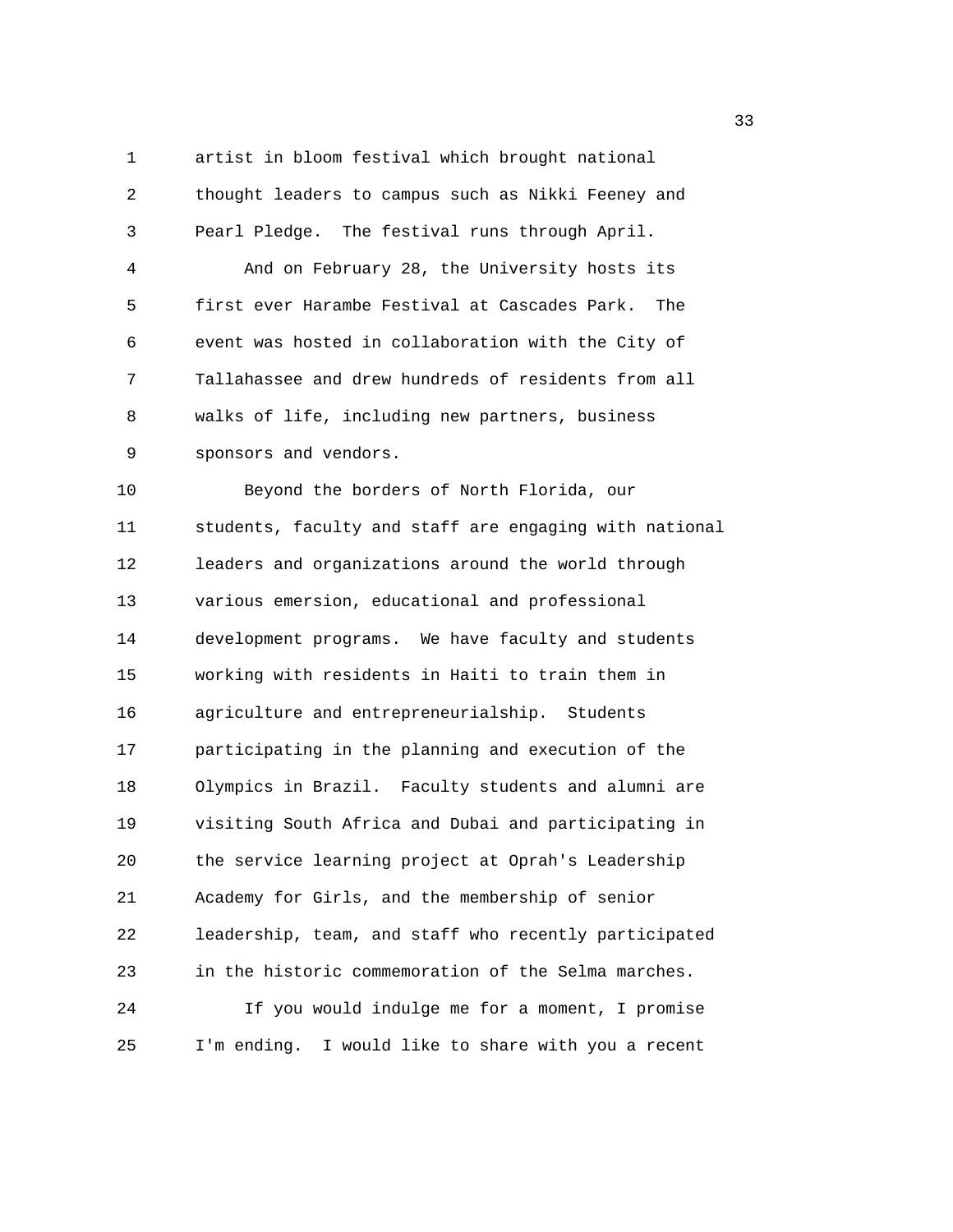1 video that captures the essence of the experiences and 2 opportunities we've been trying to provide to all of 3 our students and faculty through our Passport Program, 4 international programs and other initiatives. 5 The video is not -- technology people, really? 6 Okay, we're working on that. Something always 7 happens, but, as you can see, at some point we'll send

8 you the video.

9 We are making a global impact and we really are 10 raising the next generation of international leaders 11 that will help solve problems throughout our world and 12 society.

13 I just want to end by thanking all of you for 14 your commitment, for your time, and for your support 15 as members of the FAMU community, as we strive to move 16 and make this a greater university.

17 And so, moreover, I would just like to end by 18 saying "FAMU Forward, Backward Never," and it rings 19 true more today than it ever has. So we just thank 20 you for the time to talk to you this morning, and I 21 know it was extended, but we're doing a lot of things 22 and I don't want you ever to leave here thinking we're 23 not working, because this University community, 24 faculty and staff and the students are committed to 25 sustaining this institution.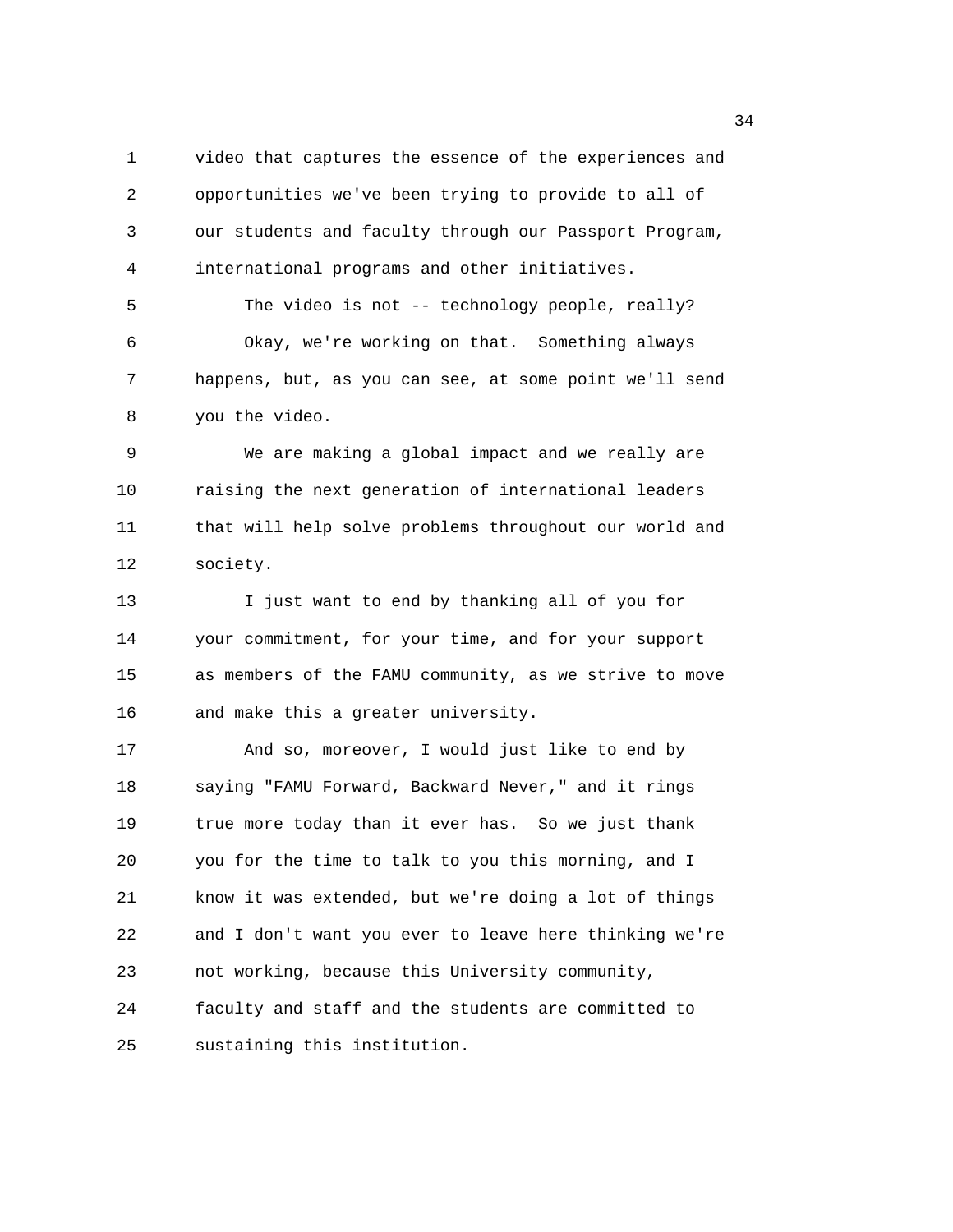1 We have a lot more events planned and I'm hoping 2 that we will get great contact information from all of 3 you that you will be able to take the time and come 4 and attend some of the events.

5 Things are happening on this campus every day. 6 We've got an honors congregation coming up on the 7 first of April. We have an annual STEM day on April 8 9th. We have Principal Investigators Awards, where we 9 show off our faculties and they receive awards from 10 us; April 15. We have spring commencement on April 11 30th, and the Artisan Bloom Festival with contemporary 12 dance is going on.

13 And this is our second year of celebrating 14 women's history on this campus. We have several 15 events remaining. And women's history is not just for 16 women. It is for everybody that knows a woman and 17 that is a woman. So, we have our Sacred Self on 18 March 15, and extraordinary leaders where we're 19 bringing women presidents from other universities to 20 campus to talk with us about moving our agendas and 21 education forward.

22 And I just want to extend a special thank you to 23 Trustee Washington for helping us kick off our first 24 Women's History month event earlier this month, so 25 thank you very much for that. It was an exciting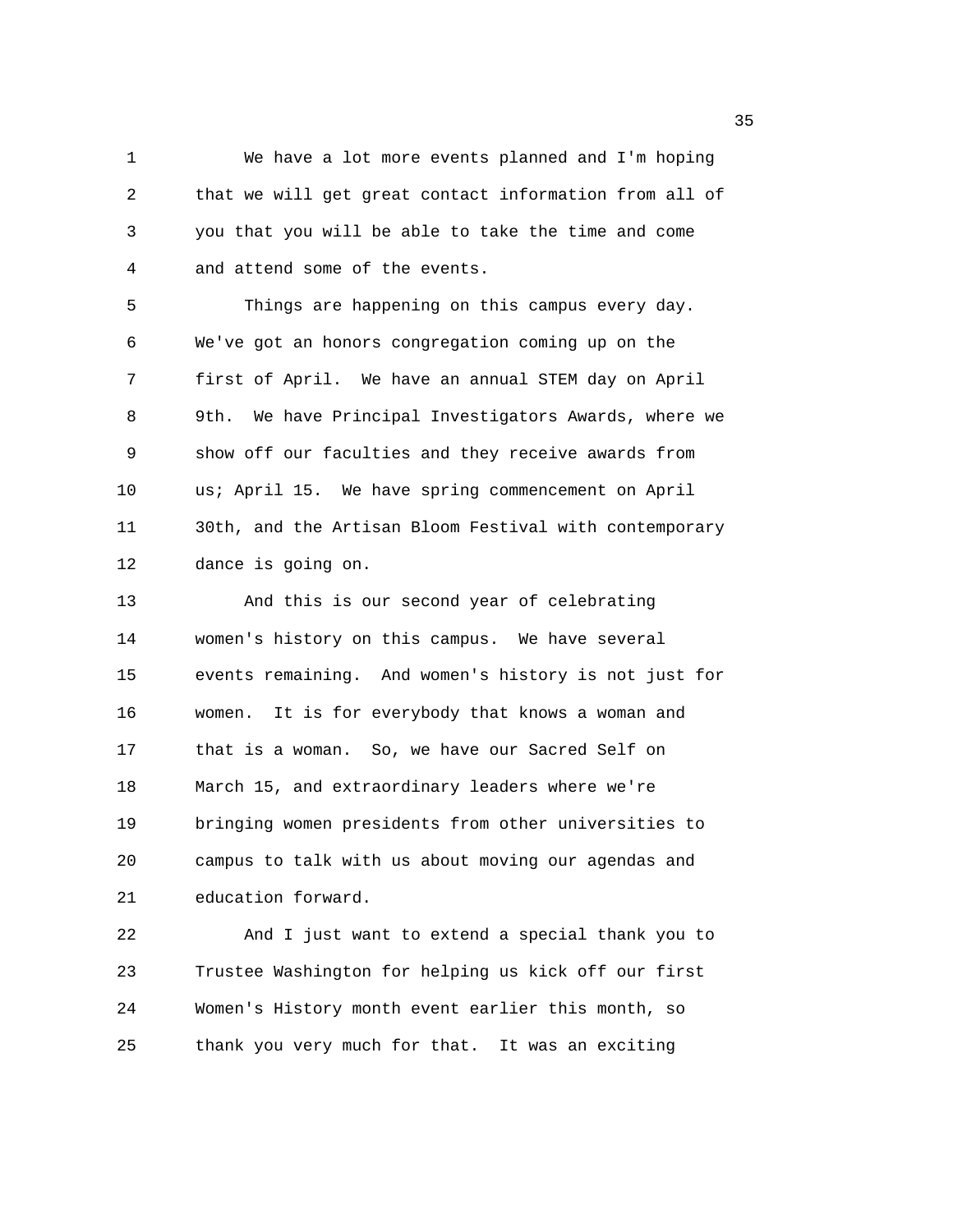1 conversation.

| 2  | With that, I will say thank you to all of you,         |
|----|--------------------------------------------------------|
| 3  | and that concludes my report.                          |
| 4  | CHAIRMAN WARREN: Dr. Mangum, before you leave          |
| 5  | the podium, I just wanted to give the opportunity for  |
| 6  | the members to ask questions about anything they might |
| 7  | have heard that they want to inquire about.            |
| 8  | TRUSTEE CARTER: Mr. Chair?                             |
| 9  | CHAIRMAN WARREN: Trustee Carter?                       |
| 10 | TRUSTEE CARTER: I just have one. On the                |
| 11 | Strategic Planning Task Force, when you listed those   |
| 12 | focus areas as one, I think what needs to be added     |
| 13 | that was not there, and that's transparency. I think   |
| 14 | that accountability is one thing, but without          |
| 15 | transparency it may not necessarily meet the full      |
| 16 | measure. So I think that's a key component, should be  |
| 17 | transparency. Other than that, I thought the focus of  |
| 18 | the Strategic Planning Task Force was fine, but I do   |
| 19 | believe we need that.                                  |
| 20 | PRESIDENT MANGUM: Thank you.                           |
| 21 | TRUSTEE WOODY: Mr. Chairman, I don't have a            |
| 22 | question. I'm very impressed with the presentation     |
| 23 | and what's going on at the University. I had an        |
| 24 | opportunity; the President entertained me on           |
| 25 | February 25th to go down to the law school down in     |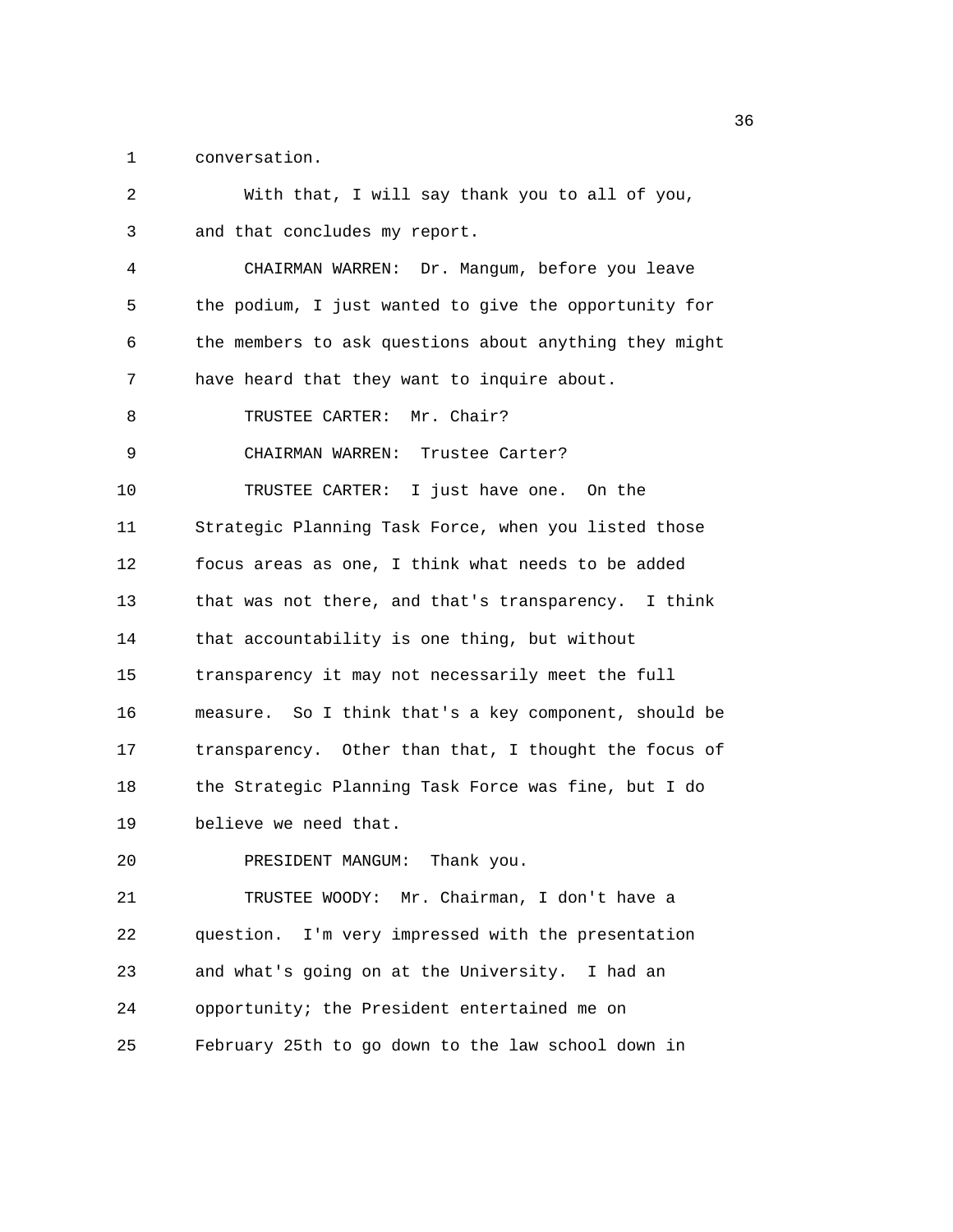1 Orlando, and we spent the day with staff, and I was 2 very impressed with the law school.

3 When you talk about diversity, when you talk 4 about students that graduated from law school and take 5 the exam for the first time with a 72 percent 6 graduating, or passing the Bar on the first time, 7 that's impressive. And to go back to diversity, I 8 think a lot of the institutions within Florida or 9 around the country could learn a lot about the law 10 school and how they're doing it. 11 So I made a request to the President, and I told 12 her I would share with the staff, is to make a 13 recommendation we have a board meeting down there, for 14 my fellow board members to get a chance to see it and 15 get a chance to see exactly what I'm talking about. 16 CHAIRMAN WARREN: Thank you, Mr. Woody. 17 I would also like to mention, also, Dr. Mangum 18 and I attended the National Prayer breakfast in 19 Washington D.C. I forget exactly what day of the week 20 that was, but it was the same week as the FAMU 21 legislative day here at the Capitol. It was quite an 22 event, hosted by Senator Nelson; attended by just 23 numbers of Congresspersons and US Senators, and people 24 from around the world, quite frankly. I was surprised 25 at the diversity -- and Trustee Woody was on the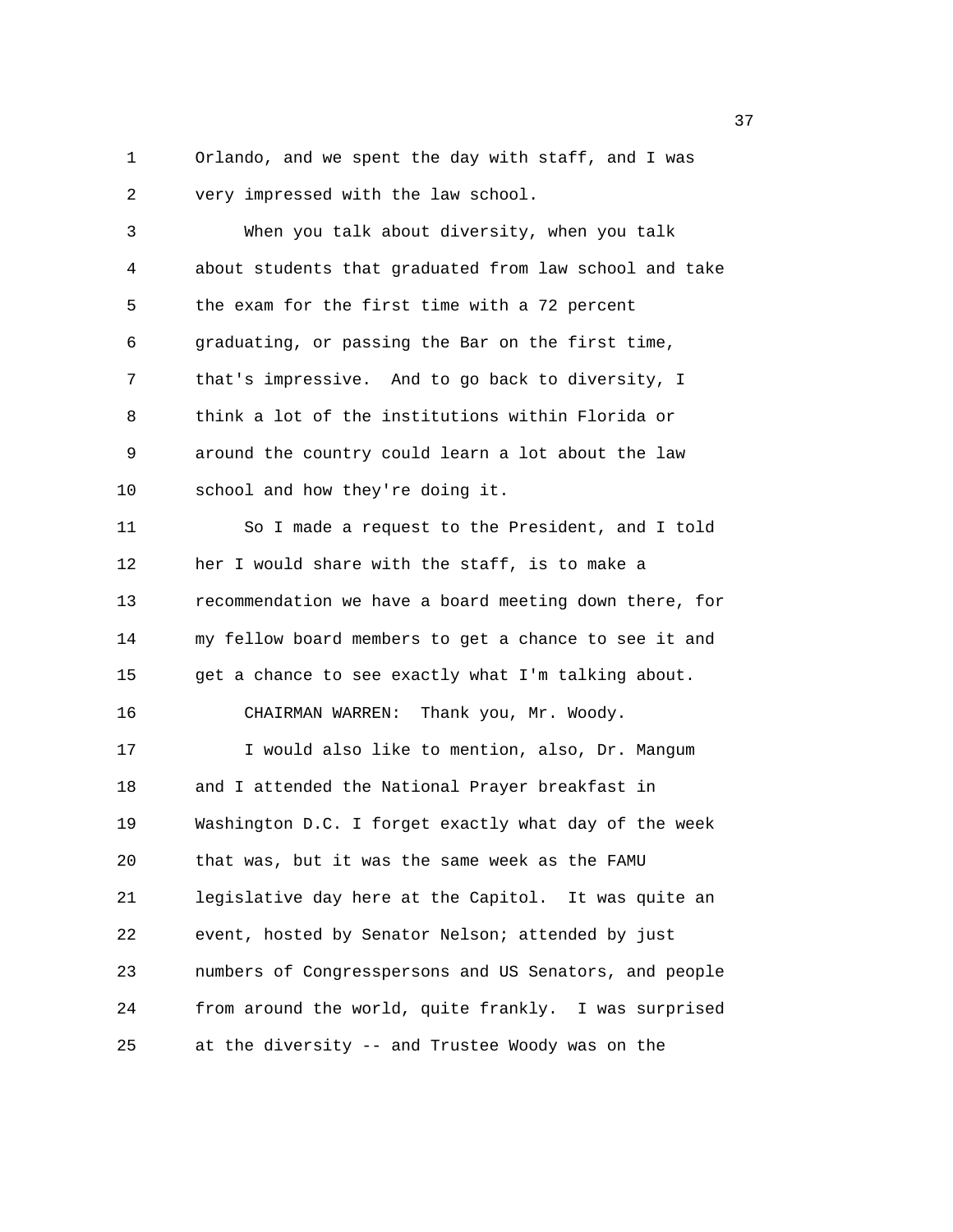1 subject of diversity people in costumes -- "costumes" 2 is probably not a great word to apply for this, but in 3 the garb from which the countries they come, talking 4 about their spiritual experiences and so on. 5 The thing that was quiet impressive to me, in 6 addition to that, was Dr. Mangum's working of the 7 crowd, if you will, and alone in a DC area who would 8 have lined up for conversations with her. I sat in on 9 many of those, as we talked about their alumni 10 relations in their areas, their love for the 11 University, their willingness to help in a variety of 12 ways, not just in their treasure but in their time and 13 talents as well. And that was a working event. Even 14 though we were there for just to participate in the 15 prayer breakfast activities, it turned out to be a lot 16 of work. I will think twice the next time I go with 17 her on a trip. There was a lot to do, and I want to 18 thank you for inviting me to come along. That was 19 very beneficial.

20 Trustee Lawson?

21 TRUSTEE LAWSON: Yeah, I just had a comment. 22 Dr. Mangum walked us through a strategic plan, and I 23 don't know if time will not permit her to go into 24 detail and we'll do that at the retreat. I again 25 wanted to recognize the committee who worked on the

 $38<sup>3</sup>$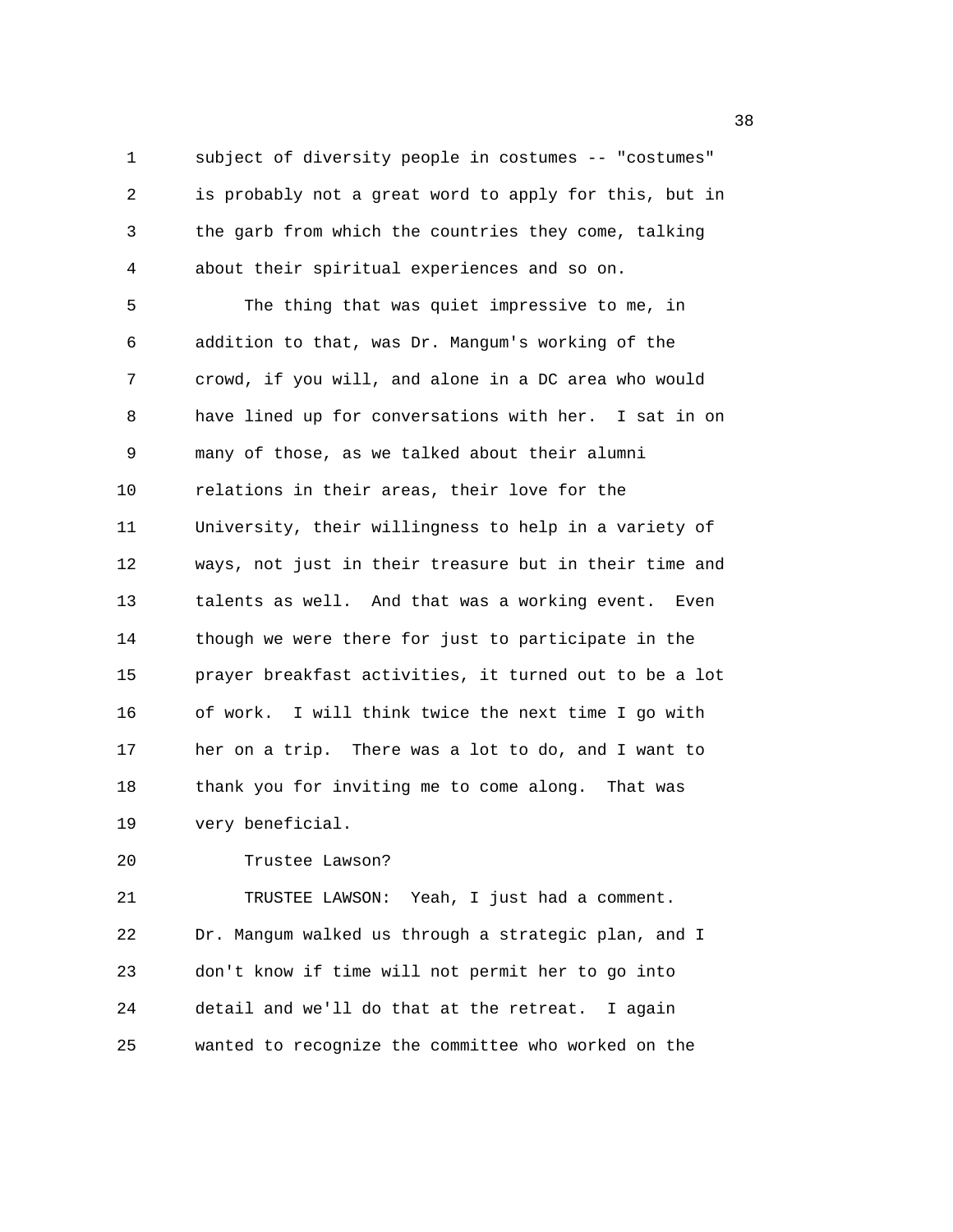1 plan, and I think when you-all see some of the work 2 and you see the exhaustive process they went to 3 collect data from stakeholders, whether it be a person 4 working on campus, a graduate, even going out the 5 external industry that employs a lot of our students 6 and talking to them, getting feedback from the 7 President and her leadership team, and we even spent, 8 I can't remember -- I think it was two or three hours 9 with Allen Levine from the Board of Governors, getting 10 his perspective on where we are relative to where the 11 Board of Governors is.

12 So not that it's perfect -- it's a long way from 13 perfect -- but I think there's been a robust body of 14 work put together, so again, I wanted to recognize 15 that committee. Some of them are in the room. I see 16 Dr. Eddington and others are here today, but I think 17 they've done some outstanding work, and I very much 18 look forward to the rest of the Board seeing some of 19 the work that I had an opportunity to sit through. 20 CHAIRMAN WARREN: Actually, I think they are due 21 a round of applause for that. It was Yeoman's work, 22 for sure, and I thank you, Trustee Lawson, for

23 commenting on it. The Task Force put a lot of time 24 and effort into it.

25 Just a little bit of background in the strategic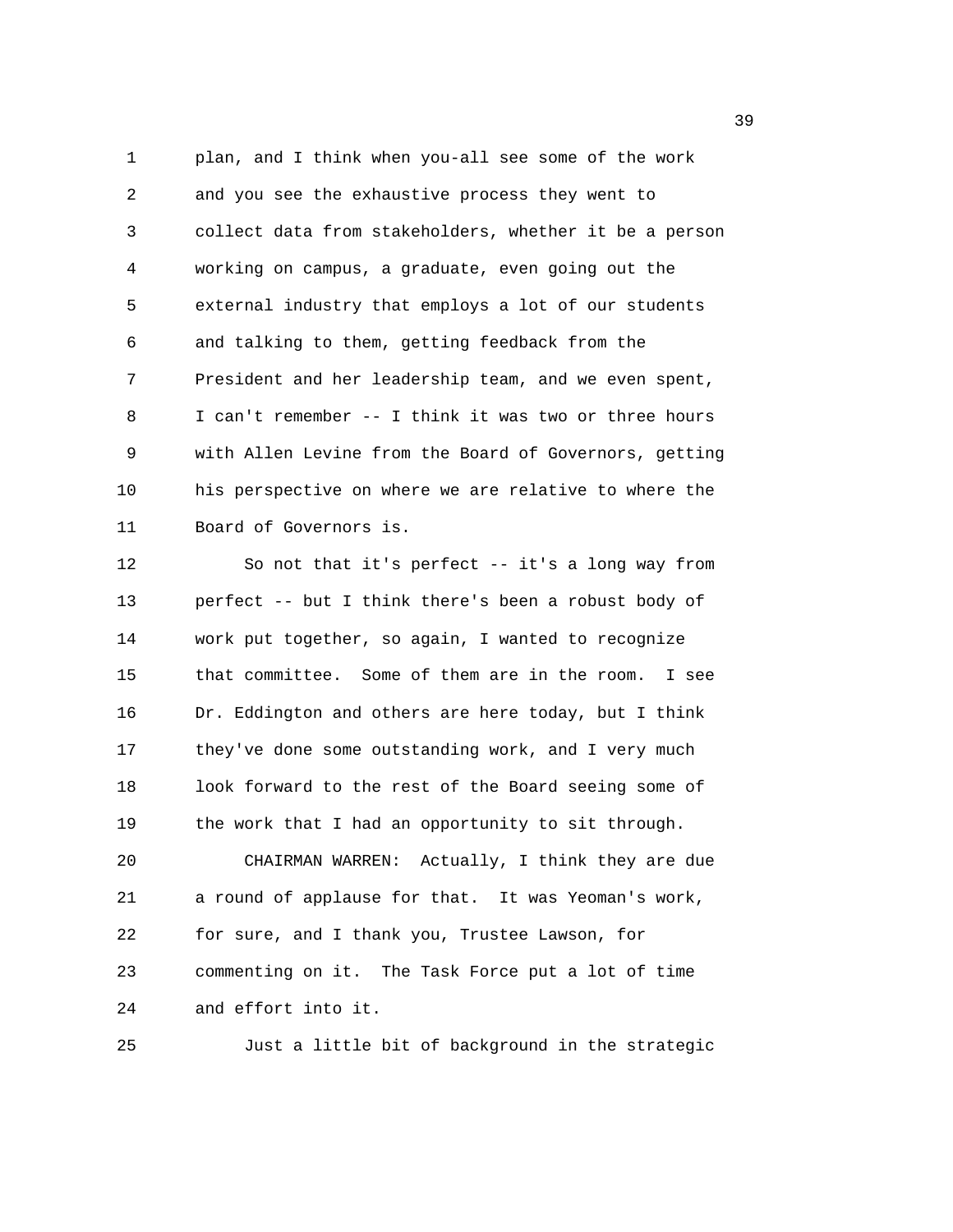1 planning process, it always starts with something 2 called an environmental scale; that's the gathering of 3 information. Like my 5th grade teacher, 4 Ms. Miller-Smith, "Before you start talking about 5 something, you ought to fill the wagon first," and 6 that's an old way of saying gather the facts before we 7 start to think. There's nothing to think about 8 without the facts. 9 So the Task Force has done a great job on 10 compiling the facts, if you will; gathering our 11 information from stakeholders, from faculty, from 12 students, from community members, from board members. 13 If you remember the survey we all had to fill out, all 14 of that provided input. It's not just fodder, but 15 it's genuine input to the creation of the strategic 16 plan. 17 So again, I want to thank the task force for all 18 of the work put into it, and to you as well, Trustee 19 Lawson. We have much to do, and the plan is 20 ultimately finalized and it will be, quote, unquote, 21 our plan. 22 We have a retreat planned for the members of the 23 Board to entertain the recommendations of staff. You

25 necessary, where we resource money to do these kinds

24 have gone through that environmental matrix that is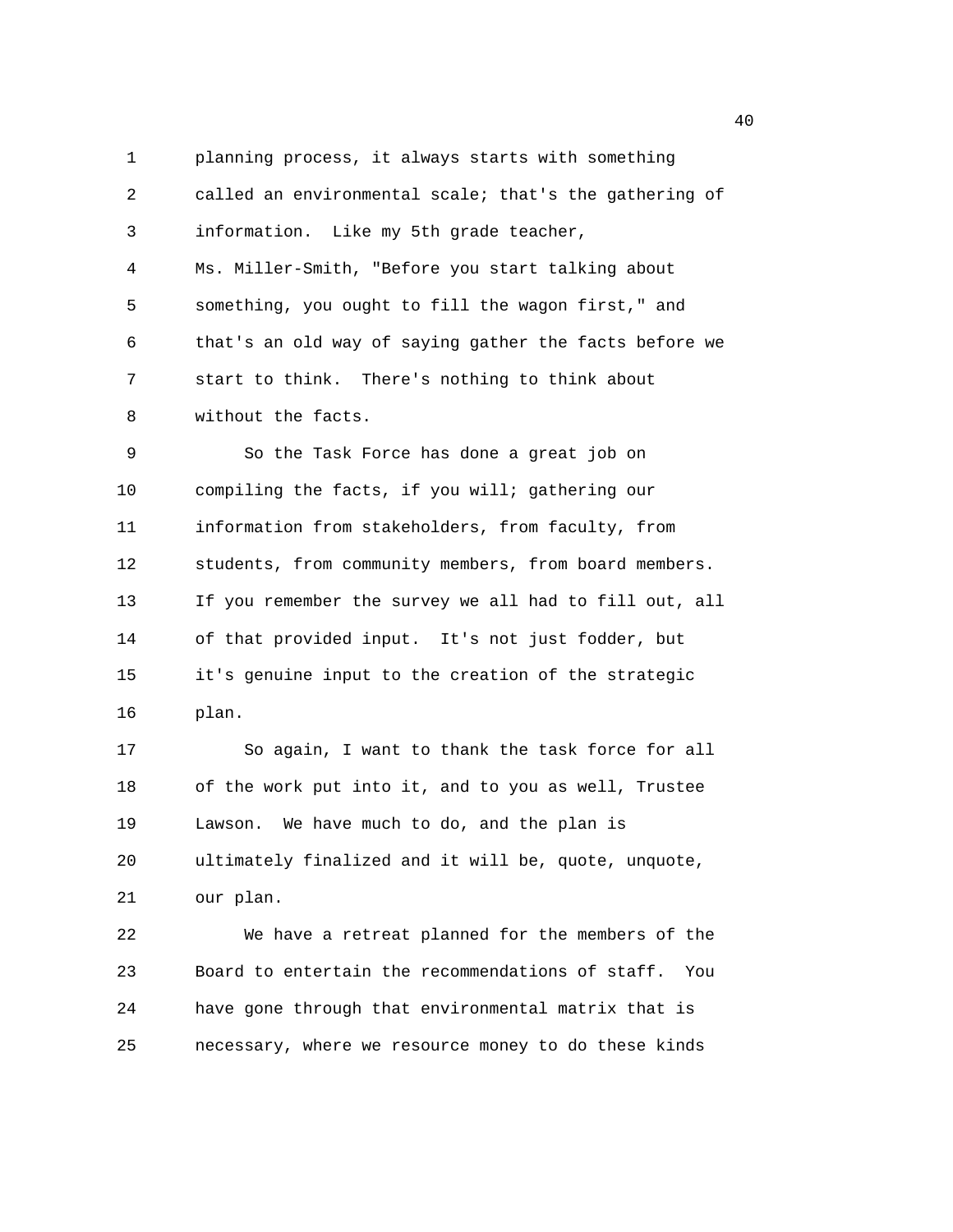1 of things and where we find the talent to get it done, 2 and then we can agree on as a Board where we settle it 3 and then becomes The Marching orders for us and the 4 University. I'm looking forward to that process. 5 PRESIDENT MANGUM: Thank you. I will also add we 6 did feed them. We celebrated with a nice lunch, and 7 so they got the best of FAMU -- 8 TRUSTEE LAWSON: I'm still open to you guys 9 making good on the lunch and stuff. 10 PRESIDENT MANGUM: Thank you. 11 TRUSTEE GRABLE: Mr. Chairman, I would also like 12 to complement the President on her presentation. I 13 was particularly happy to see that the goals and 14 objectives included the issue of shared governance, 15 which I know we all believe in, and that would be a 16 particular area where I think we can continue to move 17 forward and enhance, and thank you for that, President 18 Mangum. 19 PRESIDENT MANGUM: Thank you. 20 CHAIRMAN WARREN: So, strange coincidence, or 21 maybe it's actually what I would call great timing. 22 We have someone here today from SACS, the director of 23 training at the Southern Association of Colleges and

25 Matveev is going to talk to us for a moment about for

24 Schools, the Commission on Colleges, Dr. Alexei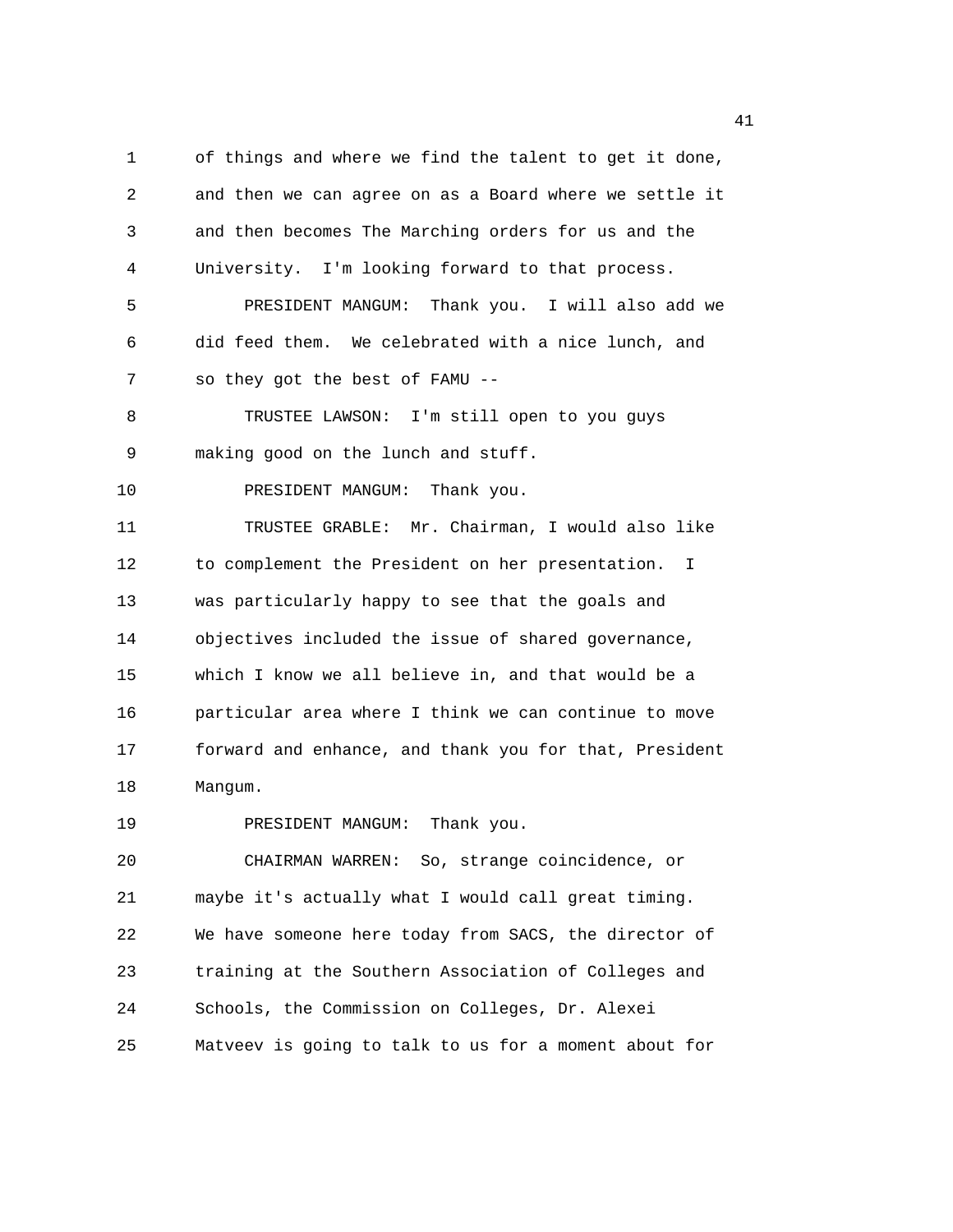1 the completion rates for institutions such as ours. 2 Mr. Matveev, I would like to say welcome. 3 DR. MATVEEV: Thank you, Mr. Chairman. 4 Good morning, everyone. My name is Alexei 5 Matveev. I am the Director of Training and Research 6 of the Southern Association of Colleges and Schools 7 Commissions on Colleges, or SACSCOC. 8 I joined the Commission about four years ago, 9 2012. Prior to that, I served as an Associate 10 Director of the Institutional Assessment and Director 11 of Quality Enhancement Plan at Norfolk State 12 University, a public urban HBCU in Virginia, for more 13 than 12 years. 14 Before that, I taught statistics and research 15 methods. 16 So thank you for enlightening me to present the 17 National Student Clearinghouse, based on student 18 completion for SACSCOC four-year institutions. 19 Today we will be focusing on the 4-year 20 institutions on that exclude community and technical 21 colleges. First, SACSCOC is student achievement and 22 student success is not new for SACSCOC. In fact, some 23 people believe that SACS stand for "Students Are at 24 the Center of Success." However, what is new is 25 increasing pressures on individual institutions and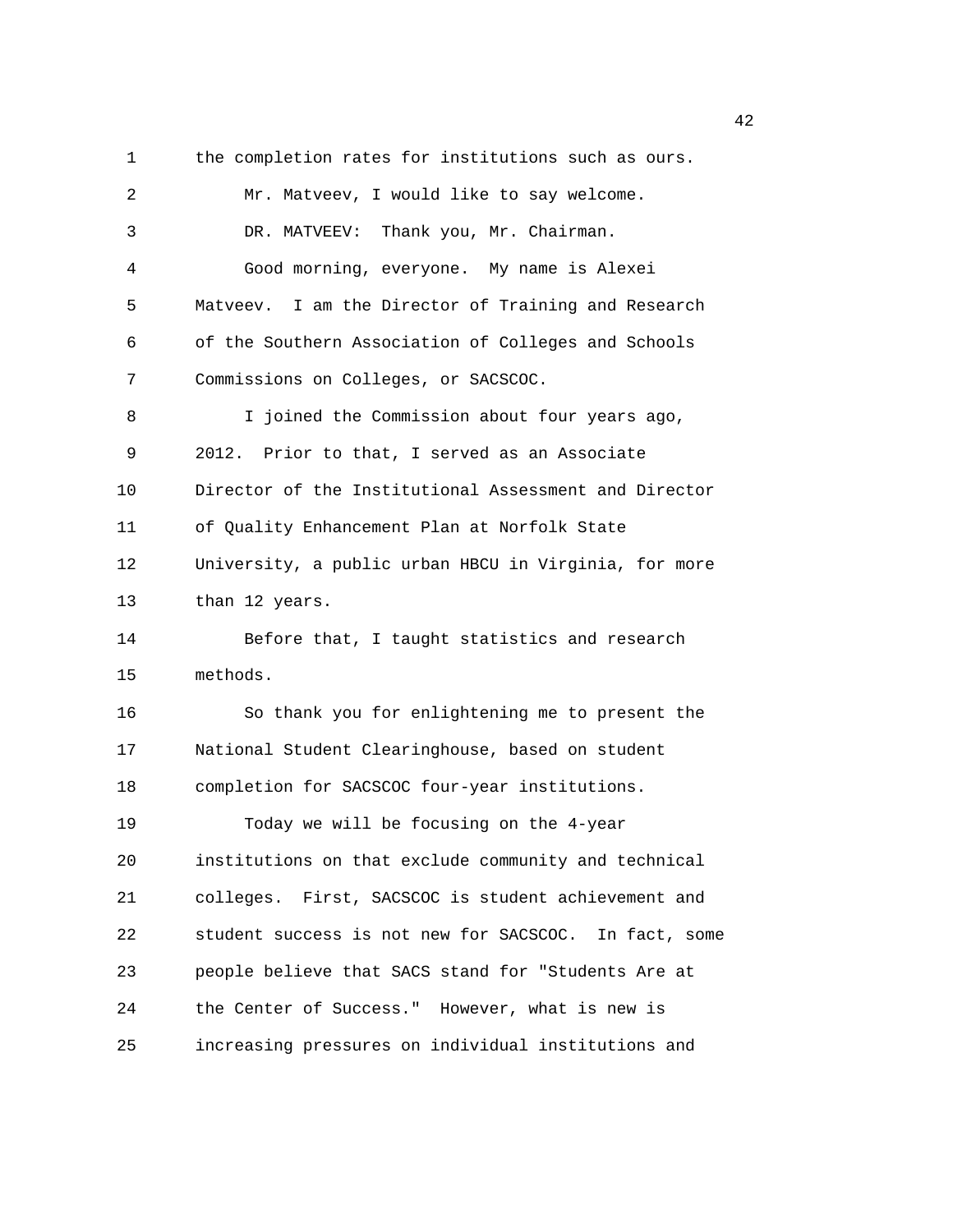1 accreditors for uniform measurement, benchmarking, 2 transparency of student achievement.

3 However, benchmarking measurements reporting 4 depends on valid matrix. Unfortunately, as we all 5 know, the traditional IPEDs graduation rate, the most 6 common matrix for student achievement is grossly 7 inadequate because it focuses only on the first time 8 full-time students, who complete the education at the 9 institution where they began, and we all know this is 10 the decreasing proportion of college students these 11 days.

12 So, we need to explore new matrix for measuring 13 and capturing student achievement, and one of the 14 matrix is National Student Clearinghouse completion 15 rate matrix. So we are talking about the completion 16 rate, which is different from the graduation rate. So 17 the purpose of today's presentation is to provide the 18 general landscape for the SACSCOC accredited four-year 19 institutions in terms of completion rates.

20 I hope that you will find this information useful 21 and beneficial for your determinations as you continue 22 your work on insuring student success. In fact, a few 23 days ago, Association for Governing Boards issued a 24 statement on work responsibility for the oversight of 25 college completion, and their principle Number 1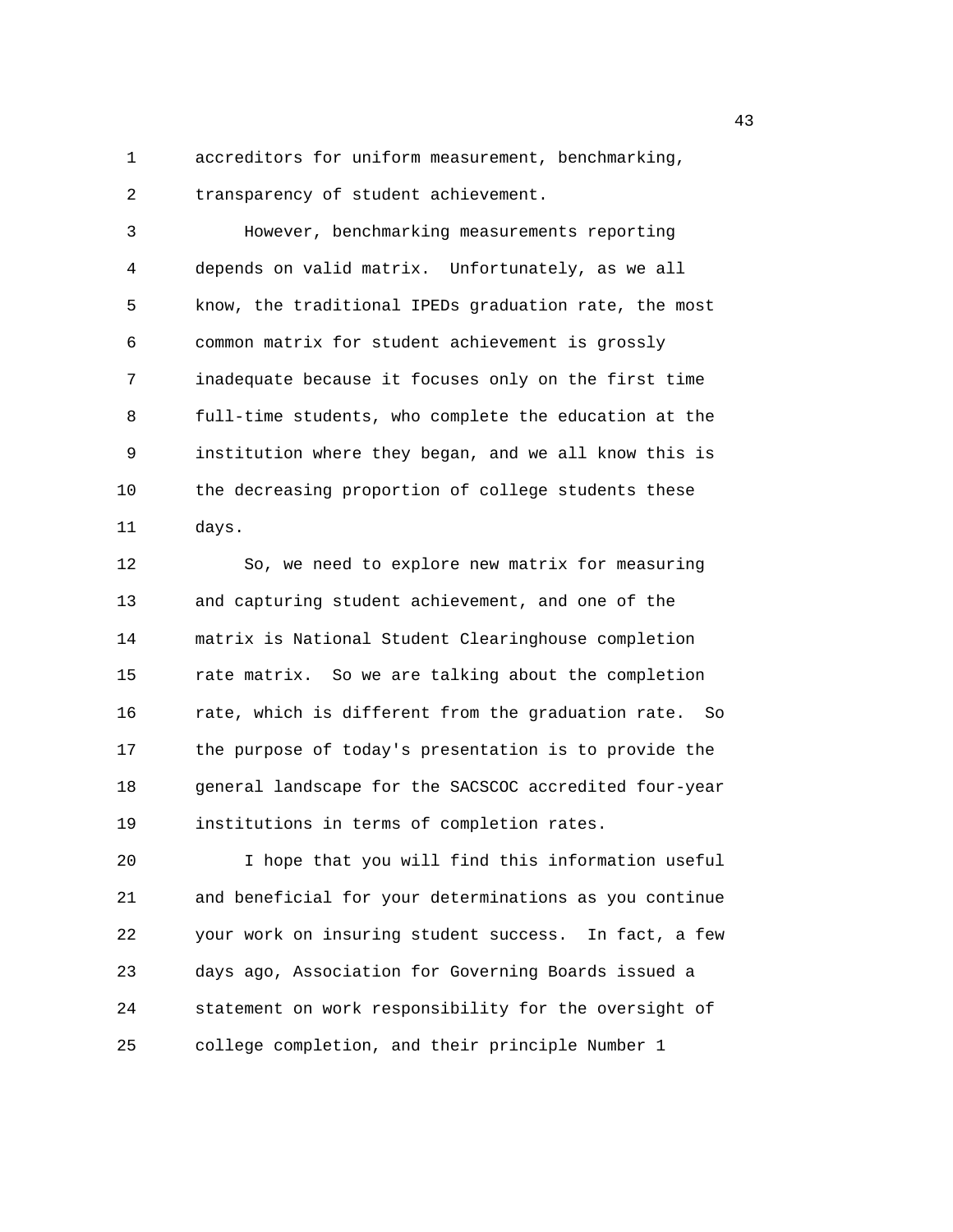1 states that it's important for the Board to review 2 matrix about student enrollment, retention and 3 completion.

4 So, I thank you very much for being proactive and 5 for utilizing me to share this on completion rates, so 6 in the next few minutes I will touch up on three 7 things. First, I will briefly outline the concept of 8 completion rate and how it is different from the IPEDS 9 Graduation rate, and then we will get some 10 comparisons, primarily at the comparisons that we deem 11 institutional SACSCOC management, and I include my 12 overall observations by offering some benchmarks for 13 student completion. 14 So but Data Council National Student 15 Clearinghouse this is not a government organization 16 that tracks students enrolled in US colleges and 17 universities and verifies the enrollment and 18 educational achievements. 19 At this point, more than 3600 public and private 20 institutions participate in NCSC data collection 21 efforts, and this participation empowers 98 percent of 22 all US students. In the databases, they have more 23 than 230 million records on students' production and 24 completion.

25 The sample that will be based on our discussion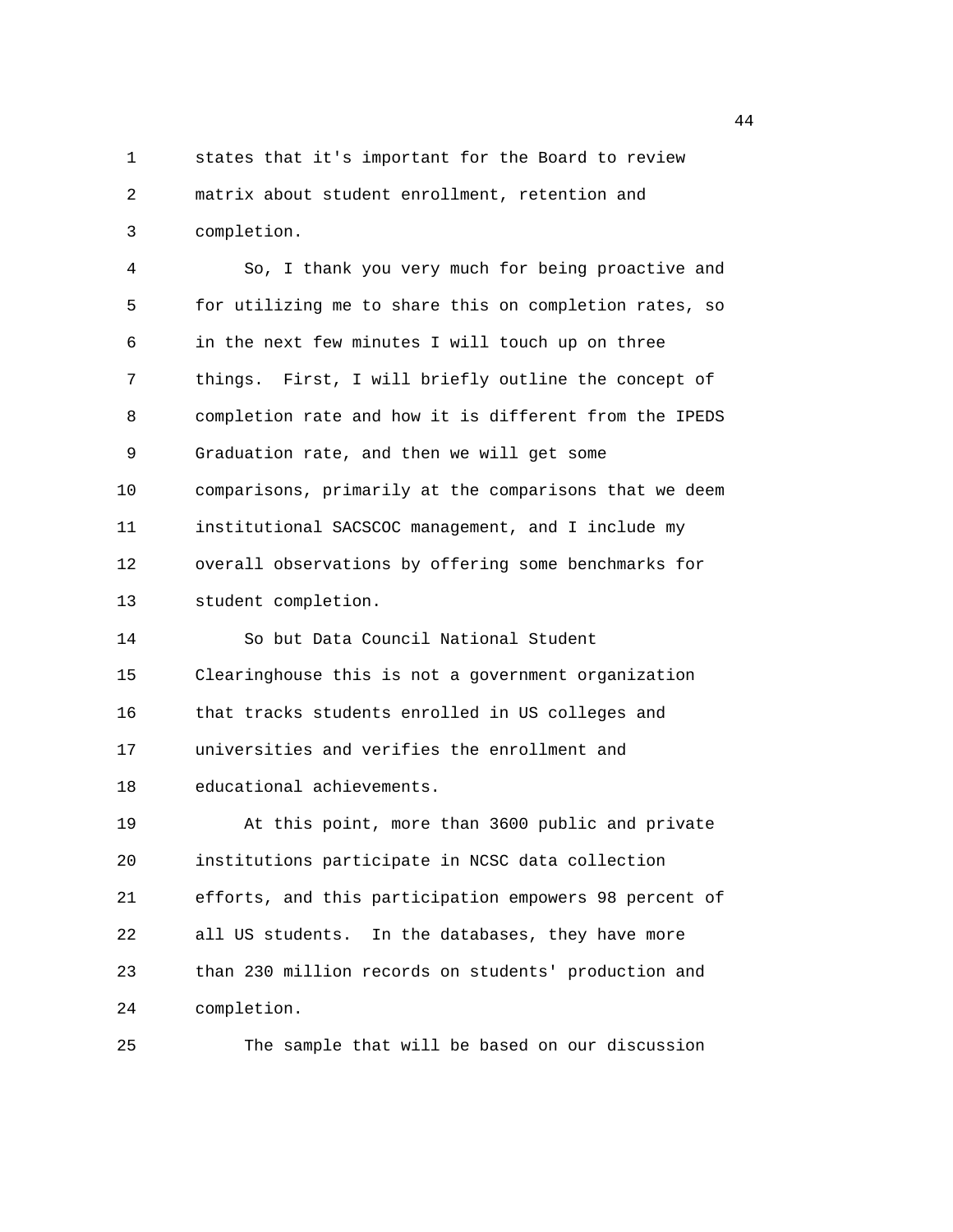1 today comes from the full 2000 cohort. That's the 2 most recent information available, so these are the 3 students who began their college period in full of 4 2007. It goes from the national perspective; from 5 SACSCOC perspective, it equals 321 four-year 6 institutions, so 78 percent of all SACSCOC 7 institutions, and it's based on almost 400,000 8 students.

9 A fundamental feature of the clearinghouse data 10 is that it is based on tracking individual student 11 records. And this is a very big difference from the 12 federal graduation rates, because federal law 13 prohibits collection of the individual graduate data. 14 I already mentioned it's based on the students 15 beginning fall, 2007, and the snapshot is taken in 16 May, 2013, or six years after they began their college 17 career.

18 The first big difference between completion rate 19 and graduation rate is that completion rate that we'll 20 talk about today, includes part-time students and this 21 is a significant proportion of student populations on 22 main campuses.

23 Completion is defined as having a post-secondary 24 credential degree or certificate. It is important the 25 Clearinghouse tracks students' completion not on the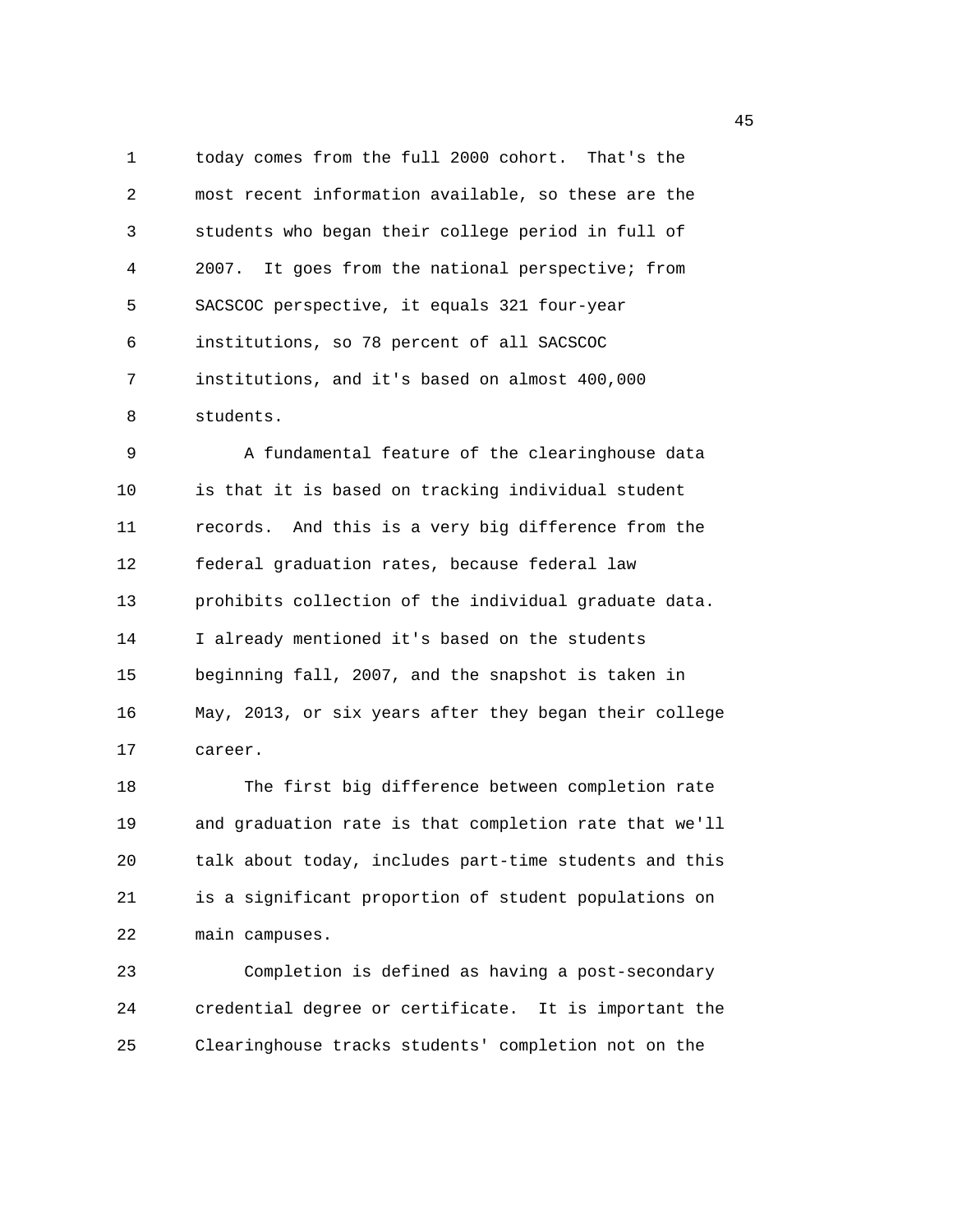1 institution where they began, but it has an ability to 2 track students if they complete at another institution 3 where it's a four-year institution or a two-year 4 institution.

5 In addition, it captures not only students who is 6 completed after six years but also those who are still 7 enrolled; they still hope they can complete one day. 8 So we're getting close to the actual data, how it 9 is presented. The clearinghouse data is broken into 10 two big parts, public and private. You're a public 11 institution, but still private data would still 12 provide some important benchmarks for comparative 13 purposes. We will be focusing again on the six-year 14 completion rate, which is a technical term known as 15 150 percent of standard time completion. 16 So let's take a look at the data. And so what we 17 find out is after six years, about a quarter of 18 students both private and public institutions are no 19 longer enrolled. I labeled them lost. We had about 20 15 percent of students who are still enrolled after 21 six years in college, and these are the "hope" 22 students that we hope complete their degree. 23 And finally, these are the completion rates. For 24 public institutions, it's a 59 percent, and private

25 institutions of 64 percent of completion rate.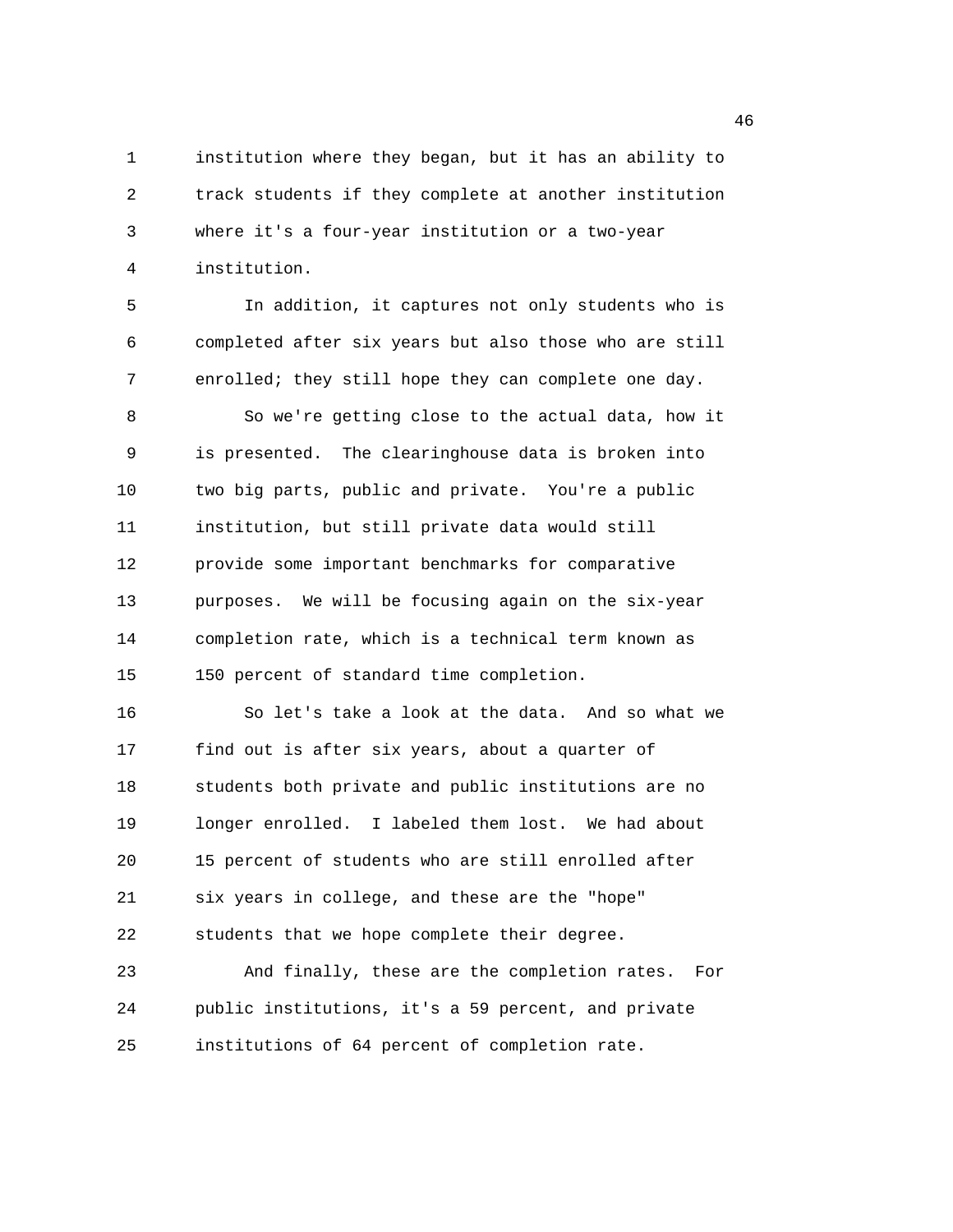1 The next step is to look closer at this 2 completion rate. Remember the 63 percent for private 3 and 59 percent for public institutions. 4 First, we look at the students who complete at 5 the institution where they began. For public 6 institutions, it's about 45.6 percent. This number is 7 the closest approximation to the traditional 8 graduation rate, but it also includes part-time 9 students the IPEDS graduation rate fails to include. 10 An additional nine percent of students for public 11 institutions completed at another four-year school, so 12 completion rates is credited to the original school 13 where the students are originally enrolled. 14 About four percent in both public and private 15 schools followed the downward transfer, so they moved 16 from the four-year institution and completed at the 17 credential at the four-year school. 18 So let's look at the selected comparisons and 19 first let's look at the compared SACSCOC institutions 20 with the national average. As you can see, the 21 (unintelligible) are virtually the same. Public 22 institutions slight out from the national average, and 23 privates at a slightly lower levels than the national 24 average. What's more important, I believe, is to not 25 how SACSCOC compares with the national average, but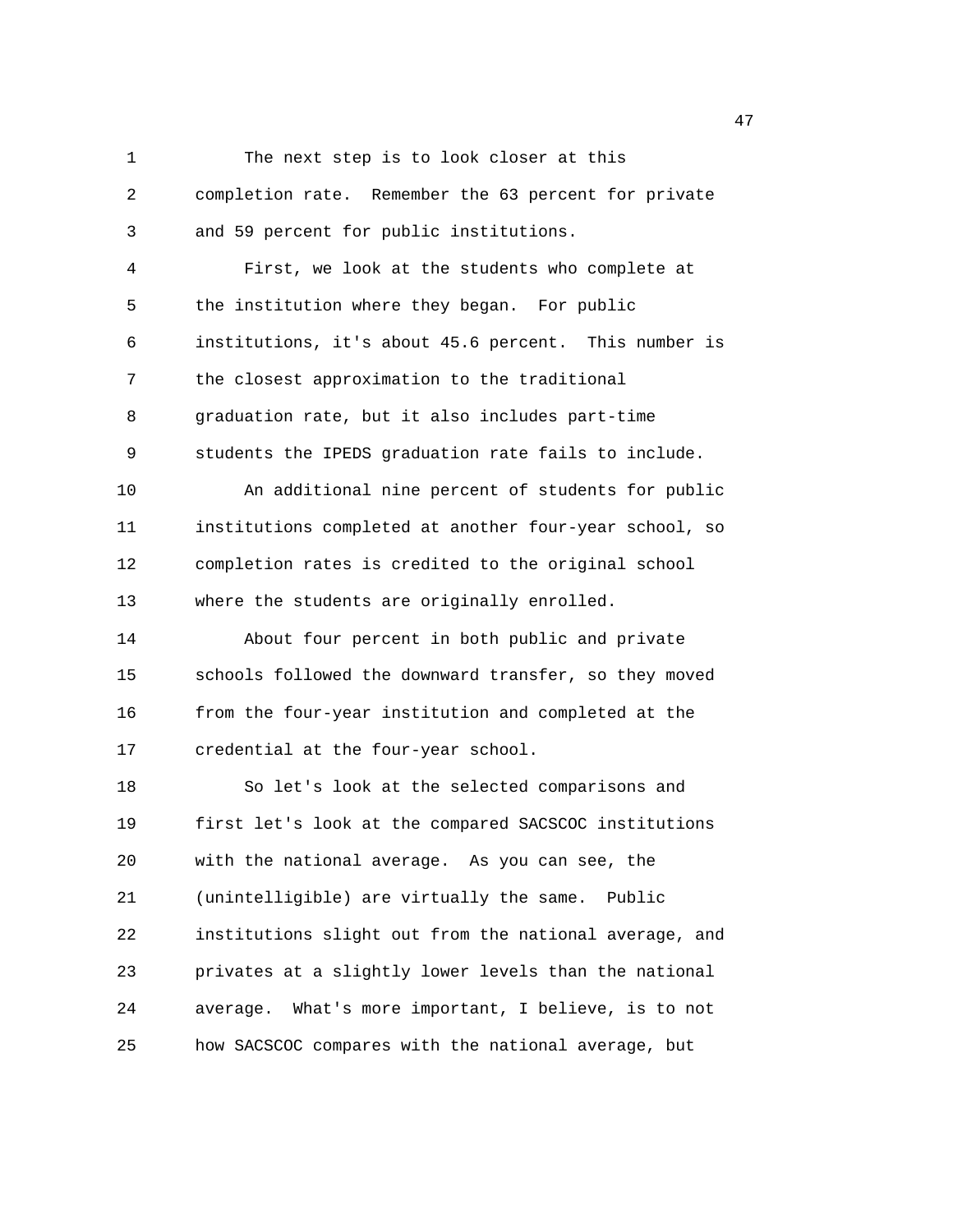1 look at how different institutional segments within 2 SACSCOC on this completion rate metric.

3 There are a number of variables that you can 4 slice and dice data, and you can see we have about 10 5 different multi-level variables. You can spend a 6 whole week doing different analysis, so I will limit 7 my discussion to the so-called second level of 8 comparisons and we look at the simple statistics and 9 means and averages.

10 So let's look at how different institutions 11 within SACSCOC region performed based on different 12 institutional categories. The first one is the 13 Carnegie Classification. The Carnegie Classification 14 Foundation classifies institutions in various 15 categories. But the three major categories are the 16 baccalaureate institutions, masters institutions, and 17 research doctoral institutions. The clear dynamic 18 here is the higher the Carnegie classification is, the 19 higher the completion rate is.

20 As you can see, this trend is true for both 21 private and public institutions. Another 22 (unintelligible) -- campus setting and it looks where 23 the campus is primarily, or only computer campus, or 24 whether it has substantial proportion of students 25 living on campus. As you can see, the institutions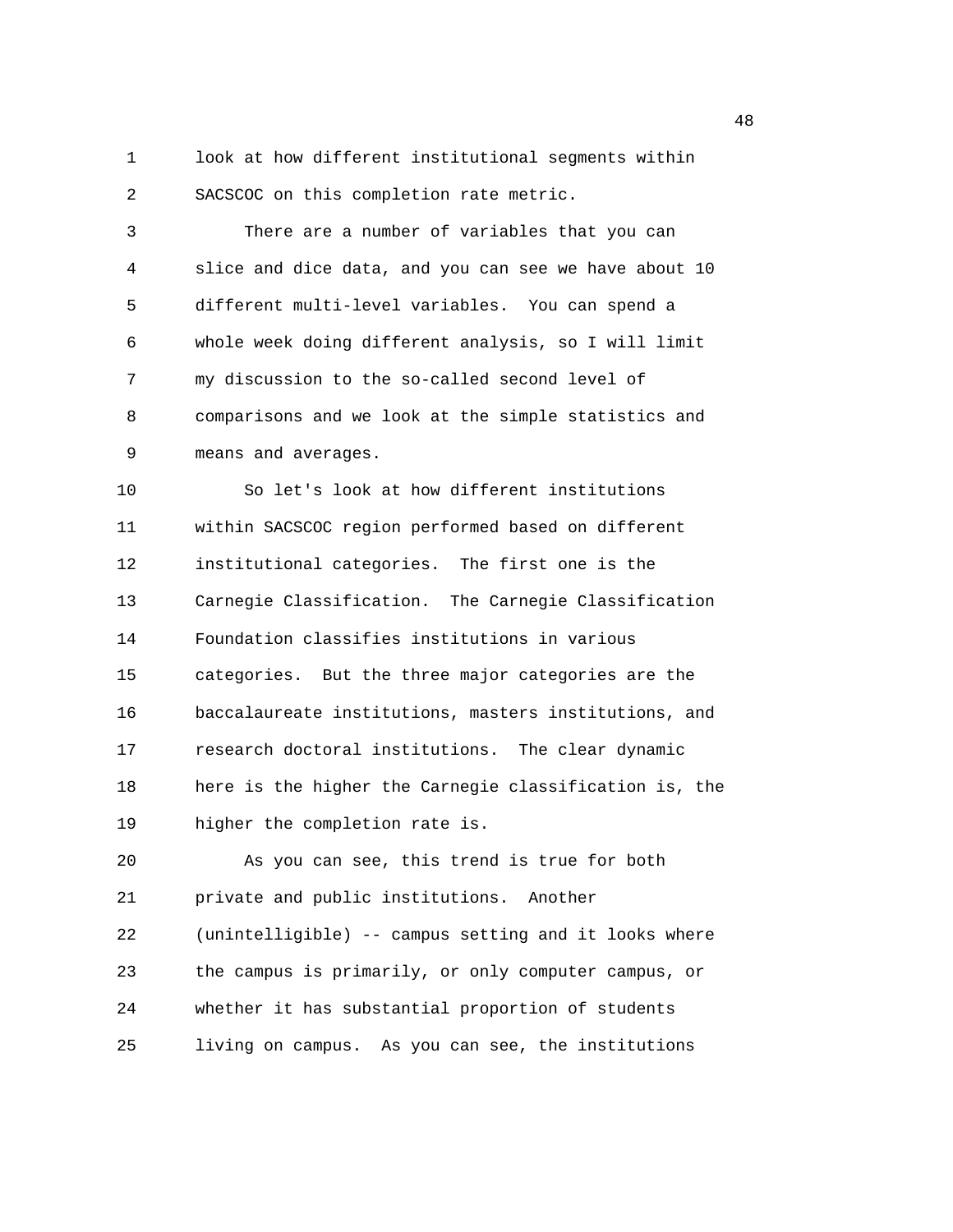1 with the most students living on campus have slightly 2 higher completion rates, which is especially true for 3 the private institutions, rather than for public, 4 where there is a difference but not as dramatic as the 5 privates.

6 Now, the enrollment size. This is one of the 7 items that I personally was surprised. So we will 8 check institutions between a 1,000 and 5,000 students, 9 institutions between 5,000 and 9,000; medium size, 10 relative large institutions, and very large 11 institutions. The dynamics that is interesting here, 12 especially for the privates is the more students you 13 have, the higher the completion rate appears to be. 14 For the publics, it's true primarily when 15 institutions reaches that 20,000 student point and 16 becomes large. This is somewhat counter-intuitive and 17 contradicts some of the research that says smaller 18 campuses with a family-like atmosphere are more 19 conducive for student retention and for student 20 success. I still think it's true, but probably some 21 other factors that are behind the enrollment size that 22 are in play.

23 So let's look at some other of these factors. 24 One of the variables that clearinghouse has is the 25 endowment size for student FDE, and this is a rough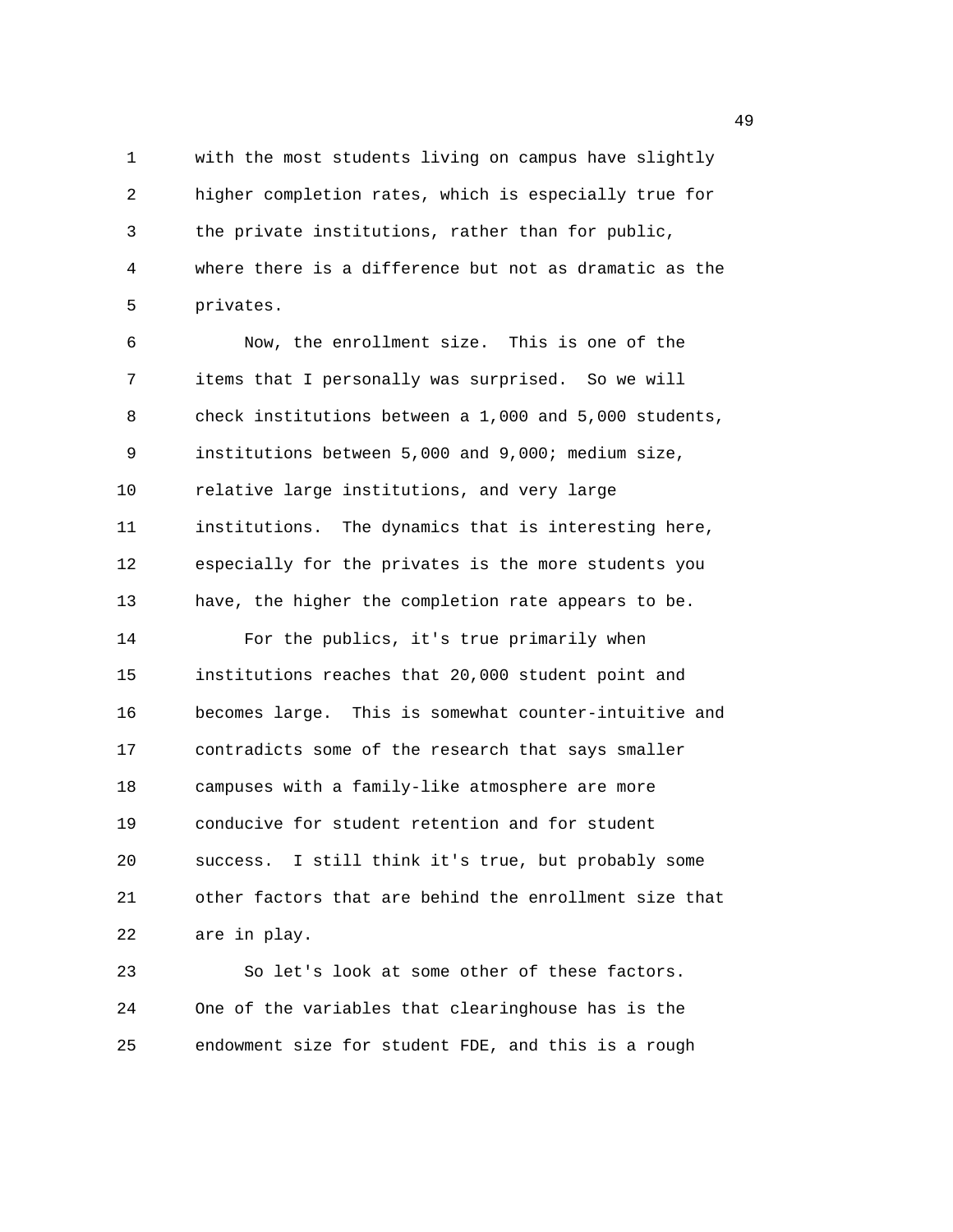1 approximation for institutional resources, especially 2 since many academic scholarships, many programs that 3 focus on the developmental students are from endowment 4 size.

5 I think so it's clear here that the more 6 resources that an institution has, in terms of 7 endowment, means the higher the completion rate is. 8 Look at the public institutions or the institutions 9 with very small endowments for students, so 50 percent 10 or completion rate, or very rich institutions, it's 88 11 percent. So it's 38 percentage point difference, so 12 clearly resources matter, and we also probably can 13 extrapolate it's not only endowment size but other 14 funding that the institution has, so money matters for 15 student success and completion rates.

16 Now let's take a look at some student population 17 categories and student population affects completion 18 rates. First, we look at the percentage of minorities 19 and the categories here have proportional minority 20 students enrolled at the institution. For 21 institutions that's enrolled with less than 25 percent 22 of minority students and institutions that have 23 enrolled between 35 and 50 percent, and 75 to 100. 24 So, you can see it again the trend is clear: The 25 more minority students enrolled in a given institution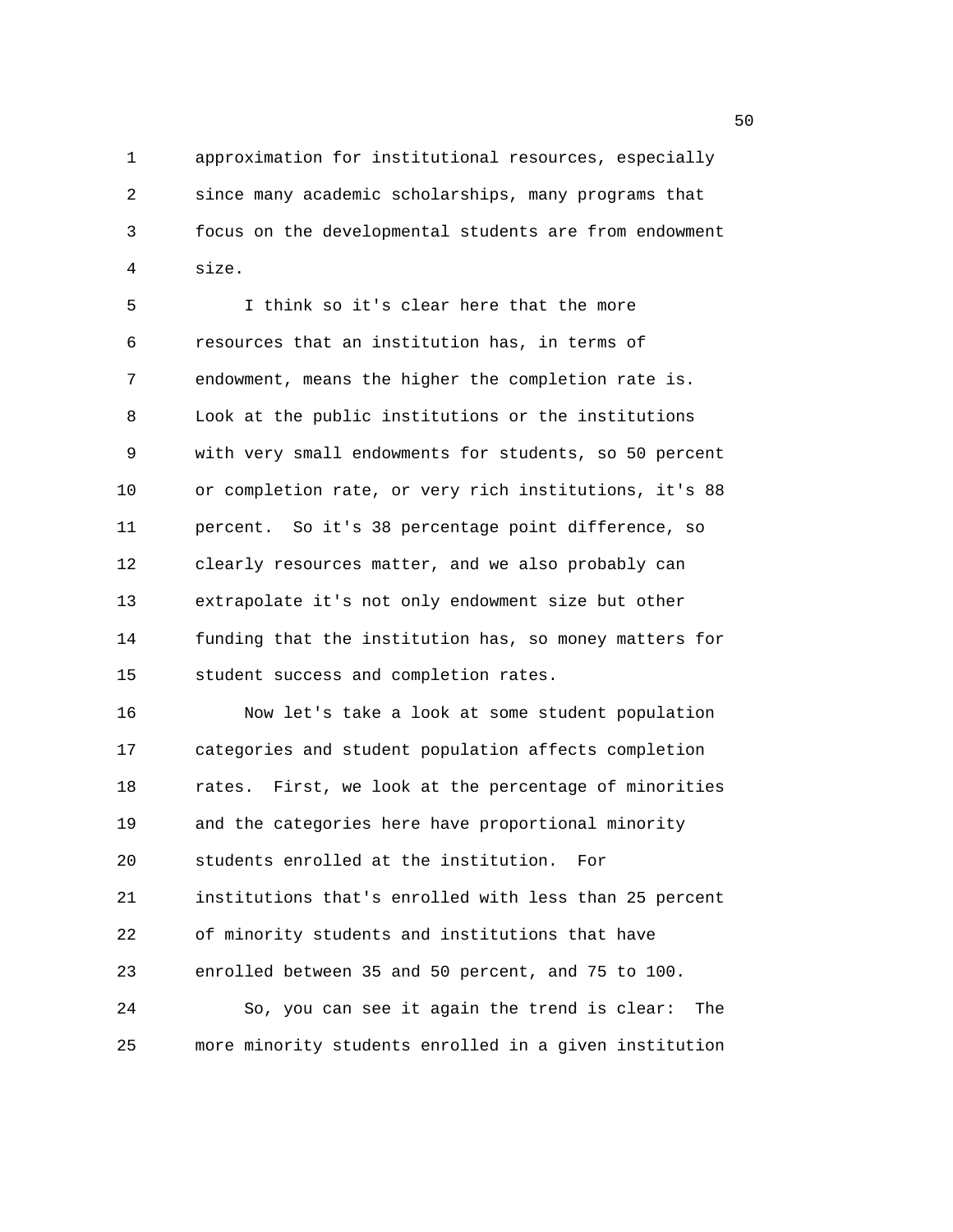1 or the larger proportion of minorities enrolled in a 2 given institution, the more completion rates will be. 3 A few minutes ago, we looked at institutional 4 wealth in terms of endowment size matters greatly for 5 student completion. Now let's look at the individual 6 student's financial resources, financial background. 7 Proportional students receiving Pell Grant recipients 8 in a standard approximation that indicates the 9 proportion of students that come from lower 10 socioeconomic statuses. And again, it's the 11 proportional students that receive federal grants. 12 Look at this dynamic. The institutions have 13 enrolled very small percentage of Pell Grant 14 recipients have completion rates more than 3/4. The 15 institutions that have a high proportion of Pell Grant 16 recipients; those institutions that serve students 17 from lower socioeconomic statuses have completion 18 rates of about 40 percent. So again, 36 percentage 19 points difference. Again, the money matters both for 20 institutional level, at the individual student level, 21 and in both cases, the difference is dramatic, more 22 than 30 percentage points.

23 Another measure is selectivity; whether an 24 institution has a very high admission standards, or 25 whether it's an open-access institution that focuses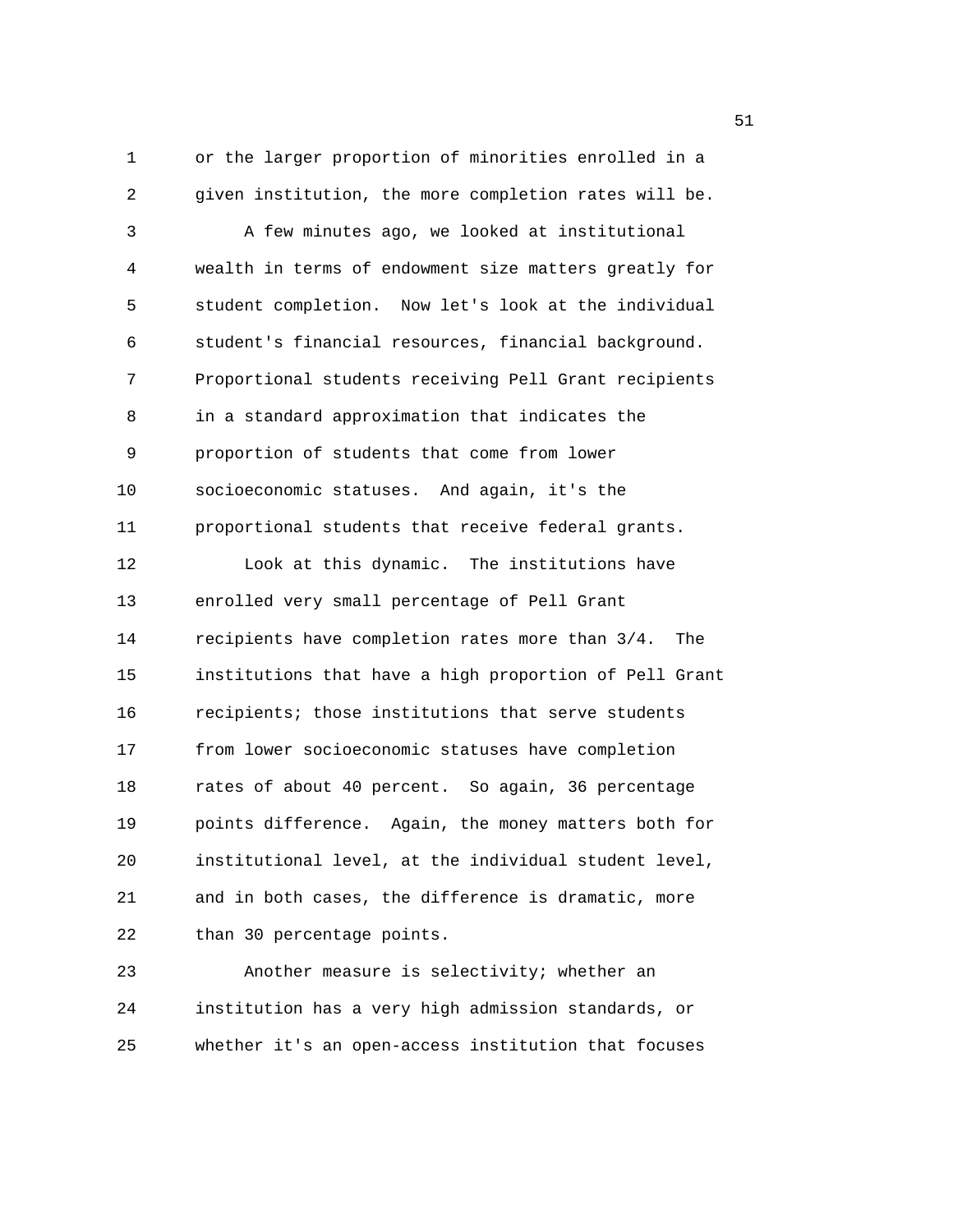1 on providing access to students for higher education. 2 Another significant factor. Again, it is not 3 surprising factor but I personally was surprised to 4 see the results of these facts. The completion rate 5 almost doubles when we compare non-selective

6 institutions with more selective institutions.

7 Now we will look at student population. As we 8 look at the individual student categories, the first 9 one is gender. My wife said, "I am not surprised to 10 see it." So, women perform at a slightly higher 11 levels; about 10 percentage points than men for 12 private and public institutions.

13 Age. Here we're looking at the age of students, 14 when they began their college career, and the numbers 15 indicate that the younger students tend to have 16 slightly higher completion rates. Again, this is 17 somewhat counter-intuitive, because the older students 18 are more focused, more motivated on their status, but 19 on the other hand they also have other 20 responsibilities, family responsibilities, work

21 responsibilities.

22 The part-time students is our next category and 23 clearinghouse data brings students whether they were 24 enrolled exclusively full-time throughout their 25 career, whether they had the mixed enrollment -- that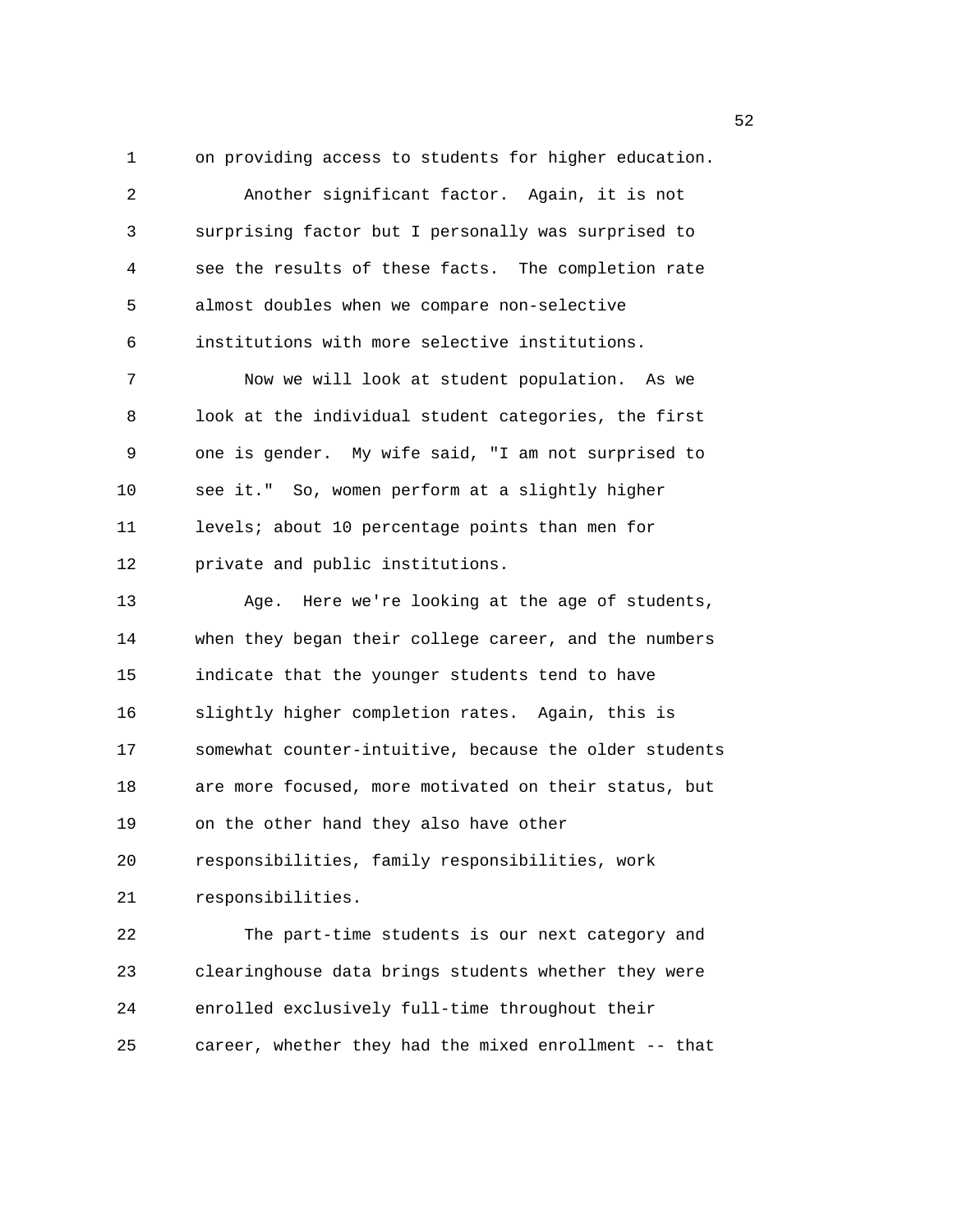1 is, one semester they were full-time, another semester 2 they were part-time -- and they also looked at the 3 students who were enrolled exclusively part-time 4 within the six year period and look at the difference. 5 Again, it is not surprising that the probability 6 for part-time students to complete within the standard 7 time is smaller, but I was personally surprised to see 8 such a big difference. It's almost 50 percentage 9 points difference for students enrolled exclusively 10 full-time and exclusively part-time. 11 So in summary, I put the word "predictor" in 12 quotation marks, because these aren't quite true 13 predictors. To identify true predictors, you need to 14 conduct operation analysis, and I encourage the 15 institutional research office to engage in this type 16 of size. But in looking at these basic descriptors of 17 the averages, we can kind of come up with this 18 summary. 19 What increases probability or higher completion 20 rates? Large enrollment size, large endowment size, 21 high Carnegie classification, and high admission 22 standards. What kind of pulls the completion rate 23 down is the percentage of Pell Grant recipients,

24 percentage of minorities, and percentage of part-time 25 enrollments.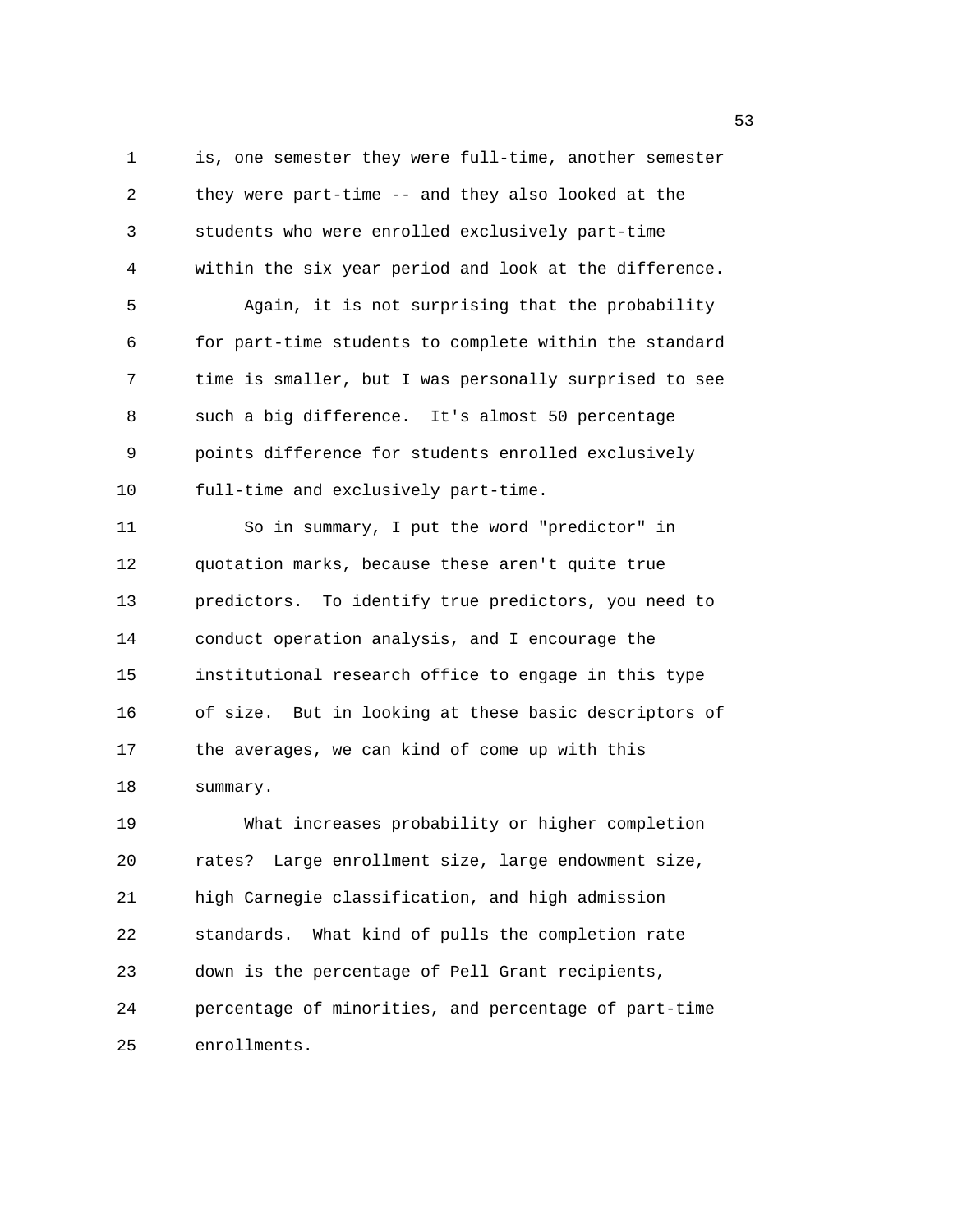1 This is a very important philosophical 2 observation. What would be the easiest way to improve 3 completion is to minimize the number of Pell Grant 4 recipients, minimize the number of proportional 5 minorities, mandate that all students follow the full-6 time schedule, and increase your admission standards. 7 This is what's called mission creek; a change of the 8 mission. 9 I think it's important for us to stay true for 10 our original missions and to be aware of these factors 11 and find out efficient ways to help students from 12 those categories to achieve the education goal. 13 Another observation I would like to make is that 14 we look at just individual variables. Again, I 15 encourage you in institutional researchers to look at 16 the interplay at how this multiple variables are 17 combined and what impact they make. 18 Also, we need to make sure that we are aware of 19 high variation within institutional segments. We 20 looked at the difference between the segments, but 21 even the similar type of institutions we can find 22 significant differences in completion. And also, 23 within the institutions. Probably going to 24 interdisciplinary studies program, have a completion 25 rate that's different from the computer science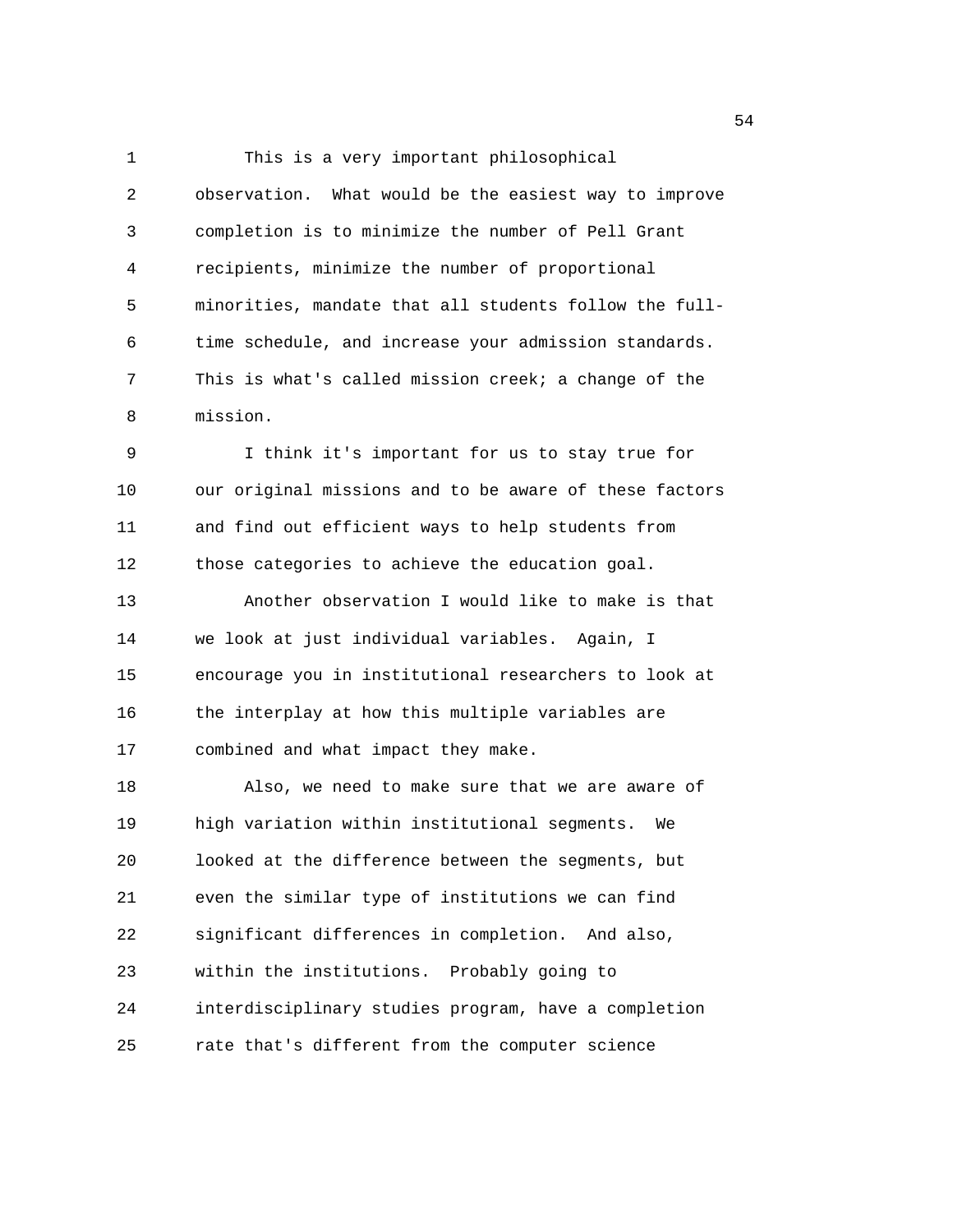1 program that is different from the nursing program.

2 So it's, again, important to drill down and look 3 at the completion and graduation rates at the program 4 level.

5 And I would like to conclude my remarks by 6 talking briefly about benchmarks. We are increasingly 7 required to set the benchmarks and it is necessary for 8 good playing and for accountability, but we always 9 need to ask questions, benchmarks for whom, because 10 again the interplay of multiple variables.

11 Let me give you an example. Let's look at the 12 two institutional segments. One segment is a private 13 but very selective, large endowment, low minority 14 students, low Pell Grant students. On the other hand, 15 also a private institution but very different: Not 16 selective small endowment, high minority, high Pell 17 proportion. The difference is dramatic. It's more 18 than 50 percentage points.

19 What is the benchmark? Again, we need to define 20 the benchmark for whom. We need to define what our 21 peer group is and then to work on the benchmarks. 22 Let me give you a further example. We have the 23 same segments, but look at the different types of 24 students. We will include only full-time students in 25 the first group and only part-time students in the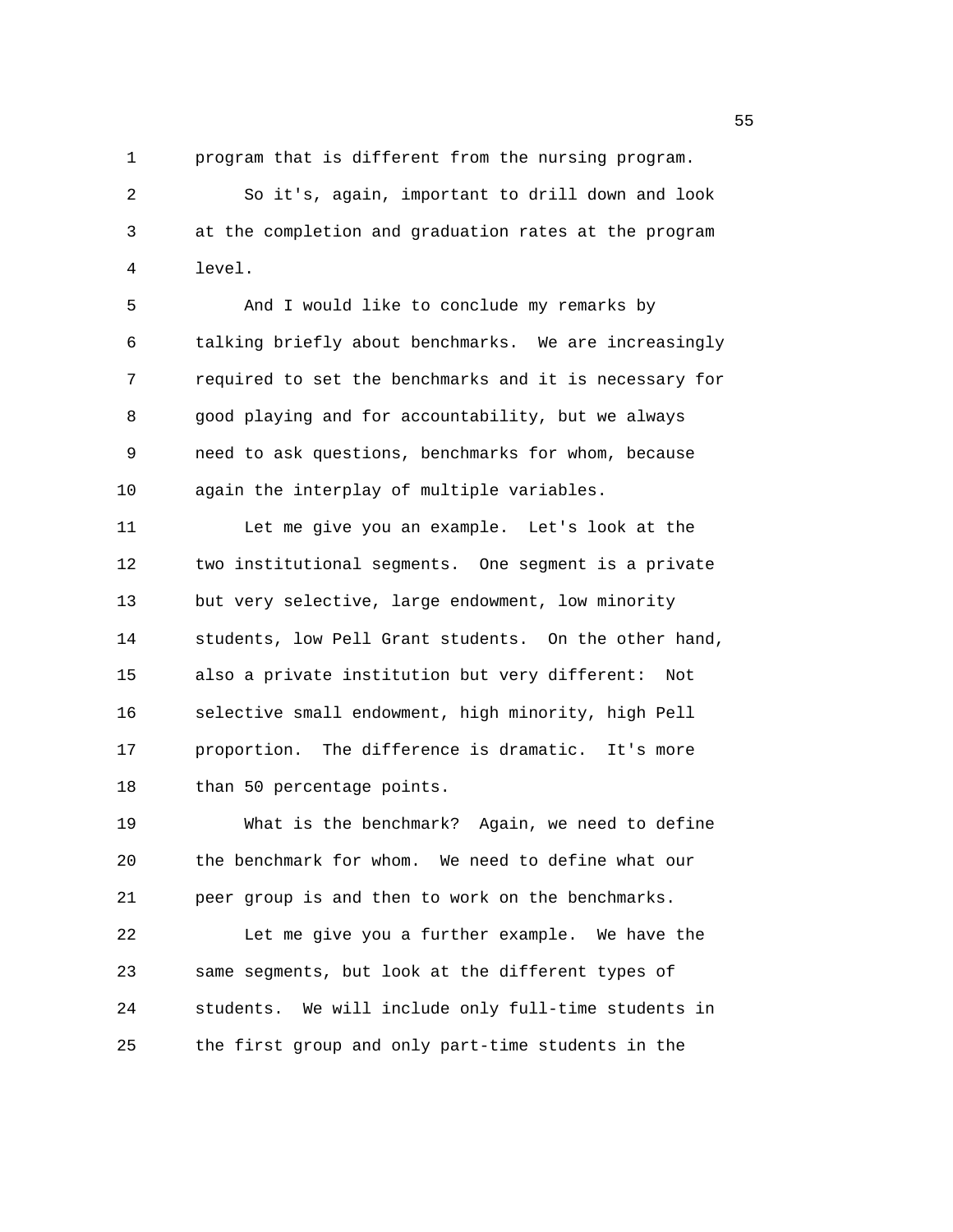1 second group.

| 2  | If you are a full-time student in this resource        |
|----|--------------------------------------------------------|
| 3  | reach institution with selective admission standards,  |
| 4  | you are almost guaranteed to complete a credential     |
| 5  | within six years; however, if you are a part-time      |
| 6  | student in an institution that's less selective and    |
| 7  | have less resources, the probability of completing     |
| 8  | within six years is close to zero. Again, my point is  |
| 9  | as you work on insuring accountability and             |
| 10 | transparency for the institutions, you will probably   |
| 11 | need to come up with some formal standard and          |
| 12 | benchmarks, but you need to ask the question,          |
| 13 | benchmarks for whom; what is our peer group; does this |
| 14 | peer group really reflect our mission.                 |
| 15 | So you need to exercise very careful analysis and      |
| 16 | extreme caution when we set the benchmarks. And I      |
| 17 | believe the benchmarks set by individual institutions  |
| 18 | are more meaningful than these benchmarks that are set |
| 19 | by institutional segments. The difficulty is -- see    |
| 20 | if you come up with your own benchmarks. You will      |
| 21 | need to provide a very strong and rigorous             |
| 22 | justification of the properness of these benchmarks.   |
| 23 | Thank you. I know that we covered a lot of             |
| 24 | information, but I believe that most of the            |
| 25 | information we covered is not new. We kind of felt     |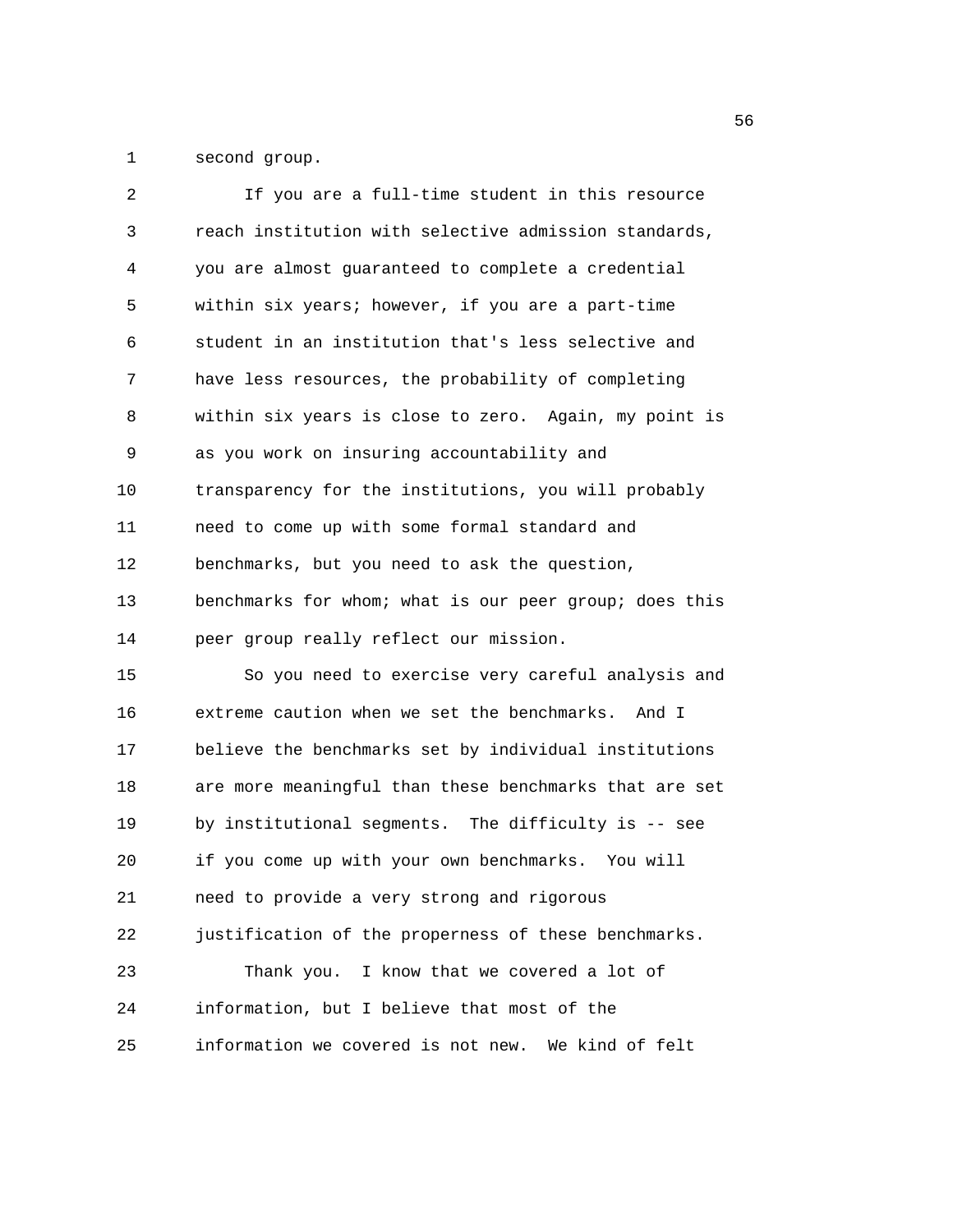1 this but it was good to see that the numbers confirmed 2 our session.

3 CHAIRMAN WARREN: Thank you, Dr. Matveev. 4 If you'll stand for a moment to entertain a few 5 questions from the members. In advance of that, I 6 would like to say that the information was quite 7 sobering, to say the least. It's interesting what we 8 can do with this information. If we just impose our 9 own performance and our own benchmarks for us. You 10 ask the question "for whom," and equate those to what 11 our performance requirements in this performance 12 funding environment lies. So if any members have 13 questions or comments?

14 TRUSTEE DORTCH: I would like to start. I want 15 to make sure I'm clear, especially when it comes to -- 16 as we talk about mission and where we want to end up. 17 And six years is great; four years is marvelous, but 18 what we've found is that institutions of higher 19 learning, that fulfills the mission of educating a 20 populous, I want to make sure we're not talking about 21 us, being not elitists, but institutions that does not 22 take into consideration that our public school systems 23 across this nation have not done the best jobs of 24 moving students from where they are to where they 25 should be at graduation; and whether or not Florida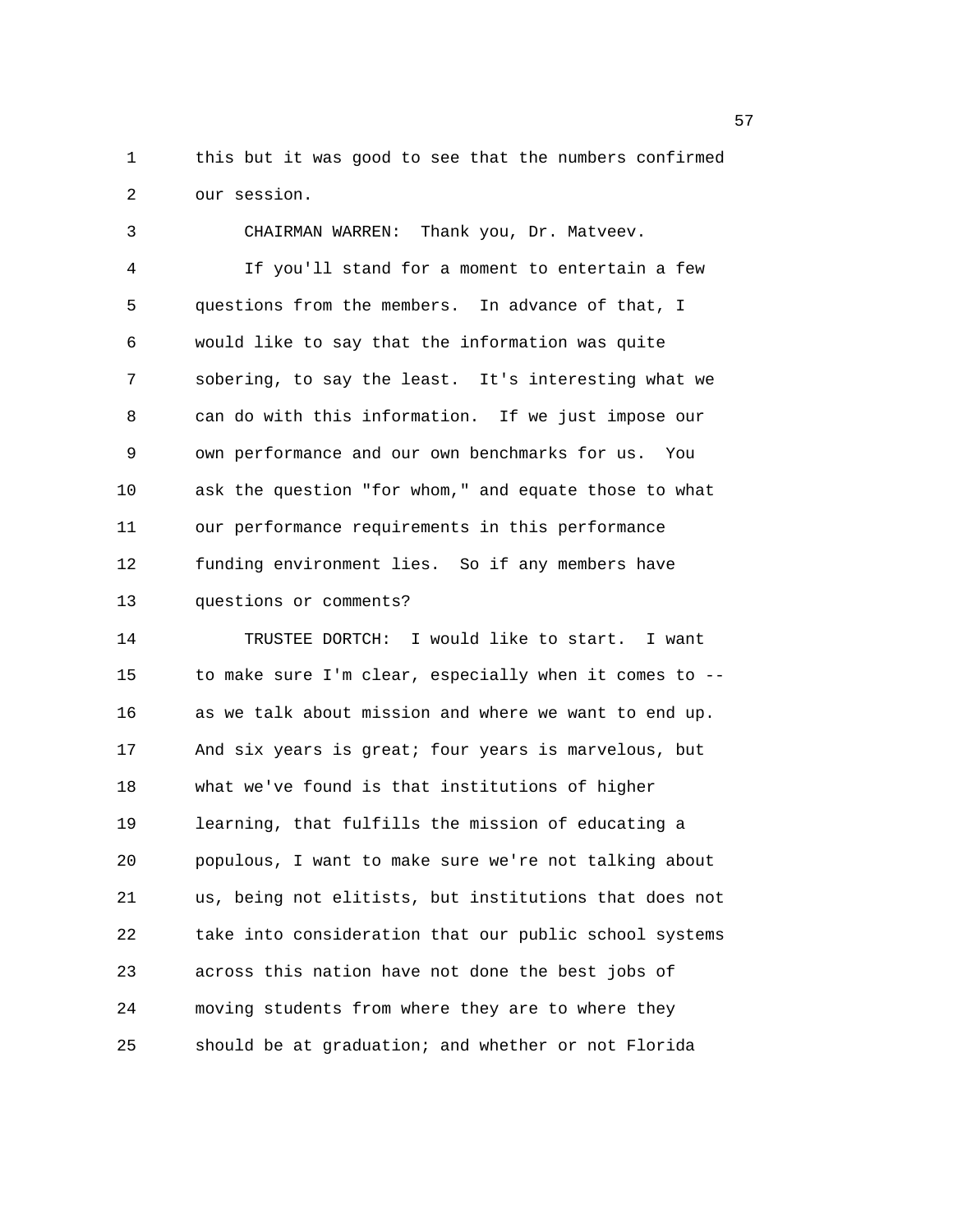1 A&M Universities of the world and others are going to 2 say, "Well, that's sad and unfortunate, but we're 3 going to now minimize minorities, minimize our 4 students who come with Pell Grants;" or are we going 5 to fulfill America's dream, as it should be, to say, 6 "We will take you from where you are to where you 7 should have been, and then move you on to be 8 productive citizens," which is a significant number of 9 our US citizens who are in this nation.

10 And so, I want to make sure I'm clear that while 11 we want that graduation rate in six years, is this 12 something that says we should not at least shoulder 13 the responsibility, not to be reckless or just take 14 any student, but understand if we don't do it, then 15 we're talking about citizens who are going to be out 16 there who is going to create a bigger burden on all of 17 us who pay taxes, on our communities, and that the 18 mission sometimes has to also drift a little more than 19 standard.

20 And clearly, Harvard, Yale, Yashiva, all of those 21 institutions do a great job, but they couldn't do what 22 HBCUs and many community schools do. They cannot 23 educate a diverse population, because they get a 24 certain segment of students who come ready, who are on 25 cruise control. And I've been in -- when I was in

the state of the state of the state of the state of the state of the state of the state of the state of the st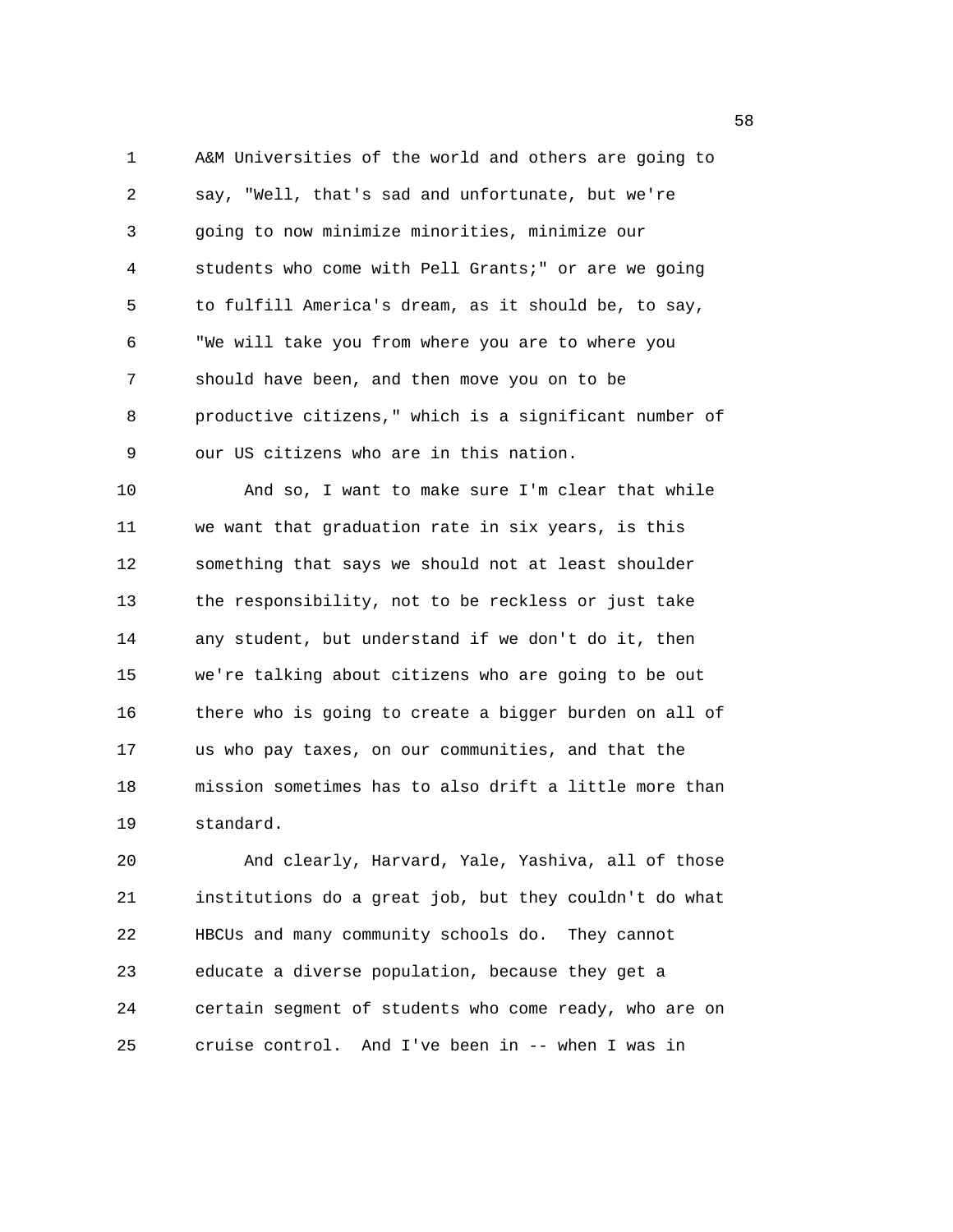1 graduate school at Georgia State University, all I did 2 was go in the classroom, do book reports and move out. 3 They weren't just teaching me. I was just doing what 4 the Fort Valley State University had prepared me to go 5 do.

6 So my question here, and I understand the numbers 7 that you're doing, and you're giving us facts, but is 8 SACs also indicating that it should be our mission as 9 an institution to neglect and to push that group 10 aside? Or should we not, if nobody else is going to, 11 when you look at what the majority of this nation is 12 going to be for citizens of color. Over the next 20 13 years, the majority is going to be people of color; 14 who is going to take that responsibility if our public 15 education systems don't improve? 16 DR. MATVEEV: Thank you for the comment. I would 17 like to make a few comments. 18 First, SACs Commission Colleges, the primary 19 foundational concept is institutional mission. 20 Institutional mission drives everything. The second 21 thing -- you're absolutely right -- that these numbers 22 might lead to very dangerous interpretations and 23 applications, and that's why I mentioned that we 24 really need to stay true to our missions. 25 I'm from Russia. I received my education in the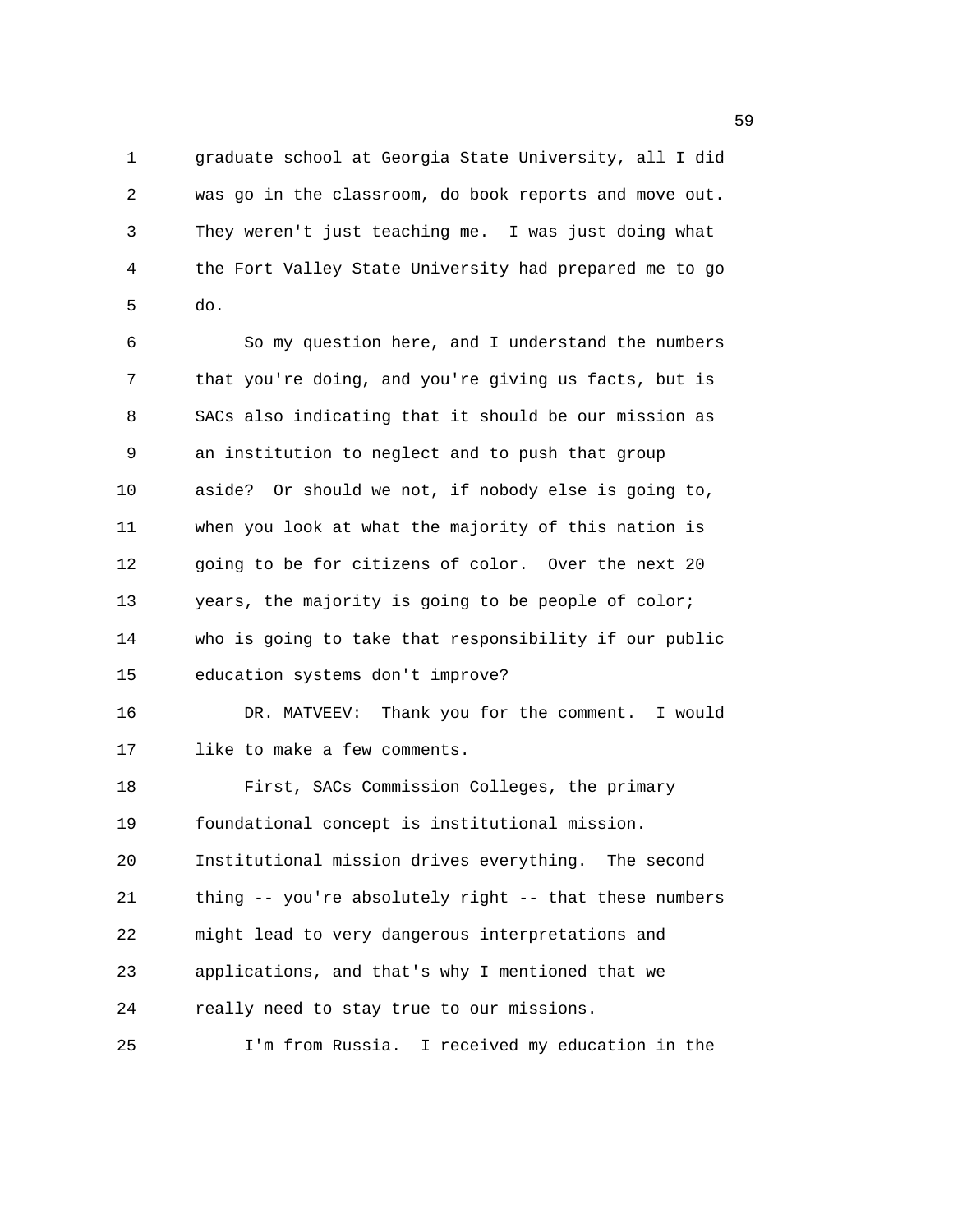1 Soviet Union. When I came to the United States, I 2 realized that the reason why US higher education is 3 still the strongest in the world is because of the 4 diversity of institutions that it provides access to 5 many different types of student populations.

6 I think this is the strength, and this is 7 something that institutions and the nation needs to 8 capitalize on. So, in no way do I indicate or suggest 9 that the mission should creep to artificially improve 10 these benchmarks, vice versa, I advocate that we need 11 to stay true to our missions but take these numbers 12 seriously and find creative and efficient ways to keep 13 performance.

14 CHAIRMAN WARREN: Okay.

15 Trustee Carter?

16 TRUSTEE CARTER: Thank you, Mr. Chair.

17 On your slide, where you talked about resources 18 matter And you looked at the endowments, were you able 19 to come at I guess would be an average of the amounts 20 of those endowments which increases the graduation 21 rates and those sorts of things? I couldn't tell from 22 what the numbers were, but in terms as to the size of 23 the endowments, I know that in the United States, you 24 have got about 80 schools and at least a billion 25 dollar endowment, but a lot -- most of them don't have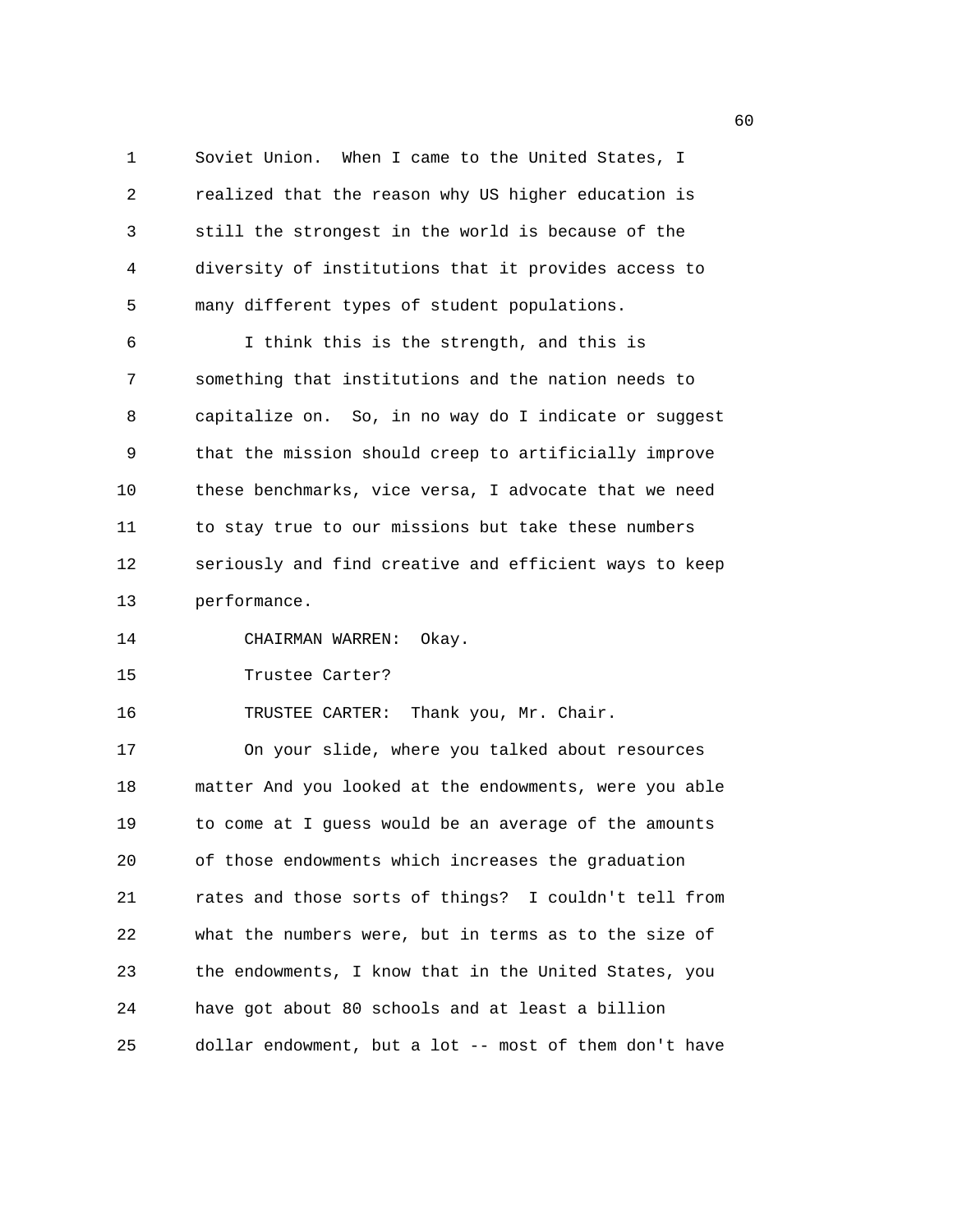1 a billion dollars, so where is the...

| 2             | DR. MATVEEV: Unfortunately, I cannot give you                                                              |
|---------------|------------------------------------------------------------------------------------------------------------|
| 3             | the exact number because that would require a more                                                         |
| 4             | statistical analysis look at the in fact size of                                                           |
| 5             | increase of every thousand dollars of endowment and so                                                     |
| 6             | Unfortunately, with the Clearinghouse, it<br>on.                                                           |
| 7             | provided anonymously for us. We don't know which                                                           |
| 8             | institutions are included, so that prevents us from                                                        |
| 9             | running this type of analysis. So that's what we have                                                      |
| 10            | discovered the birds eye view level of the resources.                                                      |
| 11            | But the dynamics are so clear that money matters, but                                                      |
| 12            | I cannot give you specific amounts that move to the                                                        |
| 13            | next level.                                                                                                |
| 14            | CHAIRMAN WARREN: We'll take one more question.                                                             |
| 15            | TRUSTEE LAWSON: Thanks for the presentation.                                                               |
| 16            | You know, the data that you showed, I think all of us                                                      |
| 17            | probably could have come to that conclusion pretty                                                         |
| 18            | quickly when you look at resources versus -- like Pell                                                     |
| 19            | Grant versus non-Pell Grant.                                                                               |
| 20            | I guess my question more for SACs is, is there                                                             |
| $\cap$ $\Box$ | الكرمان والأرادي والطروباني والمطالب ومروات والمتحدث والمرادي والمتحدث والمتحدث والمتحدث والمنافذ والمناور |

21 any interviewing work being done on the right side of 22 your graph to say, the students in that cohort, what 23 are some of the things that should be done to perform 24 their performance relative to the students on the left 25 side of the cohort; meaning, the students who didn't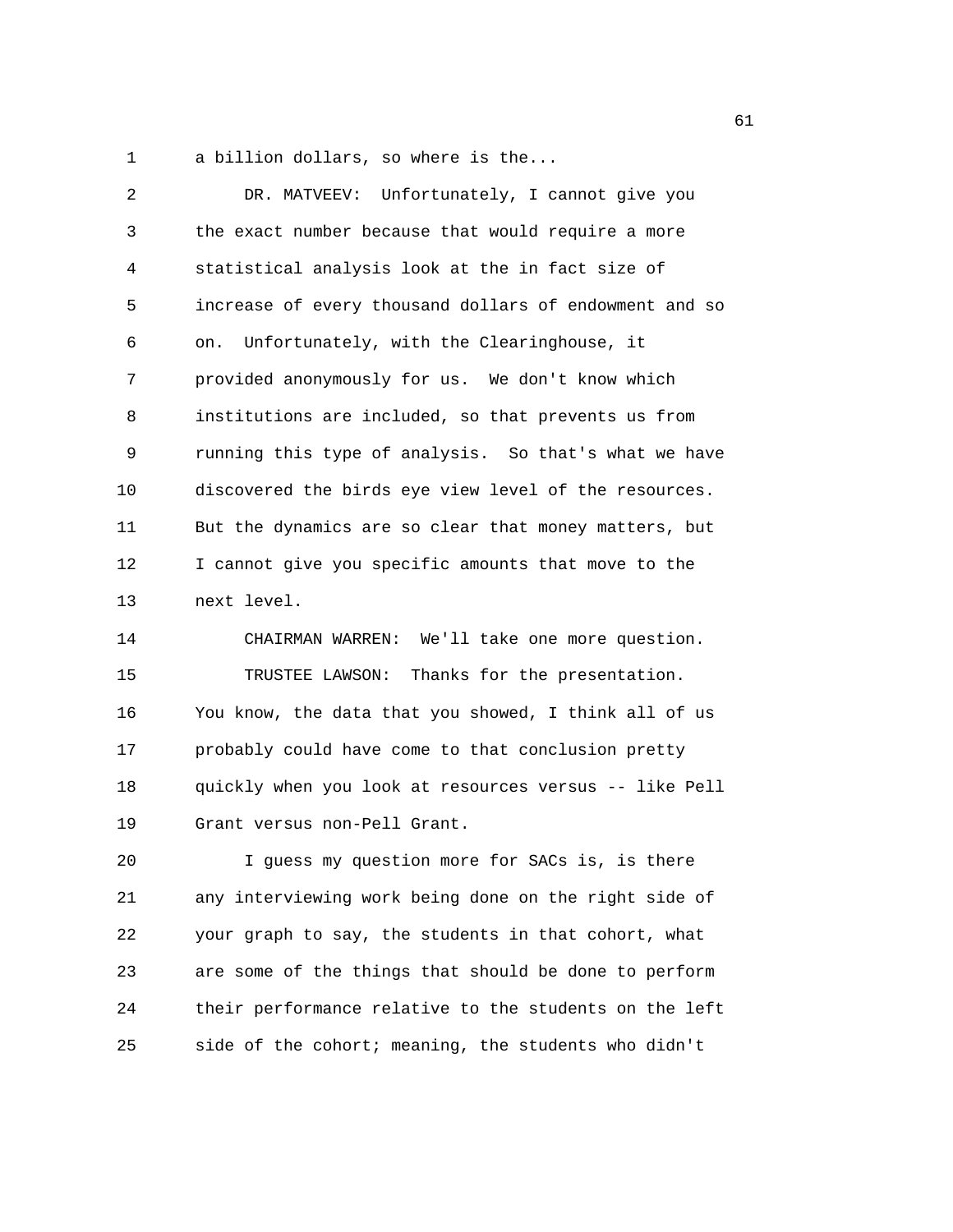1 have the strong economic base, who were high Pell 2 recipients, et cetera? Is there any work being done 3 today, here's how we should impact that population so 4 that they become a little more reflective on the 5 population on the left side?

6 DR. MATVEEV: The SACS Office of Research is 7 relatively new. We've been around for about four 8 years and basically two persons office.

9 So to answer your question, not formally. But 10 there's being a lot of research done by other 11 scholars, by other agencies. Institutes for higher 12 education policy, for example, focuses on providing 13 support and access to low-income minority students. 14 They did a fantastic job.

15 And there is a lot of scholarship. I think 16 attended a meeting for Association of Institutional 17 Research yesterday, in Washington D.C., and they 18 talked about how we can help students, and the overall 19 conclusion is we have knowledge of what works; the 20 problem is implementation. So we need to take what's 21 there and start implementing it.

22 But the flip side is implementation costs money, 23 and the institutions that need more interventions and 24 more new activities have less money, so that's a 25 catch 22.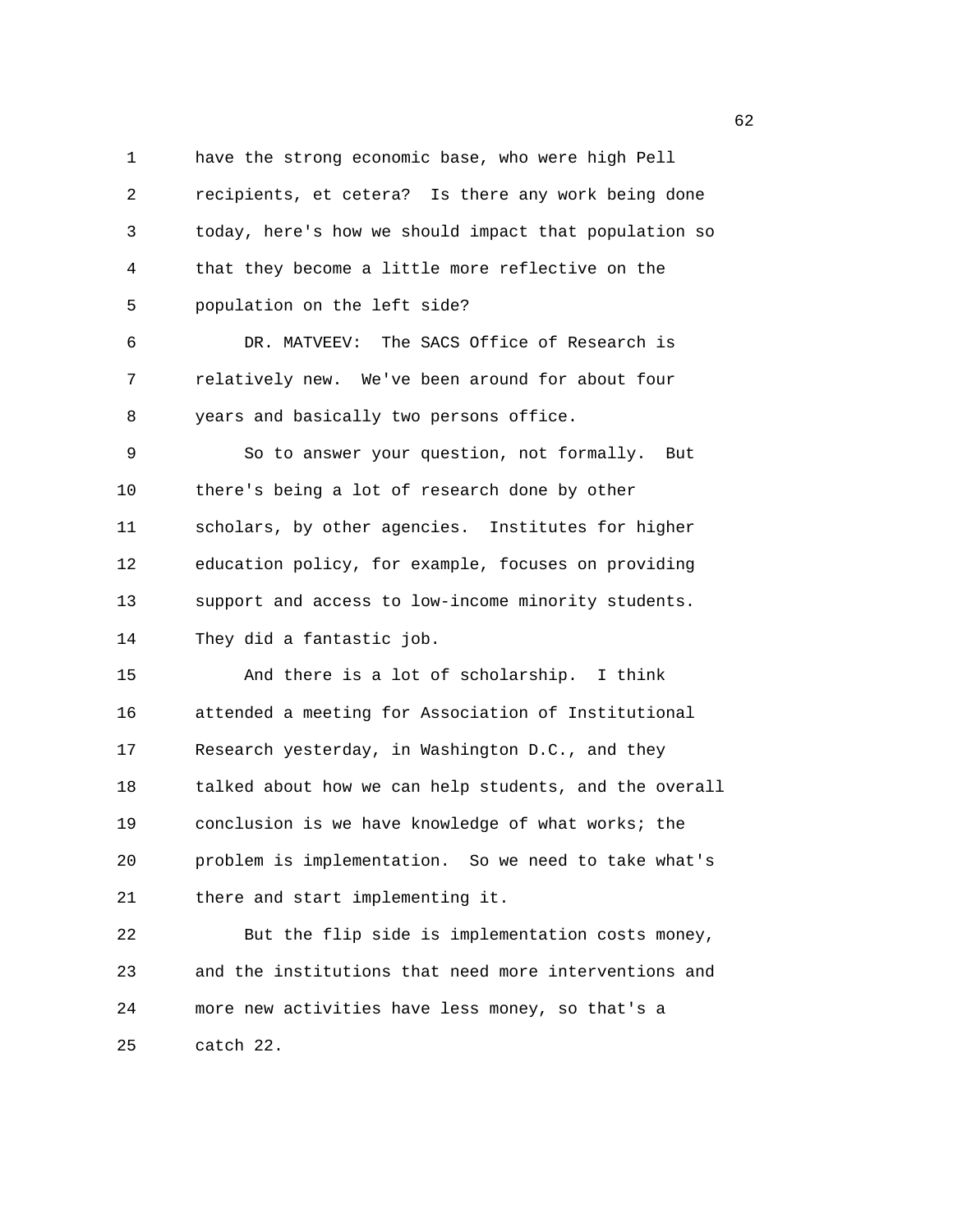1 Another note about SACSCOC, right now we are in 2 the process of reviewing our principles of 3 accreditation of standards and requirements, and there 4 is a discussion about standard or two that would be 5 looking at the completion, so something might be 6 coming down the road in the next two or three years. 7 TRUSTEE LAWSON: Thank you. 8 CHAIRMAN WARREN: Thank you, Dr. Matveev. 9 Dr. Mangum, Dr. Matveev's presentation was very 10 informing, and as I stated earlier, the timing of his 11 being here today -- we didn't plan it this way, but 12 it's fortunate that we are in the strategic planning 13 mode. This is information that will inform as we 14 piece together our own strategic plan. 15 It will be interesting Dr. Hudson, Dr. David, 16 others on the staff, if you could come together and 17 just impose our own scenario on this investigative 18 work. Only for this purpose, as you frame your 19 thoughts to us. Because ultimately, you will come 20 back to us with this proposal and strategic 21 planning -- Dr. Matveev says the problem is 22 implementation. No strategic plan is worth it if it 23 doesn't overcome those things that you have discovered 24 in the environmental scan process. You discovered 25 obstacles and barriers. You discovered those things

 $\sim$  63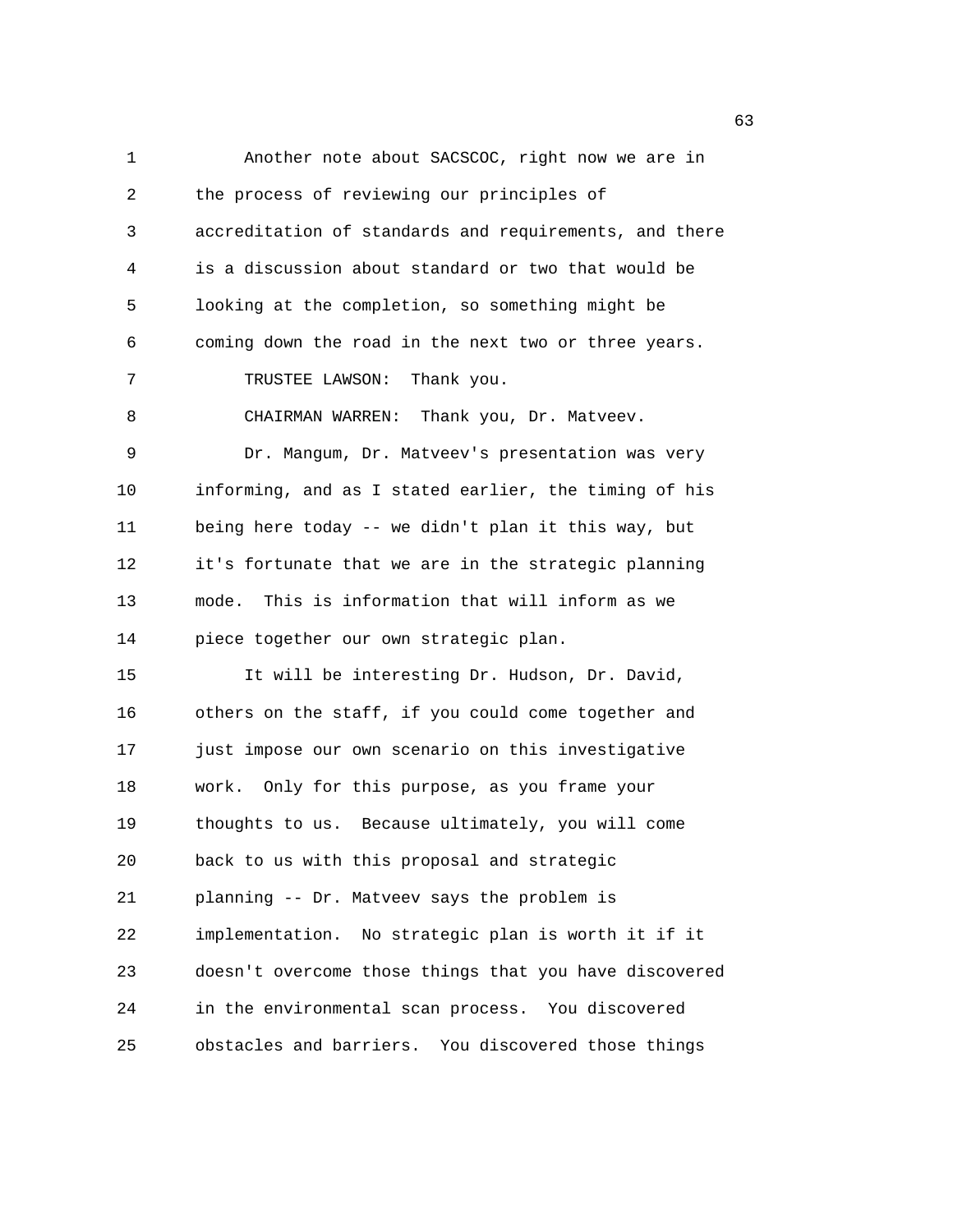1 that we do well that if we accentuate, then they 2 facilitate our success.

3 So, with this kind of information that informs 4 us, as we go forward, my hope is that we come up with 5 those implementation strategies that help us overcome 6 what we view we have determined by way of survey, by 7 gathering all of this information and how we overcome 8 them. It is those things. If you take the Steven 9 Covey approach to success is to identify the goal that 10 you want to achieve, and on the other end of is 11 everything in the way of you getting there.

12 In the middle are the implementation strategies 13 to overcome the barriers to success, and on the other 14 side of that is where we're going, and we stay laser 15 focused on achieving that wild and crazy idea that we 16 have as a University, and we want to be by whatever 17 the timeframe you set in a strategic plan.

18 So I want to thank Dr. Matveev again for coming 19 and sharing with us. We've been given more 20 information to use in the assessment process as we 21 work our way through to the point of constructing a 22 strategic plan, as opposed to a report. Now, the 23 plan. The plan has just been formed in my mind with 24 more information that we can use as we develop a plan 25 around what is norm for us and where we go with the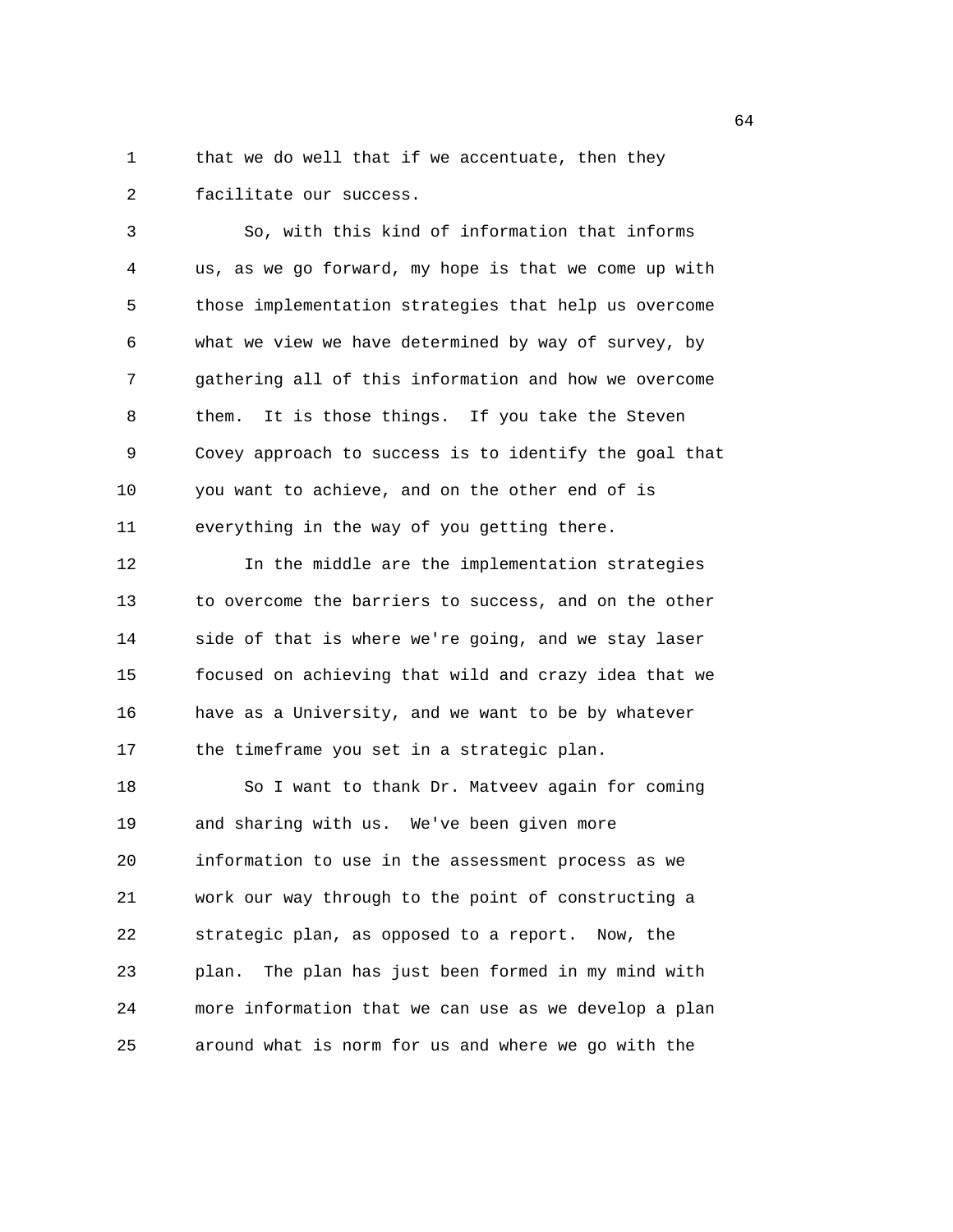1 students we attract here at Florida A&M University.

2 So thank you again, Dr. Matveev. 3 We are several hours in to the board meeting and 4 we have yet to get to the meat of the business aspect 5 of the meeting as well. So as we get to that, I would 6 like for y'all to think about when you do approach the 7 podium later for your committee work, in particular, 8 that we try to economize the time. We don't want to 9 take anything out of the meeting, but let's ensure 10 that we do get to that aspect of the meeting where you 11 have a role to play that you are respecters of that 12 time. 13 As I just said, and I understand we have some 14 celebrities in the room, the girl's basketball team is 15 back there. Where are they? You make us all proud to 16 be Rattlers. Thank you very much for your performance 17 as well. 18 We're going to move into public comment. Do we 19 have any signed up? 20 DR. STARLING: Yes, Chair. There's three 21 individuals signed up. The first individual is 22 Michael Williams. 23 CHAIRMAN WARREN: Good morning. 24 Good morning, Mr. Williams. Let me remind all 25 who have signed up for public comment, the public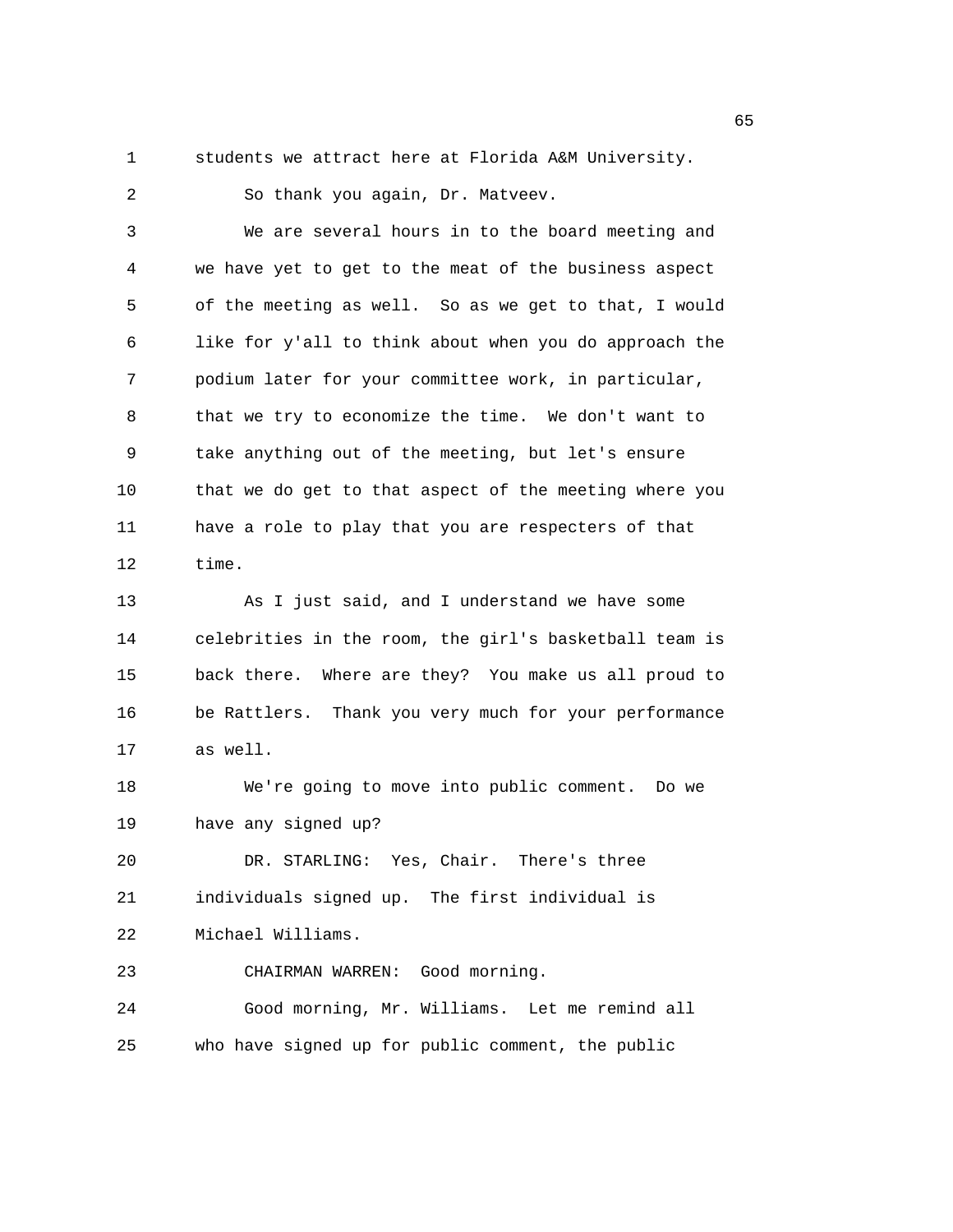1 comment time frame that you have is three minutes, and 2 I see they have put it here in front of us all so we 3 can track the time that you have. I would also like, 4 as you think about what it is that you would like to 5 talk about, the purpose of the public comment 6 opportunities is to talk about those things that you 7 think we're going to be dealing with in our agenda. 8 So as to not make the public comment opportunity a 9 free-for-all or soapbox kind of opportunity; it is to 10 focus on those things that we might be dealing with 11 today in the agenda. So with that, you're on. 12 MR. WILLIAMS: Thank you, Chairman Warren, and 13 I'm going to be very respectful of your time. Each of 14 you should have a hand-out that I've given regarding 15 my presentation here today. 16 Again, I'm Michael E. Williams, and I'm a 1966 17 graduate of this once great university. I was not 18 only a student of Florida A&M University, but after 19 graduation I became an employee. 20 Who I am and what I am today is because of the 21 many opportunities made available to me and my 22 experiences at this university. I was chairman of the 23 first FAMU National Convention in 1999 under the 24 leadership of my good friend, Bernard Kinsey. We had 25 over 900 Rattlers and supporters to attend the

 $\sim$  66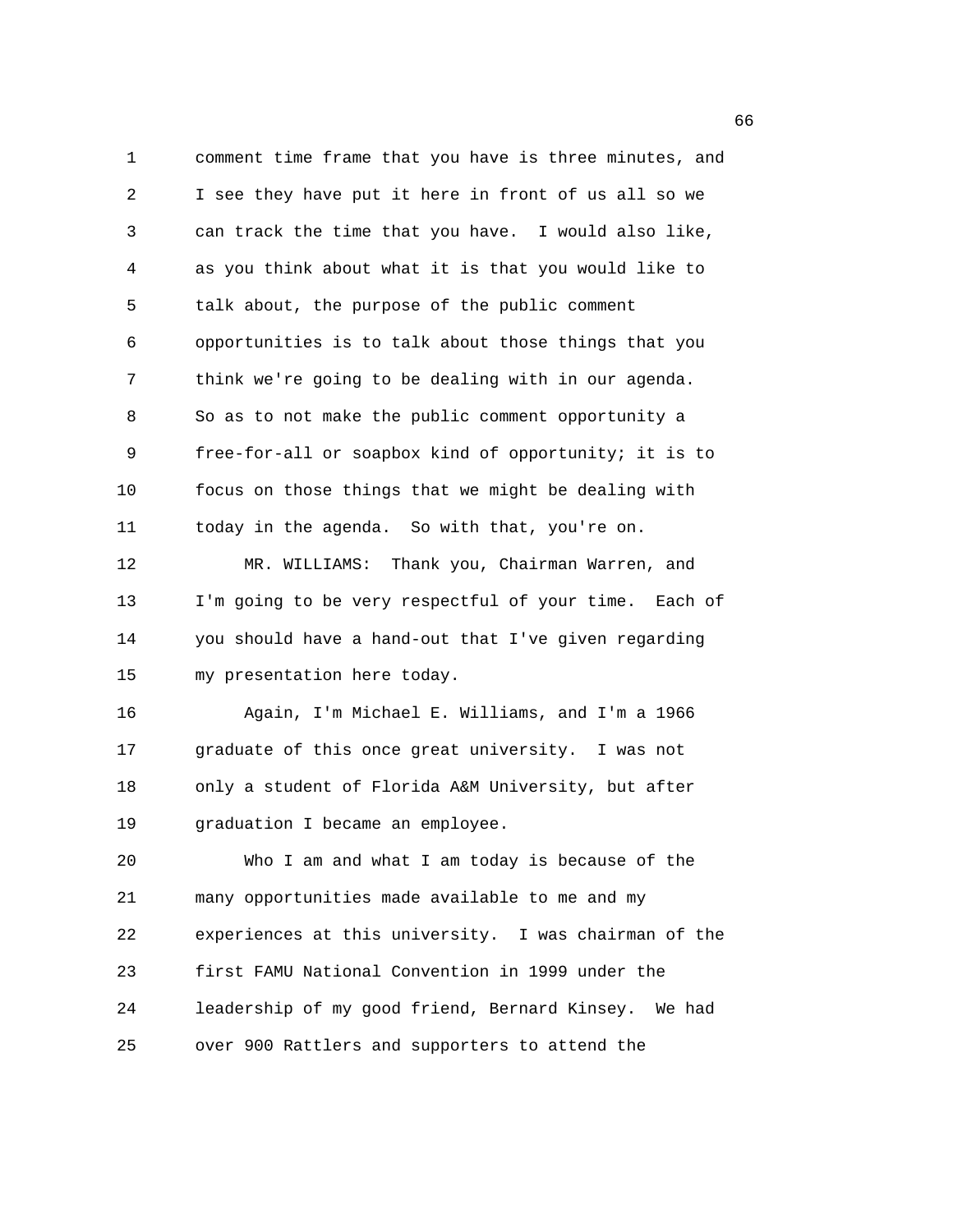1 convention and netted the alumni association over 2 \$300,000. That convention was held in Orlando.

3 The questions I am going to be asking today are 4 solely my own. I am not representing any other person 5 or persons, nor am I representing any organization. I 6 am here today because I am concerned about the current 7 downward spiral of FAMU's status. The continuous 8 action at the administrative level is destroying the 9 positive and strong foundation of the University, and 10 thereby creating a negative image across Florida, this 11 nation, and the world.

12 Even though I am here on my own, I am sure there 13 are some graduate supporters and friends of the 14 university who deserve answers as to why this 15 destruction is being allowed. Today, I am 16 respectfully asking the following questions be 17 addressed by the body, in order to receive truthful 18 facts and answers. My concerns and questions are: 19 Number 1. What has caused a terrible and 20 unacceptable visible relations between the President, 21 some of the level administrative team and faculty, 22 other employees and support organizations. 23 Number 2. What did the mandate outside financial 24 audit review reveal about the renovations of the 25 President's house and construction of a garage. It

 $\sim$  67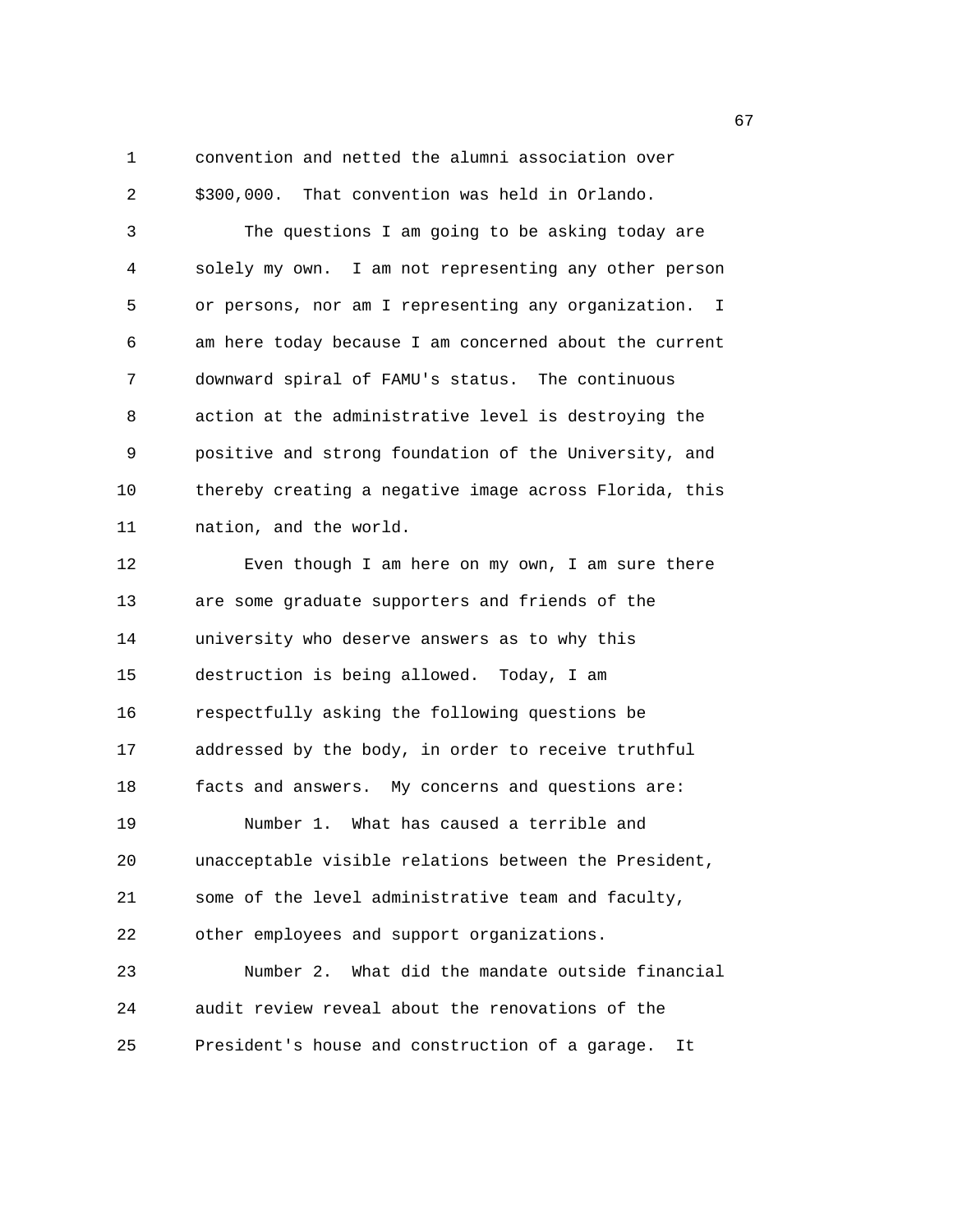1 was due on February 16th.

| Number 3. Why has Academic Athletic Department         |
|--------------------------------------------------------|
| been faced with the problem of working with an unusual |
| number of different athletic directors within a period |
| of less than two years, and what is being done to      |
| reduce astronomical deficit.                           |
| Number 4. What are some of the sources of funding      |
| for the total cost of the extensive travels,           |
| international and in the United States by the          |
| President since the signing of the employment          |
| agreement in February of 2014.                         |
| Number 6. Why was FAMU day at the Capitol              |
| without participation of the President and the Chair   |
| of the Board of Trustees. It's amazing that the        |
| funding source of the University was ignored by the    |
| top leadership of the University.                      |
| Why did the administration direct the Faculty<br>7.    |
| Senate to violate the "Law in the Sunshine," a state   |
| mandate.                                               |
| And finally,                                           |
| 8. What is happening with the hiring, firing and       |
| salaries over the past two years? From the visible     |
| side it, appears appointments versus postings,         |
| assigned salaries versus following established         |
| structures and short notices for current personnel     |
|                                                        |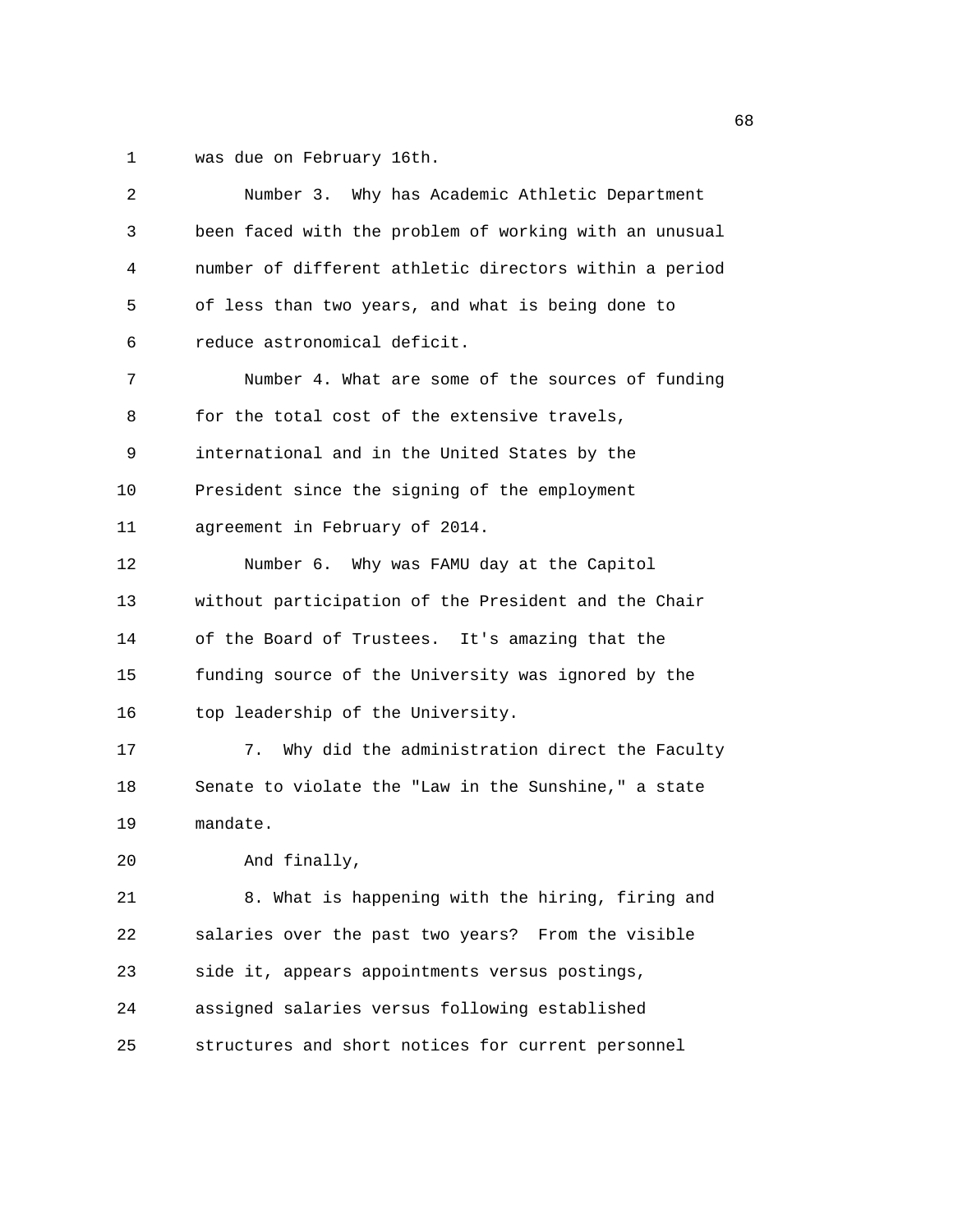1 being reassigned or released from jobs at the

2 University. 3 There is more to it, but you have that, and I am 4 hoping that I will get a response from you. Thank 5 you. 6 CHAIRMAN WARREN: Thank you, Mr. Williams. 7 DR. STARLING: Next individual is Mickey Clayton. 8 MR. CLAYTON: Good morning. 9 CHAIRMAN WARREN: Good morning. 10 MR. CLAYTON: Before you stands a loyal 4th 11 generation Rattler: Grandmother, mother, Hall of Fame 12 dad and two daughters; although to some degree, these 13 days all our FAMU degree does is put a target on your 14 back. 15 Usually, we're quiet, because if you speak up you 16 usually get fired or they come after you to damage 17 your character, and I fully expect something to happen 18 as a result of me speaking up today. I can't begin to 19 share with you what I and The Boosters have been 20 through. It almost takes a pound of flesh. 21 The Boosters are the only organization in the 22 history of this school, which seven years ago took out 23 a half-million dollar loan to assist the University in 24 purchasing the basketball scoreboard, which the school 25 desperately wanted in a football jumbotron. We even

 $\sim$  69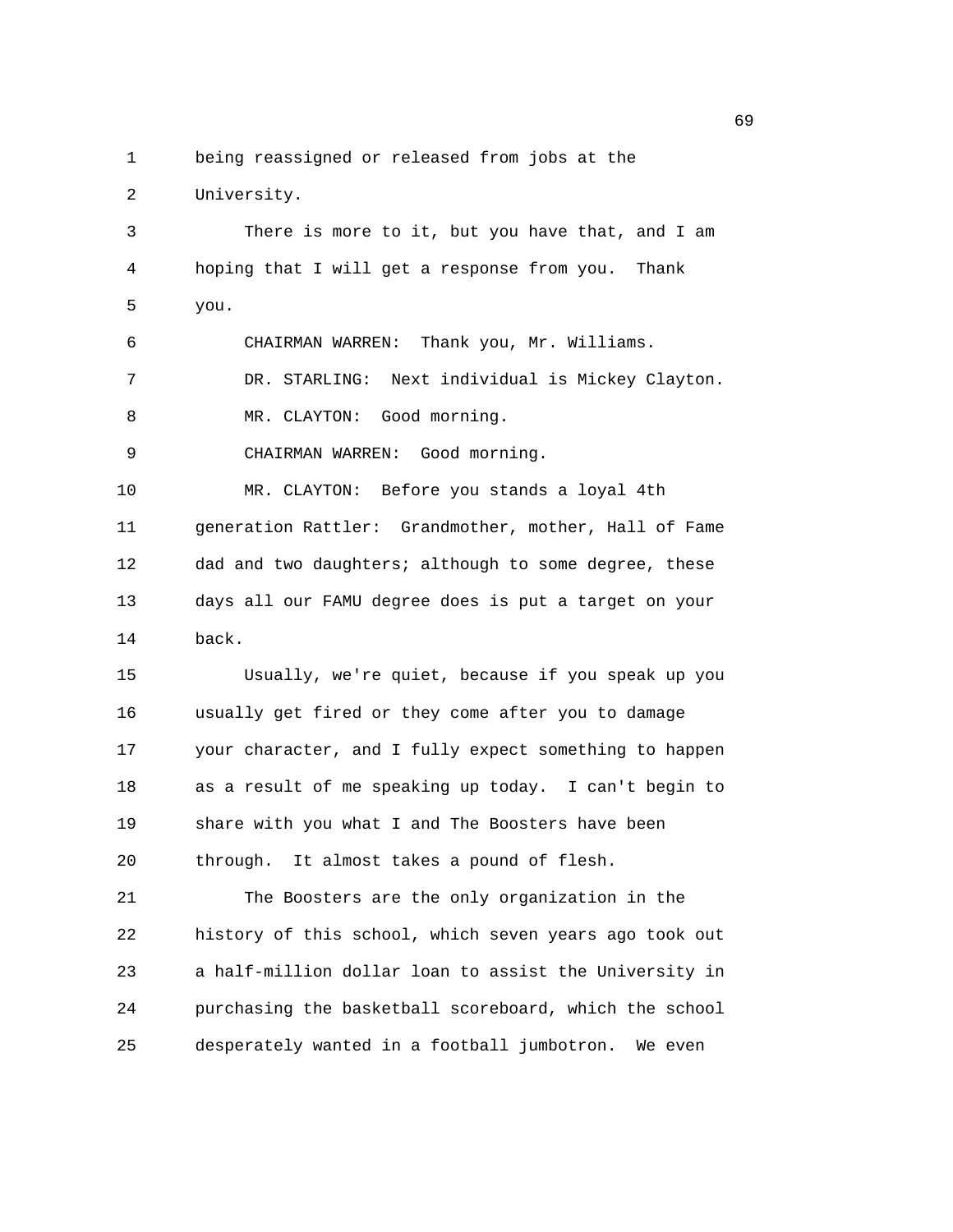1 bit our tongue on the unimproved usage of the 2 equipment which led to its early demise. We didn't

3 say a word.

4 Our Board can never understand where there's such 5 a fight for the money to come to The Boosters, unless 6 perhaps there's money that's supposed to be coming to 7 us that we don't know anything about. A recent 8 Democrat article talked about the new bill that was 9 passed that would allow caterers and venders working 10 with not-for-profit groups, like The Boosters and the 11 Urban League, to offer beer and liquor at events. The 12 move would be worth as much as \$50,000 to Rattler 13 Football Boosters, according to our house analysis 14 from last year.

15 The Boosters two years ago began offering a game 16 day experience in the north end zone club; season 17 ticketholders paying for extra buffet, watching the 18 game on a flat screen television in a 19 climate-controlled tent. The thing is, it wasn't a 20 Booster event then, nor is it now.

21 In the five-year plan, Athletic requests 22 multimedia rights in parking inventory. They've had 23 the Rattler Sports Network for two years. We paid the 24 scoreboards off early and they started selling ads on 25 the jumbotron last year. Two to three revenue streams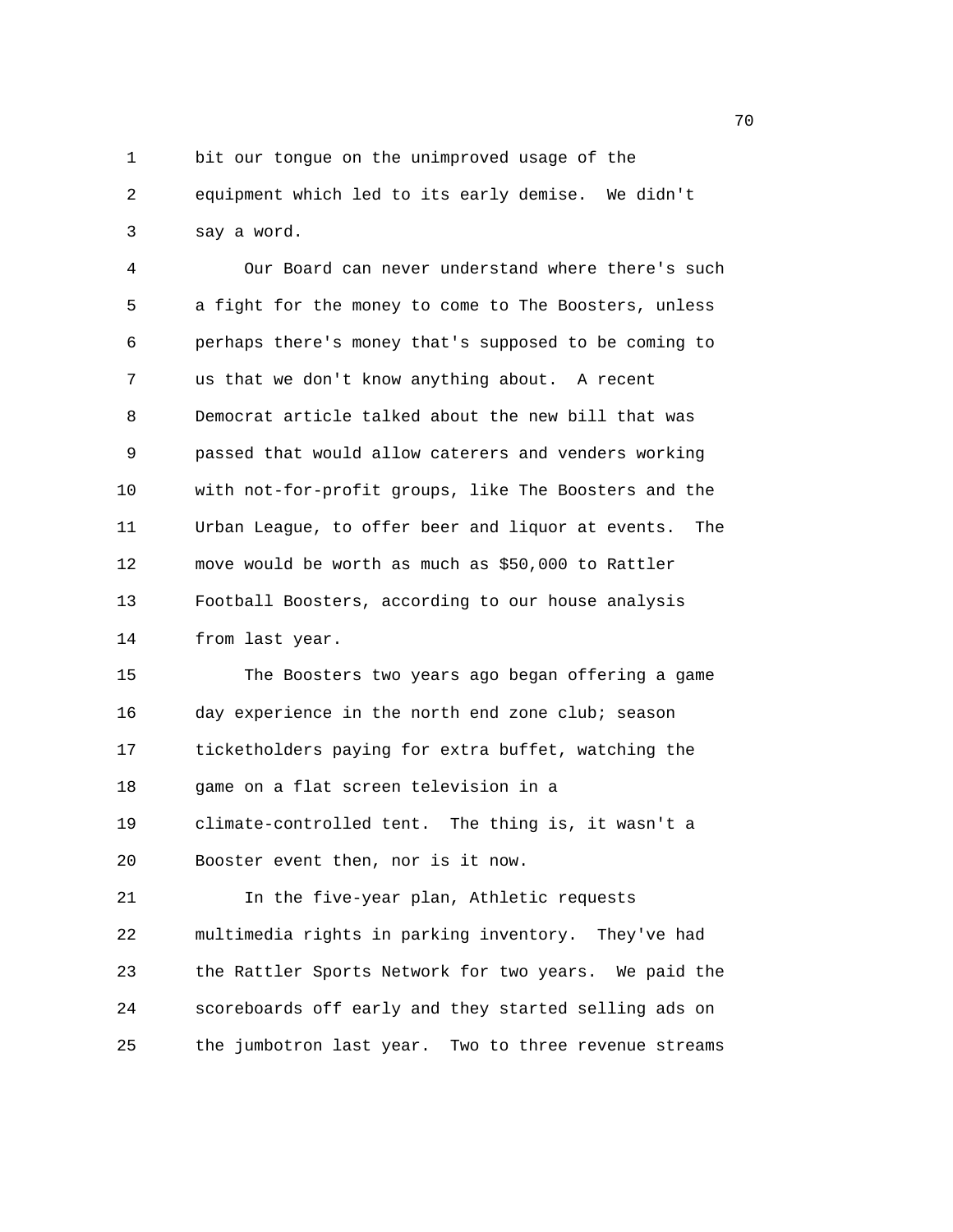1 already removed under this administration. The only 2 thing that's left is parking, and the athletics want 3 that.

4 The Boosters have not agreed to that as we're 5 nearing a midpoint of our membership drive. The 6 battle started two years ago when an AD said, "Mickey, 7 I'm going to get rid of you. I'm going to tear down 8 the Booster Club. I'm going to get rid of the Board, 9 and recreate it in my own image." I told him that 10 would be hard to do. He said, "I'll get the President 11 to support me and the Board will, too."

12 They want to know how they'll raise additional 13 money: Win is one way. What we have to do is be able 14 to get students and their energy back in the game, 15 provide an opportunity for the students by scanning 16 their cards where they can get meal cards, where they 17 can get hot dogs, hamburgers, chips and a drink; place 18 some moratorium or limits on out-of-state scholarships 19 for four years; put the scholarship budget in 20 alignment, calculating out-of-state fees and how you 21 save money; limit competition to regional schedule; 22 schedule home games that include the -- we have one on 23 the road one year and one home one year. Our largest 24 football game revenue are non-MEAC games. We might 25 need to consider getting out of the MEAC.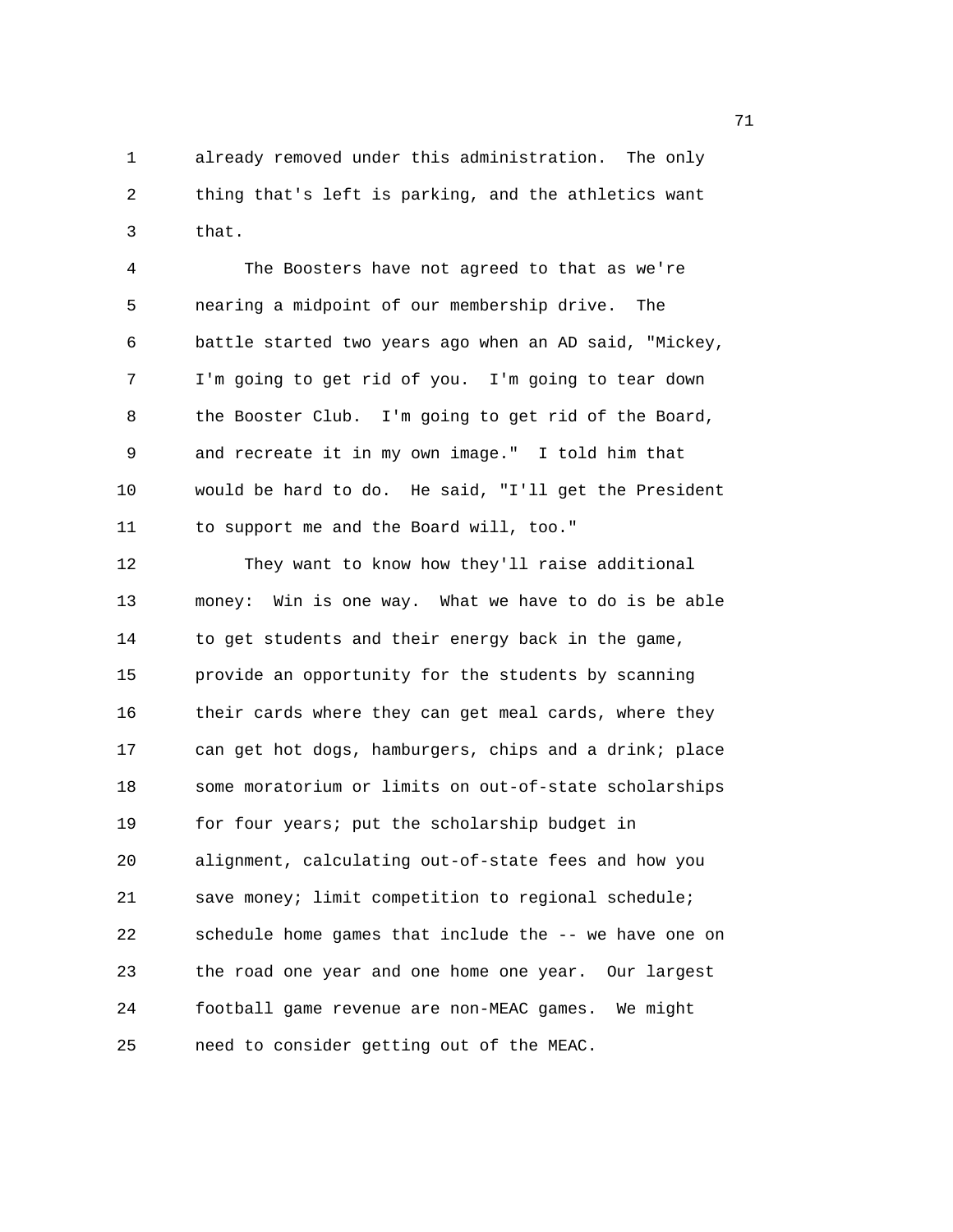1 Thank you for listening to me. I appreciate it. 2 The Boosters want to be an ally. We do not want to be 3 considered an adversary. We want to continue to help 4 and be a viable DSO organization to help raise money 5 for the University that all of us love. Thank you. 6 CHAIRMAN WARREN: Thank you, Mr. Clayton. 7 DR. STARLING: Maurice Holder is the last 8 individual on the list. 9 DR. HOLDER: Members of the Board, you are 10 basically a new board at the threshold of facilitating 11 acts that can maximize FAMU for its improvement. You 12 must go forward with that task, quickly, but with 13 sensible with bold and informed focus on quality for 14 FAMU. 15 As such, I want to stress four points for you to 16 remember. FAMU has been slipping as -- 17 (unintelligible) more so in recent years than in 18 others. Here, those things must be taken into 19 consideration by. You've heard some great things this 20 morning, and you'll probably here some greater things 21 as you listen to Academic Affairs. 22 The second point is that the Governor, the 23 Legislature, the Board of Governors have collectively 24 set the course for higher education in Florida; 25 therefore, leadership or FAMU in that venture must be

процесство производство в село в 1972 године в 1972 године в 1972 године в 1972 године в 1972 године в 1973 го<br>В 1973 године в 1973 године в 1973 године в 1973 године в 1973 године в 1973 године в 1973 године в 1973 годин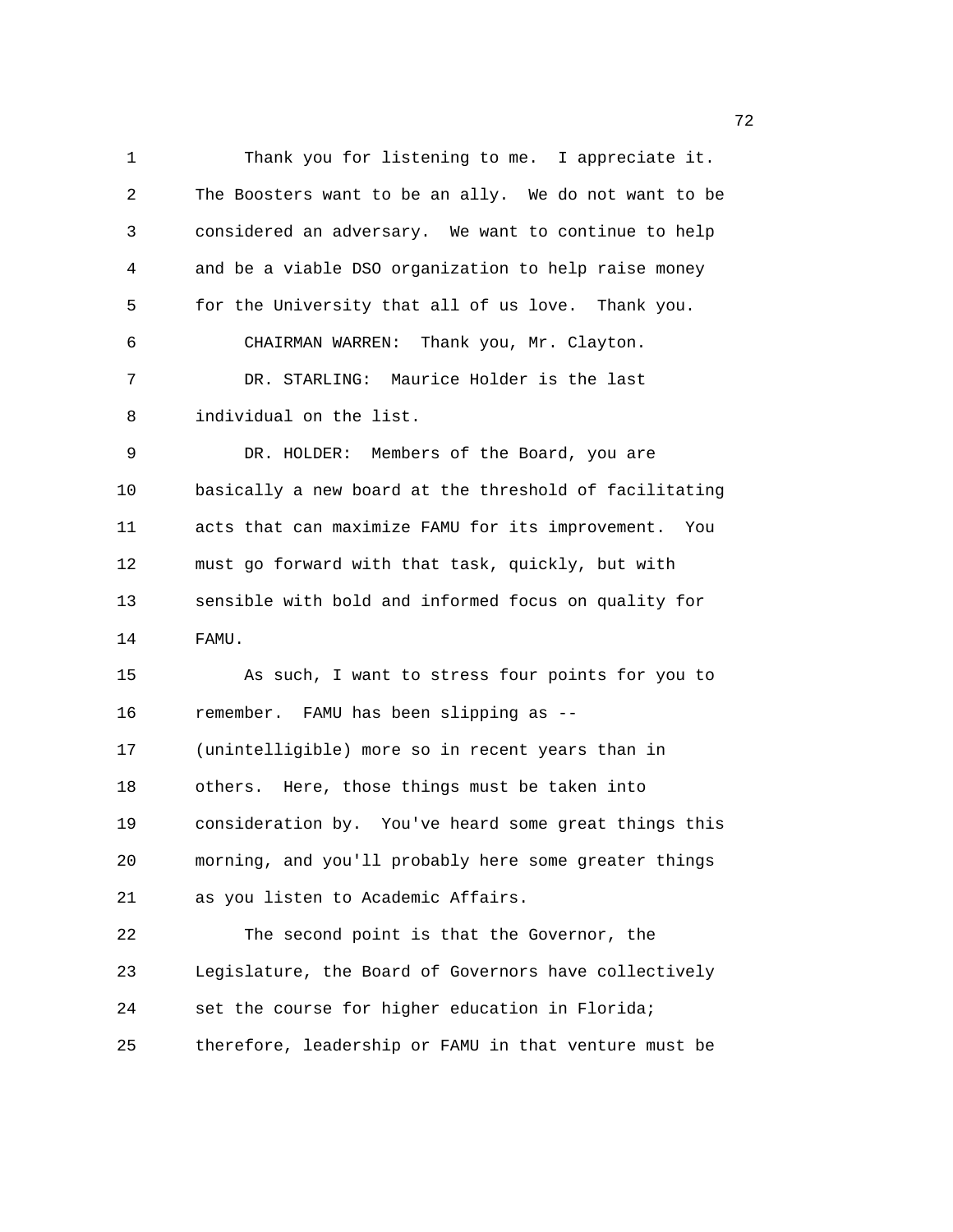1 inescapably clean, inclusive and cooperative at all 2 levels. You hold the reigns for that through the only 3 employee that you supervise.

4 Thirdly, academic institutions reach prominence 5 spread vision, accepted goals and activities are free 6 of bicker and banter, and all communities within the 7 academy are cooperatively engaged towards the end 8 point. Insist on that. And fourthly, blatant 9 mistakes, lies, manipulation and ambiguities have no 10 place in the quest for quality for FAMU. In fact, 11 they hinder performance. You should not tolerate them 12 at all.

13 And finally, I challenge you to take full charge 14 of your Constitutional responsibilities as the Board 15 members, such that everyone in this academic 16 environment has time to study, time to dream, time to 17 think, time to write, and perform meaningful works 18 without impediments; acts that boredom and bullying 19 have no place at FAMU.

20 I thank you for your time.

21 CHAIRMAN WARREN: Thank you, Dr. Holder.

22 At this point in the agenda, we'll move on to the 23 consent agenda. If there are items on the consent 24 agenda that some members would like to remove for 25 some, particularly to take action on the item or to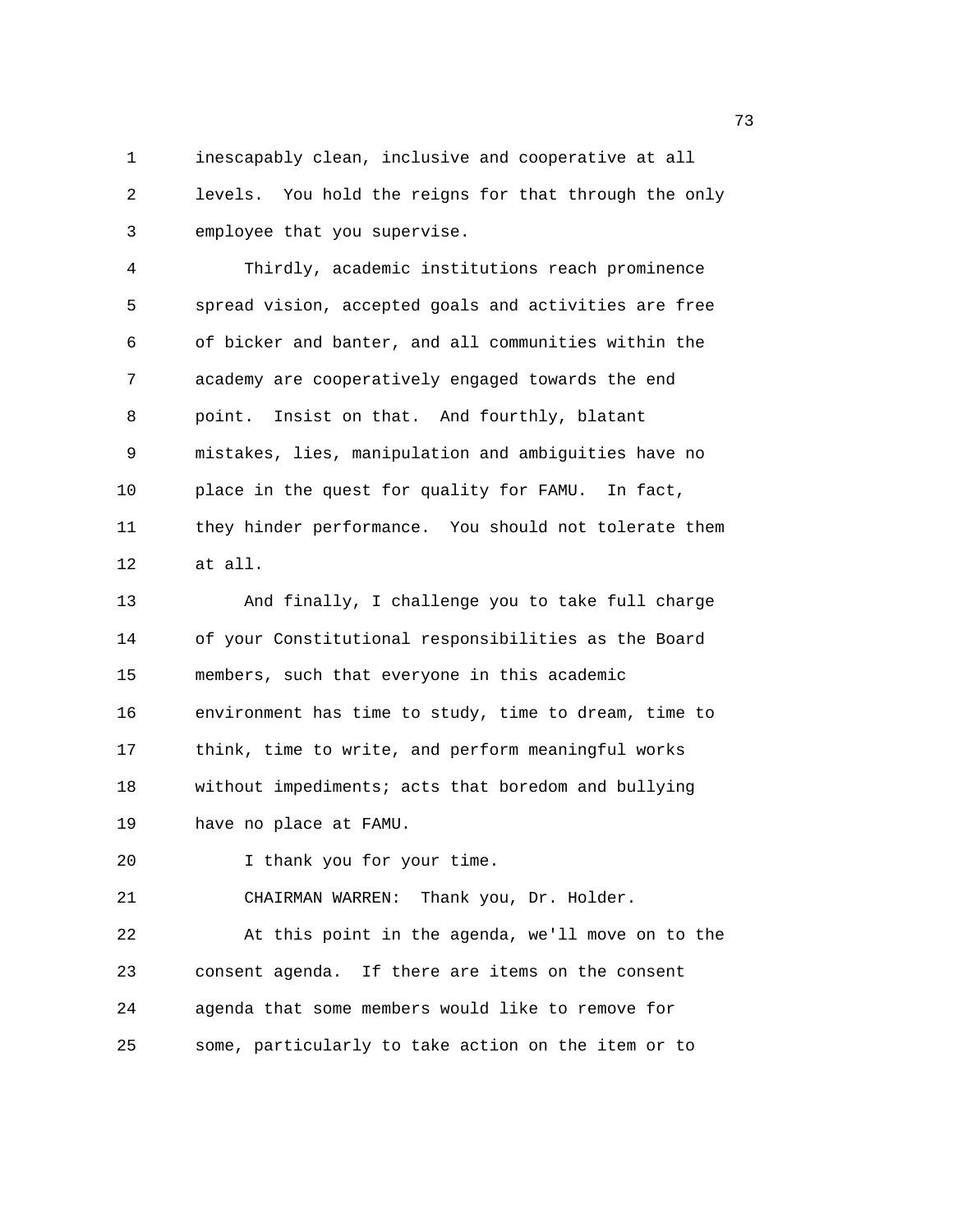1 air it before the Board.

| 2      | TRUSTEE LAWSON: Yes, Chairman Warren, I would          |
|--------|--------------------------------------------------------|
| 3      | like to remove item BF2, as we did not have a quorum   |
| 4      | for our committee meeting and move it to and make it   |
| 5      | an action item within the larger financial report,     |
| 6      | which would be making it item 8B. Right now there's    |
| 7      | an 8A, and there will be A and B.                      |
| 8      | CHAIRMAN WARREN: Is that, A, as in "alpha," and,       |
| 9      | B, as in "bravo"?                                      |
| $10\,$ | TRUSTEE LAWSON: Yes. BF2, the approval of              |
| 11     | University's axillary's operating budgets with revenue |
| 12     | bonds for the prior year. It is an item that needs to  |
| 13     | be voted on and the rationale is just due to the way   |
| 14     | we moved out committee meetings. It was just an item   |
| 15     | that was not available at the time to be presented, so |
| 16     | Mr. Cassidy will be prepared to present it for         |
| 17     | everybody's understanding and vote. But it is an       |
| 18     | action item because our committee was not able to vote |
| 19     | on it because we didn't have a quorum.                 |
| 20     | Okay. Are there others?<br>CHAIRMAN WARREN:            |
| 21     | TRUSTEE WOODY: Do you need a second,                   |
| 22     | Mr. Chairman?                                          |
| 23     | CHAIRMAN WARREN: We'll take that as a motion           |
| 24     | from you to remove it?                                 |
| 25     | TRUSTEE LAWSON: Yes. I move that we add it as          |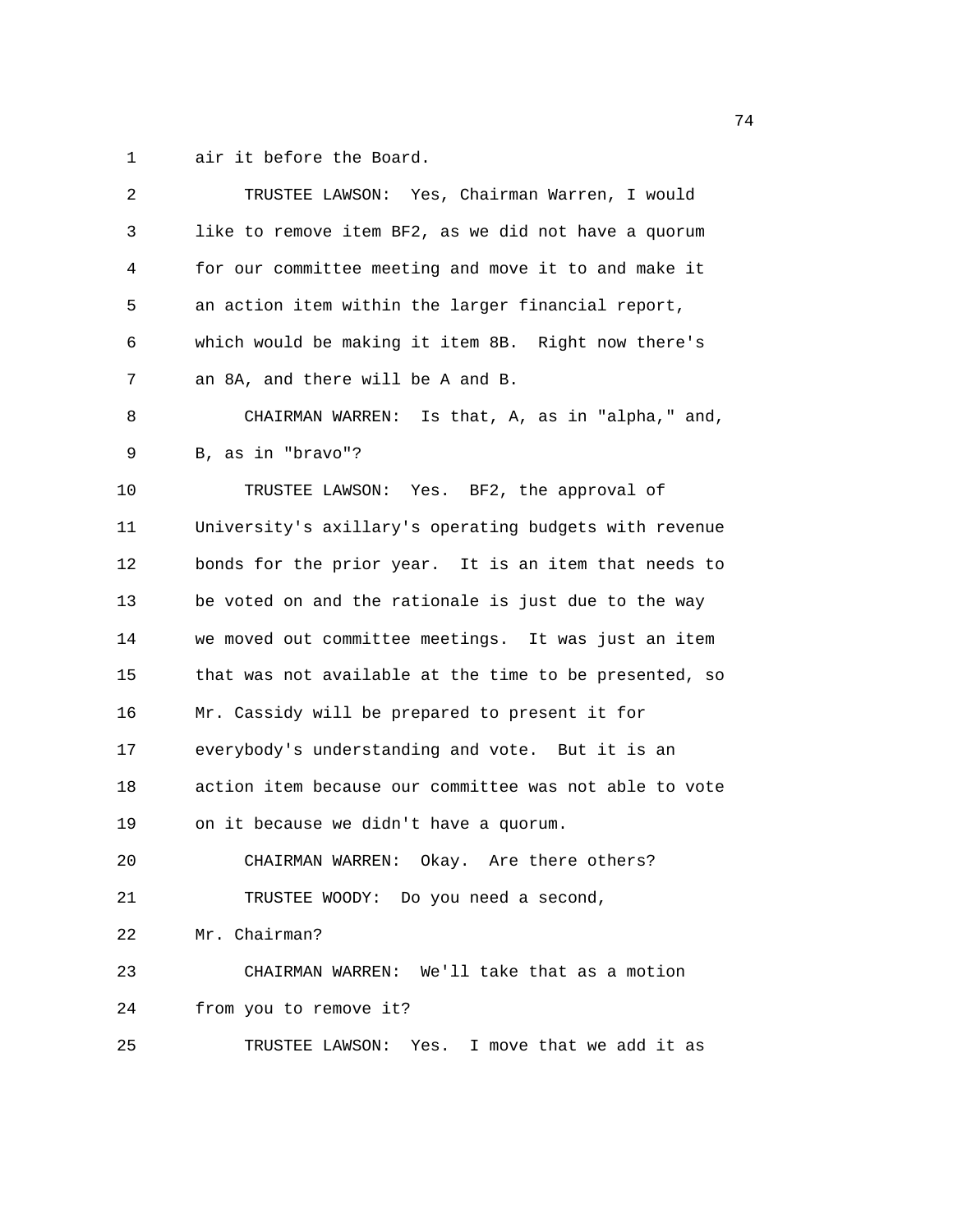1 8B; currently there's only an 8A.

| 2  | TRUSTEE WOODY: Second.                                |
|----|-------------------------------------------------------|
| 3  | CHAIRMAN WARREN: Second by Trustee Woody. Are         |
| 4  | there any questions about the move? All affirm by     |
| 5  | saying "aye."                                         |
| 6  | (All answer in affirmation.)                          |
| 7  | CHAIRMAN WARREN: Are there others that would          |
| 8  | like to have items to be removed from the consent     |
| 9  | agenda? If not, I will take a motion to approve the   |
| 10 | balance of the consent agenda.                        |
| 11 | TRUSTEE CARTER: So moved.                             |
| 12 | TRUSTEE WOODY: Second.                                |
| 13 | CHAIRMAN WARREN: All in favor, signify by saying      |
| 14 | "aye."                                                |
| 15 | (All answer in affirmation.)                          |
| 16 | CHAIRMAN WARREN: So let's go then to the              |
| 17 | committee reports. The first committee is the Special |
| 18 | Committee on Athletics.                               |
| 19 | TRUSTEE LAWSON: Mr. Chair, are you ready?             |
| 20 | CHAIRMAN WARREN: Trustee Lawson?                      |
| 21 | TRUSTEE LAWSON: Okay. Good morning.                   |
| 22 | Mr. Chair, the agenda for the Special Committee       |
| 23 | on Athletics included one action item and one         |
| 24 | informational item.                                   |
| 25 | A quorum was not present on the conference call       |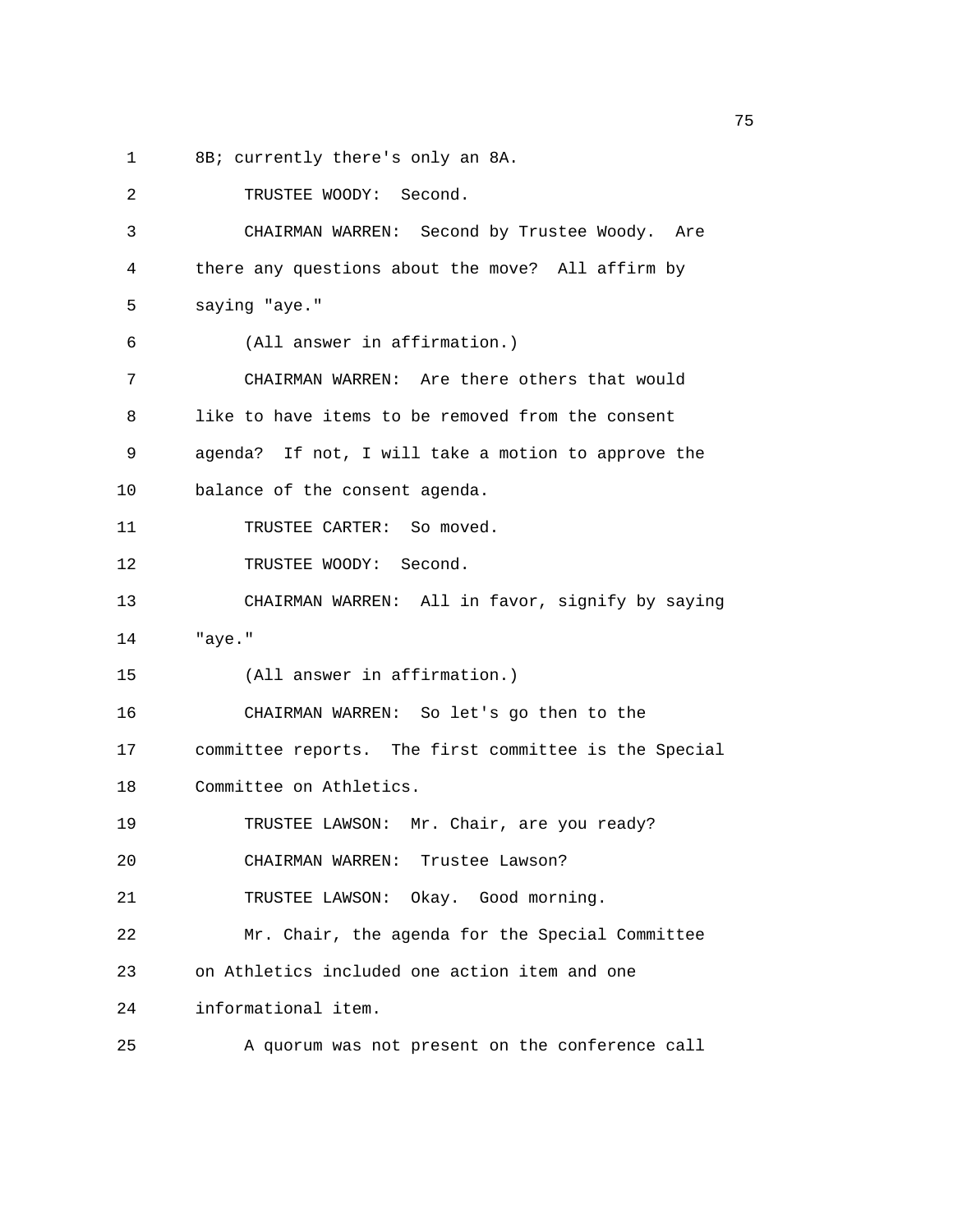1 at the posted time for the meeting, and therefore the 2 meeting was cancelled. The action item has been moved 3 to the Board agenda for today's meeting, and to add a 4 little more comment to that, Mr. Cassidy will review 5 the five-year plan for athletics during his update for 6 us to have any additional conversation on. 7 Mr. Chair, that concludes my report for the 8 Special Committee on Athletics. 9 CHAIRMAN WARREN: Thank you, Trustee Lawson. 10 Any questions of Trustee Lawson from the members? 11 If not, we'll move on to the Budget and Finance 12 Committee. 13 Trustee Lawson? 14 TRUSTEE LAWSON: Thank you, Mr. Chair. The 15 Budget and Finance Committee includes one action item. 16 A quorum was not present on the conference line 17 at the posted time for the meeting and therefore the 18 meeting was cancelled. The action item which was 19 planned for the consent at today's Board meeting will 20 become an action item. And again, that is the 21 bond-related issue, and Mr. Cassidy will review that 22 for us, and again, the rationale for it not being 23 reviewed previously was due to the timing change of 24 our meeting. It's a fairly straightforward issue, but 25 Mr. Cassidy will give you all of the ins and outs and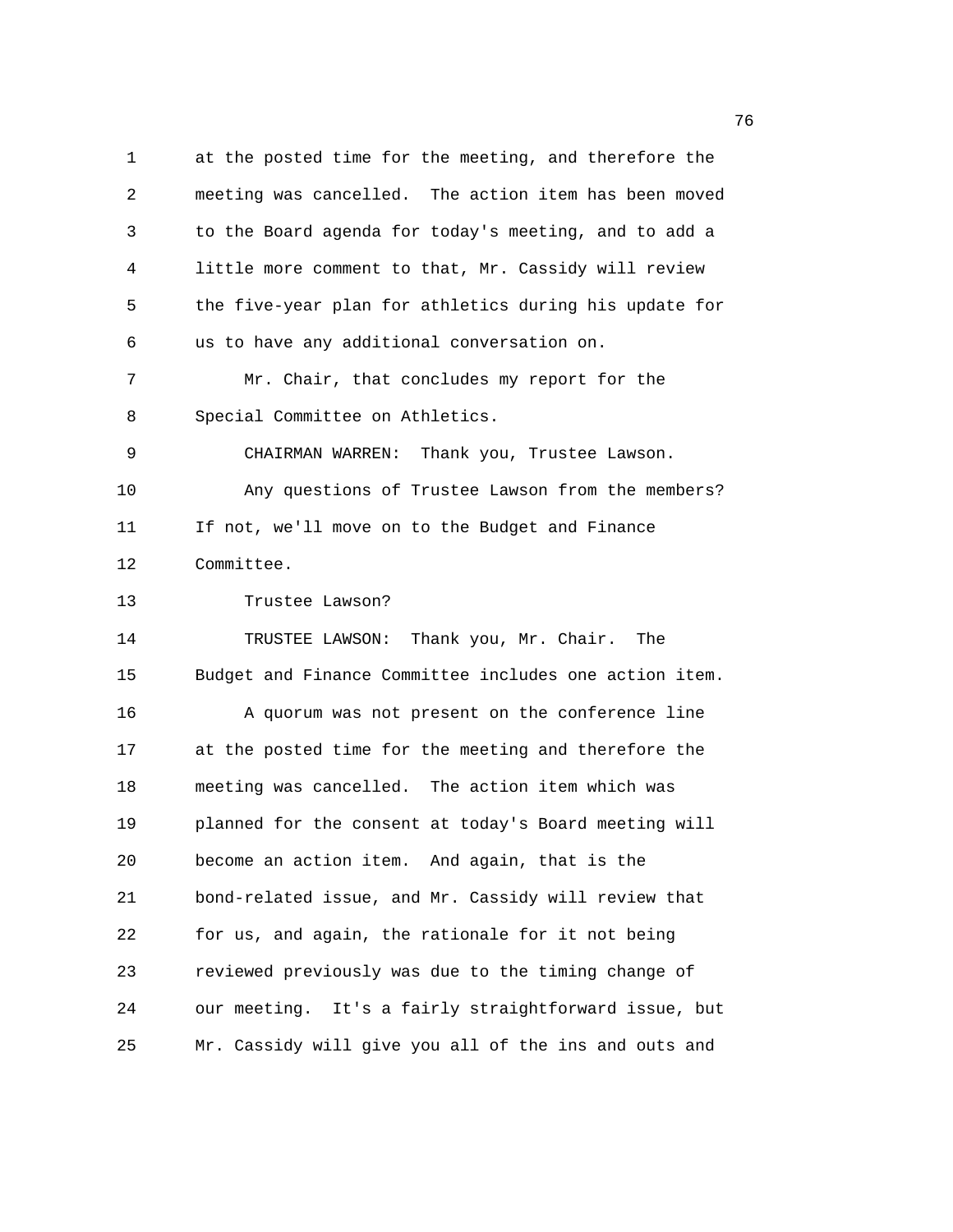1 entertain any questions that any board member might 2 have. It's an important issue because it affects our 3 bond rating, but it is fairly straightforward so it 4 will be added to the agenda. 5 Mr. Chair, that concludes the report of the 6 Budget and Finance Committee. 7 CHAIRMAN WARREN: Thank you, Trustee Lawson. The 8 Special Committee on Governance. 9 Trustee McCoy? 10 TRUSTEE McCOY: Yes. Good morning. Our board 11 convened, and we had one action item, which was to 12 approve the minutes. Those minutes were moved and 13 seconded. The minutes were approved as presented. 14 We did have one question, which was, how were we 15 as a committee going to move forward. Are we going to 16 be a catch-all for all of the items that may come from 17 various committees or are we a very specific role. 18 And my informal comment was, I don't think any 19 committee should be a catch-all for everything. So 20 most likely, we will try to review our role and 21 mission defined well enough to where we have a very, 22 very clear way forward, and we will continue to do 23 that review and bring our recommendations center to 24 this forum. 25 I will take any questions, if there are any, at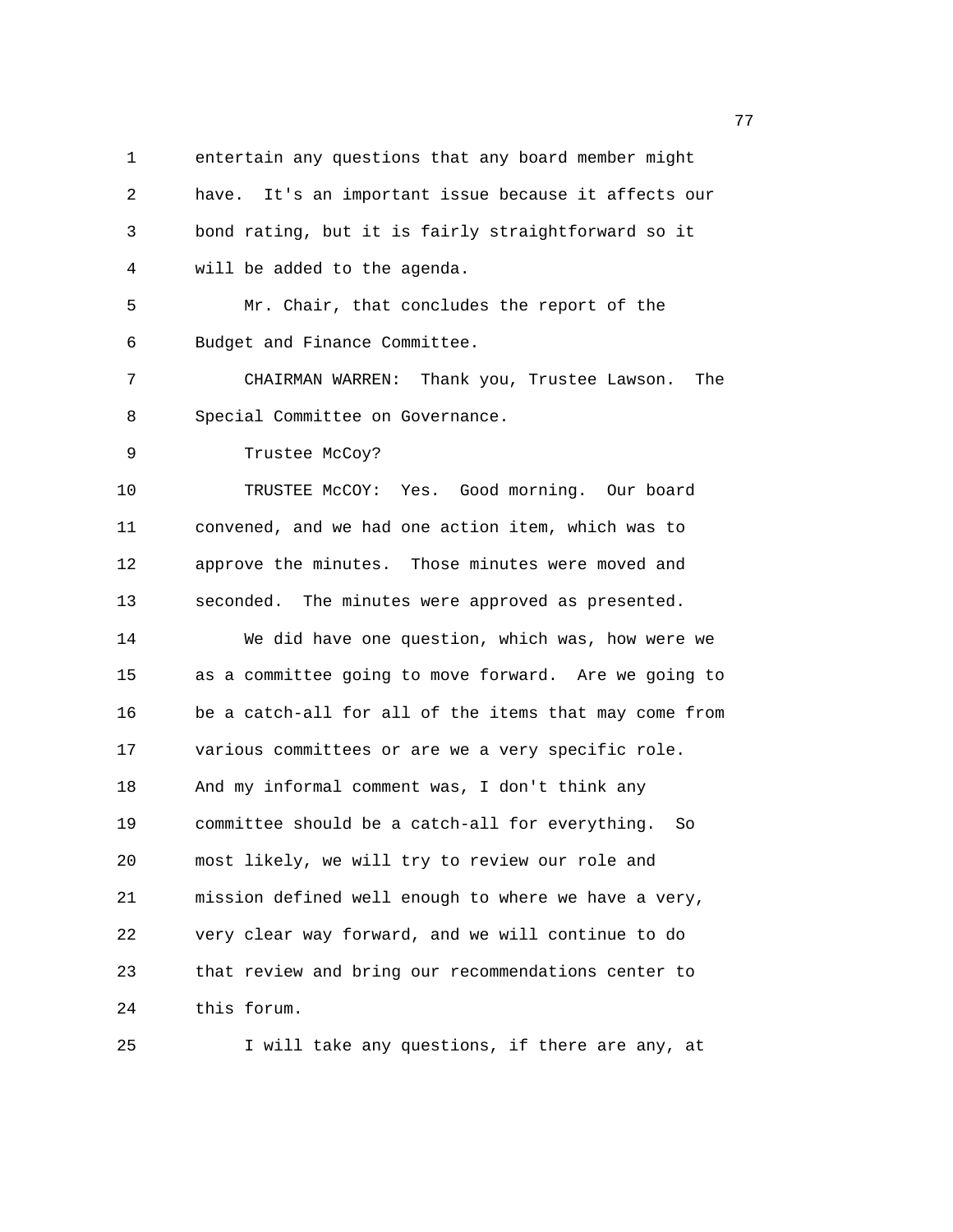1 this point?

2 CHAIRMAN WARREN: Any questions of Trustee McCoy? 3 I think one starting point, Trustee McCoy, the 4 operating procedures, if you will, for the Board are 5 always in constant review, so you may want to take 6 that up and give it some study with new eyes, if you 7 will. As we went through the transition process, from 8 one chair to the next, what we discovered is we had a 9 hole in it, with respect to the role of the vice-chair 10 and the absence of a chair who has stepped down. The 11 operating procedures did not anticipate the VP or the 12 vice-chair stepping into that role. So there was some 13 ambiguity in it.

14 One activity of your committee might be to start 15 to give attention to those procedures, and then the 16 procedures don't point us in the direction. I don't 17 know if it's the right document for it to be, to point 18 us in a strategic direction in terms of what -- you 19 may give us some thought as to how it was codified in 20 the operating procedures for the Board.

21 So with that mandate as a starting point, I 22 entertain the input of your committee as you come back 23 with recommendations as to how it may be modified to 24 improve the efficiency of the Board.

25 TRUSTEE McCOY: I welcome the guidance as I move

na a shekara ta 1972 a 1972 a 1972 a 1972 a 1972 a 1972 a 1972 a 1972 a 1972 a 1972 a 1972 a 1972 a 1972 a 19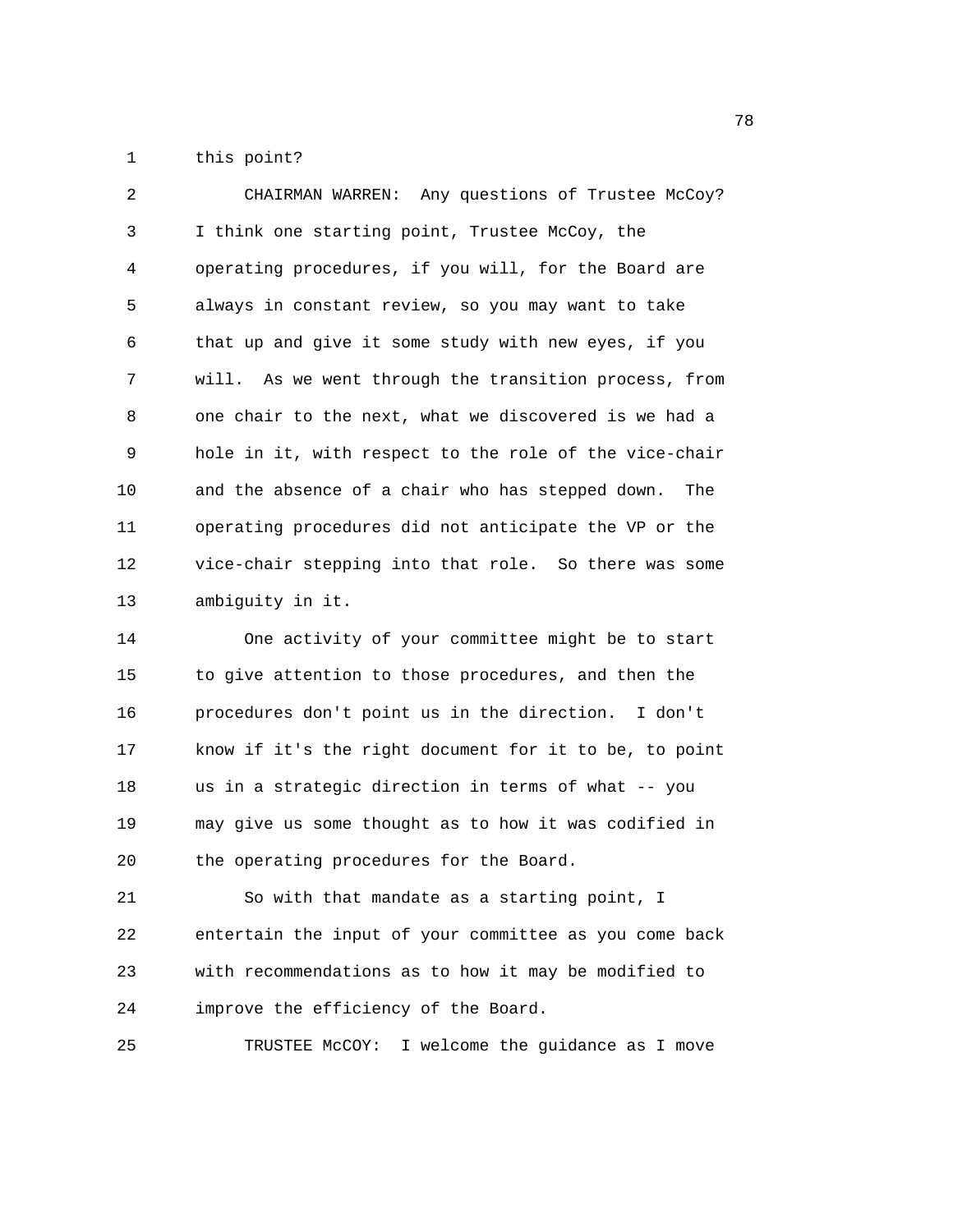1 into this new role, and certainly we will take that as 2 our kind of counter-vision as to where we need to move 3 forward. So thank you, again, and I welcome the input 4 of any board members, as well, as we formulate our 5 specific roles and responsibilities.

6 So thank you so kindly.

7 CHAIRMAN WARREN: Does anyone have thoughts on 8 this?

9 TRUSTEE LAWSON: Yeah. The only other thought I 10 would have would be to agree with Trustee Warren. We 11 need to look at our bylaws and operating procedures 12 and make sure they're reflective of our current 13 environment. We had the one issue when former 14 Chairman Montgomery resigned that really left us in 15 somewhat of a lurch for a couple of weeks. So we did 16 address that via special meeting, so I would ask that 17 we look at the bylaws.

18 And another thing that I ask is we also make sure 19 that the committee has an eye on, is the shared 20 governance. We have unfortunately had some challenges 21 around shared governance, and I would ask that this 22 committee take that as an action item as well, to 23 ongoing keep the board apprised of best practices, or 24 what our roles should or shouldn't be in the area of 25 shared governance.

ли в село в село во село во село во село во село во село во село во село во село во село во село во село во се<br>Постојата село во село во село во село во село во село во село во село во село во село во село во село во село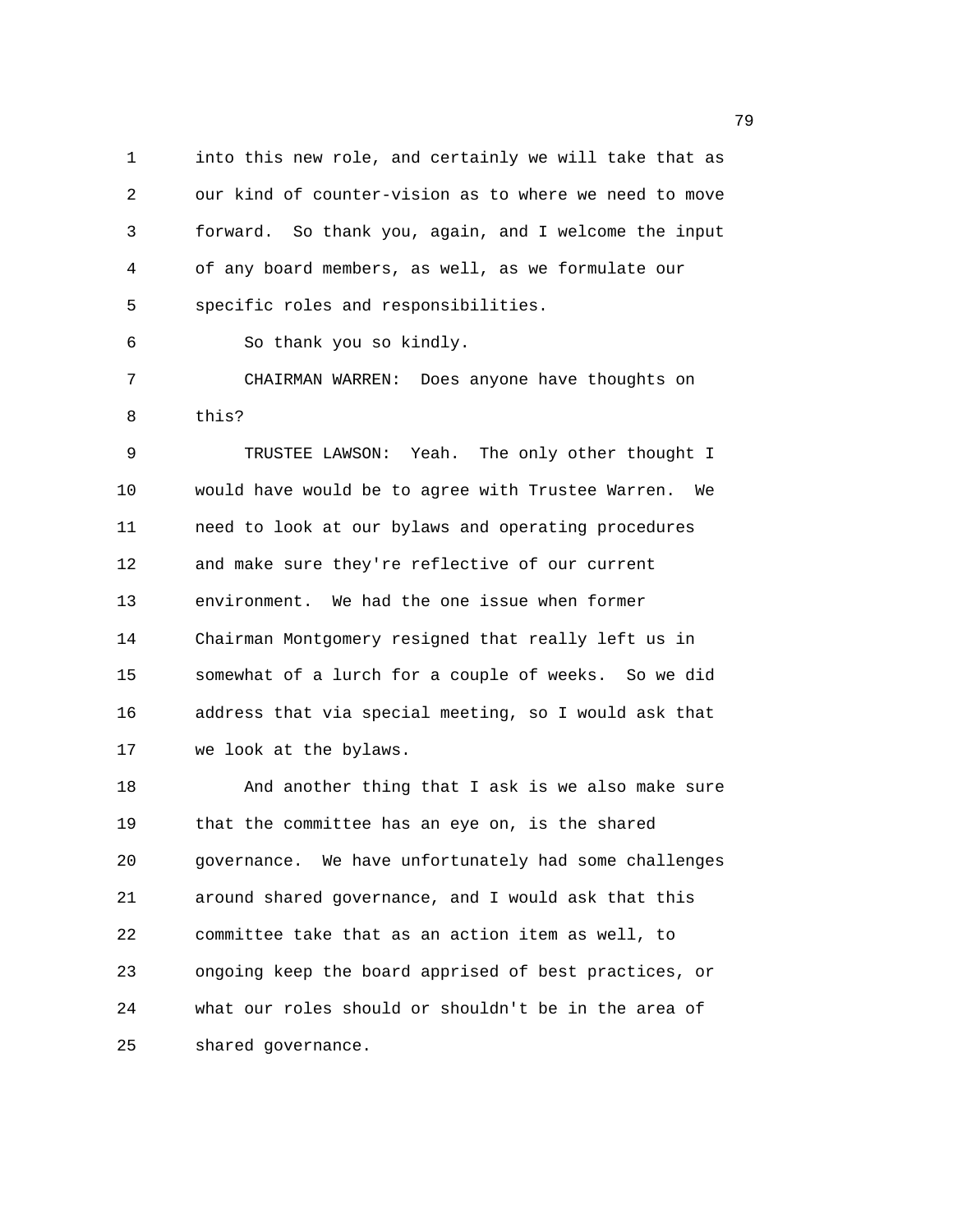1 TRUSTEE McCOY: Again, thank you. Unfortunately, 2 I don't have the benefit of history, so I'm grateful 3 for those comments. At the same time, I assure you 4 that I will delve into this, and I will probably call 5 on many of you for some additional guidance as I try 6 to figure my way forward. This is a new territory for 7 me, very comfortable for many of you, but until I 8 fully understand what I'm doing, I want to make sure I 9 understand what I'm doing. I don't want to come 10 forward with recommendations that are not well thought 11 out or that I have studied adequately, so thank you 12 again for that input. 13 CHAIRMAN WARREN: Trustee Dortch and then Trustee 14 Washington. 15 TRUSTEE DORTCH: As a new trustee, I really hope 16 the Governance Committee will review roles. I've 17 served on numerous boards at universities, as well as 18 private sector, and upon being elected to this board, 19 I have had so many calls -- conference calls and 20 meetings which I think we need to have a clear, I 21 think, balance and understanding between policy of us 22 as policy-makers and operations. I think that 23 operations administration must be held accountable, 24 and there must be a system where we get reports and 25 stay informed. But a lot of the calls I've been on,

en and the state of the state of the state of the state of the state of the state of the state of the state of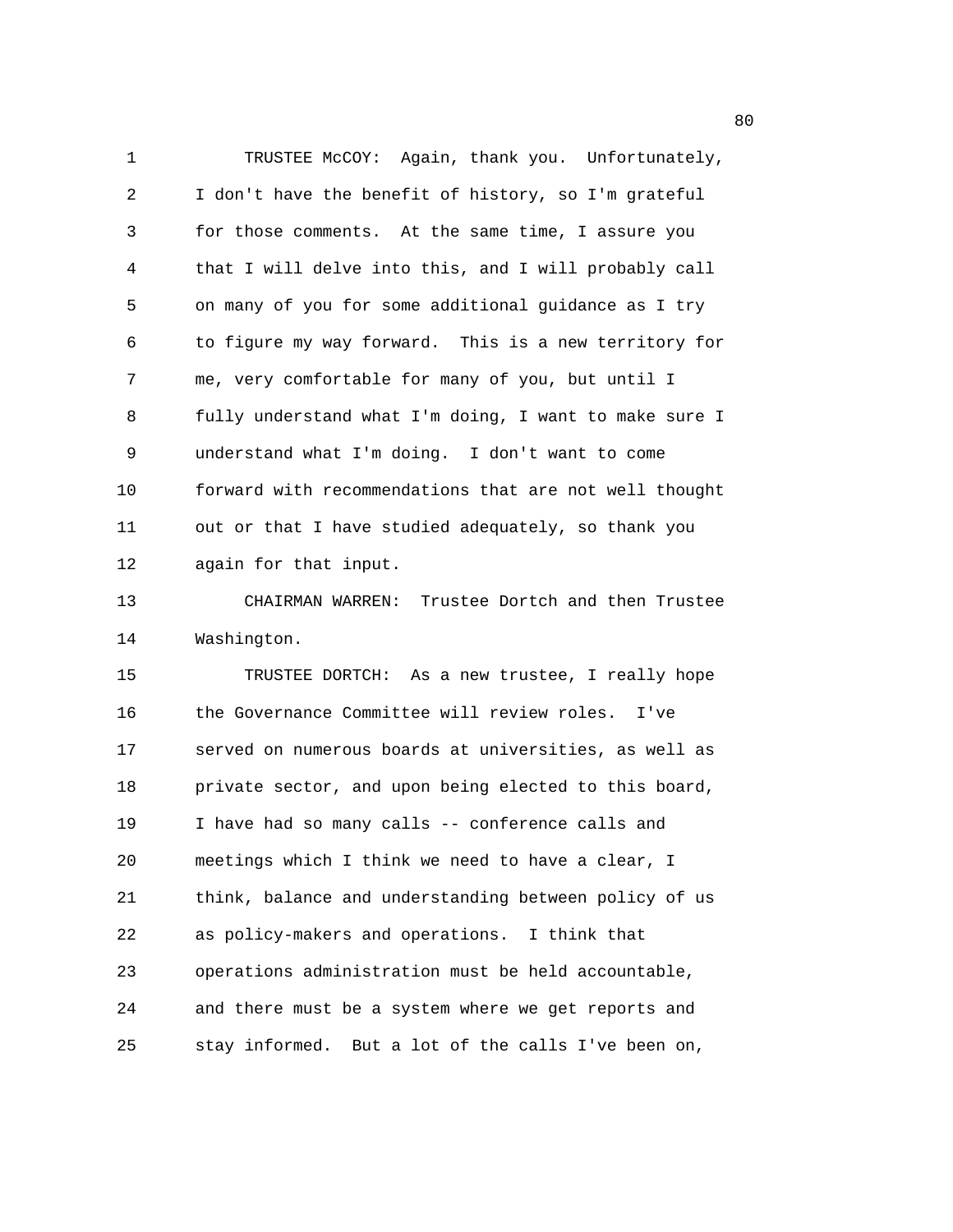1 quite a number of them were more meetings that I 2 thought should have been handled in administration 3 versus me as a new trustee. From me being on, I guess 4 I've been on at least seven or eight calls, including 5 Monday morning -- Tuesday morning, I had this call.

6 So, I think at some point we have got to separate 7 that. You're going to burn out trustees with all of 8 these meetings, one. And I think we need to be clear 9 on whether there's policy-making in our fiduciary 10 responsibility and what is basically more of a 11 responsibility of administration, but have a system so 12 that we stay briefed.

13 For me, more importantly, is that the Chair of 14 the Board become the central focal point on some of 15 those, that by just sending updates makes sense, as 16 opposed to spending all the time which takes away 17 administrators and faculty members on things they 18 could be doing for our great university and helping to 19 put that time in.

20 So I hope that from governance and we as a board, 21 Trustee Board, can find a way to separate that, 22 because again my question is, what is policy and what 23 is operations.

24 TRUSTEE McCOY: Again, if I'm out of line by back 25 and forth with the questions, please correct me since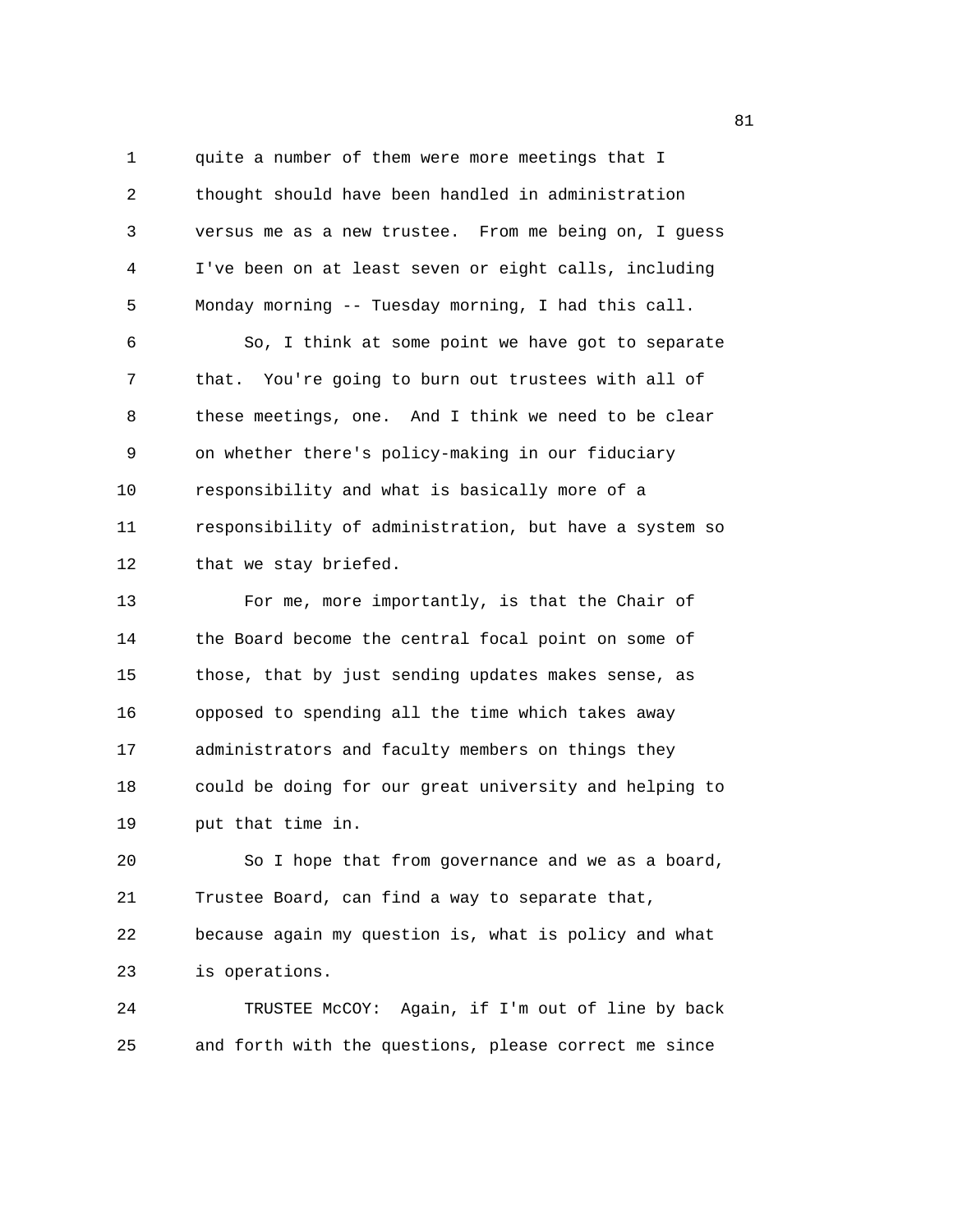1 I'm just not familiar with all of the procedures.

| 2                 | I'm making an assumption, since I don't have the       |
|-------------------|--------------------------------------------------------|
| 3                 | history. I'm not encumbered by it, but I also don't    |
| 4                 | have the benefit of it. You have had a Governance      |
| 5                 | Committee in the past; are these new issues? Or are    |
| 6                 | these issues that are just being raised?               |
| 7                 | CHAIRMAN WARREN: We'll take Trustee Washington's       |
| 8                 | question or comment, and then I'll come back to your   |
| 9                 | inquiry, and I think we'll be able to wrap it up       |
| 10                | there.                                                 |
| 11                | Trustee Washington?                                    |
| $12 \overline{ }$ | TRUSTEE WASHINGTON: Thank you, Chair. I was            |
| 13                | just going to add that at a prior meeting, we had      |
| 14                | suggested or discussed actually having special         |
| 15                | committee charters that outline and give guidance for  |
| 16                | the roles of each committee. I think that might be a   |
| 17                | role that maybe the Governance Committee could take up |
| 18                | as well.                                               |
| 19                | CHAIRMAN WARREN: That's a good segway in to my         |
| 20                | point. If you go into the operating procedures -- I    |
| 21                | think it's Section $4.2.7$ -- there are some           |
| 22                | bulletpoints there that attempt to define "charter"    |
| 23                | for the Governance Committee.                          |
| 24                | In your work in the committee, I think what            |
| 25                | you'll discover, as Trustee Washington pointed out,    |

experience of the state of the state of the state of the state of the state of the state of the state of the s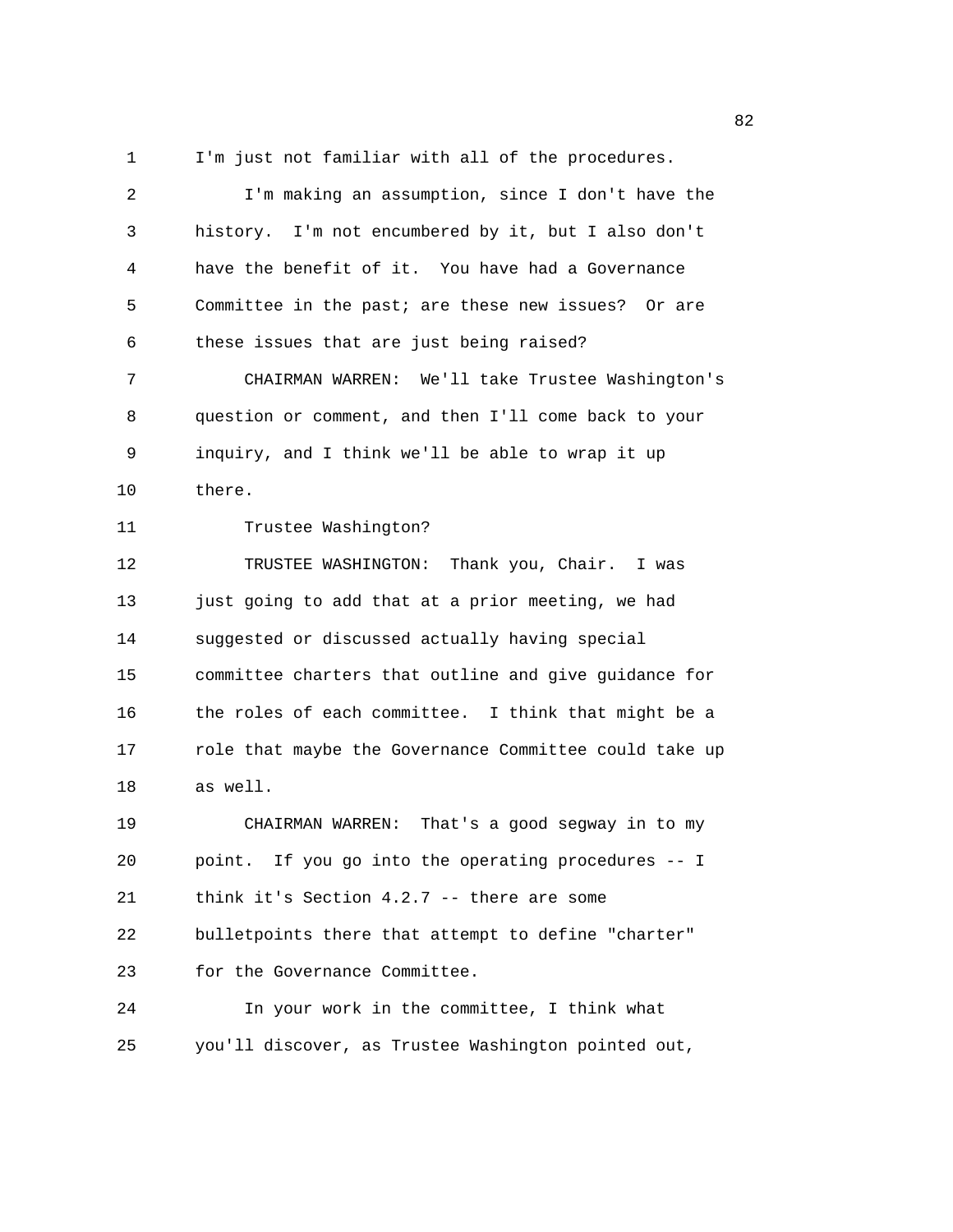1 there is a necessity for a prescription, a charter for 2 the committees, and that's what I think Trustee Dortch 3 is talking about. And what I mentioned earlier, that 4 if we can structure the operating procedures in such a 5 way that it points us towards policy-making, strategic 6 initiatives as opposed to engaging us operationally. 7 Now, that might be just the fault of staff and our 8 acquiescence to it, if you will, and our willingness 9 to being so engaged at the operational level as 10 opposed to staying focused.

11 But let's have the discussion about this issue 12 and the document itself at the committee level. Let 13 it float forward for our discussion and comment, and I 14 think for the General in charge of it, that we may end 15 up where we need to be in terms of a document. That 16 is a working document that guides all of us in the 17 performance of our work here as trustees.

18 Trustee Lawson, did you have something? 19 TRUSTEE LAWSON: Yeah, I just had one comment for 20 Trustee McCoy. I think being a new trustee to this 21 body, it might be helpful to go through the retreat, 22 Chairman Warren, to gain some additional knowledge 23 base around some of the history and some of the 24 challenges that we've historically had, and a lot of 25 those will be discussed at the retreat, I'm sure. And

en andere de la constantin de la constantin de la constantin de la constantin de la constantin de la constantin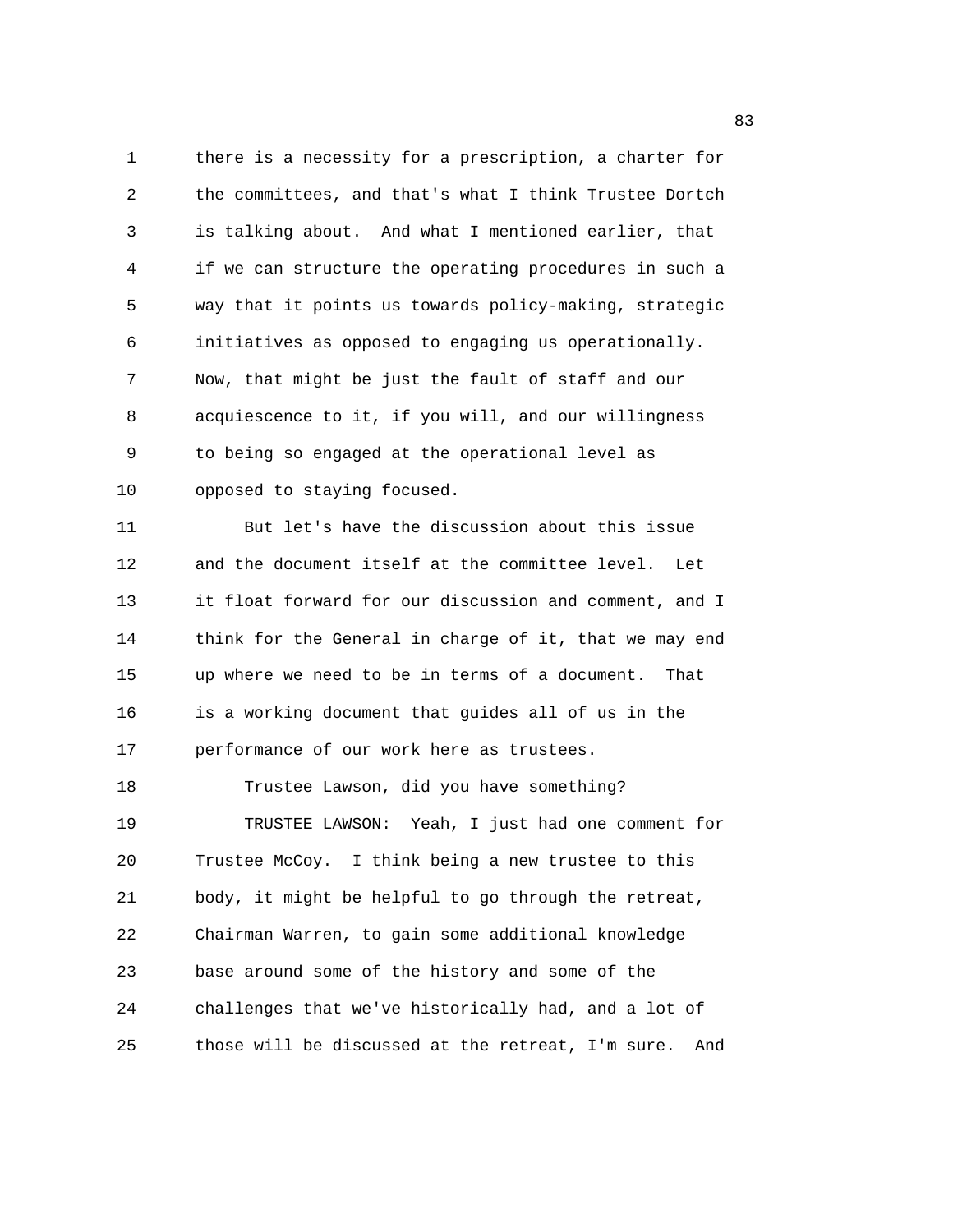1 then, coming out of the retreat, you'll probably be 2 able to form a clearer vision of where you want to go. 3 Now, I think it is a little unfair to double 4 requirements on you today versus having you spend some 5 more time with the body and research some issues we've 6 had historically. But I think broadly speaking, just 7 reviewing the operating procedures is one thing that I 8 would like to see the committee undertake; and the 9 second around governance maybe a little bit more of a 10 mid-term, post-June meeting, and as we get further 11 into the year, to come back and review that particular 12 issue. 13 TRUSTEE McCOY: Thank you. 14 CHAIRMAN WARREN: I bet you're sorry you opened 15 that can of worms. 16 Trustee Grable. 17 TRUSTEE GRABLE: Thank you, Chairman Warren. 18 Were we still making suggestions? I wanted to go back 19 to Trustee Dortch's comments. I think that is 20 extremely apropos when I look back over the time that 21 I've been here on the Board, and I am particularly 22 interested in some of the operating procedures that we 23 have. If I'm not mistaken, 3.5.2 is one that's at the 24 top of my list; that I think really does go to who has 25 purview over operations and then the Board's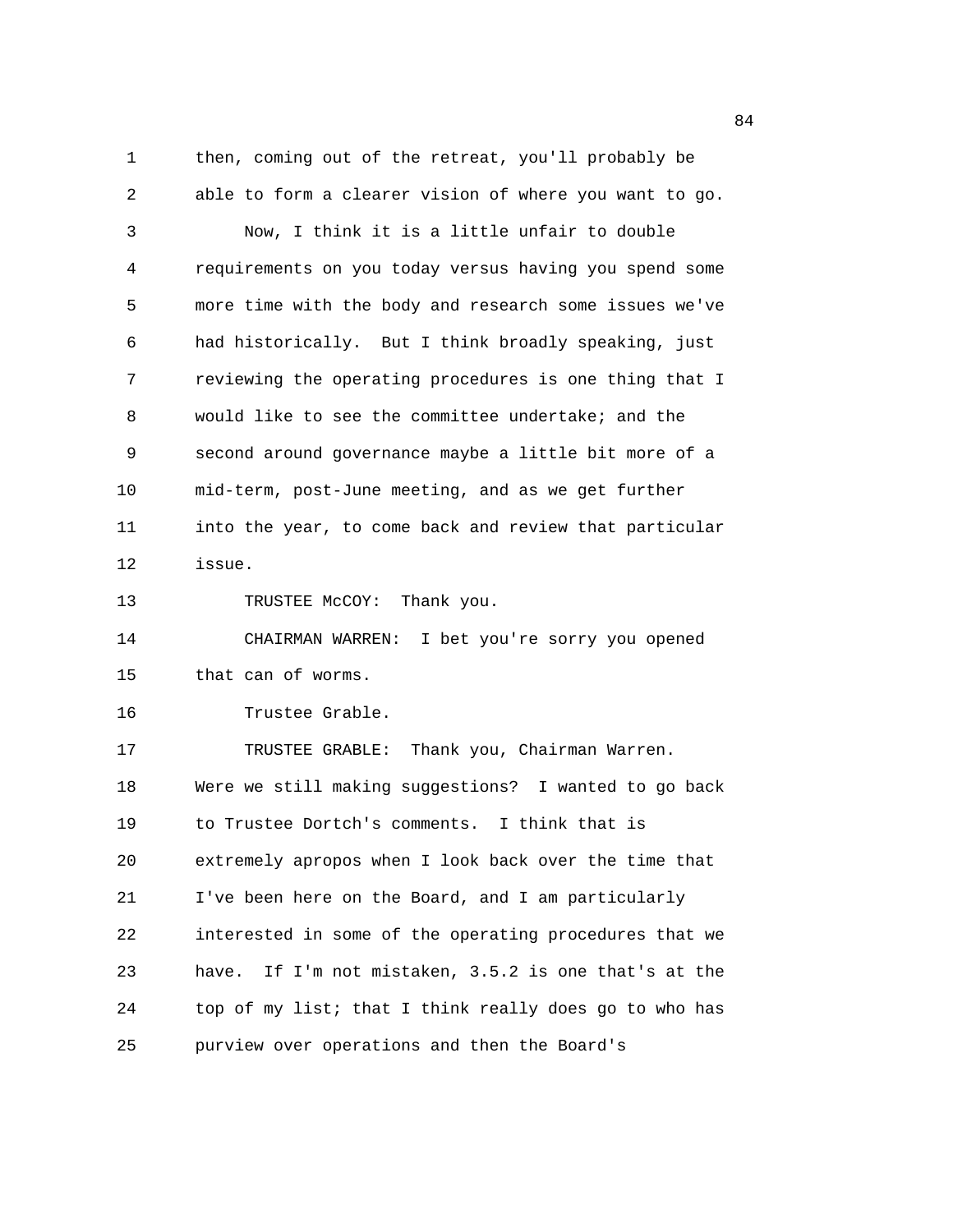2 definitely hear some comments about that. 3 CHAIRMAN WARREN: Are there others? 4 So if I can put a period on that subject. I 5 spent some time last night talking to Dr. Mangum and 6 Mr. Miller, VP Miller, about the relationship of staff 7 to the board. Now, this is separate and apart from 8 operating procedures issue of the Governance 9 Committee, but since Trustee Dortch brought it up, if 10 you don't mind me dealing with it at this very moment, 11 and that is, to put a staff if you will to do its job 12 and not to invite us into it. What you bring to us 13 under those issues are policy-related matters that 14 require our decision-making, but don't ask us to make 15 operational decisions on your behalf. 16 So where the item, if you will, has a policy 17 component to it, then naturally we should be engaged. 18 What we would hope however, as you deal with the 19 operational matters is that you keep us informed. But 20 the frequency of meetings and telephone calls is 21 largely around a solicitation for response on 22 operational things. So maybe there's a thin line and

1 responsibility in terms of policy. So I would like to

25 you've got to use your better judgment there to

23 maybe not. Maybe it's a tall, Chinese wall between

24 the operational and tactical and strategic, because

en andere de la constantin de la constantin de la constantin de la constantin de la constantin de la constantin<br>En 1930, en la constantin de la constantin de la constantin de la constantin de la constantin de la constantin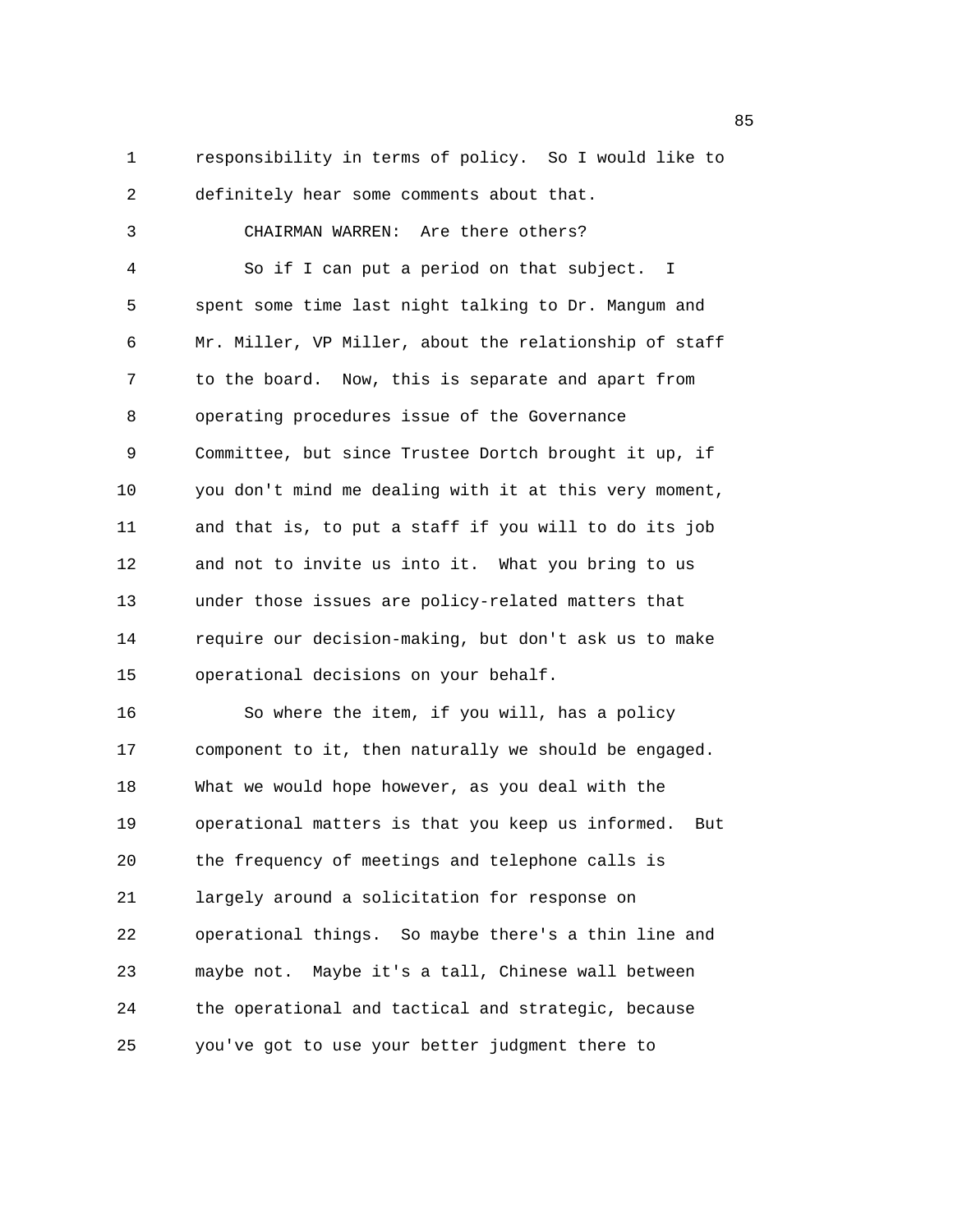1 prepare, so we don't experience what Trustee Dortch 2 referred to as "trustee burn-out," just from the 3 frequency.

4 We are all -- as you are -- busy people, so allow 5 us to be busy at the work that we do when we're not 6 here, and we encourage you to be busy at the work that 7 you do when you're here every day. So let's balance 8 this out so that we don't burn out, if you will, from 9 the frequency of -- this is not to encourage you not 10 to talk to us and for us to come to you, but it is to 11 encourage you to think through what it is you want us 12 to get involved in. And what we're saying to you in 13 these sort of anecdotal or emotional comments about it 14 is the level of engagement for the members for the 15 moment is a bit too operational.

16 So with that, can that be a period on this and we 17 drive on? A period with the expectation that you'll 18 take some action to regulate this situation.

19 Okay? Thank you.

20 The next committee is the Special Committee on 21 Presidential Evaluation. Trustee Moore is not here. 22 Is there somebody standing in her stead?

23 TRUSTEE CARTER: Chair, standing in for her.

24 Trustee Carter, if I may?

25 The Special Committee on Presidential Evaluation,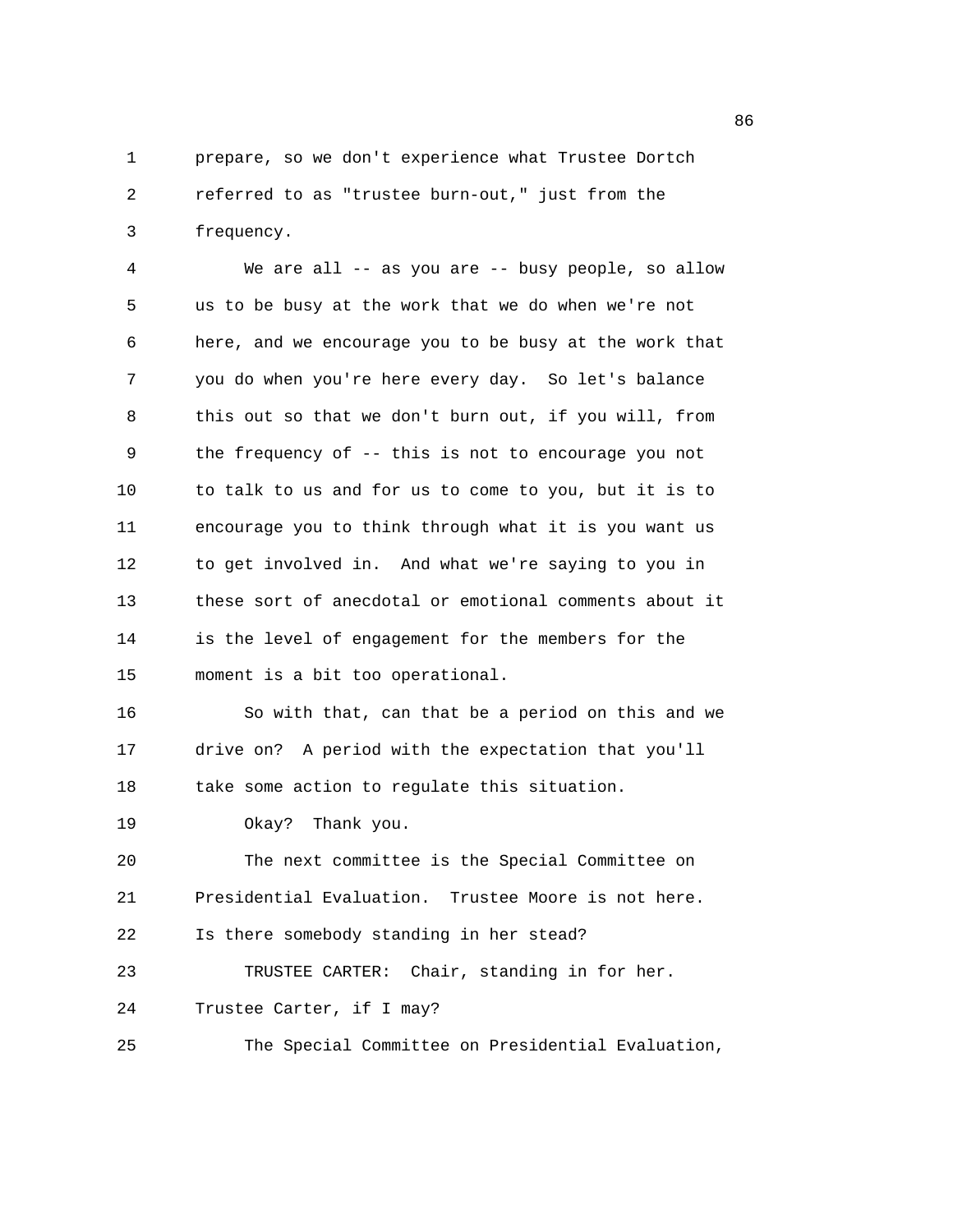1 the action items were put on the consent agenda, which 2 was approval of the amendment to the Presidential 3 Evaluation timeline, and the amendment to the approval 4 of the 2015-16 Presidential Summary evaluation. 5 The other items were primarily informational. 6 Whole view of committee and its responsibility, 7 overview of the presidential evaluation forum, 8 overview of the monthly report, and so basically, 9 those were the kind of things that happened in 10 committee, and I just wanted to report that on behalf 11 of Chair Moore, and that concludes the reports. 12 CHAIRMAN WARREN: Thank you, Trustee Carter. 13 Any comments or questions of Trustee Carter? 14 We'll move on then to the Academic Affairs Committee. 15 Trustee Carter? 16 TRUSTEE CARTER: Thank you, Mr. Chairman. 17 The action items for the Academic Affairs 18 Committee were all put on the consent agenda. One was 19 the accountability report, second was the tenure upon 20 appointment, and the third was the recommendation for 21 sabbatical and professional development leave. So 22 those are the kind of things that were taken care of. 23 They were put into our consent agenda and have already 24 been approved. And with that, Mr. Chairman, that 25 conclude my report, unless there's any questions.

en and the state of the state of the state of the state of the state of the state of the state of the state of the state of the state of the state of the state of the state of the state of the state of the state of the sta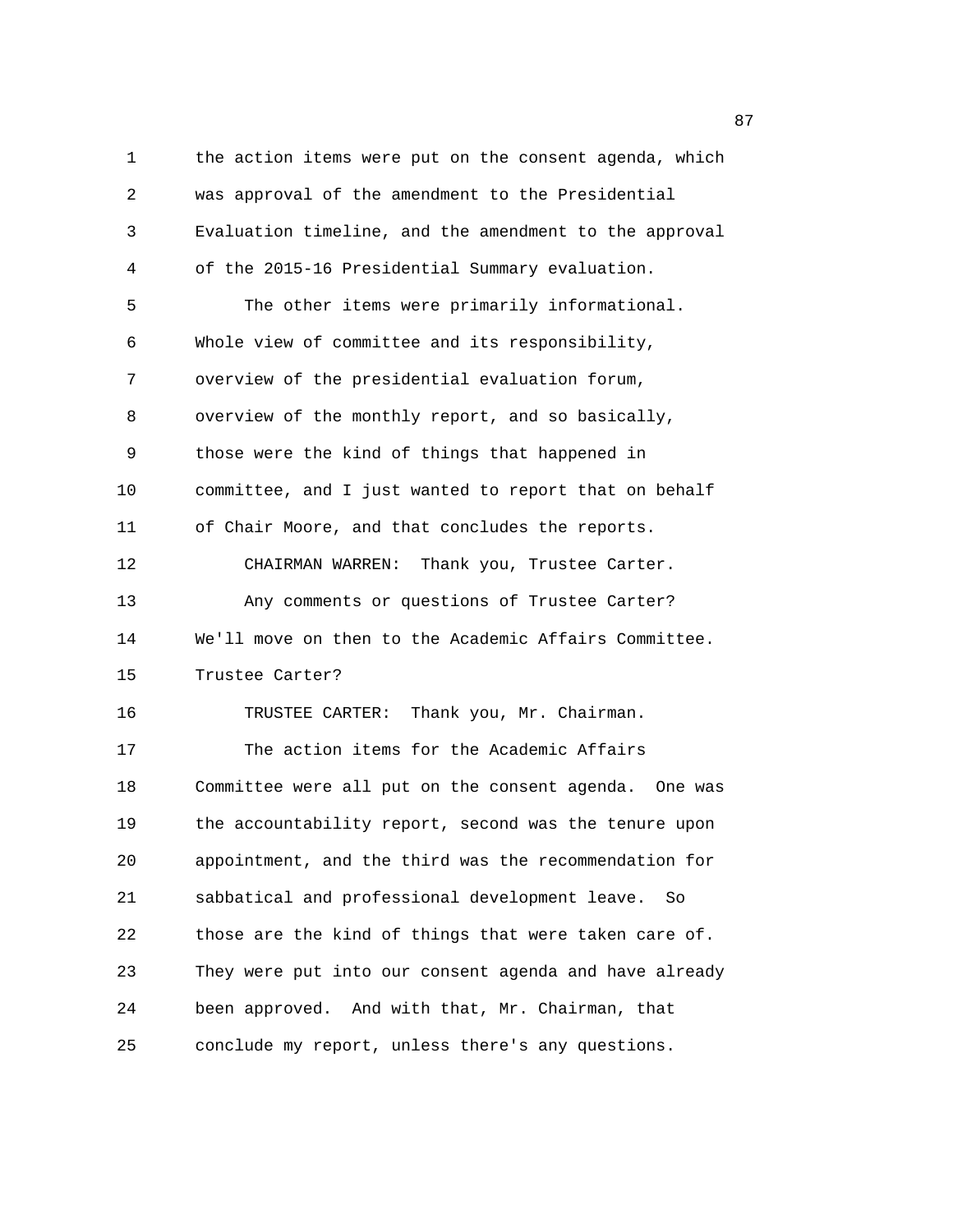1 CHAIRMAN WARREN: Any questions of Trustee 2 Carter? Thank you, Trustee Carter. 3 TRUSTEE CARTER: You're welcome. 4 CHAIRMAN WARREN: We'll move on to the Audit and 5 Compliance Report. 6 Trustee Washington. 7 TRUSTEE WASHINGTON: Thank you, Chair. 8 So the Audit Committee had a meeting on February 9 10th. The two action items: One was the 10 investigation report for the Pharmacy Phase II 11 allegations. That was approved on the consent agenda. 12 There were also a number of informational items 13 recording the roles and responsibilities of the audit 14 committee, as well as an update on reports, including 15 P cards, hiring process, procedures for background 16 checks. I will make a note that regarding the audit 17 for renovation and hiring incentive payments, 18 subsequent to the action taken at the October Board 19 meeting, the division and I have been working, or 20 worked, to develop a scope of work and secure outside 21 counsel. Grant Thornton is in the process of wrapping 22 up their investigation. 23 We had intended for them to be present and 24 present the findings at today's meetings, but we have

25 received some new documents as of this week and so

e e seu a constante de la constante de la constante de la constante de la constante de la constante de la cons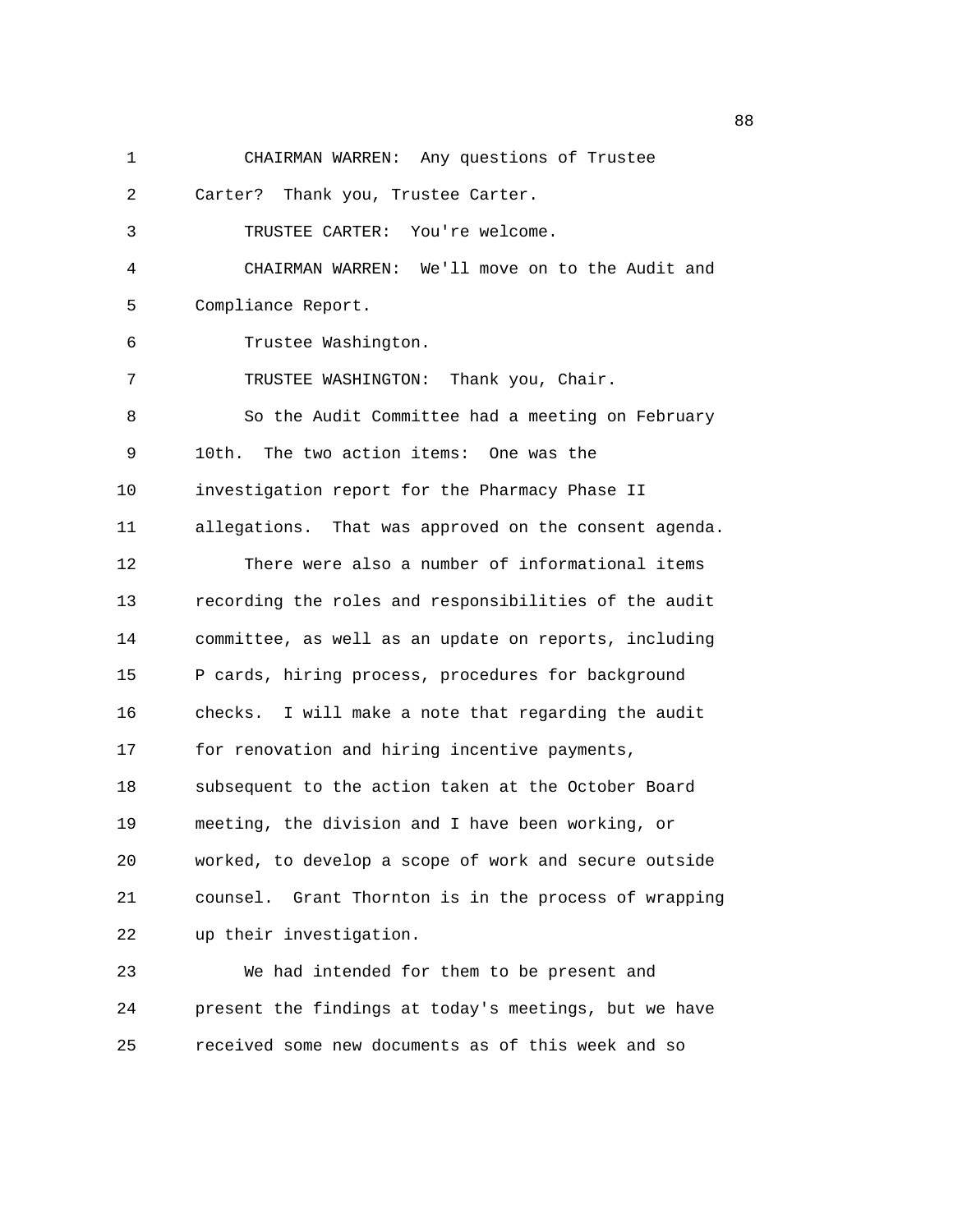1 Grant Thornton has gone back and will continue to do 2 some due diligence to review those documents and we 3 will go back and record and incorporate the relevant 4 information in to the report and get that to you guys 5 shortly.

6 We also had a meeting on March 3rd. In that 7 meeting, the one action item was already approved on 8 the consent agenda and that was the acceptance of the 9 performance-based funding data integrity audit, 10 required by the Board of Governors as an annual audit. 11 Mr. Chairman, that concludes my report. 12 CHAIRMAN WARREN: Thank you. Any questions of 13 Trustee Washington? 14 TRUSTEE DORTCH: The only question then and that 15 issue will be on the agenda for the Board meeting in 16 June for finalization? 17 TRUSTEE WASHINGTON: For the... 18 TRUSTEE DORTCH: Final report. 19 TRUSTEE WASHINGTON: Yes. 20 CHAIRMAN WARREN: Are we talking about the 21 auditors? 22 TRUSTEE WASHINGTON: The Grant Thornton report? 23 CHAIRMAN WARREN: Yes. 24 TRUSTEE WASHINGTON: Yes.

25 CHAIRMAN WARREN: Okay, thank you.

e e seu a seu a constante de la constante de la constante de la constante de la constante de la constante de l<br>En 1990, en la constante de la constante de la constante de la constante de la constante de la constante de la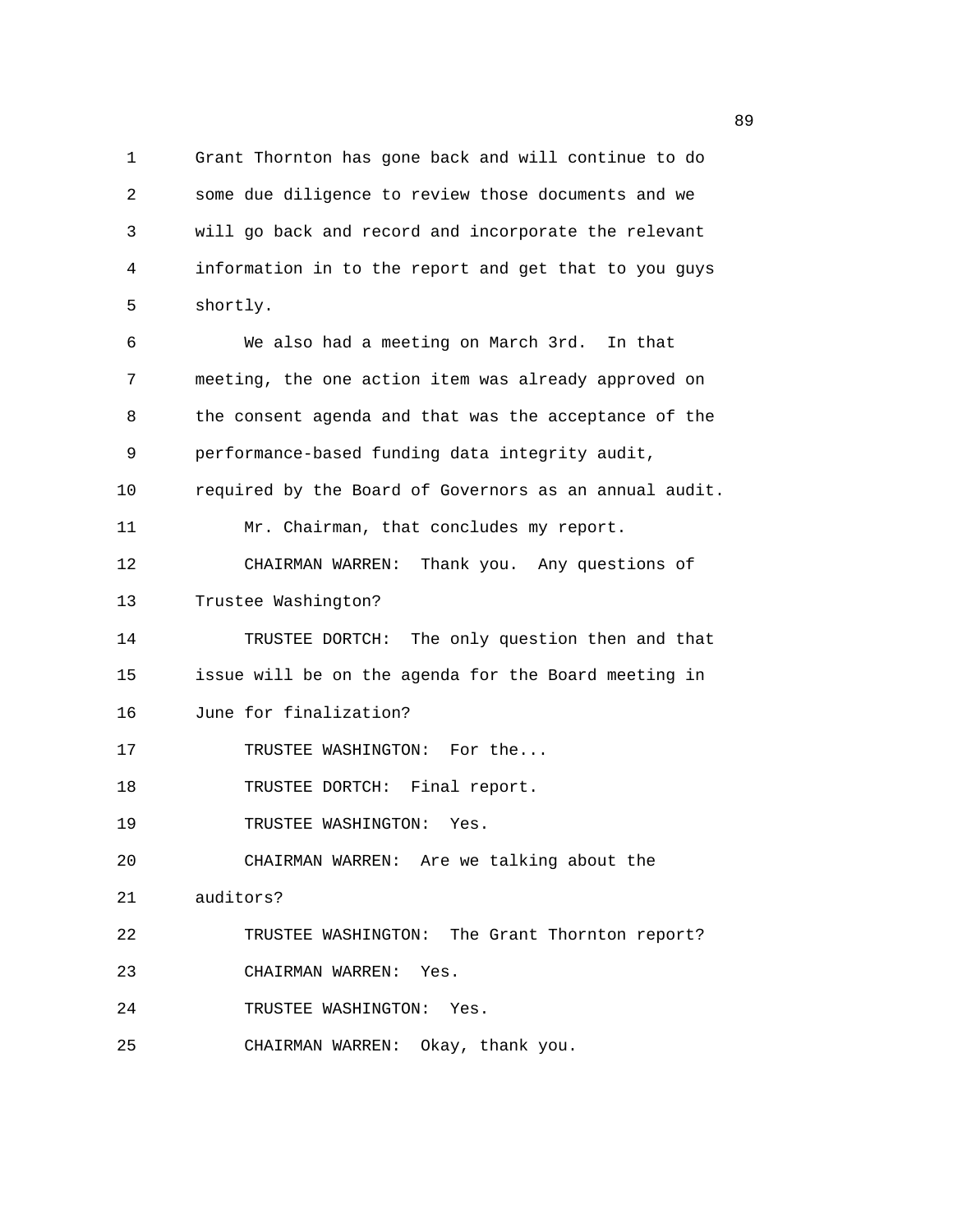1 Any other questions? Thank you, Trustee 2 Washington. I will go on to the Direct Support 3 Organizations Committee. Trustee Grable. 4 TRUSTEE GRABLE: Thank you, Mr. Chairman. The 5 DSO Committee has several informational items. 6 Vice-president George Cotton, Senior, provided 7 updates on divisional activities. A snapshot was 8 presented on fundraising. Year-to-date, 4.7 million 9 dollars, up by more than 12 percent over last year. 10 Slightly 600,000 over the same period last year. 11 The average gift increased significantly from 12 \$797 this time, last year, to \$1500 this year, as 13 indicated earlier also by President Mangum. 14 The 2015 calendar year closed with a \$1 million 15 gift from the Hershey Foundation to endow the Cybil 16 Mobley Chair in the School of Business. 17 We are currently in review status of readiness 18 capacity of the silent phase of the FAMU Capitol 19 campaign. The campaign is designed to be a 20 \$100 million comprehensive initiative. Once 21 implemented, the campaign be the largest campaign ever 22 for a public HBCU. 23 Now, we will move on to Alumni Affairs updates. 24 Lieutenant Colonel Gregory Clark has been elected 25 President of the FAMU National Alumni Association.

en de la construction de la construction de la construction de la construction de la construction de la constr<br>1900 : la construction de la construction de la construction de la construction de la construction de la const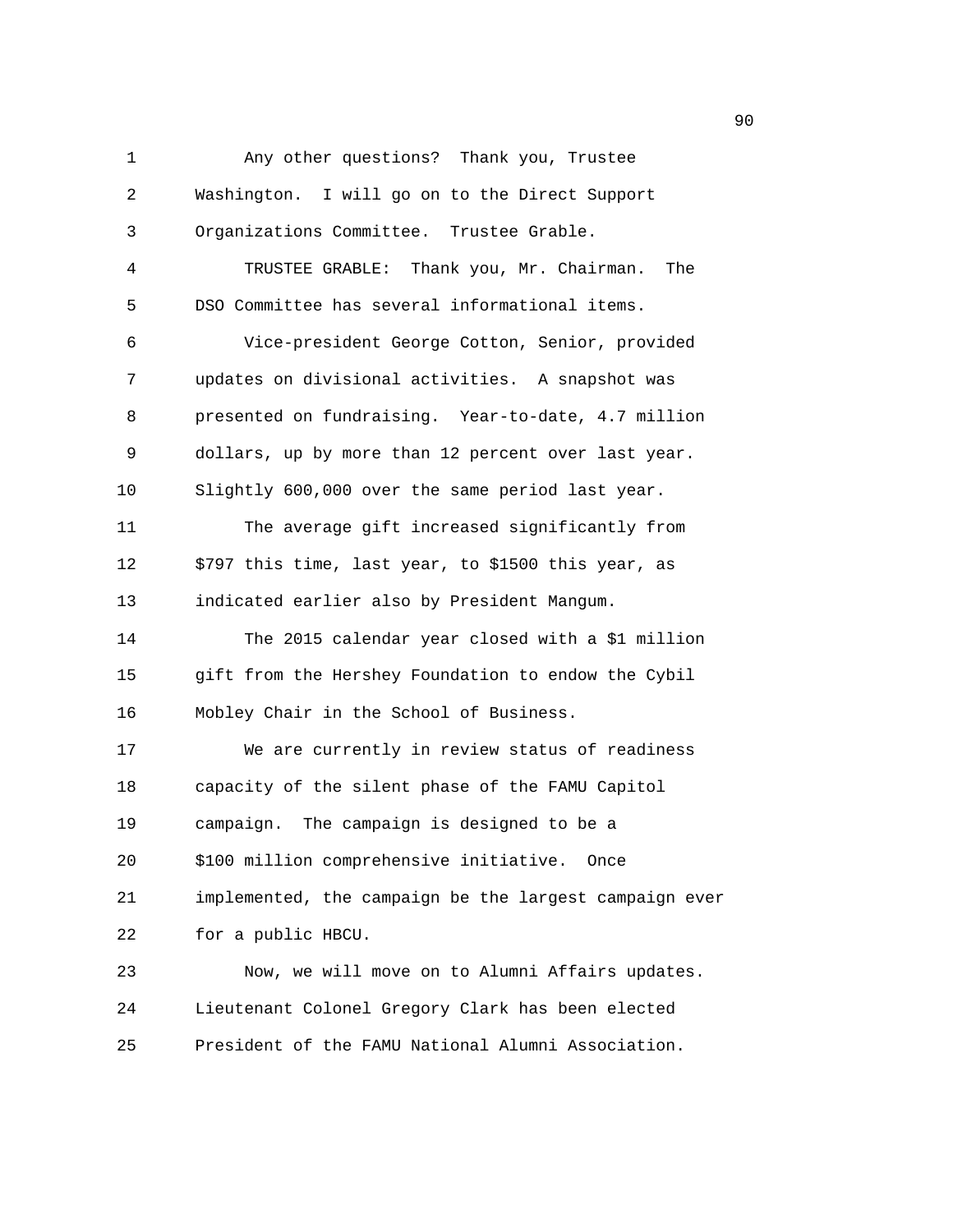1 Congratulations, again, Lieutenant Colonel Clark. 2 FAMU's national day of service was held January 15th 3 through the 18th. FAMU day at the Capitol, held 4 February 4th, was a tremendous success. FAMU is proud 5 to host the international-acclaimed Kinsey Collection 6 in the Foster Tanner Fine Arts Gallery through 7 March 25th.

8 FAMU will also host a conversation with alumnus 9 and Microsoft Board Chairman John W. Thompson on 10 February 15th, and that event was attended by several 11 board members and it was an outstanding event. FAMU 12 alumni will host The Hoops -- and this is past. We've 13 already done this but I'm reading the report as given 14 to me.

15 FAMU hosted the Hoops Group Reunion to support 16 women's and men's basketball teams and cheerleaders 17 during the basketball Homecoming weekend, February 18 18 through 21.

19 VP Cotton presented an update on the FAMU 20 Foundation. The FAMU Foundation continues to monitor 21 its endowment progress and continues to work to grow 22 the endowment value. A discussion between VP Cotton, 23 Associate Vice-President Angela Poole, BOT Chairman 24 Cleve Warren, and members of the DSO Committee 25 followed VP Cotton's Foundation investments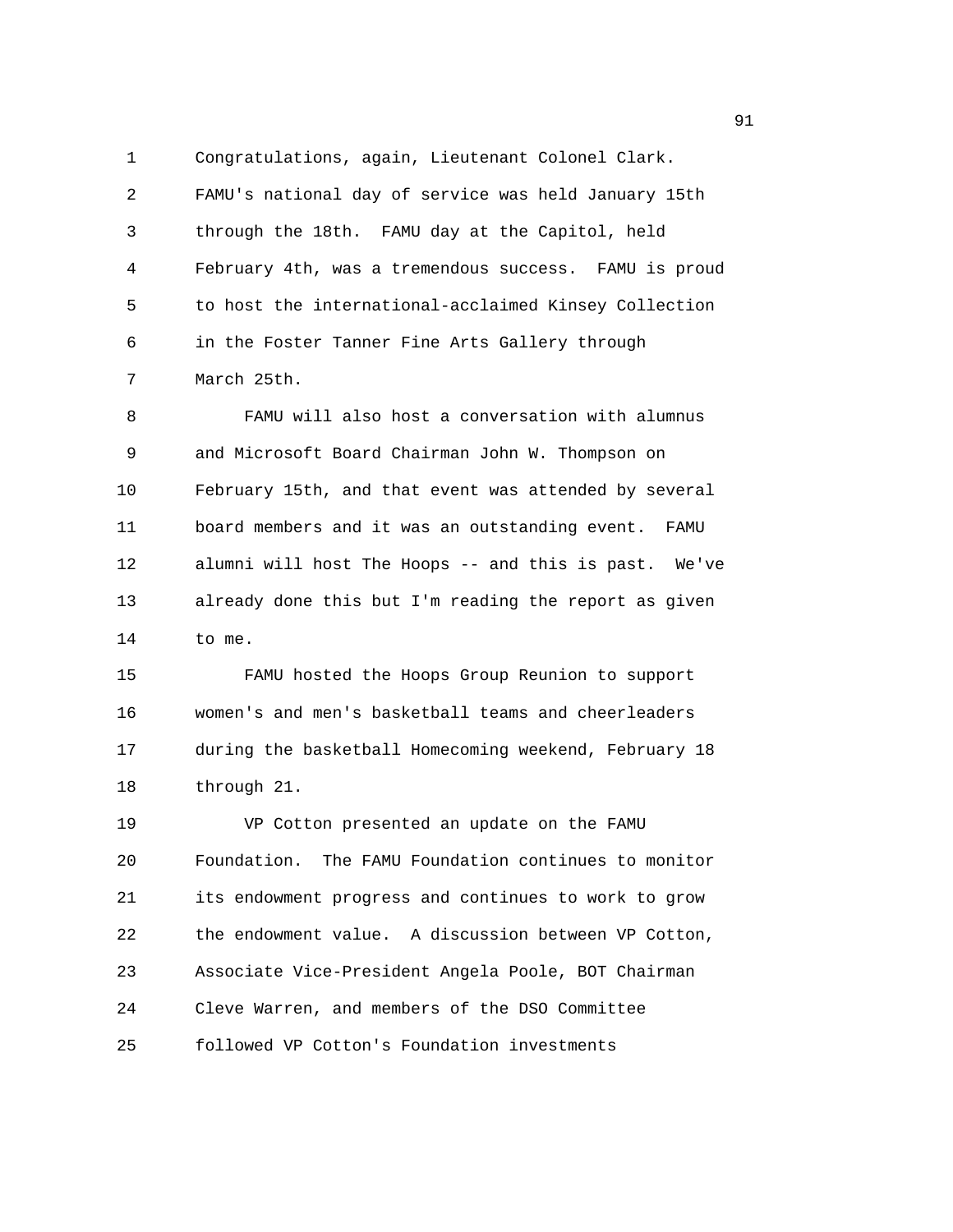1 presentation. Mr. Cotton presented an update on 2 Rattler Boosters. The Rattler Boosters began their 3 annual membership drive with the traditional "Early 4 Bird Special" to encourage members to join the 5 National Alumni Association and support FAMU. 6 The Boosters, FAMU Foundation, and the Athletics 7 Director are engaged in conversation. 8 Mr. Chairman, this concludes the report of the 9 DSO Committee. 10 CHAIRMAN WARREN: Thank you, Trustee Grable. Any 11 questions of Trustee Grable? 12 TRUSTEE CARTER: Are there any action items? 13 TRUSTEE GRABLE: No action items. 14 TRUSTEE CARTER: Thank you, Mr. Chairman. 15 CHAIRMAN WARREN: Before we move on to Facilities 16 Committee, Mr. Clark, from one Army guy to another, I 17 would just say "hoorah." Welcome aboard. 18 TRUSTEE CARTER: Thank you, sir. I appreciate 19 it. 20 CHAIRMAN WARREN: And with that interchange of 21 Army play, we will move on to the Facilities Planning 22 Committee. 23 Trustee Moore; is someone standing in? 24 TRUSTEE LAWSON: I'm standing in for Trustee 25 Moore.

 $\sim$  92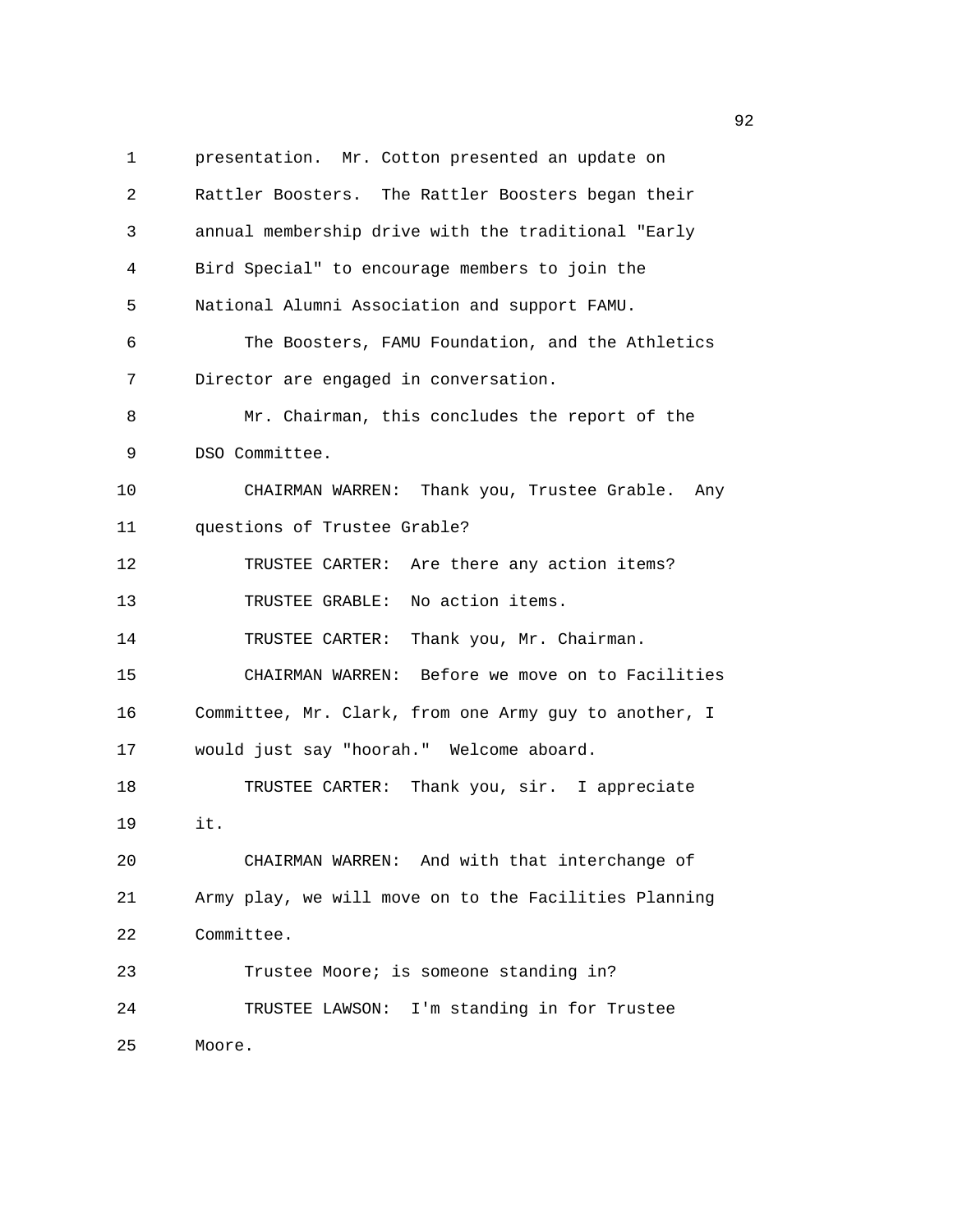1 Mr. Chair, the report of the Facilities Planning 2 Committee included one action item.

3 The approval of the December 10th, 2015, meeting 4 minutes and three informational items. The Facilities 5 Planning Committee heard a presentation from Associate 6 Vice-President Facilities Planning construction safety 7 concerning the following informational items.

8 The DOE Capital Financing primary application, 9 recognized in the prominent roles of Historically 10 Black Colleges and Universities and American history. 11 The US Department of Education Capital Financing 12 Program addressed a widespread need of HBCUs for 13 capital improvements and the general lack of access to 14 traditional funding sources. The primary application 15 for consideration in the Capital Financing Program was 16 submitted by CFO Cassidy on January 20, 2016. It 17 included a request to borrow 46.2 million for 18 refinancing of existing debt. In addition to bond 19 refinancing, the application also included a request 20 to borrow funds totaling \$20.3 million to create a 21 21st Century campus living-learning communities and 22 address the following: Refurbish existent student 23 laboratory space, create labs to support advanced 24 scientific research and interdisciplinary research, 25 multidisciplinary health sciences, simulation outreach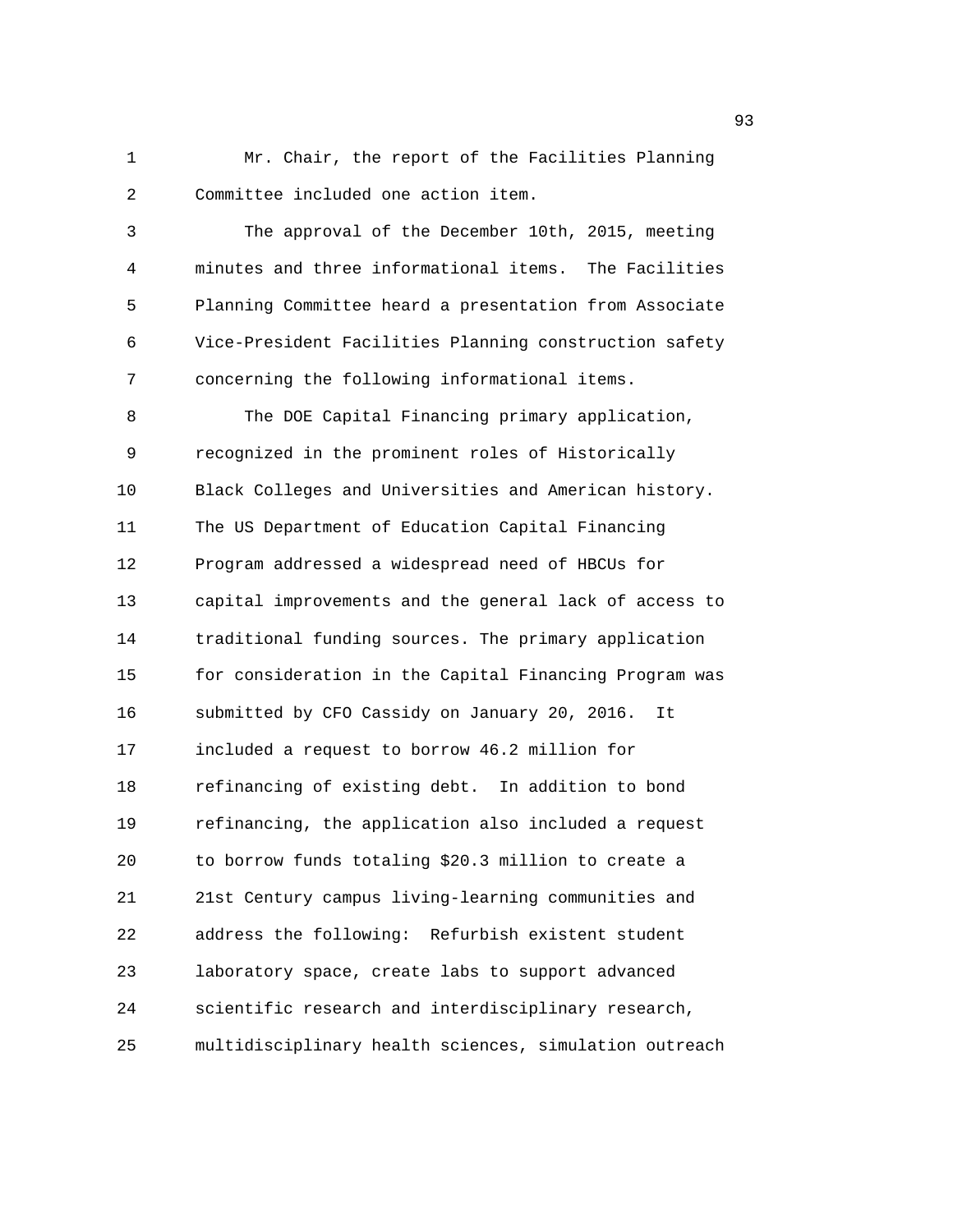1 center and health mall.

| 2  | Approval of the FAMU Facilities and Planning           |
|----|--------------------------------------------------------|
| 3  | Committee, FAMU Board of Trustees, and the Board of    |
| 4  | Governors will be sought before the University incurs  |
| 5  | any debt for refinancing or funding capital outlay     |
| 6  | projects.                                              |
| 7  | And update on the public-private partnerships,         |
| 8  | P3, that a lot of people have been interested in.      |
| 9  | And update on requests for qualifications, RFQ,        |
| 10 | qualifications phase was shared with the committee.    |
| 11 | Qualifications were received from 13 firms expressing  |
| 12 | their interest in one or all of the phases of the      |
| 13 | project.                                               |
| 14 | 12 of these 13 firms were short listed and             |
| 15 | notified on January 21, 2016. The look ahead           |
| 16 | scheduled for all P3 project timelines in this area of |
| 17 | approval milestones were discussed. P3 update will     |
| 18 | continue being a standing item for the Facilities      |
| 19 | Planning Committee, and will be brought again to the   |
| 20 | full Board for approval, prior to closing and signing  |
| 21 | of the contracts.                                      |
| 22 | Number 3. Continuing Services Agreement.<br>The        |
| 23 | Facilities Planning Committee was also updated on the  |
| 24 | selection of three companies for each category --      |
| 25 | architects, civil engineering, and construction        |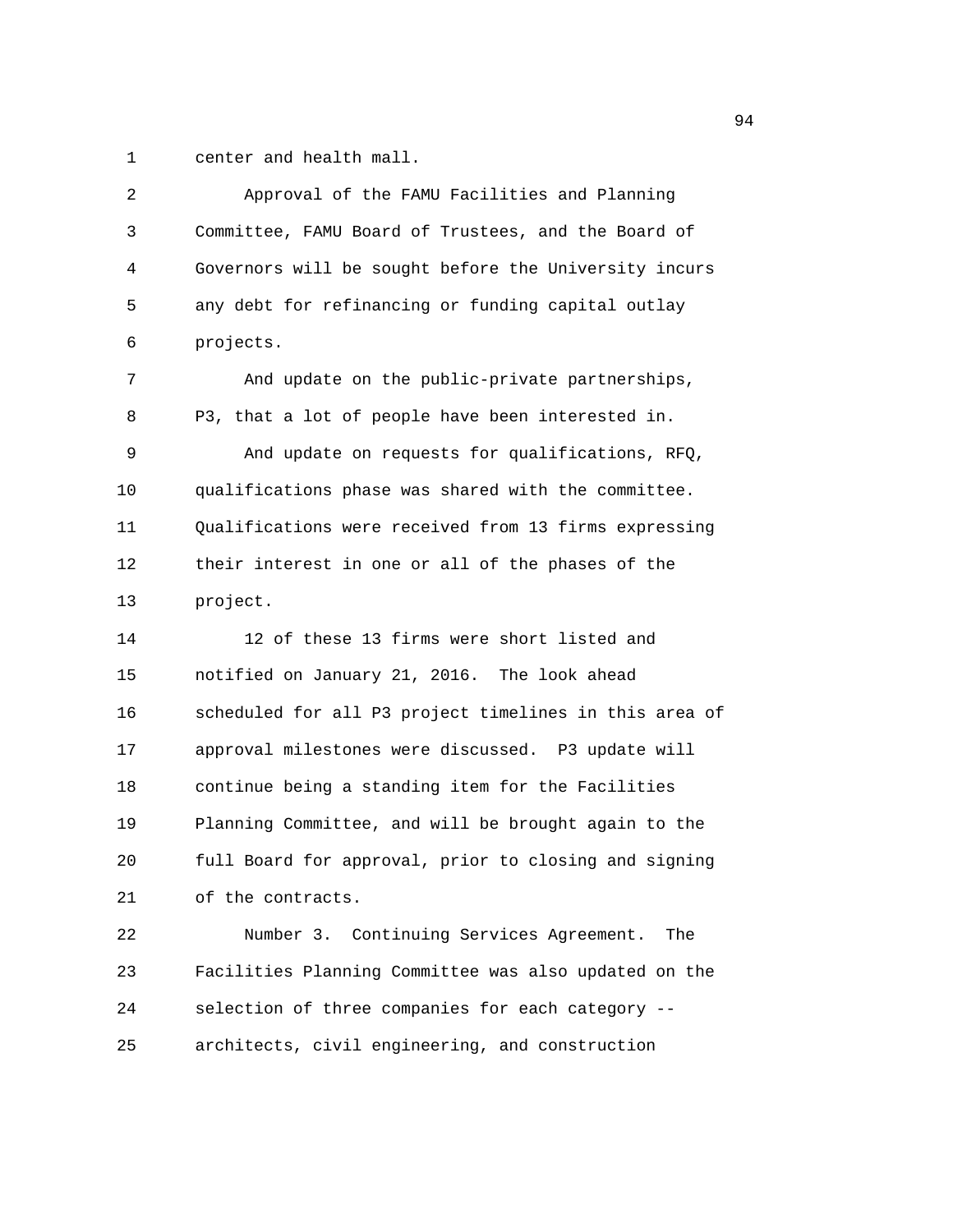1 management -- to provide services for the University. 2 Mr. Chair, this concludes the report of the 3 Facilities Planning Committee. I will entertain any 4 questions if there are any. 5 CHAIRMAN WARREN: Thank you. Trustee Lawson. 6 Are there any questions of Trustee Lawson? 7 Trustee Graham? 8 TRUSTEE GRAHAM: Thank you, Mr. Chair. 9 Trustee Lawson, I don't know if you can answer 10 this or not for me, but -- or to the Associate Vice-11 President for Facilities Planning -- my question is, 12 why did we almost lose \$2.3 million in CITF funds 13 earlier last month? 14 TRUSTEE LAWSON: Is he here? Sir, would you mind 15 approaching the podium? Thank you. 16 Excuse me, sir. Just for all of our benefit, can 17 you explain exactly what those funds are? 18 MR. KAPILESHWARI: This is the student funding, 19 CITF funding which we did receive. And earlier this 20 month, we heard that there is a possibility of some of 21 those funds, as Trustee Graham mentioned, to be at the 22 risk of diversion. 23 So we basically work with Vice-President from our 24 Student Affairs and Ms. Graham to come up with a plan 25 of how are we going to use it, if that were ever to

en 1995 en 1996 en 1996 en 1997 en 1998 en 1998 en 1999 en 1999 en 1999 en 1999 en 1999 en 1999 en 1999 en 19<br>De grote en 1999 en 1999 en 1999 en 1999 en 1999 en 1999 en 1999 en 1999 en 1999 en 1999 en 1999 en 1999 en 19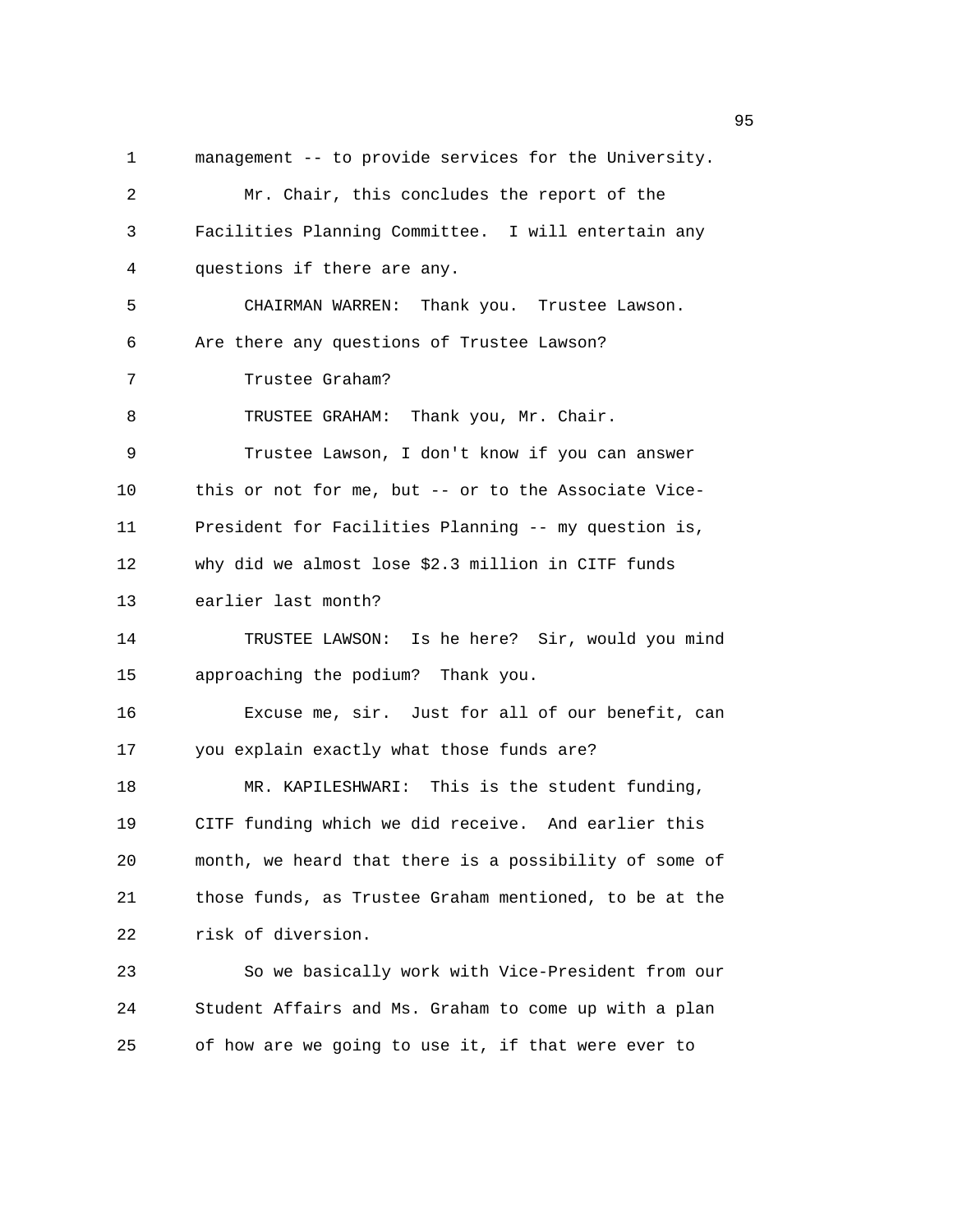1 have to happen. But right now, the funds are safe. 2 We have heard from the Board of Governors that there 3 won't be any diversion, so we are still not taking it 4 any slower. We have assigned a project manager to 5 work with the Student Government, to address some of 6 the pressing needs in what we have so we can continue 7 issuing the contracts and the appeals for those 8 projects.

9 TRUSTEE GRAHAM: Okay. I am aware of the 10 situation. I was wondering what happened on the admin 11 side, or what put us in this position, because as we 12 all know, I also serve on the Board of Governors, and 13 during my briefing back in November, the BOG staff 14 notified me that our stuff hadn't been processed and 15 that we were going to run the risk of approaching 16 February and it may be running into a reversion from 17 the Legislature downtown.

18 So I then brought those concerns to 19 administration, Dr. Hudson's staff, and I met with 20 some Facilities Planning staff, and we turned in a 21 proposal, which was submitted during my first term, 22 but only to get an e-mail saying that we were in 23 jeopardy of losing these funds.

24 And I understand things were done to rectify the 25 matter at the last minute, but seeing where FAMU is

en de la construction de la construction de la construction de la construction de la construction de la constr<br>1960 : la construction de la construction de la construction de la construction de la construction de la const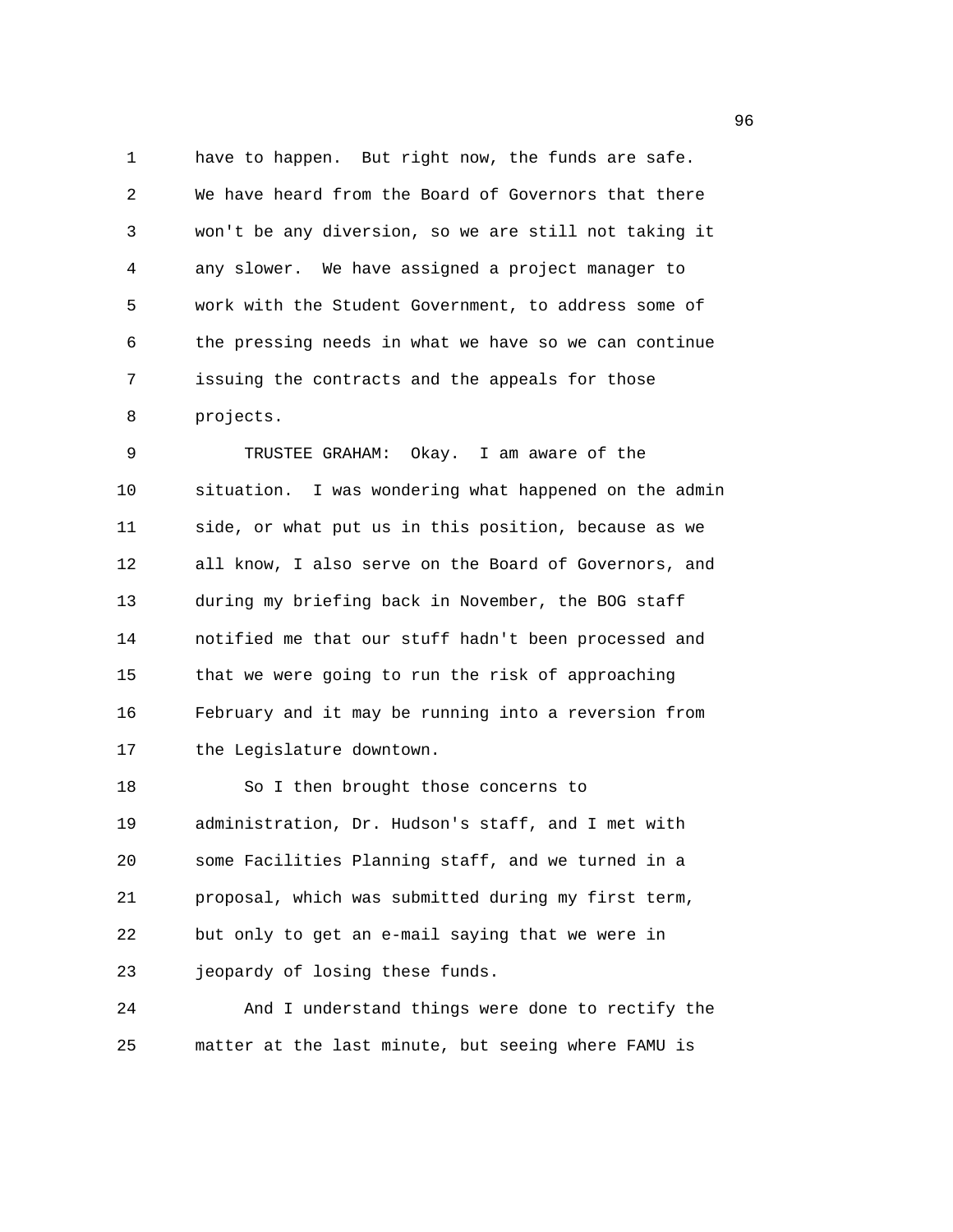1 and the relationship that our institution has with our 2 governing body right now, with the Board of Governors, 3 we shouldn't have to use "buddy passes" like this, 4 because I know it took extra work from VP Moore's 5 office, Dr. Hudson, as well as our lobbying and 6 governmental relations staff, to get this 7 accomplished, and it just kind of looks silly on our 8 part, and I wouldn't want the fees that my students 9 pay to go to waste. That's \$2.3 million that could be 10 easily lost, just like that, if it could have been a 11 proactive situation and handled in advance.That's all 12 I'm saying. So I just wanted to know, what, you know, 13 what were the issues; where was the ball dropped to 14 eliminate this from happening in the future. 15 MR. KAPILESHWARI: He is our executive director 16 and he is basically our business (unintelligible) so 17 he wants to add some comments. 18 UNIDENTIFIED SPEAKER: In addition to what 19 Mr. Kapileshwari mentioned, that we are working on it, 20 and we are working with the Student Government 21 regularly and keeping them updated on the projects. 22 The notice to divert these funds have never been 23 diverted before. They have been there from 2012 and 24 always they had some funds that were given each year, 25 and there was never reverting done prior to this.

е процесство в област 1972 година в 1972 година в 1972 година в 1972 година в 1973 година в 1973 година в 1973<br>В 1974 година в 1974 година в 1974 година в 1974 година в 1974 година в 1974 година в 1974 година в 1974 годин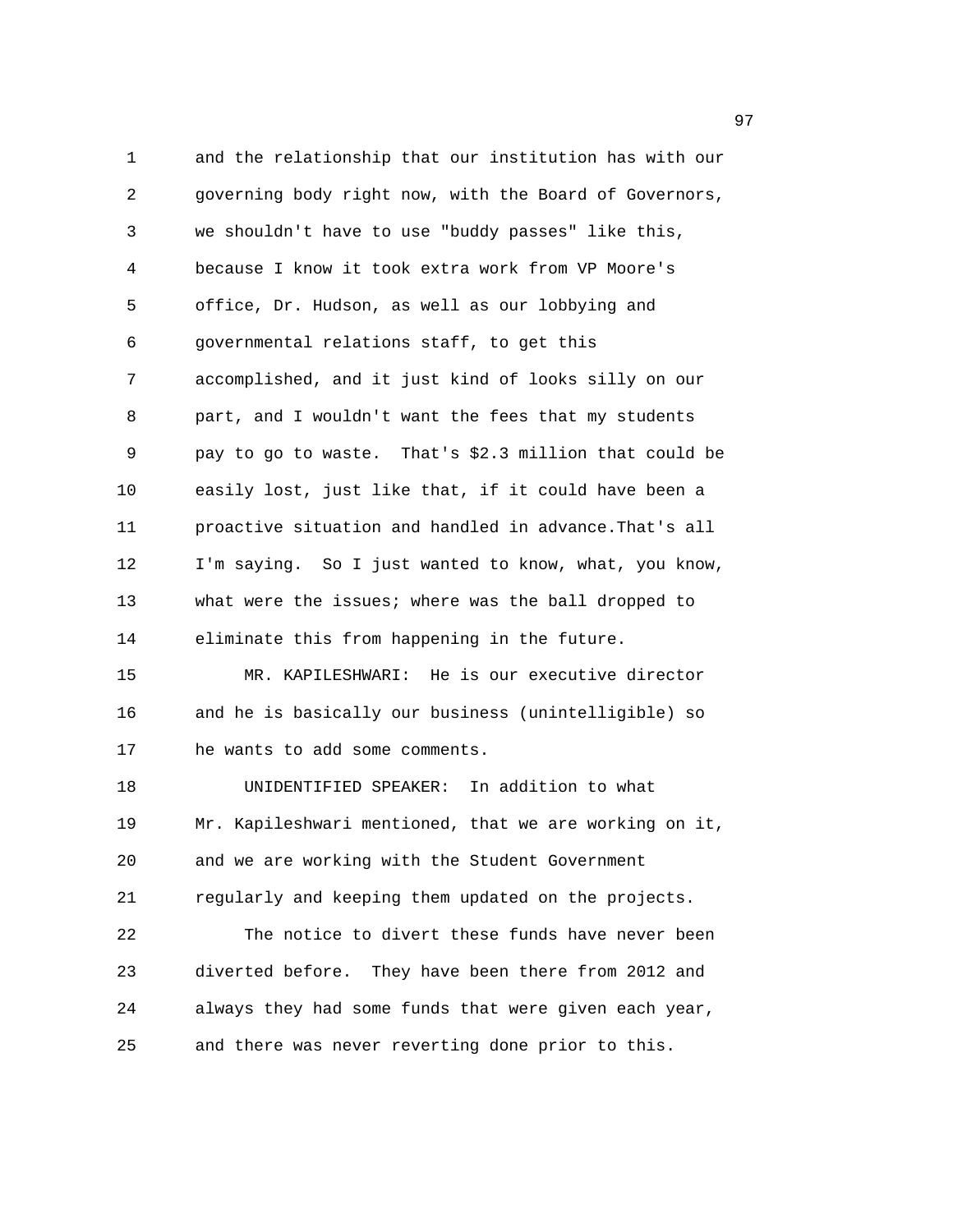1 But this, there was some thought in the 2 Legislature that was happening that they could be 3 diverted by the state, and. We would have about 4 \$95 million statewide across all of the universities, 5 so we got a heads up from the BOG saying there is a 6 possibility of reverging. Now, that did not go 7 through the Legislature as a diversion, but since we 8 heard about it, we wanted to make sure that we do not 9 leave anything that was already in the works or the 10 paperwork being processed; that we communicate to the 11 BOG and the State.

12 So when we got -- when we received all of the 13 documents, we actually sent it to BOG saying that, we 14 already have a plan, this is what we're working on, 15 the multiple projects we're working on. With the 16 student government we had approximate 1.4 million 17 dollars worth of projects already identified, and the 18 paperwork was moving forward. But it was just a 19 sudden thing, it was just an e-mail was nothing like 20 official documents saying -- but are requested by the 21 state for diversion. It was something some one told 22 us and everybody just panicked, right at the BOT level 23 as well. So that was a discussion. We tried to do 24 our best to make sure we don't lose the funds, but to 25 let them know what we had been working over the years

en 1980 en 1980 en 1980 en 1980 en 1980 en 1980 en 1980 en 1980 en 1980 en 1980 en 1980 en 1980 en 1980 en 19<br>De grootste grootste grootste grootste grootste grootste grootste grootste grootste grootste grootste grootste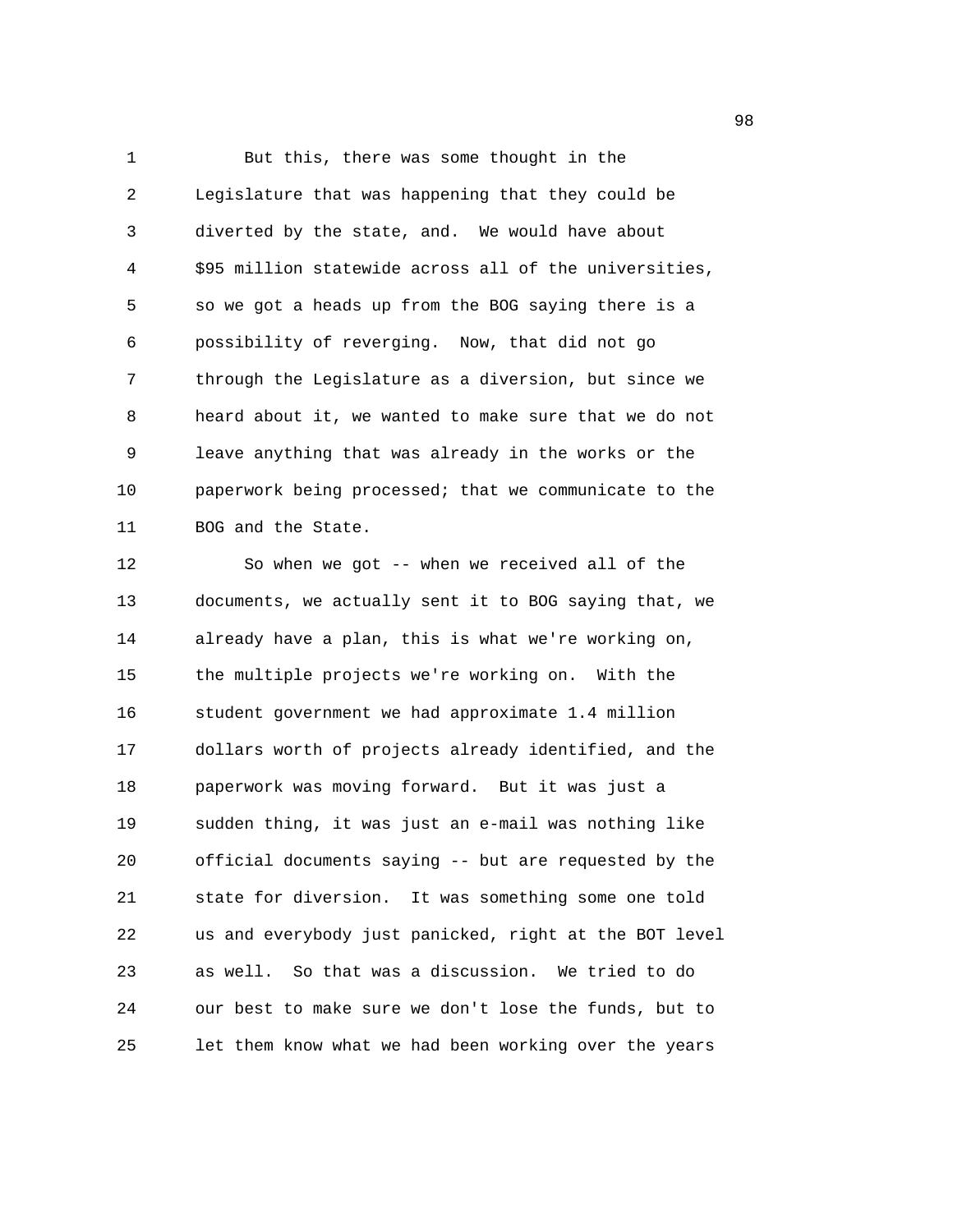1 and what plan we had with the funds.

| 2  | CHAIRMAN WARREN: Thank you.                           |
|----|-------------------------------------------------------|
| 3  | TRUSTEE GRAHAM: This is my last comment about,        |
| 4  | as I said a few minutes ago, they gave that           |
| 5  | notification back in November, or the last weekend in |
| 6  | October before the November BOG meeting, and I came   |
| 7  | back and our administration was notified.             |
| 8  | But, okay, duly noted.                                |
| 9  | CHAIRMAN WARREN: Trustee Carter?                      |
| 10 | TRUSTEE CARTER: Mr. Chairman, let me just ask         |
| 11 | you guys this. Lesson learned. How do we make sure    |
| 12 | this doesn't happen again? Because, really, we, you   |
| 13 | know, there's enough happening externally. We don't   |
| 14 | need to do anything internally to shoot ourselves in  |
| 15 | the foot. So what are our lessons learned going       |
| 16 | forward so this doesn't happen again?                 |
| 17 | MR. KAPILESHWARI: Absolutely, and that's a great      |
| 18 | question, and that's exactly what I was working with  |
| 19 | our team as well; that we heard this morning from the |
| 20 | SACS and lack of funding and things like that, and    |
| 21 | what we have, the little bit, we do not want to lose  |
| 22 | that. Absolutely not. And especially in the           |
| 23 | facilities world. We have a significant amount of     |
| 24 | deferred maintenance across the campus that we don't  |
| 25 | want to lose any from.                                |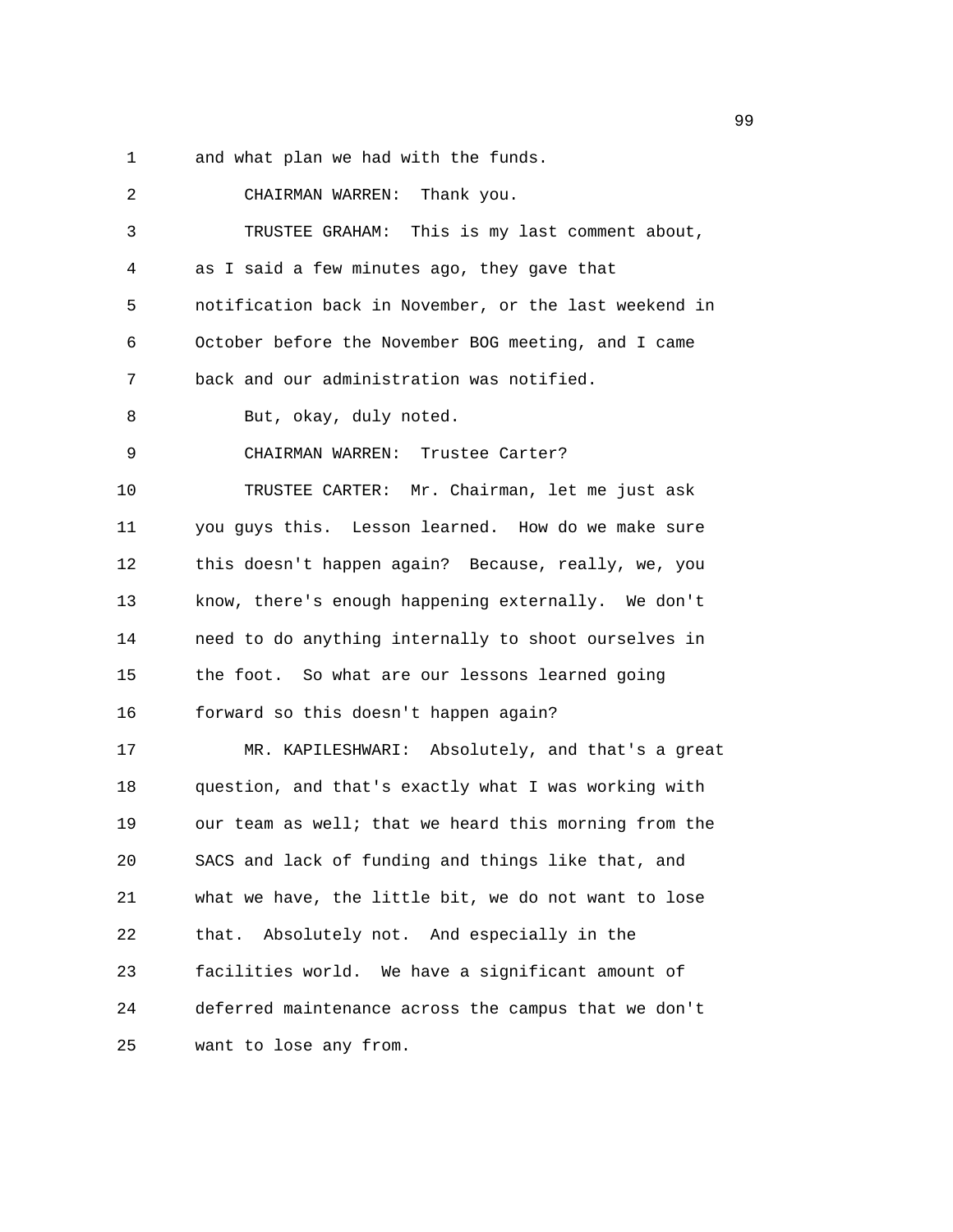1 But the lesson learned is that we have to 2 continue the dialogue with the respective team, and 3 again, in this case, it was student government but 4 that will be the proof or even other source of 5 funding, like the funding for our DRS school, so we 6 have a plan, a prioritized list of projects, which has 7 already been with (unintelligible) those particular 8 division heads and facilities teams, so that when the 9 funds become available, we have the commitment and the 10 plan for encumbering those funds and moving forward 11 with those projects. 12 TRUSTEE CARTER: Mr. Chairman, three years ago I 13 was on the Board of Governors, and we dealt with a 14 similar issue where the Legislature swept the funds, 15 and so I'm always sensitive about that because the

16 Legislature gives and the Legislature takes away. So 17 if you have got resources that are specifically 18 designated to this University for a purpose, we need 19 to move with all deliberate speed, because if you 20 don't, the next budget cycle, it gets swept and then 21 we're even further behind. So that concerns me. We 22 should not let that happen again.

23 CHAIRMAN WARREN: Trustee Dortch wants to 24 comment.

25 TRUSTEE DORTCH: Chairman Warren, I concur. I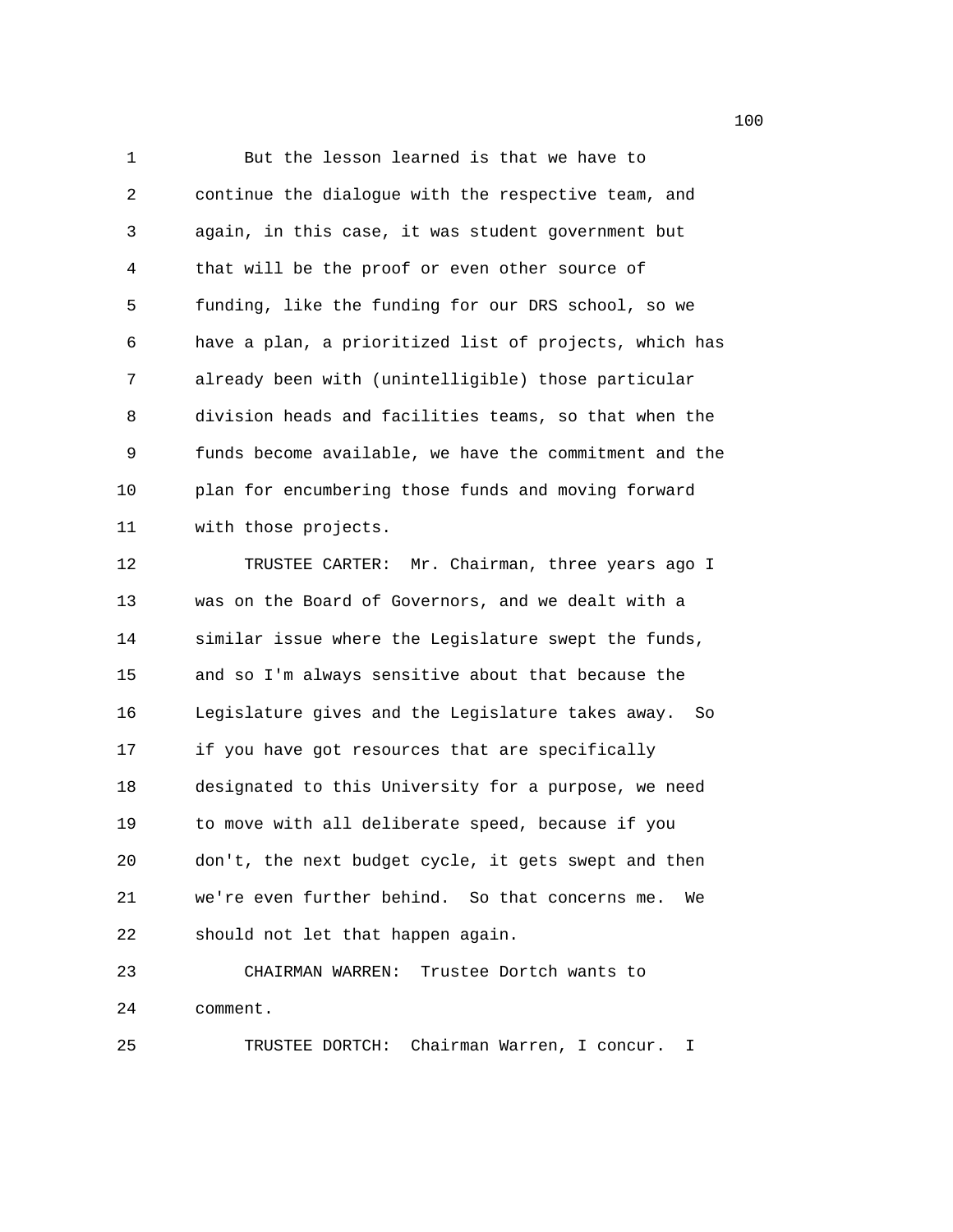1 first want to, on the record, commend Trustee Graham 2 for being persistent and staying on top of it in her 3 leadership and helping our institution do what needs 4 to be done. But I would request that through the 5 appropriate departments from the President to you, 6 that a written plan of action on how this will be 7 avoided and what corrective actions have been taken so 8 we don't get to this point again, and if you can share 9 that to the Board. I think that ought to be a matter 10 of us getting in writing and not promises verbally on 11 what's been done and what's the plan going forward in 12 the future.

13 CHAIRMAN WARREN: A reasonable request, Trustee 14 Dortch. You have articulated what actions you plan to 15 take, but codifying that would be a benefit to us, so 16 we will look forward to receiving that from you.

17 Trustee Lawson?

18 TRUSTEE LAWSON: As the acting chair to-date in 19 place of Trustee Moore, Trustee Dortch really said 20 what I was going to say, because it's obvious to me 21 Trustee Graham is not comfortable with the timeline 22 that transpired, based on her comments. So I think 23 having it documented through the President for our 24 review -- and probably not so much for our review but 25 knowing that it's there and she's approved it. We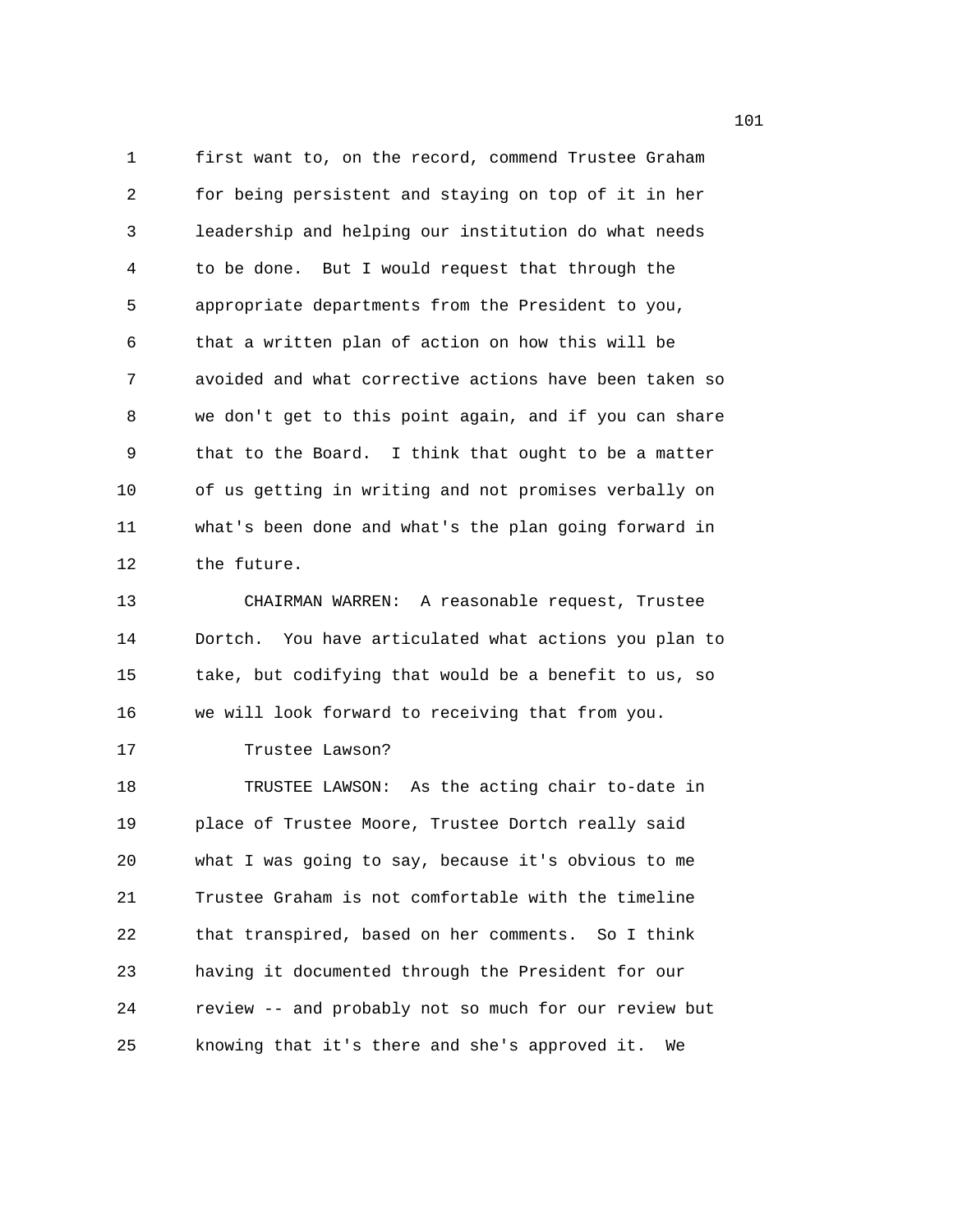1 don't want to get into the micro-management of it but 2 I do think we need to have a sense of comfort that we 3 won't have ongoing issues like this. 4 MR. KAPILESHWARI: And that's fine, yes. 5 TRUSTEE LAWSON: Thank you. 6 Mr. Chair, unless there are any other questions, 7 that concludes the Facilities Committee report. I'll 8 look around to see. If there aren't any questions 9 that concludes the report. 10 CHAIRMAN WARREN: Thank you very much, Trustee 11 Lawson. We'll take the Student Affairs Committee 12 next, and after that committee we'll after that break 13 for lunch, that reminds you of the time frame. We 14 have a lot to do after lunch, so we will break for 15 lunch. And depending on Student Affairs Committee, we 16 will not do lunch for more than an hour. 17 TRUSTEE WASHINGTON: So I've been told by 18 multiple people that I'm the only thing that stands 19 between us and lunch, so I will make haste with my 20 report. 21 The Student Affairs Committee only had one action 22 item and that was approval of the minutes. 23 There were a number of informational items 24 presented by VP Hudson. There has been a 50 percent 25 increase in our summer applications and our fall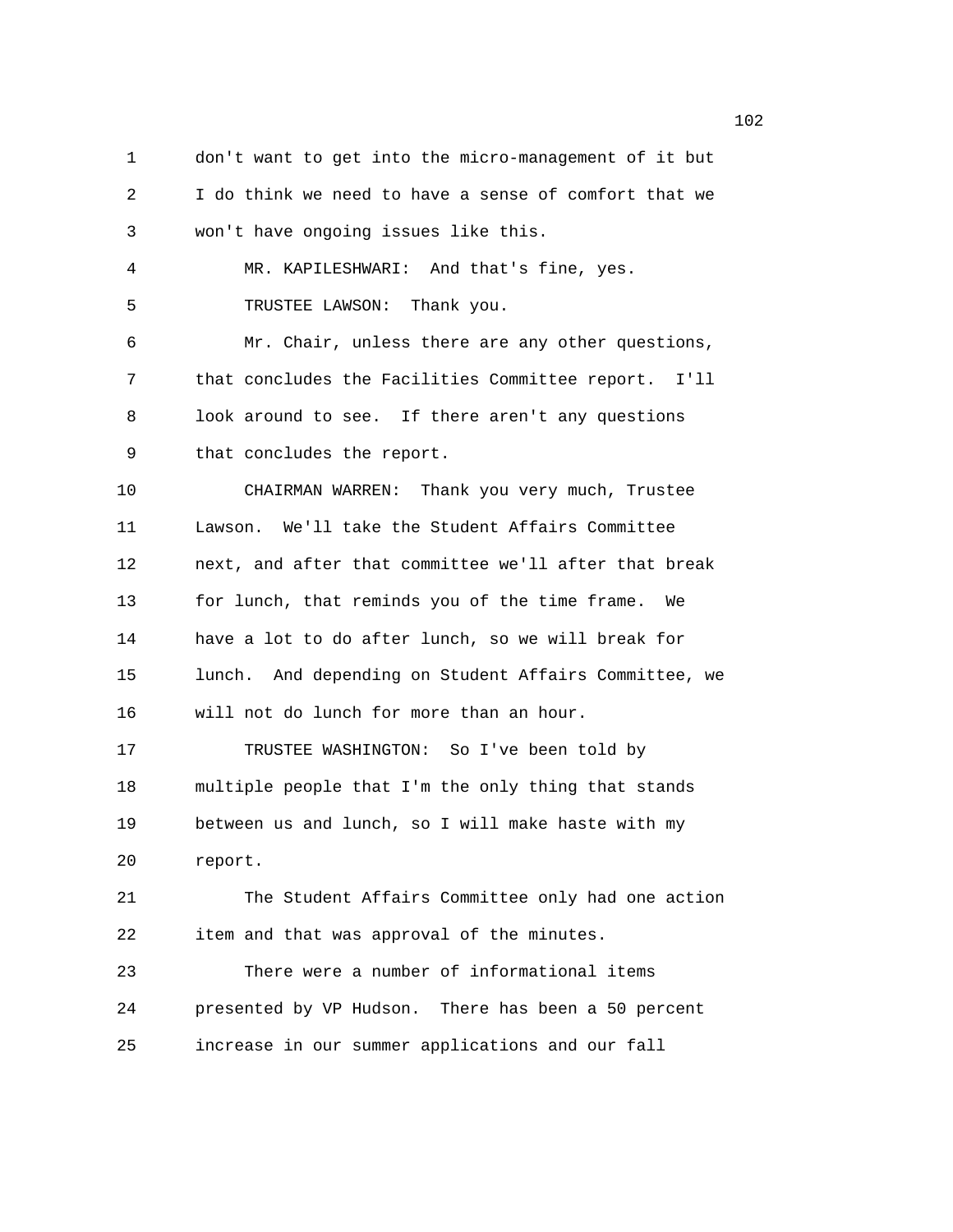1 applications have remained steady compared to last 2 year. Our preliminary average GPA and test scores for 3 fall of 2016 cohort are 3.65, with a 1553 SAT and 23 4 ACT, which are both improvements over last year. 5 Students offered scholarships are submitting 6 their acceptance letter and official notices of 7 acceptance have been provided to students meeting the 8 final tier of admission criteria. Application reviews 9 for students in the summer access and community 10 program have already begun, and this process will be 11 completed and the students notified by March 30th. 12 Financial aid update we have awarded 10,394 13 students with financial award this year, and we have 14 awarded approximately, almost 22 million in Pell 15 Grants and 53-and-a-half million in student loans. 16 At the meeting, Trustee Carter asked what was the 17 percentage of students either on Pell and/or loans. 18 VP Hudson provided that information as well as 19 information regarding reasons for why students are 20 maybe not returning. The Student Affairs Office had 21 done a survey last summer where they called a number 22 of students who had registered -- who were registered 23 in the spring but had not yet registered in the fall 24 to find out if they were intending to reregister and 25 what those reasons were, and that information was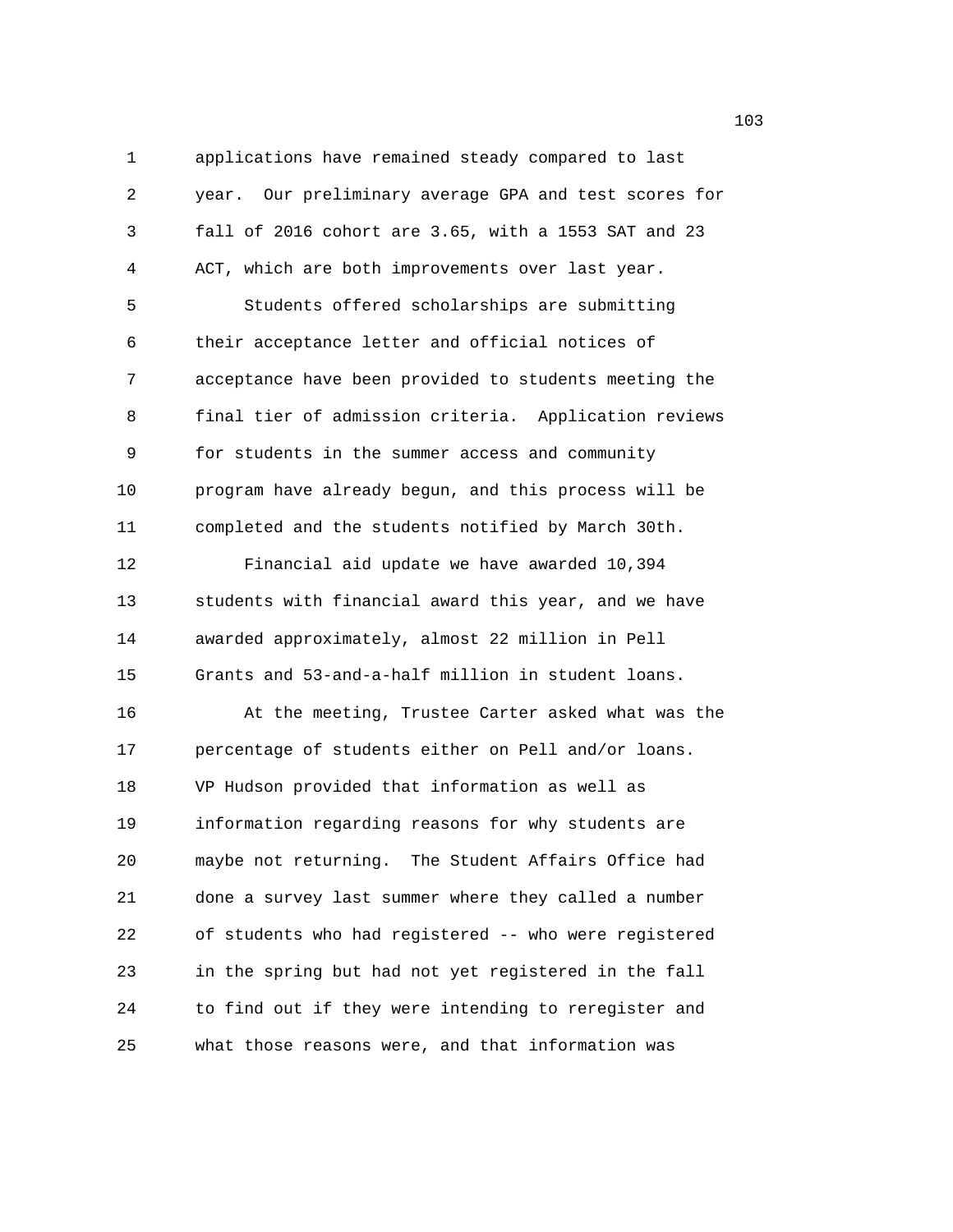1 provided subsequently.

| 2       | As far as student life and student government          |
|---------|--------------------------------------------------------|
| 3       | updates, the spring 2016 election schedule concluded   |
| 4       | and the new executive branch of student government     |
| 5       | will take office at the end of spring term. There was  |
| 6       | also anti-hazing and (unintelligible) update. VP       |
| 7       | Hudson asked Mr. Brian Smith to provide a report.      |
| 8       | 3,331 students have enrolled in the SUS-mandated       |
| 9       | Online Hazing Prevention course, which is the largest  |
| 10      | percentage of students in the SUS.                     |
| 11      | And that concludes my report.                          |
| 12      | CHAIRMAN WARREN: Thank you, Trustee Washington.        |
| 13      | Any questions of Trustee Washington? Trustee           |
| 14      | Graham?                                                |
| 15      | TRUSTEE GRAHAM: Thank you, Mr. Chair.                  |
| 16      | Madam Chair, can you provide an update on the          |
| $17 \,$ | status of our Career Center?                           |
| 18      | TRUSTEE WASHINGTON: Maybe VP Hudson can do so.         |
| 19      | CHAIRMAN WARREN: VP Hudson.                            |
| 20      | The status of our Career Center.<br>TRUSTEE GRAHAM:    |
| 21      | I'm asking because the Board of Governor's             |
| 22      | communication office provides press releases for       |
| 23      | everything on a weekly basis going on at the different |
| 24      | institutions within the system.                        |
| 25      | On February 18th, we got an article from one of        |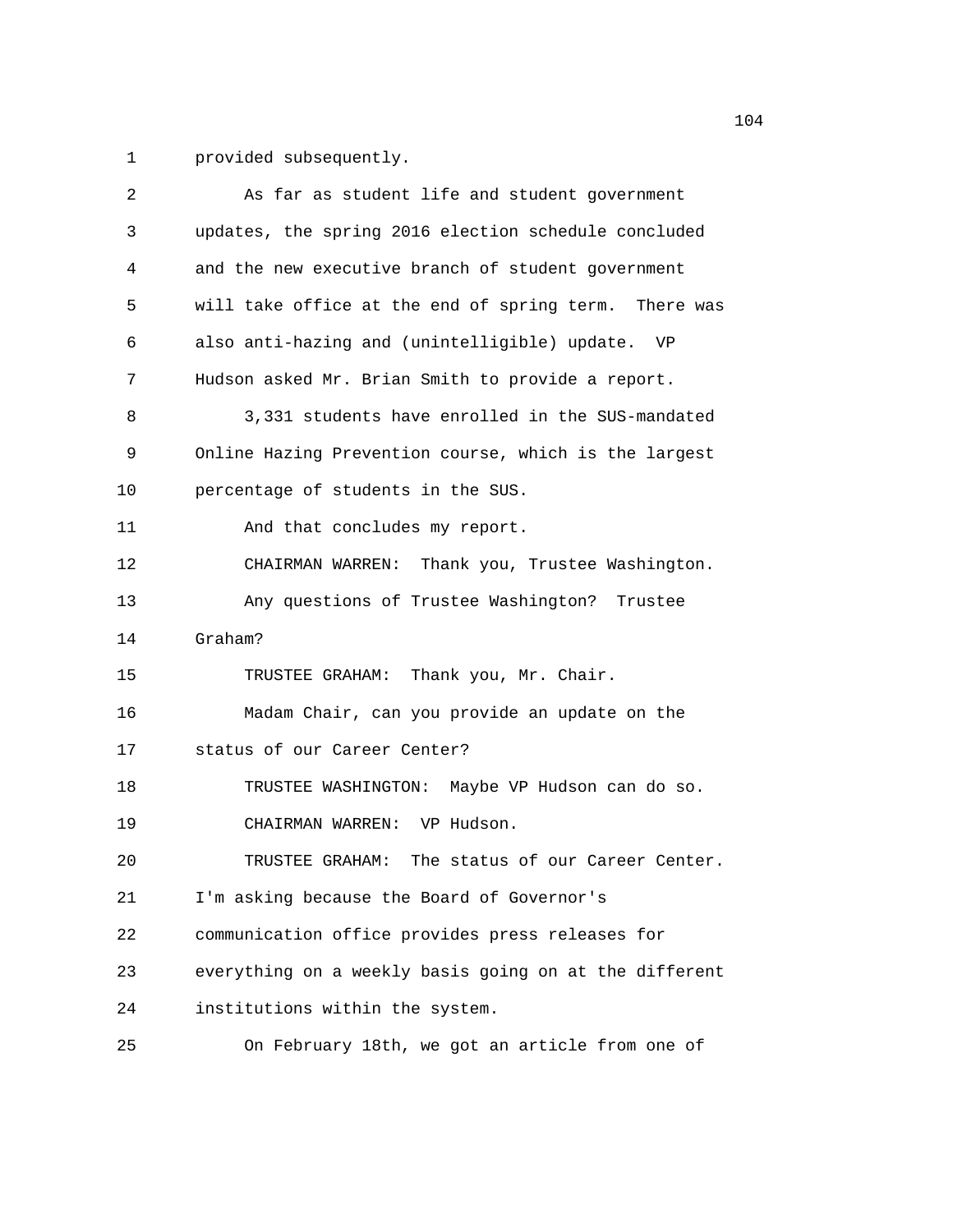1 our sister institutions, FIU, as they plan to expand 2 their Career Services Office and focus on student 3 recruitment, retention and graduation rate. And the 4 article -- I only have one copy, but I don't mind 5 sharing it with the rest of the Board members. The 6 article basically is saying how they're investing and 7 putting money into their Career Center to provide a 8 better outcomes for their students, and in turn, this 9 raises their performance funding score within the 10 State University System. 11 So I just wanted to know where we stood with ours 12 and what could be done to ensure that my constituents 13 get the same opportunities that the other schools in 14 the system do. 15 DR. HUDSON: Good morning, Mr. Chair, and Board 16 members, and great question, Trustee Graham. 17 We are making some adjustments to the Career 18 Center. I actually had a budget meeting yesterday in 19 which we are requesting and proposing some additional 20 funding for the Career Center. We have had some 21 turn-over. We are improving. We have surveyed many 22 of the companies throughout the Unites States, who 23 does business with FAMU, but we also recruit our 24 students for employment to get their input. 25 So we're in the process of discovery and getting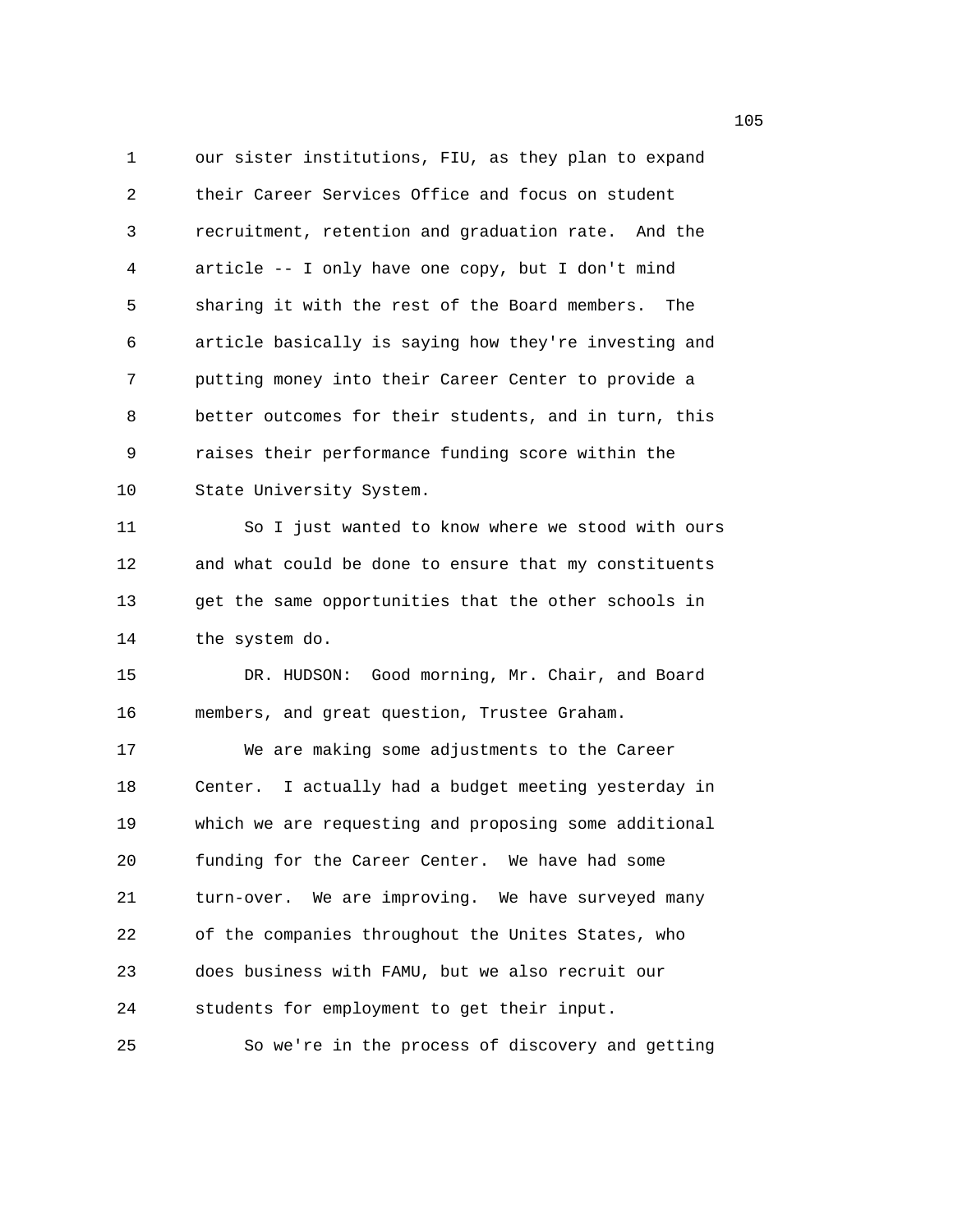1 information on how we can improve our Career Centers. 2 But as you stated, there is funding that's need to 3 improve their process and prepare our students for the 4 work force.

5 TRUSTEE GRAHAM: Well, I just ask -- my time is 6 winding down. I think I have 49 days left and y'all 7 ain't got to deal with me anymore, but I just ask that 8 as a Board, moving forward, I know there have been 9 departmental cuts. But I just ask this is something 10 that we invest in for the future of our students. And 11 I think the number was 4.8 million, roughly, that FIU 12 put in to theirs. I know we can't do that 13 financially, but I ask when these decisions are being 14 made in the future, that you-all take the risk and 15 opportunity to invest in something that can directly 16 impact the success of our students in life after FAMU. 17 I know a lot of the schools have been revamping 18 their Career Centers and enhancing them, and this is 19 something we could definitely use at this time. So I 20 ask that you all, you know, make the commitment and 21 investment to make sure that we put funds into this 22 get a direct output.

23 And job well done. I know AVP Alexander hosted a 24 health care career fair a couple of weeks ago here in 25 the Grand Ballroom, and that was successful, so I just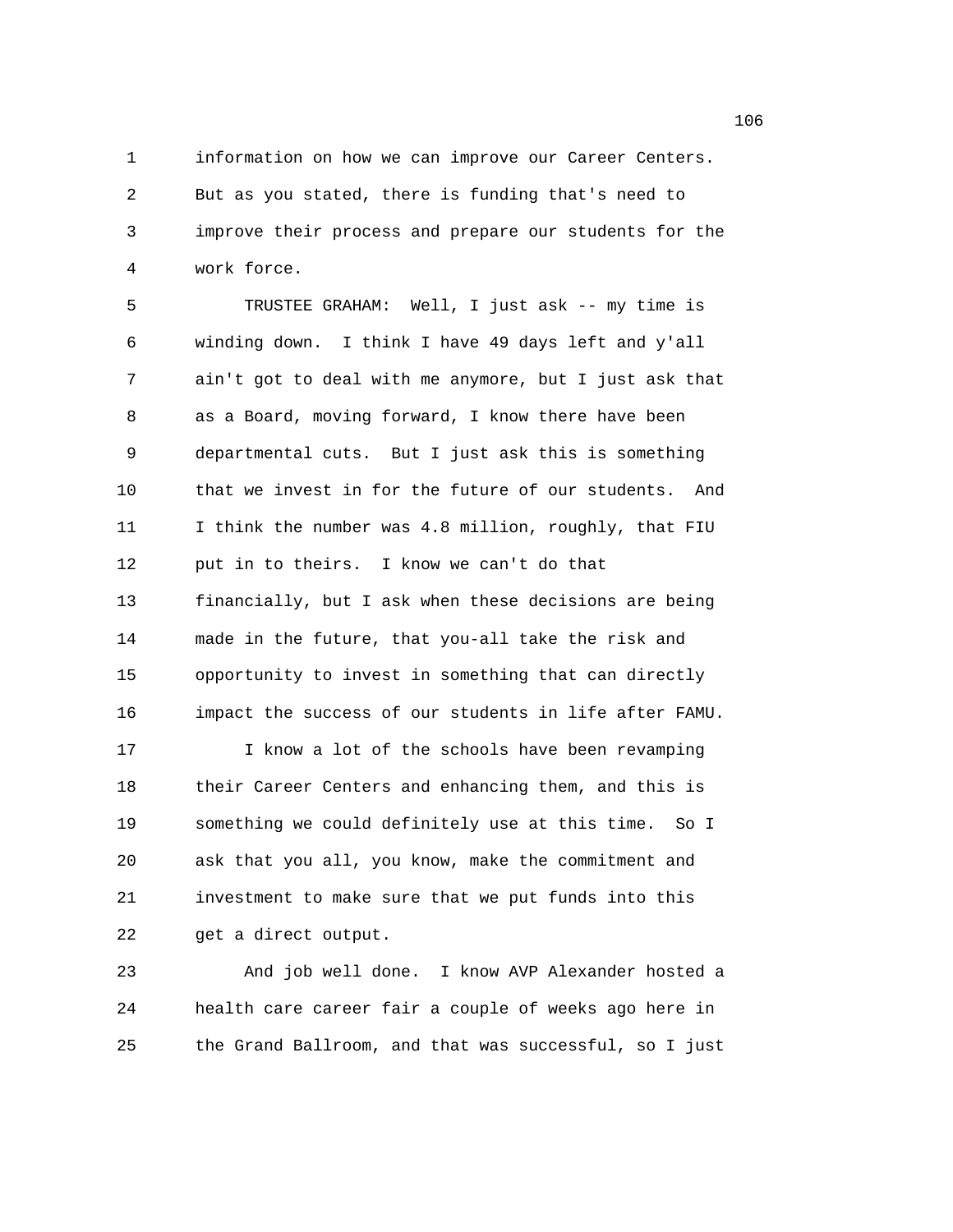1 ask we keep making these opportunities and strides and 2 to put funding into things that directly impact the 3 student body and their success. 4 Thank you, VP Hudson. 5 DR. HUDSON: And I'll take half of that 4.8 6 million. Thank you. 7 TRUSTEE GRABLE: Mr. Chairman, question for vice-8 President Hudson. I'm just curious. I know you said 9 there's been some turn-over, and you are taking a look 10 at, I guess, what direction the University wants to go 11 in. 12 I just want to make sure we do have an 13 appropriate variety of constituency involved in 14 providing input. 15 DR. HUDSON: Well, as you know, we always consult 16 with faculty before we make any decisions. We have 17 faculty input, and thank you for allowing me to attend 18 the Executive Committee for the Senate, and the Senate 19 meeting which I didn't get to present in. 20 TRUSTEE GRABLE: I look forward to seeing you 21 there. Thank you. 22 TRUSTEE WASHINGTON: Thank you, VP Hudson. 23 TRUSTEE CARTER: Mr. Chairman? 24 CHAIRMAN WARREN: Trustee Carter? 25 TRUSTEE CARTER: VP Hudson, I think I'm -- and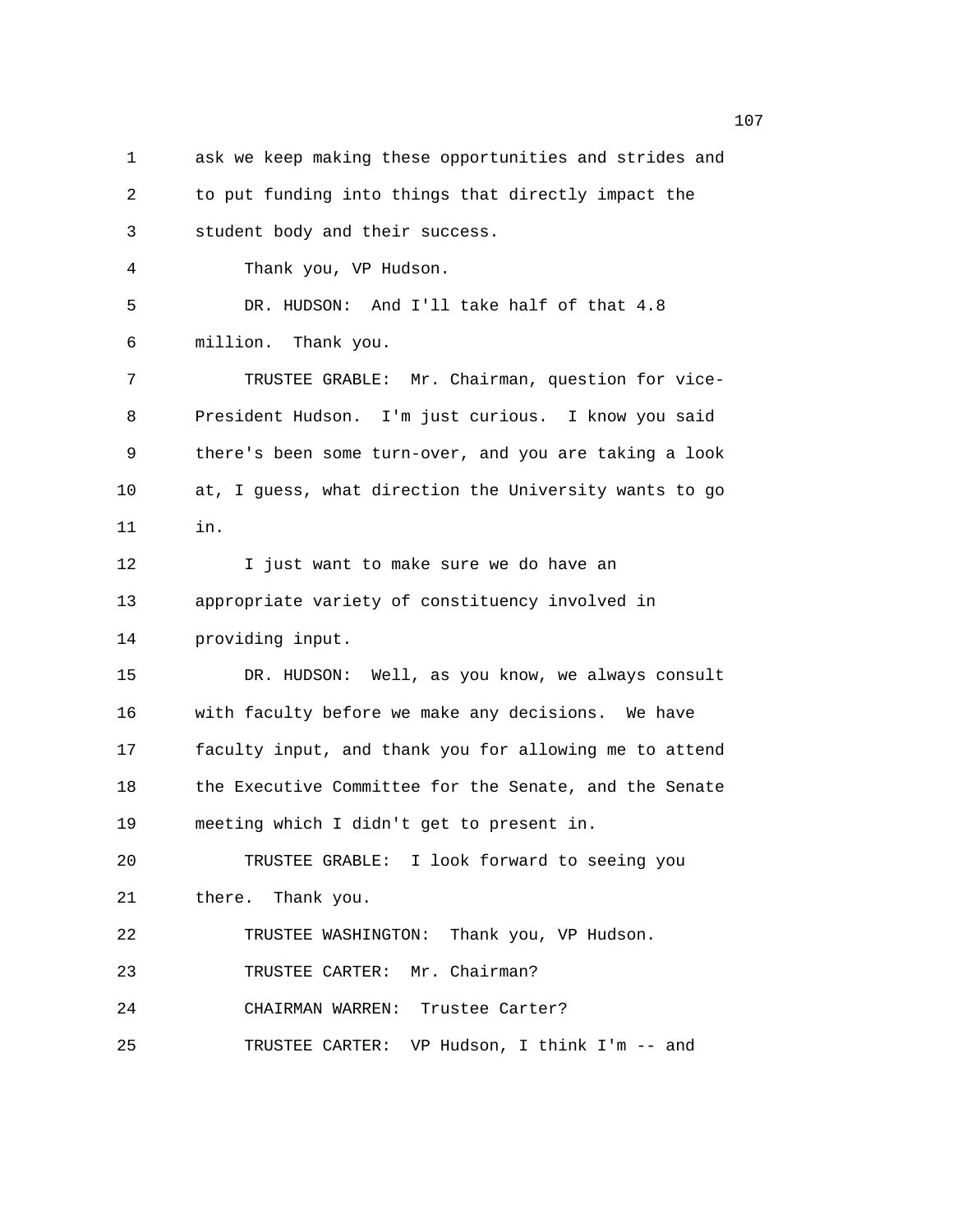1 I'm not speaking for Trustee Graham, but I think the 2 question was, well, we got a program but how robust is 3 it and what do we need to do to improve on it. 4 DR. HUDSON: It is not robust enough, to be 5 honest with you. Having a career background, there 6 are a lot of items we need to improve upon to make 7 sure our students have the opportunities.

8 We talked about a lot of the things our students 9 are doing and a lot of the success that we have, but 10 we're willing to increase. We have to be able to 11 compete with other institutions and their career 12 centers and what they're doing.

13 And the Career Center isn't just for seniors 14 getting jobs. You have to start with the students 15 coming in and making sure they have a correct major 16 first and then guiding them through the process of 17 being able to do interviews. And I use SBI for an 18 example. They have a first-year class that prepares 19 students for the rest of their time at the University 20 and we communicate directly with the Deans -- the 21 Deans of each college and school to talk about what 22 are their needs.

23 Just like the health fair, we want to host those 24 types of fairs on campus for the business community in 25 Tallahassee, as well as state-wide, as well as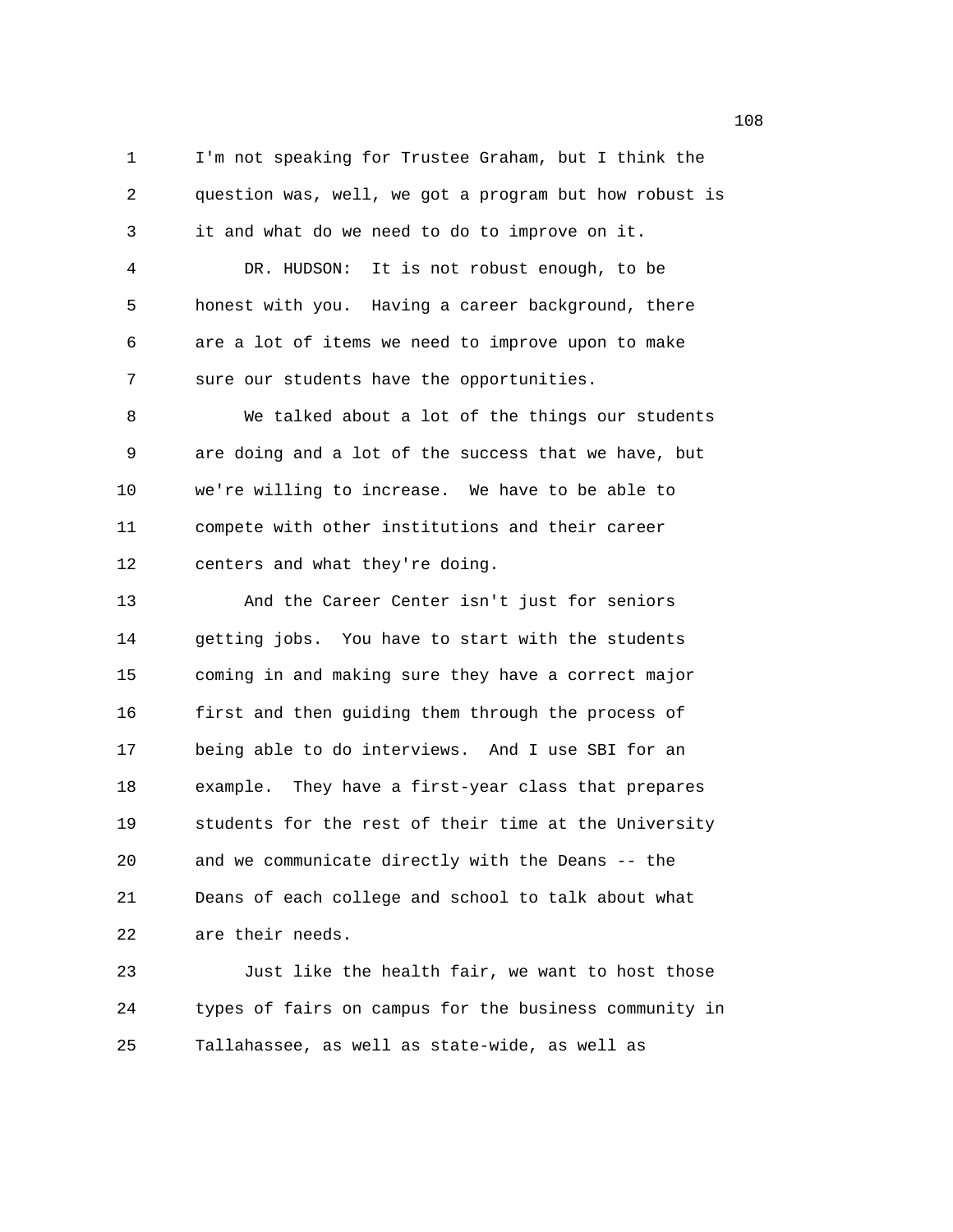1 nationally, and I think we can do that with the 2 correct support. So we do need to be more robust and 3 include technology but also include other activities 4 to help students prepare for the work force globally. 5 TRUSTEE CARTER: Mr. Chairman, I was asking that 6 question, because I think by doing so, one, it's going 7 to enhance -- like Dr. Mangum says about "first in 8 class," it's going to enhance our brand, but more 9 fundamentally -- I say "kids," because as the kids in 10 Sunday School tell me, I was around Moses, so I'm a 11 little bit older -- when the student comes here -- 12 this is my own personal opinion -- we have a moral 13 obligation to insure first of all that they graduate. 14 Secondly, we have a moral obligation to insure that 15 they can get a job so they can pay off their student 16 loan and they can become responsible citizens in this 17 is society.

18 So we really do need -- this should be an adjunct 19 kind of activity. This should be part of the 20 forefront of us improving our performance matrix. And 21 full disclosure, I do have a child in the SBI. I did 22 want to say that. Thank you.

23 DR. HUDSON: I wanted to add one thing, too. We 24 also have a component of fundraising in there. We 25 work directly with the Foundation, so that's another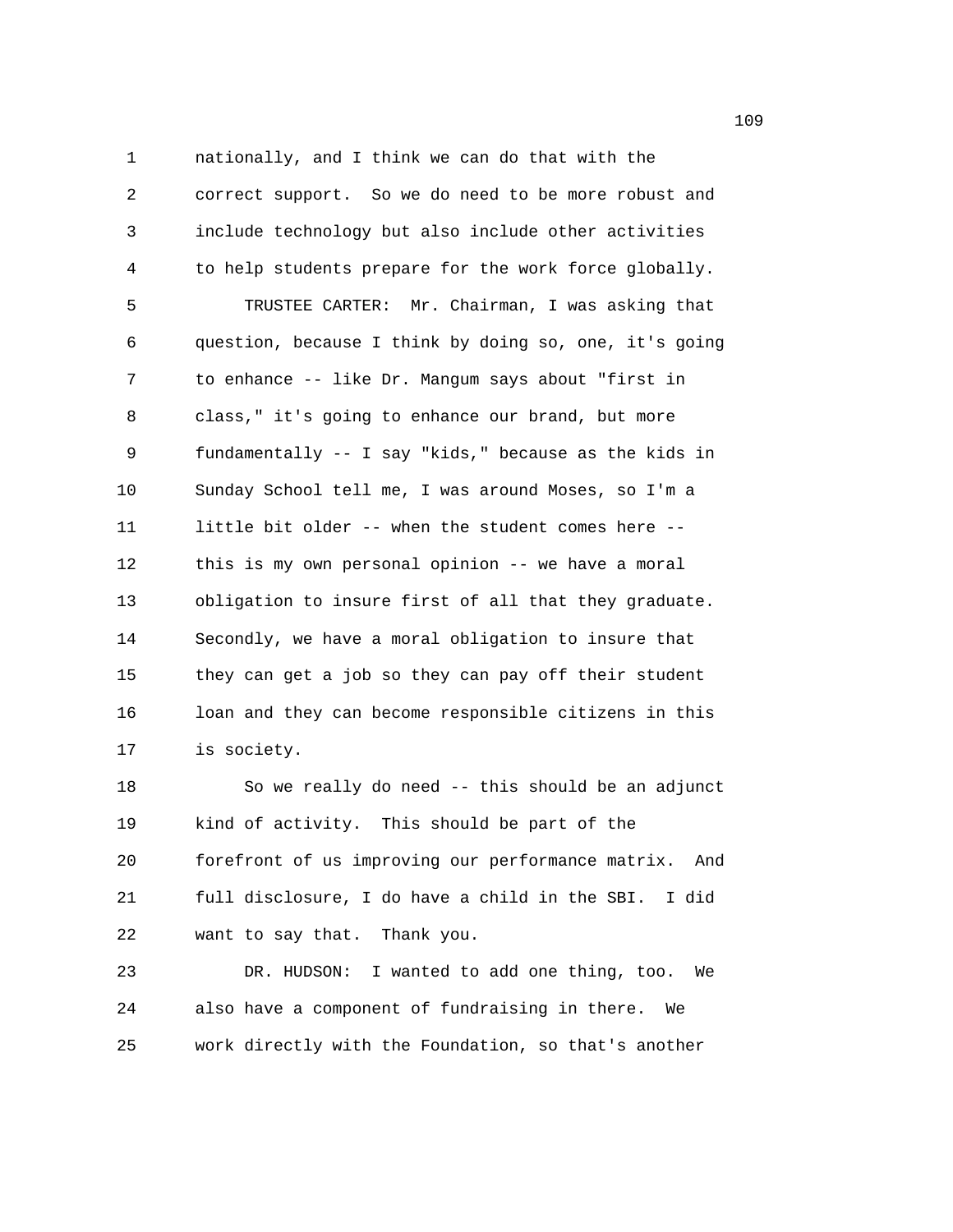1 aspect; having companies come into our campus, 2 recruiting students, but also having companies invest 3 in the University and providing funds to help our 4 students through the Foundation. So that's the other 5 aspect we're also adding to make it more robust as 6 well, and I've had some conversations with board 7 members about it as well. 8 CHAIRMAN WARREN: Trustee Lawson? 9 TRUSTEE LAWSON: I have a request that's probably 10 a little off from what we've been discussing, and I 11 would ask for the President and Board Chair to 12 consider, because I think it falls under this 13 committee, and that is, our team has done I think a 14 really, really good job of addressing the whole issue 15 around hazing. I think it's Brian, and the leadership 16 he's provided. So what I don't want to lose is 17 elevating those discussions to the board level. You 18 know, he's periodically given us an update on things 19 that have happened -- not the gory details of what the 20 complaints were, but the number of complaints and how 21 they're going dealt with.

22 So, because we don't have -- we have not had a 23 great history in that area, and that's why we brought 24 him in but he's done some good work since then and 25 we've not had any major issues since then. But I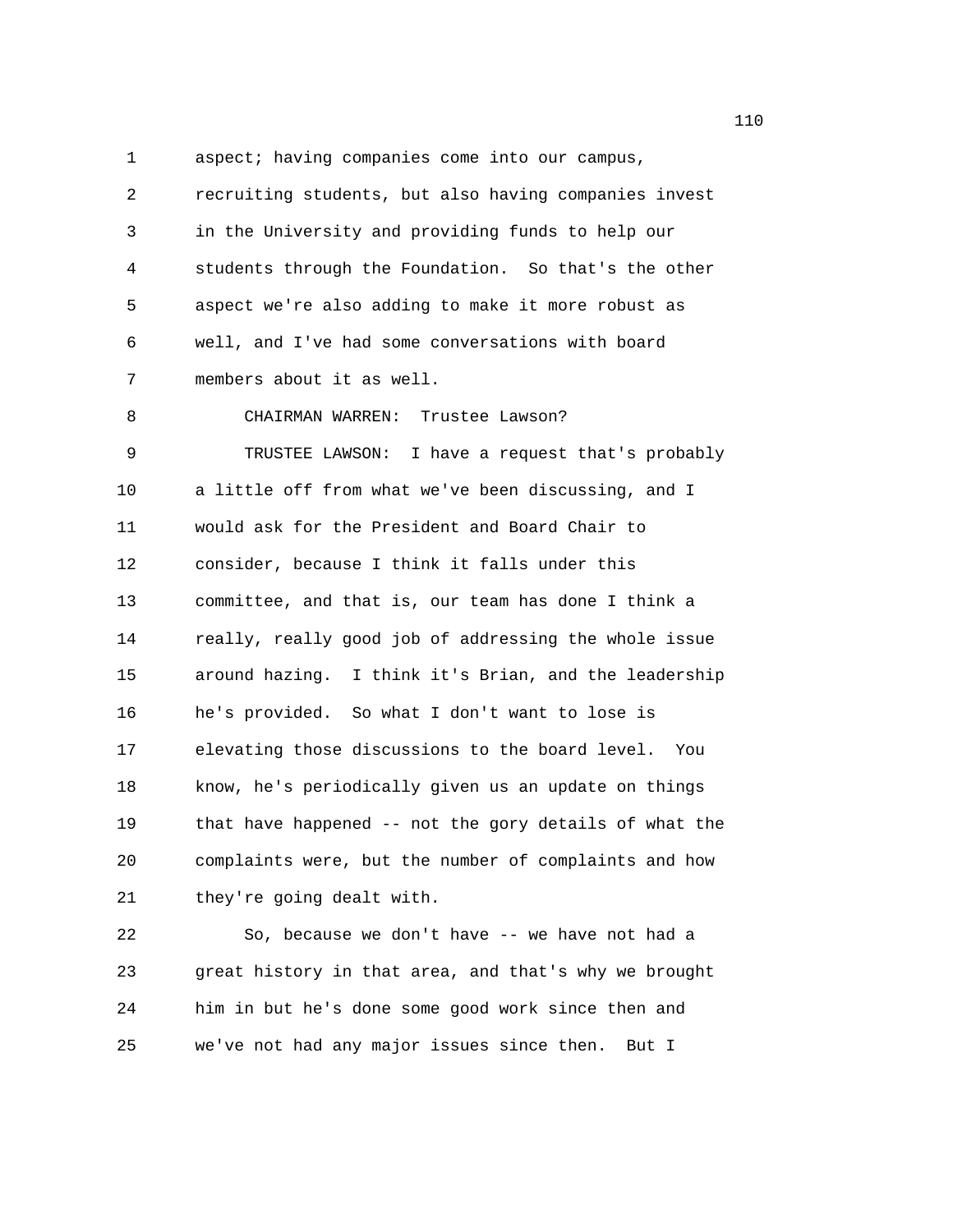1 don't want to lose that. I don't want to lose the 2 level of importance we have placed on that issue. And 3 so Dr. Mangum and Chair Warren, I would ask that we 4 give him a minute or two to give us a quick update. 5 I think he's done great work, but I don't want 6 to, just like everything, have that work float down in 7 priorities as other things come up. We do have a lot 8 of priorities but I do still think that should be on 9 of our major priorities. 10 CHAIRMAN WARREN: Thank you, Trustee Lawson. 11 Brian, you're in the room, right? 12 MR. SMITH: Yes. 13 CHAIRMAN WARREN: At the bottom of the agenda is 14 some chair time. I'll share it to you, okay? So you 15 be prepare to bring us up to speed on where you are 16 and what you're doing. 17 Thank you VP Hudson. 18 VP Hudson, before you leave the podium -- now I'm 19 in the way of lunch, right? 20 DR. HUDSON: I think you guys are throwing this 21 because you know my boot is off my foot now. 22 CHAIRMAN WARREN: Yeah. 23 Well, having heard the sentiments of members on 24 the subject of student placement in particular, I 25 think it's important you answered the question of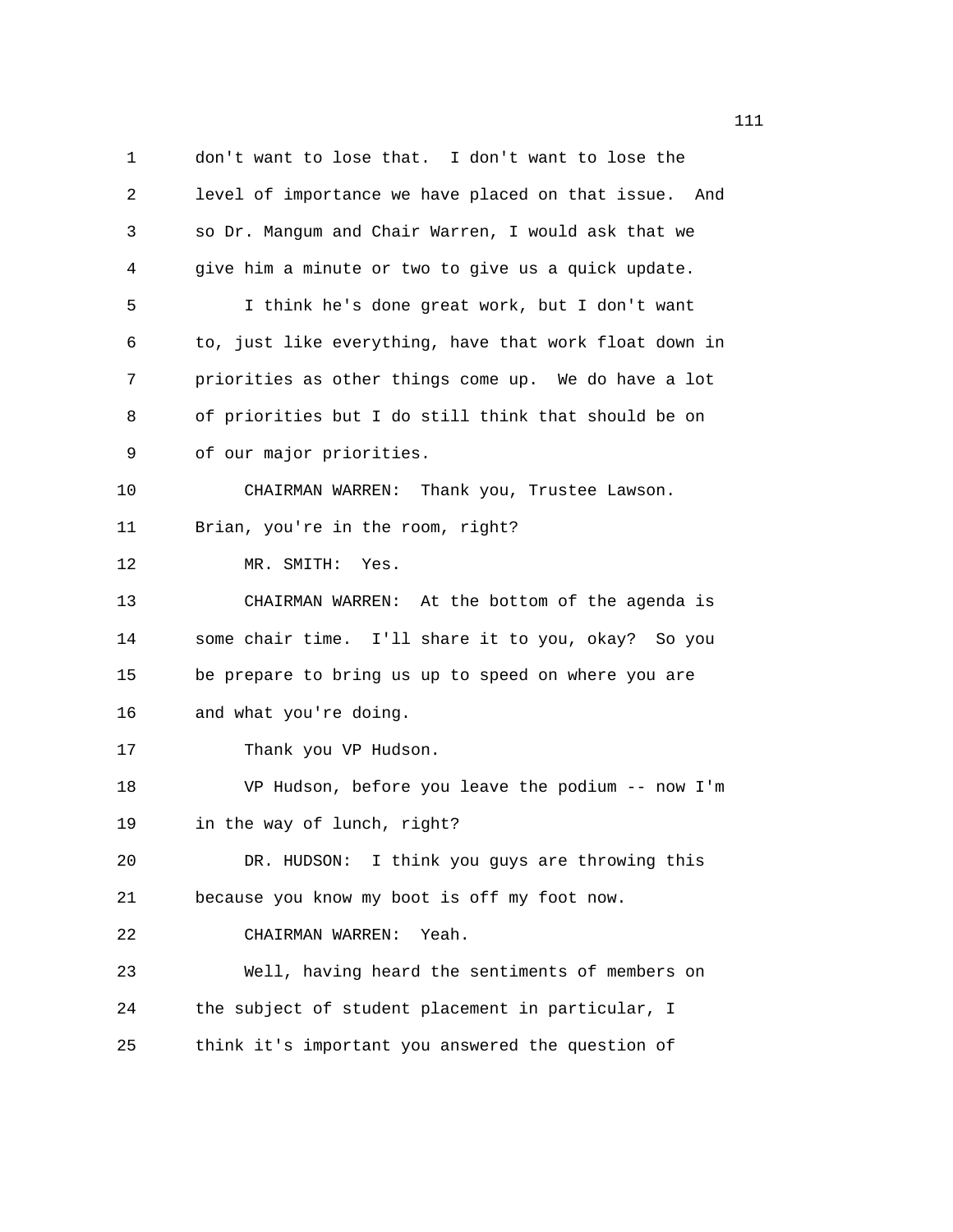1 Trustee Carter about the robustness of your

2 implementation strategies to date with the placement. 3 So I think it's incumbent upon you and your 4 staff, as you think about how to make it robust, that 5 if we reflect in the strategic plan, the plan has a 6 subset to it and implementation strategies -- and 7 maybe the two of you will be sharing those duties and 8 responsibilities, but I guess the point I'm making is, 9 don't allow us, if you will, to design for you but to 10 express our desire for it to be one that is in fact 11 robust.

12 So when you bring the plan back and you get to 13 that segment that you articulate is an appropriate 14 implementation strategies, we will comment on that. 15 You can leave the room, if you will, and come back 16 with a codified plan that's as robust as it needs to 17 be for us to achieve the objectives that we want to 18 achieve for our students.

19 DR. HUDSON: Will do. And we're also looking at 20 other institutions as well.

21 CHAIRMAN WARREN: Provost David?

22 PROVOST DAVID: I'm sorry.

23 So, I thank you all for passing the 24 accountability report without me standing up and

25 talking about performance funding matrix, but I did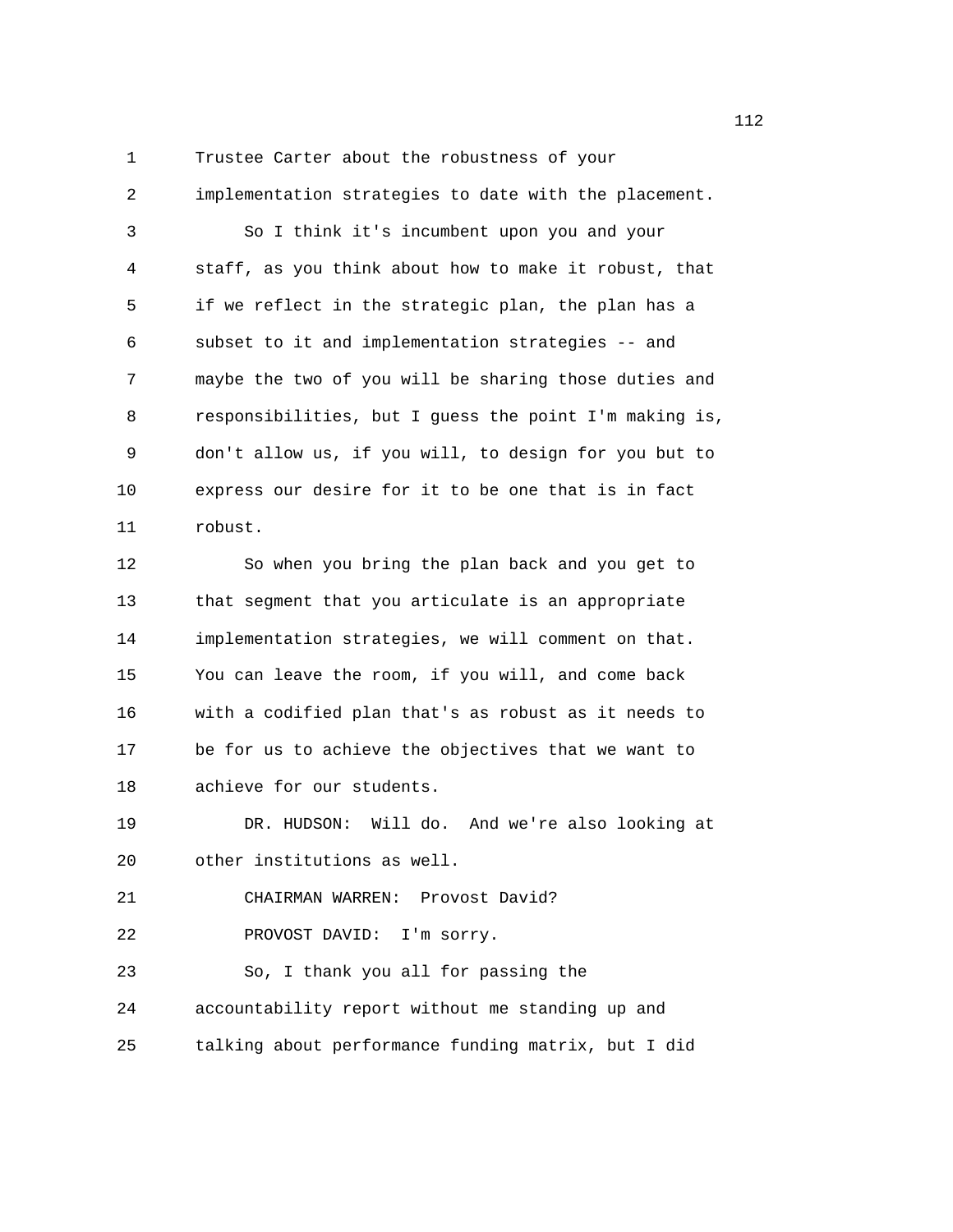1 want to say that our employment statistic is one of 2 the areas where we are performing and are in the 3 excellence band. We always want to do better, we're 4 always trying to invest, but I didn't want the 5 conversation to suggest that we are not doing well for 6 our students.

7 We accepted the Governor's challenge to try and 8 improve even further. We are always looking for 9 resources. We are exploring the possible opportunity 10 for grants to help us make sure that our career 11 programming, and this is a joint partnership with my 12 office, members of my staff and members of VP Hudson's 13 staff. We're exploring a grant opportunity where we 14 would be able to really hone in on how we can relate 15 the curriculum, student experience and everything to 16 career pathways. It's called the Career Pathways 17 Initiative from the United Negro College Fund in 18 partnership with the Lilly Company.

19 So we're always looking for way to improve and 20 invest, but I didn't want the suggestions to be that 21 we're not doing well by our students. We want to do 22 better for our students, but right now that actually 23 is one of our performance metrics that we're really 24 doing well at, which is a testament for our faculty 25 and the students and the talent they have.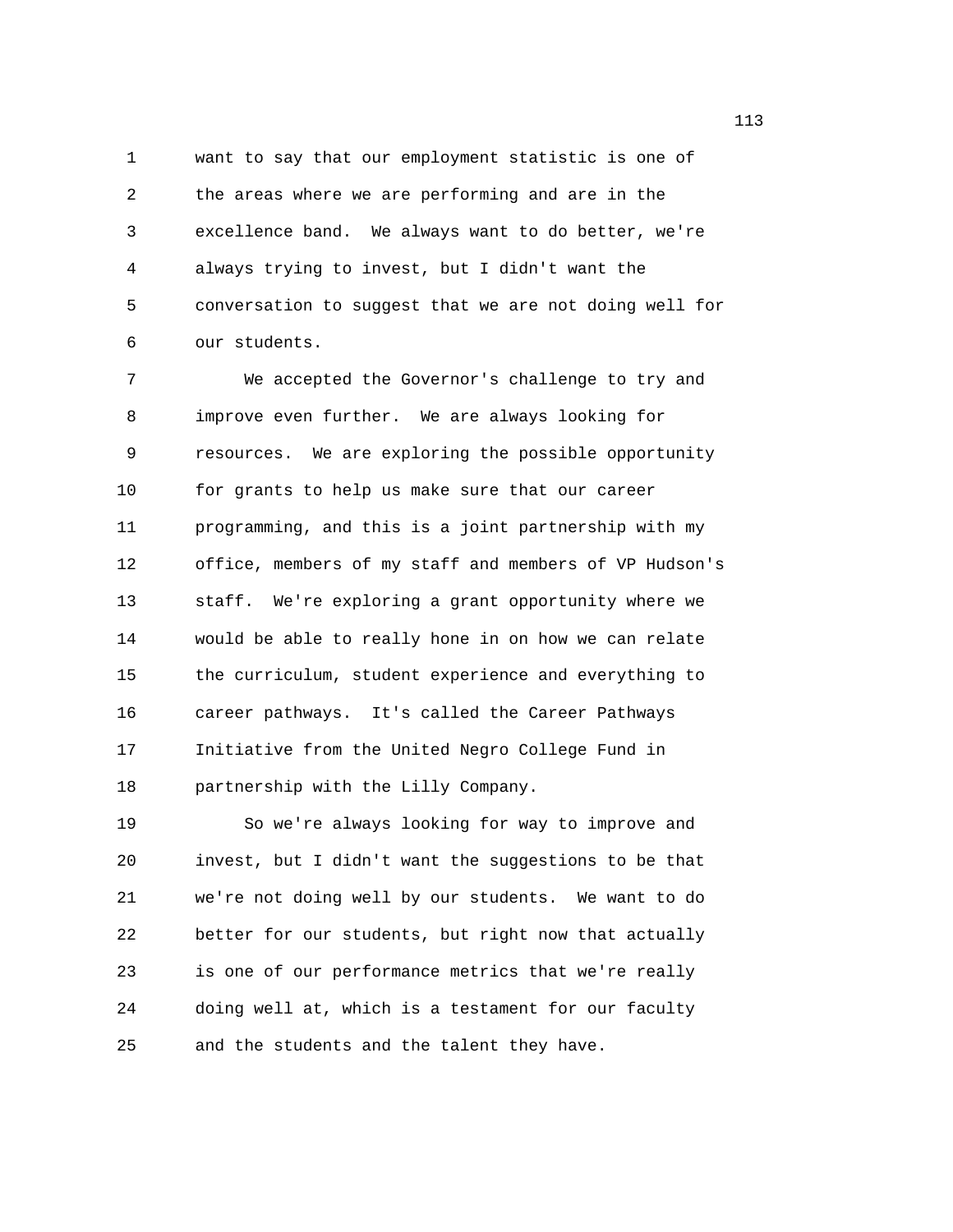1 CHAIRMAN WARREN: Thank you for adding that. I 2 think the chicken is about to get dry.

3 TRUSTEE GRAHAM: Can I just say one more comment? 4 Thank you, Provost David, and Dr. Hudson for your 5 feedback. And that's great, but I just also ask that 6 it's quite evident it's not as robust as it should be. 7 I just ask that -- there is a lack of resources -- 8 when Dr. Hudson and the Provost and their team gets 9 this plan, that whoever needs to approve it or write 10 the check, that the funding is supported, because 11 before we can get resources from elsewhere and grants 12 and all of this other stuff, sometimes we have to 13 invest in ourselves. And this being good on the 14 performance based matrix is well, but there's always 15 room for improvement, and I would love to see our 16 students get the opportunity and rise to the top, like 17 some of our sister institutions.

18 Thank you.

19 CHAIRMAN WARREN: Thank you, Trustee Graham. 20 Any others? We will take a little break for 21 lunch, and we will reconvene at 1300, 1:00, so we'll 22 see you after lunch.

23 (Lunch recess taken.)

24 (Thereupon, Volume I was continued to Volume II 25 without omission.)